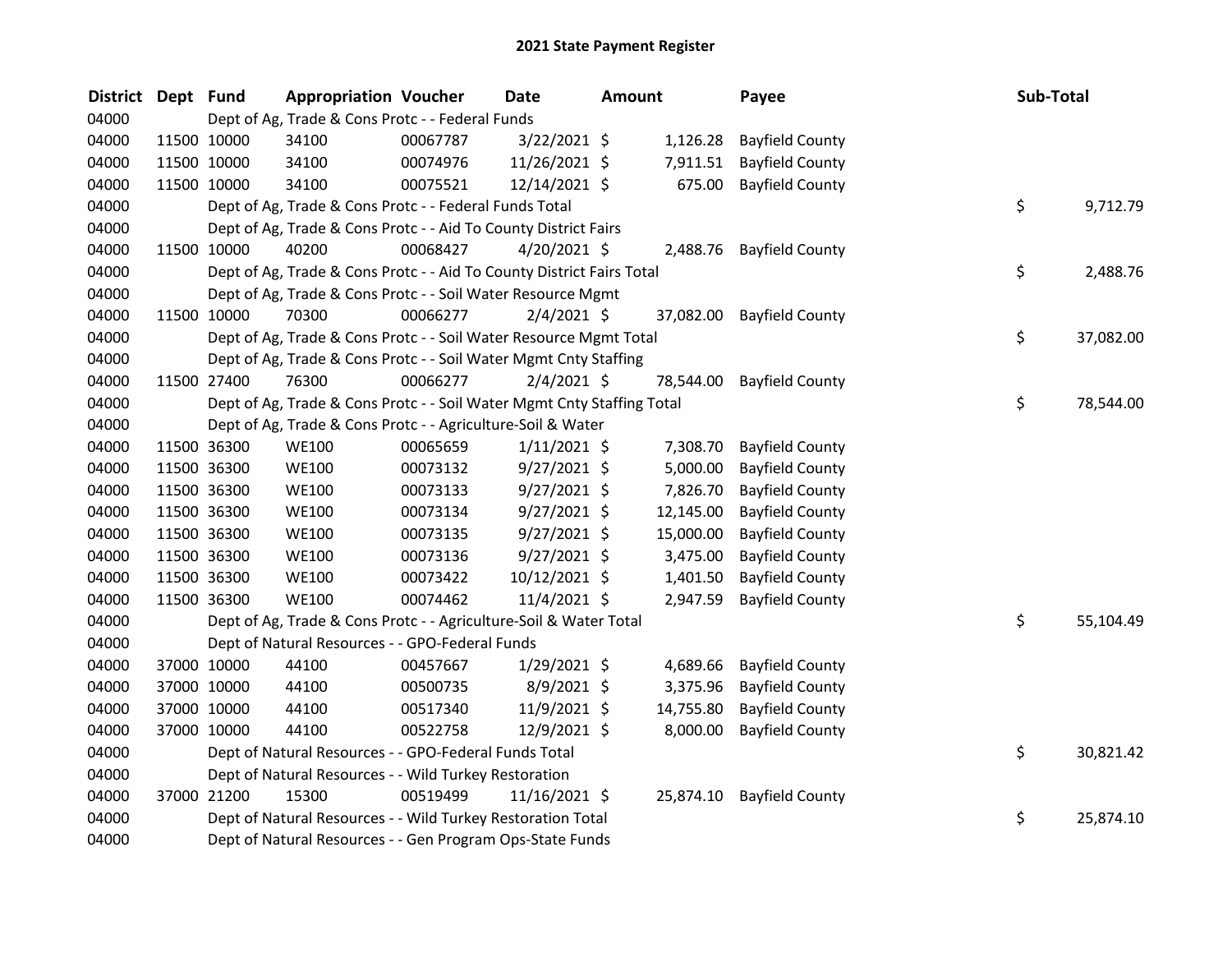| <b>District</b> | Dept Fund |             | <b>Appropriation Voucher</b>                                       |          | Date           | <b>Amount</b> |           | Payee                  | Sub-Total |           |
|-----------------|-----------|-------------|--------------------------------------------------------------------|----------|----------------|---------------|-----------|------------------------|-----------|-----------|
| 04000           |           | 37000 21200 | 16100                                                              | 00471862 | $4/14/2021$ \$ |               | 275.00    | <b>Bayfield County</b> |           |           |
| 04000           |           | 37000 21200 | 16100                                                              | 00471864 | $4/14/2021$ \$ |               | 275.00    | <b>Bayfield County</b> |           |           |
| 04000           |           | 37000 21200 | 16100                                                              | 00490321 | $6/17/2021$ \$ |               | 45,043.10 | <b>Bayfield County</b> |           |           |
| 04000           |           | 37000 21200 | 16100                                                              | 00493398 | 7/1/2021 \$    |               | 13,965.00 | <b>Bayfield County</b> |           |           |
| 04000           |           | 37000 21200 | 16100                                                              | 00526655 | 12/23/2021 \$  |               | 7,303.47  | <b>Bayfield County</b> |           |           |
| 04000           |           |             | Dept of Natural Resources - - Gen Program Ops-State Funds Total    |          |                |               |           |                        | \$        | 66,861.57 |
| 04000           |           |             | Dept of Natural Resources - - GPO -Federal Funds                   |          |                |               |           |                        |           |           |
| 04000           |           | 37000 21200 | 38100                                                              | 00466812 | $3/12/2021$ \$ |               | 3,517.14  | <b>Bayfield County</b> |           |           |
| 04000           |           |             | Dept of Natural Resources - - GPO -Federal Funds Total             |          |                |               |           |                        | \$        | 3,517.14  |
| 04000           |           |             | Dept of Natural Resources - - Enf A - Boating Enforcement          |          |                |               |           |                        |           |           |
| 04000           |           | 37000 21200 | 55000                                                              | 00466812 | $3/12/2021$ \$ |               | 7,245.48  | <b>Bayfield County</b> |           |           |
| 04000           |           |             | Dept of Natural Resources - - Enf A - Boating Enforcement Total    |          |                |               |           |                        | \$        | 7,245.48  |
| 04000           |           |             | Dept of Natural Resources - - Enf A - Atv & Utv Enforcement        |          |                |               |           |                        |           |           |
| 04000           |           | 37000 21200 | 55100                                                              | 00509143 | $9/16/2021$ \$ |               | 25,482.81 | <b>Bayfield County</b> |           |           |
| 04000           |           |             | Dept of Natural Resources - - Enf A - Atv & Utv Enforcement Total  |          |                |               |           |                        | \$        | 25,482.81 |
| 04000           |           |             | Dept of Natural Resources - - Enf A - Snow Enforcement             |          |                |               |           |                        |           |           |
| 04000           |           | 37000 21200 | 55200                                                              | 00509604 | $9/20/2021$ \$ |               | 15,884.53 | <b>Bayfield County</b> |           |           |
| 04000           |           |             | Dept of Natural Resources - - Enf A - Snow Enforcement Total       |          |                |               |           |                        | \$        | 15,884.53 |
| 04000           |           |             | Dept of Natural Resources - - Wildlife Damage Claims & Abat        |          |                |               |           |                        |           |           |
| 04000           |           | 37000 21200 | 55300                                                              | 00466964 | $3/11/2021$ \$ |               | 6,002.24  | <b>Bayfield County</b> |           |           |
| 04000           |           | 37000 21200 | 55300                                                              | 00496807 | $7/13/2021$ \$ |               | 8,896.48  | <b>Bayfield County</b> |           |           |
| 04000           |           | 37000 21200 | 55300                                                              | 00504959 | 9/8/2021 \$    |               | 5,732.64  | <b>Bayfield County</b> |           |           |
| 04000           |           |             | Dept of Natural Resources - - Wildlife Damage Claims & Abat Total  |          |                |               |           |                        | \$        | 20,631.36 |
| 04000           |           |             | Dept of Natural Resources - - Ra- Fish, WI & Forestry              |          |                |               |           |                        |           |           |
| 04000           |           | 37000 21200 | 56400                                                              | 00469764 | $3/25/2021$ \$ |               | 8,208.98  | <b>Bayfield County</b> |           |           |
| 04000           |           |             | Dept of Natural Resources - - Ra- Fish, WI & Forestry Total        |          |                |               |           |                        | \$        | 8,208.98  |
| 04000           |           |             | Dept of Natural Resources - - Resaids - Forest Croplnd & Mfl       |          |                |               |           |                        |           |           |
| 04000           |           | 37000 21200 | 56600                                                              | 00509460 | $9/17/2021$ \$ |               | 31,147.89 | <b>Bayfield County</b> |           |           |
| 04000           |           |             | Dept of Natural Resources - - Resaids - Forest CropInd & Mfl Total |          |                |               |           |                        | \$        | 31,147.89 |
| 04000           |           |             | Dept of Natural Resources - - Ra- Suppl Snow Trail Aids            |          |                |               |           |                        |           |           |
| 04000           |           | 37000 21200 | 56900                                                              | 00478743 | $5/4/2021$ \$  |               | 83,770.25 | <b>Bayfield County</b> |           |           |
| 04000           |           |             | Dept of Natural Resources - - Ra- Suppl Snow Trail Aids Total      |          |                |               |           |                        | \$        | 83,770.25 |
| 04000           |           |             | Dept of Natural Resources - - Resaids - Cnty Forst & Admin         |          |                |               |           |                        |           |           |
| 04000           |           | 37000 21200 | 57200                                                              | 00462944 | $2/18/2021$ \$ |               | 70,348.87 | <b>Bayfield County</b> |           |           |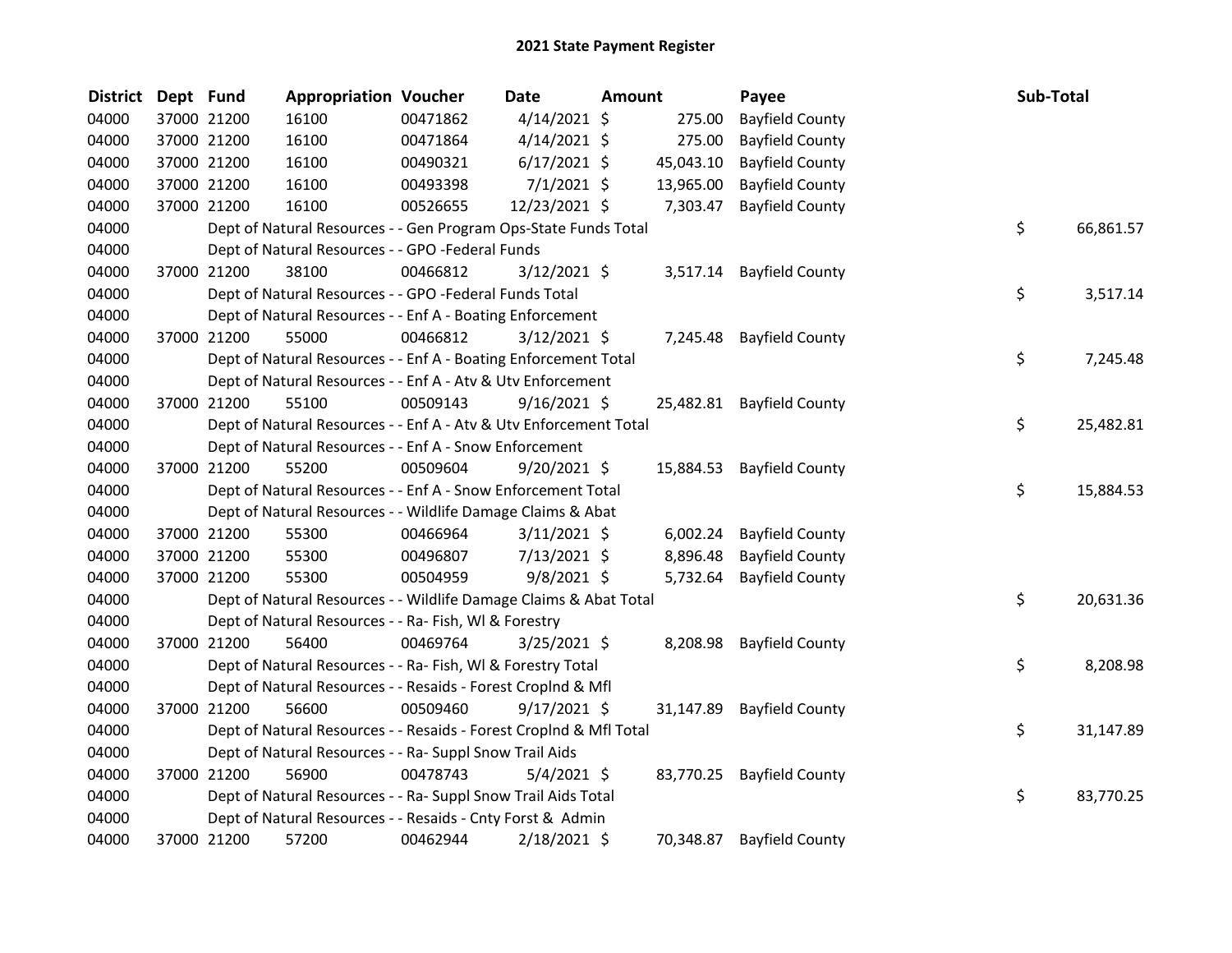| <b>District</b> | Dept Fund |             | <b>Appropriation Voucher</b>                                       |          | <b>Date</b>    | <b>Amount</b> |           | Payee                     | Sub-Total |           |
|-----------------|-----------|-------------|--------------------------------------------------------------------|----------|----------------|---------------|-----------|---------------------------|-----------|-----------|
| 04000           |           |             | Dept of Natural Resources - - Resaids - Cnty Forst & Admin Total   |          |                |               |           |                           | \$        | 70,348.87 |
| 04000           |           |             | Dept of Natural Resources - - Ra- Cnty Snow Trail & Area Aid       |          |                |               |           |                           |           |           |
| 04000           |           | 37000 21200 | 57400                                                              | 00513715 | 10/13/2021 \$  |               |           | 69,165.00 Bayfield County |           |           |
| 04000           |           |             | Dept of Natural Resources - - Ra- Cnty Snow Trail & Area Aid Total |          |                |               |           |                           | \$        | 69,165.00 |
| 04000           |           |             | Dept of Natural Resources - - Ra- Snowmobile Trail Areas           |          |                |               |           |                           |           |           |
| 04000           |           | 37000 21200 | 57500                                                              | 00510045 | $9/27/2021$ \$ |               | 28,446.44 | <b>Bayfield County</b>    |           |           |
| 04000           |           | 37000 21200 | 57500                                                              | 00526423 | 12/23/2021 \$  |               | 70,170.00 | <b>Bayfield County</b>    |           |           |
| 04000           |           |             | Dept of Natural Resources - - Ra- Snowmobile Trail Areas Total     |          |                |               |           |                           | \$        | 98,616.44 |
| 04000           |           |             | Dept of Natural Resources - - Ra- Atv Prj Aids, Gas Tax Pymt       |          |                |               |           |                           |           |           |
| 04000           |           | 37000 21200 | 57600                                                              | 00465987 | $3/5/2021$ \$  |               | 13,348.88 | <b>Bayfield County</b>    |           |           |
| 04000           |           | 37000 21200 | 57600                                                              | 00465991 | $3/5/2021$ \$  |               | 8,840.50  | <b>Bayfield County</b>    |           |           |
| 04000           |           | 37000 21200 | 57600                                                              | 00467380 | $3/11/2021$ \$ |               | 21,850.00 | <b>Bayfield County</b>    |           |           |
| 04000           |           | 37000 21200 | 57600                                                              | 00513713 | 10/13/2021 \$  |               | 34,700.00 | <b>Bayfield County</b>    |           |           |
| 04000           |           | 37000 21200 | 57600                                                              | 00513714 | 10/13/2021 \$  |               | 17,713.00 | <b>Bayfield County</b>    |           |           |
| 04000           |           | 37000 21200 | 57600                                                              | 00526417 | 12/23/2021 \$  |               | 3,396.87  | <b>Bayfield County</b>    |           |           |
| 04000           |           |             | Dept of Natural Resources - - Ra- Atv Prj Aids, Gas Tax Pymt Total |          |                |               |           |                           | \$        | 99,849.25 |
| 04000           |           |             | Dept of Natural Resources - - Rec & Resource Aids, Fed             |          |                |               |           |                           |           |           |
| 04000           |           | 37000 21200 | 58300                                                              | 00498728 | $7/22/2021$ \$ |               | 14,990.00 | <b>Bayfield County</b>    |           |           |
| 04000           |           |             | Dept of Natural Resources - - Rec & Resource Aids, Fed Total       |          |                |               |           |                           | \$        | 14,990.00 |
| 04000           |           |             | Dept of Natural Resources - - Resaids - Pymt In Lieu Tax Fed       |          |                |               |           |                           |           |           |
| 04000           |           | 37000 21200 | 58400                                                              | 00510744 | $9/28/2021$ \$ |               | 17,907.04 | <b>Bayfield County</b>    |           |           |
| 04000           |           |             | Dept of Natural Resources - - Resaids - Pymt In Lieu Tax Fed Total |          |                |               |           |                           | \$        | 17,907.04 |
| 04000           |           |             | Dept of Natural Resources - - Ea - Invasive Aqu & Lake Mon         |          |                |               |           |                           |           |           |
| 04000           |           | 37000 21200 | 67800                                                              | 00462223 | $2/11/2021$ \$ |               | 28,977.58 | <b>Bayfield County</b>    |           |           |
| 04000           |           | 37000 21200 | 67800                                                              | 00526934 | 12/30/2021 \$  |               | 15,000.00 | <b>Bayfield County</b>    |           |           |
| 04000           |           |             | Dept of Natural Resources - - Ea - Invasive Aqu & Lake Mon Total   |          |                |               |           |                           | \$        | 43,977.58 |
| 04000           |           |             | Dept of Natural Resources - - GPO - Sd Water Loan Prog, Fed        |          |                |               |           |                           |           |           |
| 04000           |           | 37000 57300 | 48200                                                              | 00455548 | $1/13/2021$ \$ |               | 15,647.00 | <b>Bayfield County</b>    |           |           |
| 04000           |           | 37000 57300 | 48200                                                              | 00468808 | 3/31/2021 \$   |               | 13,059.75 | <b>Bayfield County</b>    |           |           |
| 04000           |           | 37000 57300 | 48200                                                              | 00492025 | 7/16/2021 \$   |               | 13,059.75 | <b>Bayfield County</b>    |           |           |
| 04000           |           | 37000 57300 | 48200                                                              | 00515524 | 11/12/2021 \$  |               | 13,059.75 | <b>Bayfield County</b>    |           |           |
| 04000           |           |             | Dept of Natural Resources - - GPO - Sd Water Loan Prog, Fed Total  |          |                |               |           |                           | \$        | 54,826.25 |
| 04000           |           |             | WI Dept of Transportation - - Eldly&Disa Co/Aid Sf                 |          |                |               |           |                           |           |           |
| 04000           |           | 39500 21100 | 16800                                                              | 00664188 | 3/15/2021 \$   |               | 79,889.00 | <b>Bayfield County</b>    |           |           |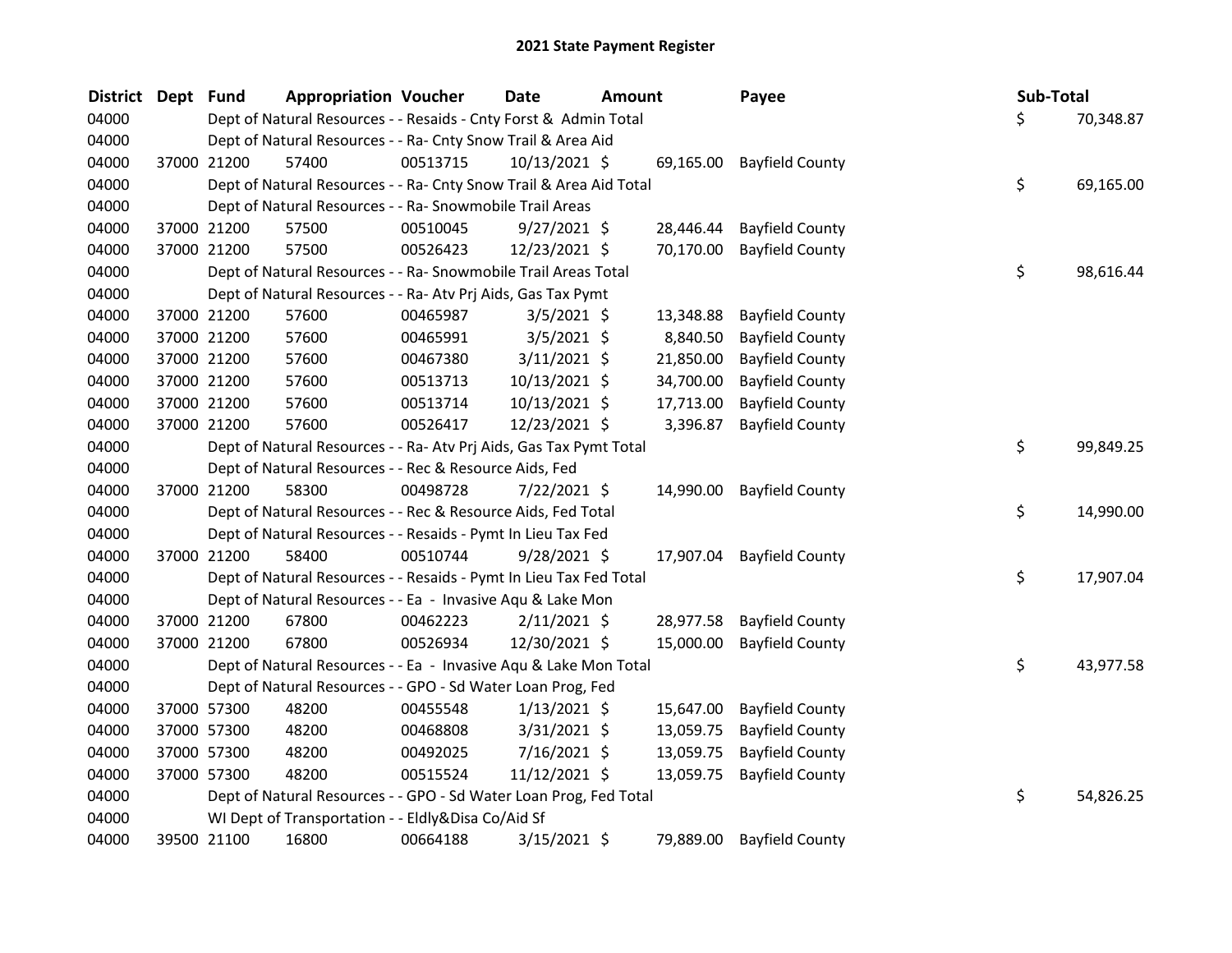| <b>District</b> | Dept Fund |             | <b>Appropriation Voucher</b>                             |          | <b>Date</b>    | <b>Amount</b> |            | Payee                     | Sub-Total |            |
|-----------------|-----------|-------------|----------------------------------------------------------|----------|----------------|---------------|------------|---------------------------|-----------|------------|
| 04000           |           |             | WI Dept of Transportation - - Eldly&Disa Co/Aid Sf Total |          |                |               |            |                           | \$        | 79,889.00  |
| 04000           |           |             | WI Dept of Transportation - - County Forest Aids         |          |                |               |            |                           |           |            |
| 04000           |           | 39500 21100 | 17000                                                    | 00658029 | 3/9/2021 \$    |               |            | 13,308.53 Bayfield County |           |            |
| 04000           |           |             | WI Dept of Transportation - - County Forest Aids Total   |          |                |               |            |                           | \$        | 13,308.53  |
| 04000           |           |             | WI Dept of Transportation - - Trans Aids To Co.-Sf       |          |                |               |            |                           |           |            |
| 04000           |           | 39500 21100 | 19000                                                    | 00631603 | $1/4/2021$ \$  |               | 236,503.42 | <b>Bayfield County</b>    |           |            |
| 04000           |           | 39500 21100 | 19000                                                    | 00710698 | $7/6/2021$ \$  |               | 473,006.84 | <b>Bayfield County</b>    |           |            |
| 04000           |           | 39500 21100 | 19000                                                    | 00751257 | $10/4/2021$ \$ |               | 236,503.42 | <b>Bayfield County</b>    |           |            |
| 04000           |           |             | WI Dept of Transportation - - Trans Aids To Co.-Sf Total |          |                |               |            |                           | \$        | 946,013.68 |
| 04000           |           |             | WI Dept of Transportation - - Trns Facl Econ Astlf       |          |                |               |            |                           |           |            |
| 04000           |           | 39500 21100 | 27300                                                    | 00660239 | $3/2/2021$ \$  |               | 70,000.00  | <b>Bayfield County</b>    |           |            |
| 04000           |           |             | WI Dept of Transportation - - Trns Facl Econ Astlf Total |          |                |               |            |                           | \$        | 70,000.00  |
| 04000           |           |             | WI Dept of Transportation - - Loc Trns Facl Implfd       |          |                |               |            |                           |           |            |
| 04000           |           | 39500 21100 | 27600                                                    | 00744695 | $9/9/2021$ \$  |               | 331.48     | <b>Bayfield County</b>    |           |            |
| 04000           |           |             | WI Dept of Transportation - - Loc Trns Facl Implfd Total |          |                |               |            |                           | \$        | 331.48     |
| 04000           |           |             | WI Dept of Transportation - - Loc Rd Imp Prg St Fd       |          |                |               |            |                           |           |            |
| 04000           |           | 39500 21100 | 27800                                                    | 00776846 | $12/1/2021$ \$ |               | 7,391.09   | <b>Bayfield County</b>    |           |            |
| 04000           |           |             | WI Dept of Transportation - - Loc Rd Imp Prg St Fd Total |          |                |               |            |                           | \$        | 7,391.09   |
| 04000           |           |             | WI Dept of Transportation - - St Hwy Rehab, Sf           |          |                |               |            |                           |           |            |
| 04000           |           | 39500 21100 | 36300                                                    | 00671015 | 3/26/2021 \$   |               | 86,346.04  | <b>Bayfield County</b>    |           |            |
| 04000           |           | 39500 21100 | 36300                                                    | 00701811 | $6/3/2021$ \$  |               | 95,181.32  | <b>Bayfield County</b>    |           |            |
| 04000           |           | 39500 21100 | 36300                                                    | 00701812 | $6/3/2021$ \$  |               | 99,706.75  | <b>Bayfield County</b>    |           |            |
| 04000           |           | 39500 21100 | 36300                                                    | 00765005 | 10/22/2021 \$  |               | 1,297.65   | <b>Bayfield County</b>    |           |            |
| 04000           |           |             | WI Dept of Transportation - - St Hwy Rehab, Sf Total     |          |                |               |            |                           | \$        | 282,531.76 |
| 04000           |           |             | WI Dept of Transportation - - Hwy Mgmt & Opers Sf        |          |                |               |            |                           |           |            |
| 04000           |           | 39500 21100 | 36500                                                    | 00666678 | 3/19/2021 \$   |               | 162.00     | <b>Bayfield County</b>    |           |            |
| 04000           |           | 39500 21100 | 36500                                                    | 00666679 | 3/19/2021 \$   |               | 162.00     | <b>Bayfield County</b>    |           |            |
| 04000           |           | 39500 21100 | 36500                                                    | 00670584 | 3/25/2021 \$   |               | 378.00     | <b>Bayfield County</b>    |           |            |
| 04000           |           | 39500 21100 | 36500                                                    | 00670585 | 3/25/2021 \$   |               | 162.00     | <b>Bayfield County</b>    |           |            |
| 04000           |           | 39500 21100 | 36500                                                    | 00670586 | 3/25/2021 \$   |               | 81.00      | <b>Bayfield County</b>    |           |            |
| 04000           |           | 39500 21100 | 36500                                                    | 00673575 | $4/2/2021$ \$  |               | 216.00     | <b>Bayfield County</b>    |           |            |
| 04000           |           | 39500 21100 | 36500                                                    | 00702330 | $6/3/2021$ \$  |               | 216.00     | <b>Bayfield County</b>    |           |            |
| 04000           |           | 39500 21100 | 36500                                                    | 00702331 | $6/3/2021$ \$  |               | 216.00     | <b>Bayfield County</b>    |           |            |
| 04000           |           | 39500 21100 | 36500                                                    | 00770534 | 11/5/2021 \$   |               | 216.00     | <b>Bayfield County</b>    |           |            |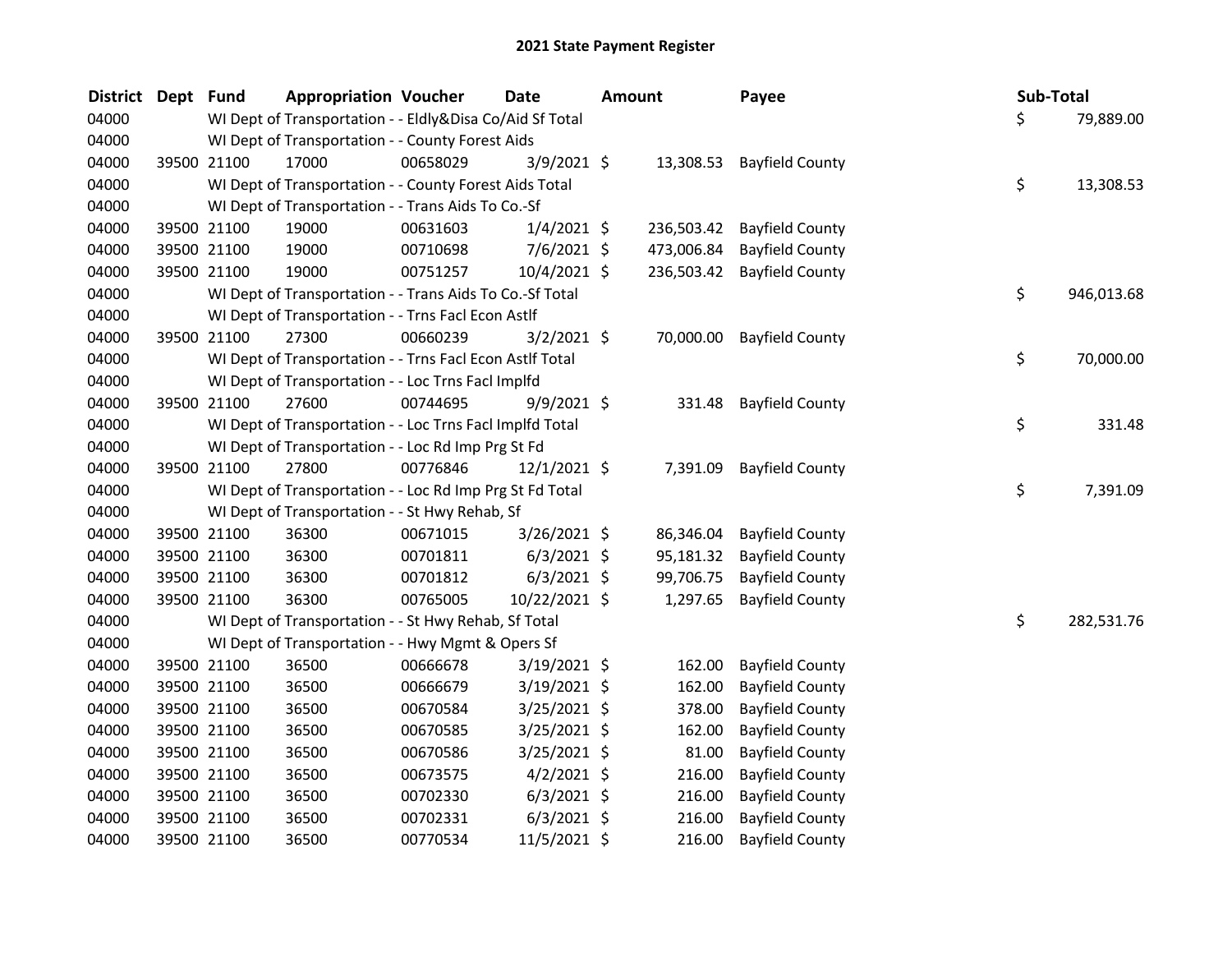| <b>District</b> | Dept Fund |             | <b>Appropriation Voucher</b>                            |          | <b>Date</b>    | <b>Amount</b> | Payee                  | Sub-Total |          |
|-----------------|-----------|-------------|---------------------------------------------------------|----------|----------------|---------------|------------------------|-----------|----------|
| 04000           |           | 39500 21100 | 36500                                                   | 00781967 | 12/8/2021 \$   | 840.09        | <b>Bayfield County</b> |           |          |
| 04000           |           | 39500 21100 | 36500                                                   | 00783190 | 12/14/2021 \$  | 216.00        | <b>Bayfield County</b> |           |          |
| 04000           |           | 39500 21100 | 36500                                                   | 00784603 | 12/16/2021 \$  | 216.00        | <b>Bayfield County</b> |           |          |
| 04000           |           | 39500 21100 | 36500                                                   | 00784604 | 12/16/2021 \$  | 216.00        | <b>Bayfield County</b> |           |          |
| 04000           |           | 39500 21100 | 36500                                                   | 00784606 | 12/16/2021 \$  | 216.00        | <b>Bayfield County</b> |           |          |
| 04000           |           | 39500 21100 | 36500                                                   | 00784607 | 12/16/2021 \$  | 216.00        | <b>Bayfield County</b> |           |          |
| 04000           |           |             | WI Dept of Transportation - - Hwy Mgmt & Opers Sf Total |          |                |               |                        | \$        | 3,729.09 |
| 04000           |           |             | WI Dept of Transportation - - Routine Maint Sf          |          |                |               |                        |           |          |
| 04000           |           | 39500 21100 | 36800                                                   | 00635324 | 1/4/2021 \$    | 133,441.07    | <b>Bayfield County</b> |           |          |
| 04000           |           | 39500 21100 | 36800                                                   | 00636413 | $1/6/2021$ \$  | 127,237.64    | <b>Bayfield County</b> |           |          |
| 04000           |           | 39500 21100 | 36800                                                   | 00641380 | 1/20/2021 \$   | 70,198.28     | <b>Bayfield County</b> |           |          |
| 04000           |           | 39500 21100 | 36800                                                   | 00641381 | $1/20/2021$ \$ | 18,755.38     | <b>Bayfield County</b> |           |          |
| 04000           |           | 39500 21100 | 36800                                                   | 00641382 | $1/20/2021$ \$ | 3,248.01      | <b>Bayfield County</b> |           |          |
| 04000           |           | 39500 21100 | 36800                                                   | 00641383 | 1/20/2021 \$   | 6,301.51      | <b>Bayfield County</b> |           |          |
| 04000           |           | 39500 21100 | 36800                                                   | 00647537 | $2/2/2021$ \$  | 13,374.00     | <b>Bayfield County</b> |           |          |
| 04000           |           | 39500 21100 | 36800                                                   | 00658153 | 2/24/2021 \$   | 153,804.64    | <b>Bayfield County</b> |           |          |
| 04000           |           | 39500 21100 | 36800                                                   | 00670584 | 3/25/2021 \$   | 338.83        | <b>Bayfield County</b> |           |          |
| 04000           |           | 39500 21100 | 36800                                                   | 00671908 | 3/30/2021 \$   | 134,298.57    | <b>Bayfield County</b> |           |          |
| 04000           |           | 39500 21100 | 36800                                                   | 00671909 | 3/30/2021 \$   | 162,949.90    | <b>Bayfield County</b> |           |          |
| 04000           |           | 39500 21100 | 36800                                                   | 00673536 | $4/2/2021$ \$  | 700.42        | <b>Bayfield County</b> |           |          |
| 04000           |           | 39500 21100 | 36800                                                   | 00673538 | $4/2/2021$ \$  | 363.27        | <b>Bayfield County</b> |           |          |
| 04000           |           | 39500 21100 | 36800                                                   | 00692678 | $5/12/2021$ \$ | 121,195.56    | <b>Bayfield County</b> |           |          |
| 04000           |           | 39500 21100 | 36800                                                   | 00700576 | $6/1/2021$ \$  | 226,968.88    | <b>Bayfield County</b> |           |          |
| 04000           |           | 39500 21100 | 36800                                                   | 00701683 | $6/2/2021$ \$  | 74,260.07     | <b>Bayfield County</b> |           |          |
| 04000           |           | 39500 21100 | 36800                                                   | 00702330 | $6/3/2021$ \$  | 2,211.25      | <b>Bayfield County</b> |           |          |
| 04000           |           | 39500 21100 | 36800                                                   | 00714133 | $6/28/2021$ \$ | 107.85        | <b>Bayfield County</b> |           |          |
| 04000           |           | 39500 21100 | 36800                                                   | 00715365 | $7/1/2021$ \$  | 46,014.43     | <b>Bayfield County</b> |           |          |
| 04000           |           | 39500 21100 | 36800                                                   | 00731565 | 8/9/2021 \$    | 8,346.56      | <b>Bayfield County</b> |           |          |
| 04000           |           | 39500 21100 | 36800                                                   | 00732968 | $8/12/2021$ \$ | 87,202.83     | <b>Bayfield County</b> |           |          |
| 04000           |           | 39500 21100 | 36800                                                   | 00750441 | $9/23/2021$ \$ | 80,986.26     | <b>Bayfield County</b> |           |          |
| 04000           |           | 39500 21100 | 36800                                                   | 00759594 | 10/8/2021 \$   | 56,550.01     | <b>Bayfield County</b> |           |          |
| 04000           |           | 39500 21100 | 36800                                                   | 00770534 | $11/5/2021$ \$ | 497.59        | <b>Bayfield County</b> |           |          |
| 04000           |           | 39500 21100 | 36800                                                   | 00771330 | 11/8/2021 \$   | 69,871.10     | <b>Bayfield County</b> |           |          |
| 04000           |           | 39500 21100 | 36800                                                   | 00781633 | 12/7/2021 \$   | 84,171.16     | <b>Bayfield County</b> |           |          |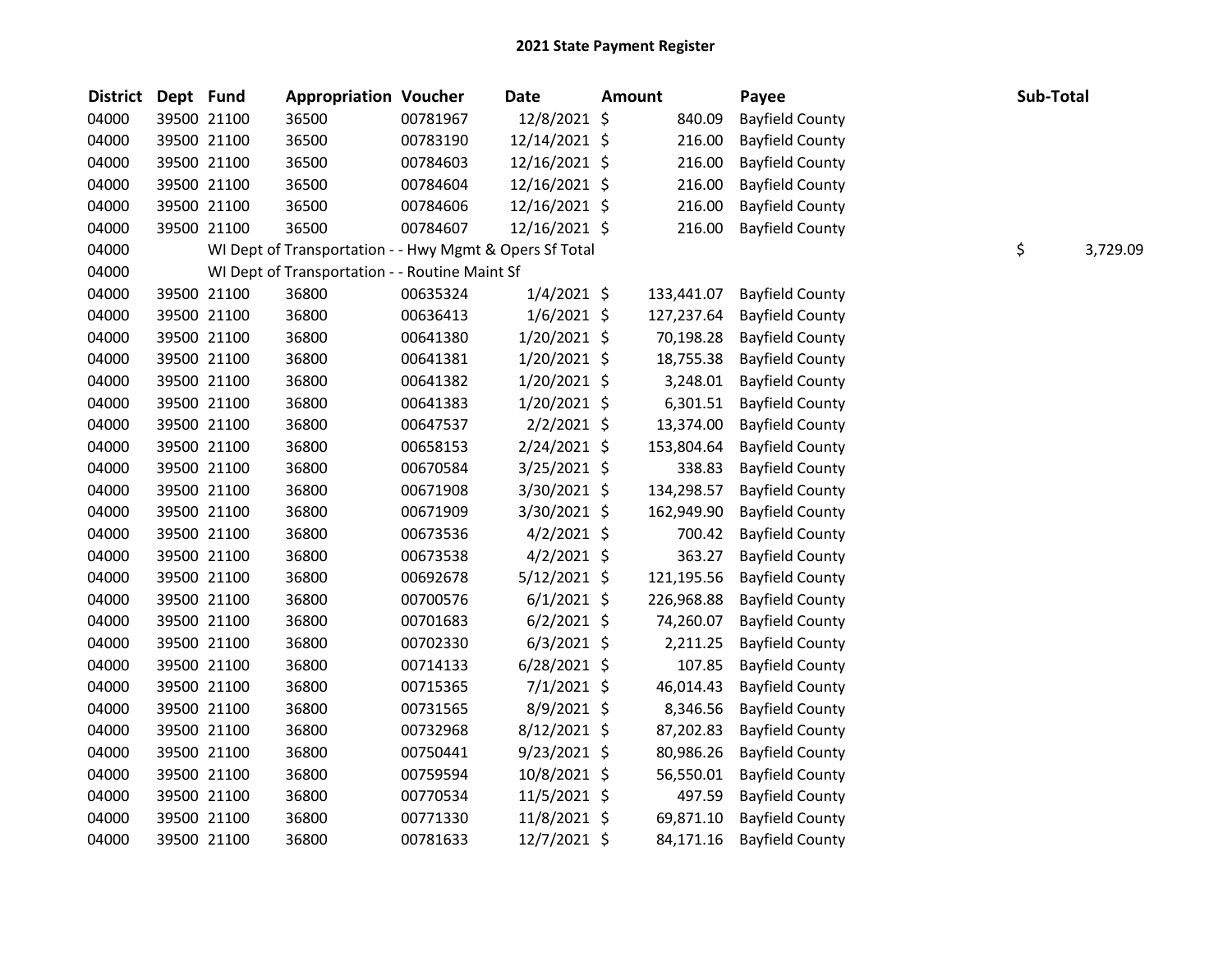| <b>District</b> | Dept Fund |             | <b>Appropriation Voucher</b>                                       |          | <b>Date</b>    | <b>Amount</b> |           | Payee                  | Sub-Total          |
|-----------------|-----------|-------------|--------------------------------------------------------------------|----------|----------------|---------------|-----------|------------------------|--------------------|
| 04000           |           | 39500 21100 | 36800                                                              | 00782020 | 12/8/2021 \$   |               | 19,237.58 | <b>Bayfield County</b> |                    |
| 04000           |           | 39500 21100 | 36800                                                              | 00783190 | 12/14/2021 \$  |               | 422.39    | <b>Bayfield County</b> |                    |
| 04000           |           | 39500 21100 | 36800                                                              | 00784604 | 12/16/2021 \$  |               | 766.20    | <b>Bayfield County</b> |                    |
| 04000           |           |             | WI Dept of Transportation - - Routine Maint Sf Total               |          |                |               |           |                        | \$<br>1,703,821.24 |
| 04000           |           |             | WI Dept of Transportation - - Hwy Mgmt & Opers Ff                  |          |                |               |           |                        |                    |
| 04000           |           | 39500 21100 | 38500                                                              | 00781967 | 12/8/2021 \$   |               | 840.09    | <b>Bayfield County</b> |                    |
| 04000           |           |             | WI Dept of Transportation - - Hwy Mgmt & Opers Ff Total            |          |                |               |           |                        | \$<br>840.09       |
| 04000           |           |             | Department of Corrections - - Becky Young Community Correcti       |          |                |               |           |                        |                    |
| 04000           |           | 41000 10000 | 11200                                                              | 00408126 | $2/3/2021$ \$  |               | 2,538.00  | <b>Bayfield County</b> |                    |
| 04000           |           | 41000 10000 | 11200                                                              | 00408130 | $2/3/2021$ \$  |               | 2,826.00  | <b>Bayfield County</b> |                    |
| 04000           |           | 41000 10000 | 11200                                                              | 00408134 | $2/3/2021$ \$  |               | 2,322.00  | <b>Bayfield County</b> |                    |
| 04000           |           | 41000 10000 | 11200                                                              | 00408968 | $2/9/2021$ \$  |               | 3,096.00  | <b>Bayfield County</b> |                    |
| 04000           |           | 41000 10000 | 11200                                                              | 00419409 | $4/6/2021$ \$  |               | 2,790.00  | <b>Bayfield County</b> |                    |
| 04000           |           | 41000 10000 | 11200                                                              | 00427205 | 5/18/2021 \$   |               | 3,870.00  | <b>Bayfield County</b> |                    |
| 04000           |           | 41000 10000 | 11200                                                              | 00427218 | 5/18/2021 \$   |               | 2,448.00  | <b>Bayfield County</b> |                    |
| 04000           |           | 41000 10000 | 11200                                                              | 00436005 | $7/2/2021$ \$  |               | 3,402.00  | <b>Bayfield County</b> |                    |
| 04000           |           | 41000 10000 | 11200                                                              | 00437721 | 7/9/2021 \$    |               | 20,257.85 | <b>Bayfield County</b> |                    |
| 04000           |           | 41000 10000 | 11200                                                              | 00445163 | 8/17/2021 \$   |               | 3,232.50  | <b>Bayfield County</b> |                    |
| 04000           |           | 41000 10000 | 11200                                                              | 00449267 | 9/9/2021 \$    |               | 6,032.25  | <b>Bayfield County</b> |                    |
| 04000           |           | 41000 10000 | 11200                                                              | 00457185 | 10/19/2021 \$  |               | 3,544.50  | <b>Bayfield County</b> |                    |
| 04000           |           | 41000 10000 | 11200                                                              | 00462789 | 11/16/2021 \$  |               | 4,601.25  | <b>Bayfield County</b> |                    |
| 04000           |           | 41000 10000 | 11200                                                              | 00467859 | 12/14/2021 \$  |               | 5,026.75  | <b>Bayfield County</b> |                    |
| 04000           |           |             | Department of Corrections - - Becky Young Community Correcti Total |          |                |               |           |                        | \$<br>65,987.10    |
| 04000           |           |             | Department of Corrections - - Corrections Contracts And Agre       |          |                |               |           |                        |                    |
| 04000           |           | 41000 10000 | 11400                                                              | 00402968 | $1/7/2021$ \$  |               | 2,315.70  | <b>Bayfield County</b> |                    |
| 04000           |           | 41000 10000 | 11400                                                              | 00403301 | $1/8/2021$ \$  |               | 102.92    | <b>Bayfield County</b> |                    |
| 04000           |           | 41000 10000 | 11400                                                              | 00403308 | 1/8/2021 \$    |               | 3,808.04  | <b>Bayfield County</b> |                    |
| 04000           |           | 41000 10000 | 11400                                                              | 00403311 | $1/8/2021$ \$  |               | 6,123.74  | <b>Bayfield County</b> |                    |
| 04000           |           | 41000 10000 | 11400                                                              | 00403320 | $1/8/2021$ \$  |               | 4,168.26  | <b>Bayfield County</b> |                    |
| 04000           |           | 41000 10000 | 11400                                                              | 00403326 | $1/8/2021$ \$  |               | 617.52    | <b>Bayfield County</b> |                    |
| 04000           |           | 41000 10000 | 11400                                                              | 00406117 | $1/27/2021$ \$ |               | 1,852.56  | <b>Bayfield County</b> |                    |
| 04000           |           | 41000 10000 | 11400                                                              | 00416833 | 3/19/2021 \$   |               | 3,602.20  | <b>Bayfield County</b> |                    |
| 04000           |           | 41000 10000 | 11400                                                              | 00416843 | 3/19/2021 \$   |               | 1,646.72  | <b>Bayfield County</b> |                    |
| 04000           |           | 41000 10000 | 11400                                                              | 00416849 | 3/19/2021 \$   |               | 1,749.64  | <b>Bayfield County</b> |                    |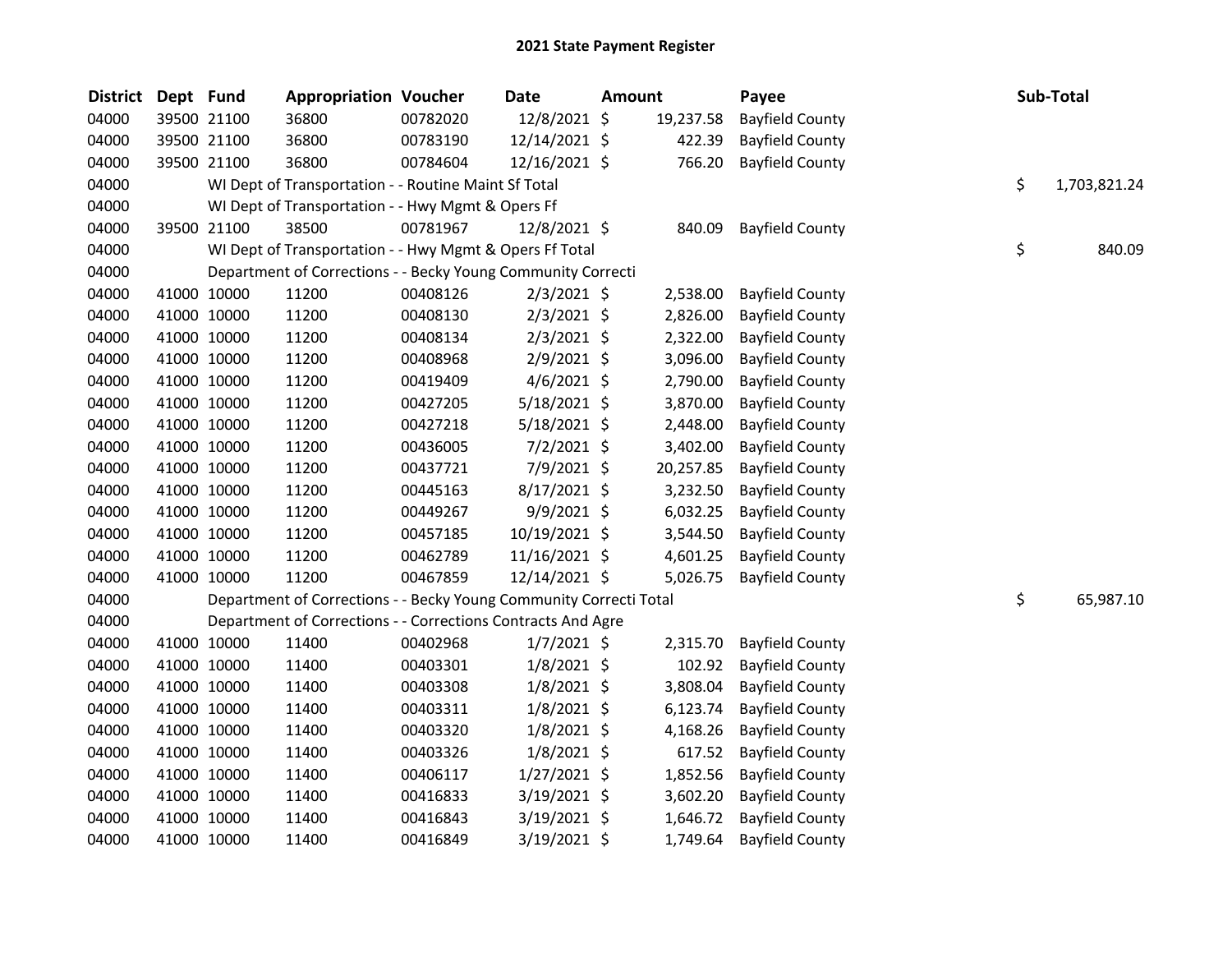| <b>District</b> | Dept Fund |             | <b>Appropriation Voucher</b>                                        |          | <b>Date</b>    | <b>Amount</b> |            | Payee                                                                                                         | Sub-Total          |
|-----------------|-----------|-------------|---------------------------------------------------------------------|----------|----------------|---------------|------------|---------------------------------------------------------------------------------------------------------------|--------------------|
| 04000           |           | 41000 10000 | 11400                                                               | 00419357 | 4/6/2021 \$    |               | 1,698.18   | <b>Bayfield County</b>                                                                                        |                    |
| 04000           |           | 41000 10000 | 11400                                                               | 00420721 | $4/15/2021$ \$ |               | 1,235.04   | <b>Bayfield County</b>                                                                                        |                    |
| 04000           |           | 41000 10000 | 11400                                                               | 00426529 | $5/17/2021$ \$ |               | 3,241.98   | <b>Bayfield County</b>                                                                                        |                    |
| 04000           |           | 41000 10000 | 11400                                                               | 00437517 | $7/12/2021$ \$ |               | 1,698.18   | <b>Bayfield County</b>                                                                                        |                    |
| 04000           |           | 41000 10000 | 11400                                                               | 00443471 | $8/11/2021$ \$ |               | 2,573.00   | <b>Bayfield County</b>                                                                                        |                    |
| 04000           |           | 41000 10000 | 11400                                                               | 00450341 | $9/14/2021$ \$ |               | 5,609.14   | <b>Bayfield County</b>                                                                                        |                    |
| 04000           |           | 41000 10000 | 11400                                                               | 00455540 | 10/12/2021 \$  |               | 1,337.96   | <b>Bayfield County</b>                                                                                        |                    |
| 04000           |           | 41000 10000 | 11400                                                               | 00461556 | 11/12/2021 \$  |               | 1,337.96   | <b>Bayfield County</b>                                                                                        |                    |
| 04000           |           | 41000 10000 | 11400                                                               | 00467115 | 12/10/2021 \$  |               | 1,646.72   | <b>Bayfield County</b>                                                                                        |                    |
| 04000           |           |             | Department of Corrections - - Corrections Contracts And Agre Total  |          |                |               |            |                                                                                                               | \$<br>46,365.46    |
| 04000           |           |             |                                                                     |          |                |               |            | Department of Corrections - - Reimbursing Counties For Probation, Extended Supervision And Parole Holds       |                    |
| 04000           |           | 41000 10000 | 11600                                                               | 00459619 | 10/29/2021 \$  |               |            | 1,320.00 Bayfield County                                                                                      |                    |
| 04000           |           |             |                                                                     |          |                |               |            | Department of Corrections - - Reimbursing Counties For Probation, Extended Supervision And Parole Holds Total | \$<br>1,320.00     |
| 04000           |           |             | Department of Health Services - - State/Federal Aids                |          |                |               |            |                                                                                                               |                    |
| 04000           |           | 43500 10000 | 00000                                                               | 92106    | $1/4/2021$ \$  |               | 241,576.00 | <b>Bayfield County</b>                                                                                        |                    |
| 04000           |           | 43500 10000 | 00000                                                               | 92107    | $2/1/2021$ \$  |               | 258,852.00 | <b>Bayfield County</b>                                                                                        |                    |
| 04000           |           | 43500 10000 | 00000                                                               | 92108    | $3/1/2021$ \$  |               | 115,283.00 | <b>Bayfield County</b>                                                                                        |                    |
| 04000           |           | 43500 10000 | 00000                                                               | 92109    | $4/1/2021$ \$  |               | 139,464.00 | <b>Bayfield County</b>                                                                                        |                    |
| 04000           |           | 43500 10000 | 00000                                                               | 92110    | $5/3/2021$ \$  |               | 88,467.00  | <b>Bayfield County</b>                                                                                        |                    |
| 04000           |           | 43500 10000 | 00000                                                               | 92111    | $6/1/2021$ \$  |               | 179,283.00 | <b>Bayfield County</b>                                                                                        |                    |
| 04000           |           | 43500 10000 | 00000                                                               | 92112    | $6/16/2021$ \$ |               | 34,118.00  | <b>Bayfield County</b>                                                                                        |                    |
| 04000           |           | 43500 10000 | 00000                                                               | 92200    | $7/1/2021$ \$  |               | 48,417.00  | <b>Bayfield County</b>                                                                                        |                    |
| 04000           |           | 43500 10000 | 00000                                                               | 92201    | 8/2/2021 \$    |               | 180,348.00 | <b>Bayfield County</b>                                                                                        |                    |
| 04000           |           | 43500 10000 | 00000                                                               | 92202    | $9/1/2021$ \$  |               | 122,303.00 | <b>Bayfield County</b>                                                                                        |                    |
| 04000           |           | 43500 10000 | 00000                                                               | 92204    | 10/1/2021 \$   |               | 45,370.00  | <b>Bayfield County</b>                                                                                        |                    |
| 04000           |           | 43500 10000 | 00000                                                               | 92206    | $11/1/2021$ \$ |               | 83,740.00  | <b>Bayfield County</b>                                                                                        |                    |
| 04000           |           | 43500 10000 | 00000                                                               | 92207    | $12/1/2021$ \$ |               | 139,087.00 | <b>Bayfield County</b>                                                                                        |                    |
| 04000           |           |             | Department of Health Services - - State/Federal Aids Total          |          |                |               |            |                                                                                                               | \$<br>1,676,308.00 |
| 04000           |           |             | Department of Health Services - - Federal Projects Operations       |          |                |               |            |                                                                                                               |                    |
| 04000           |           | 43500 10000 | 14900                                                               | 00464202 | 11/30/2021 \$  |               | 523.58     | <b>Bayfield County</b>                                                                                        |                    |
| 04000           |           | 43500 10000 | 14900                                                               | 00464213 | 11/26/2021 \$  |               | 28.93      | <b>Bayfield County</b>                                                                                        |                    |
| 04000           |           | 43500 10000 | 14900                                                               | 00466879 | 12/30/2021 \$  |               | 151.70     | <b>Bayfield County</b>                                                                                        |                    |
| 04000           |           |             | Department of Health Services - - Federal Projects Operations Total |          |                |               |            |                                                                                                               | \$<br>704.21       |
| 04000           |           |             | Department of Health Services - - Emergency Dispatcher Cardiopul    |          |                |               |            |                                                                                                               |                    |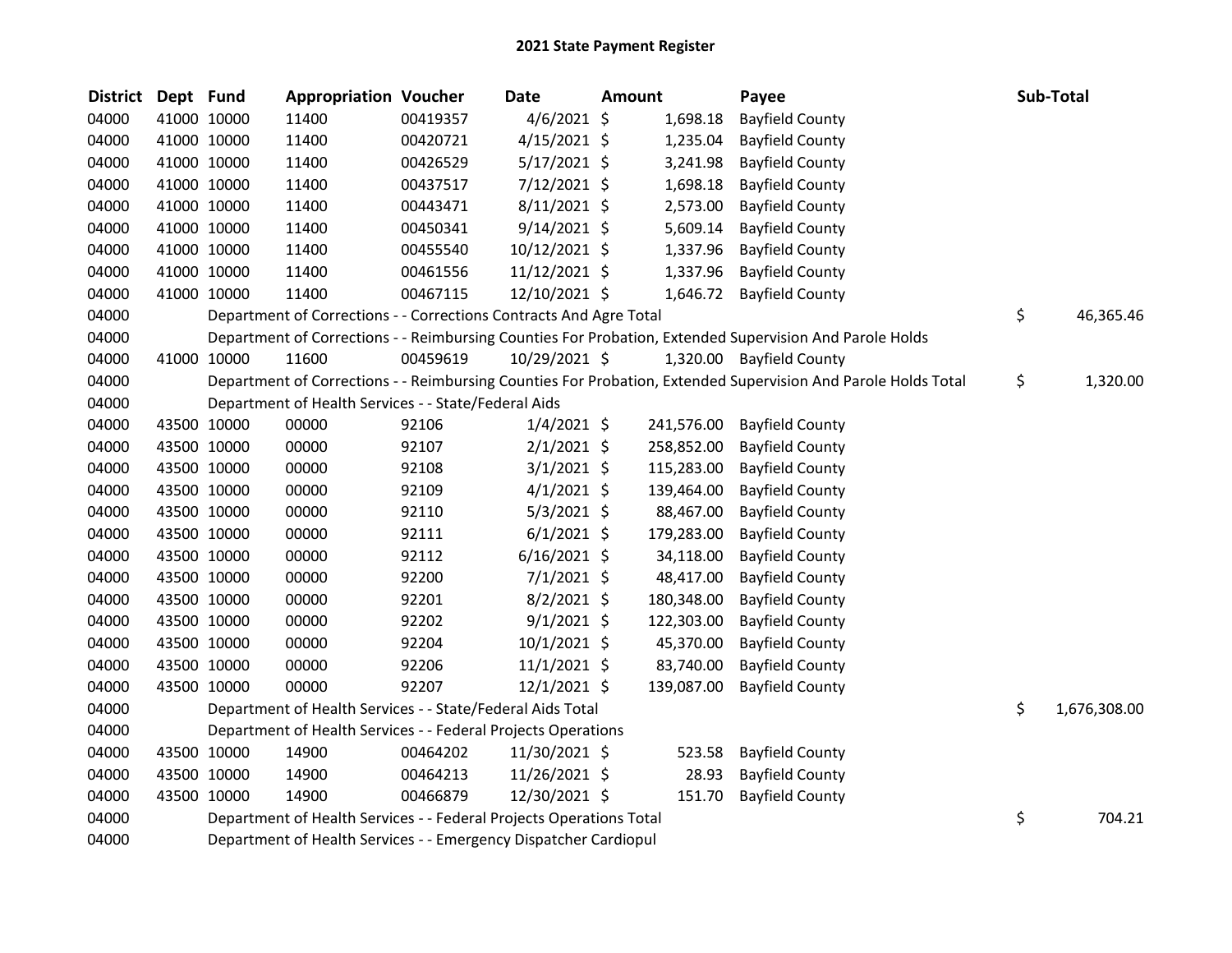| <b>District</b> | Dept Fund   |             | <b>Appropriation Voucher</b>                                           |          | <b>Date</b>    | <b>Amount</b> |           | Payee                  | Sub-Total |           |
|-----------------|-------------|-------------|------------------------------------------------------------------------|----------|----------------|---------------|-----------|------------------------|-----------|-----------|
| 04000           |             | 43500 10000 | 18500                                                                  | 00438111 | 7/30/2021 \$   |               | 405.00    | <b>Bayfield County</b> |           |           |
| 04000           |             |             | Department of Health Services - - Emergency Dispatcher Cardiopul Total |          |                |               |           |                        | \$        | 405.00    |
| 04000           |             |             | Department of Health Services - - General Program Operations           |          |                |               |           |                        |           |           |
| 04000           |             | 43500 10000 | 40100                                                                  | 00458624 | 10/26/2021 \$  |               | 1.50      | <b>Bayfield County</b> |           |           |
| 04000           |             |             | Department of Health Services - - General Program Operations Total     |          |                |               |           |                        | \$        | 1.50      |
| 04000           |             |             | Department of Health Services - - Medical Assistance State Admin       |          |                |               |           |                        |           |           |
| 04000           |             | 43500 10000 | 44000                                                                  | 00458624 | 10/26/2021 \$  |               | 1.50      | <b>Bayfield County</b> |           |           |
| 04000           |             |             | Department of Health Services - - Medical Assistance State Admin Total |          |                |               |           |                        | \$        | 1.50      |
| 04000           |             |             | Dept of Children and Families - - Tribal High Cost And Guard Pay       |          |                |               |           |                        |           |           |
| 04000           |             | 43700 10000 | 16900                                                                  | 00087086 | 7/16/2021 \$   |               | 31,824.17 | <b>Bayfield County</b> |           |           |
| 04000           |             |             | Dept of Children and Families - - Tribal High Cost And Guard Pay Total |          |                |               |           |                        | \$        | 31,824.17 |
| 04000           |             |             | Dept of Children and Families - - Fees For Administrative Servic       |          |                |               |           |                        |           |           |
| 04000           |             | 43700 10000 | 23100                                                                  | 00080543 | $2/16/2021$ \$ |               | 5.00      | <b>Bayfield County</b> |           |           |
| 04000           |             | 43700 10000 | 23100                                                                  | 00083400 | $4/20/2021$ \$ |               | 20.00     | <b>Bayfield County</b> |           |           |
| 04000           |             | 43700 10000 | 23100                                                                  | 00087283 | 7/23/2021 \$   |               | 5.00      | <b>Bayfield County</b> |           |           |
| 04000           |             | 43700 10000 | 23100                                                                  | 00090900 | 11/2/2021 \$   |               | 5.00      | <b>Bayfield County</b> |           |           |
| 04000           |             |             | Dept of Children and Families - - Fees For Administrative Servic Total |          |                |               |           |                        | \$        | 35.00     |
| 04000           |             |             | Dept of Children and Families - - General Aids                         |          |                |               |           |                        |           |           |
| 04000           |             | 43700 10000 | 99000                                                                  | 00078978 | $1/5/2021$ \$  |               | 5,456.21  | <b>Bayfield County</b> |           |           |
| 04000           |             | 43700 10000 | 99000                                                                  | 00079717 | 1/29/2021 \$   |               | 41,887.18 | <b>Bayfield County</b> |           |           |
| 04000           | 43700 10000 |             | 99000                                                                  | 00080134 | $2/5/2021$ \$  |               | 5,518.65  | <b>Bayfield County</b> |           |           |
| 04000           |             | 43700 10000 | 99000                                                                  | 00080941 | 2/26/2021 \$   |               | 1,678.90  | <b>Bayfield County</b> |           |           |
| 04000           |             | 43700 10000 | 99000                                                                  | 00081216 | $3/5/2021$ \$  |               | 48,208.00 | <b>Bayfield County</b> |           |           |
| 04000           |             | 43700 10000 | 99000                                                                  | 00081289 | $3/5/2021$ \$  |               | 431.66    | <b>Bayfield County</b> |           |           |
| 04000           |             | 43700 10000 | 99000                                                                  | 00081375 | $3/8/2021$ \$  |               | 2,015.00  | <b>Bayfield County</b> |           |           |
| 04000           |             | 43700 10000 | 99000                                                                  | 00082220 | 3/29/2021 \$   |               | 22,895.00 | <b>Bayfield County</b> |           |           |
| 04000           |             | 43700 10000 | 99000                                                                  | 00082599 | $4/5/2021$ \$  |               | 65,198.02 | <b>Bayfield County</b> |           |           |
| 04000           |             | 43700 10000 | 99000                                                                  | 00083865 | 4/30/2021 \$   |               | 39,335.51 | <b>Bayfield County</b> |           |           |
| 04000           |             | 43700 10000 | 99000                                                                  | 00084029 | 4/30/2021 \$   |               | 489.71    | <b>Bayfield County</b> |           |           |
| 04000           |             | 43700 10000 | 99000                                                                  | 00084078 | 5/5/2021 \$    |               | 48,124.98 | <b>Bayfield County</b> |           |           |
| 04000           |             | 43700 10000 | 99000                                                                  | 00084912 | 5/18/2021 \$   |               | 3,850.00  | <b>Bayfield County</b> |           |           |
| 04000           |             | 43700 10000 | 99000                                                                  | 00085592 | $6/7/2021$ \$  |               | 18,600.13 | <b>Bayfield County</b> |           |           |
| 04000           |             | 43700 10000 | 99000                                                                  | 00086526 | $7/1/2021$ \$  |               | 1,334.00  | <b>Bayfield County</b> |           |           |
| 04000           |             | 43700 10000 | 99000                                                                  | 00086622 | $7/2/2021$ \$  |               | 1,057.00  | <b>Bayfield County</b> |           |           |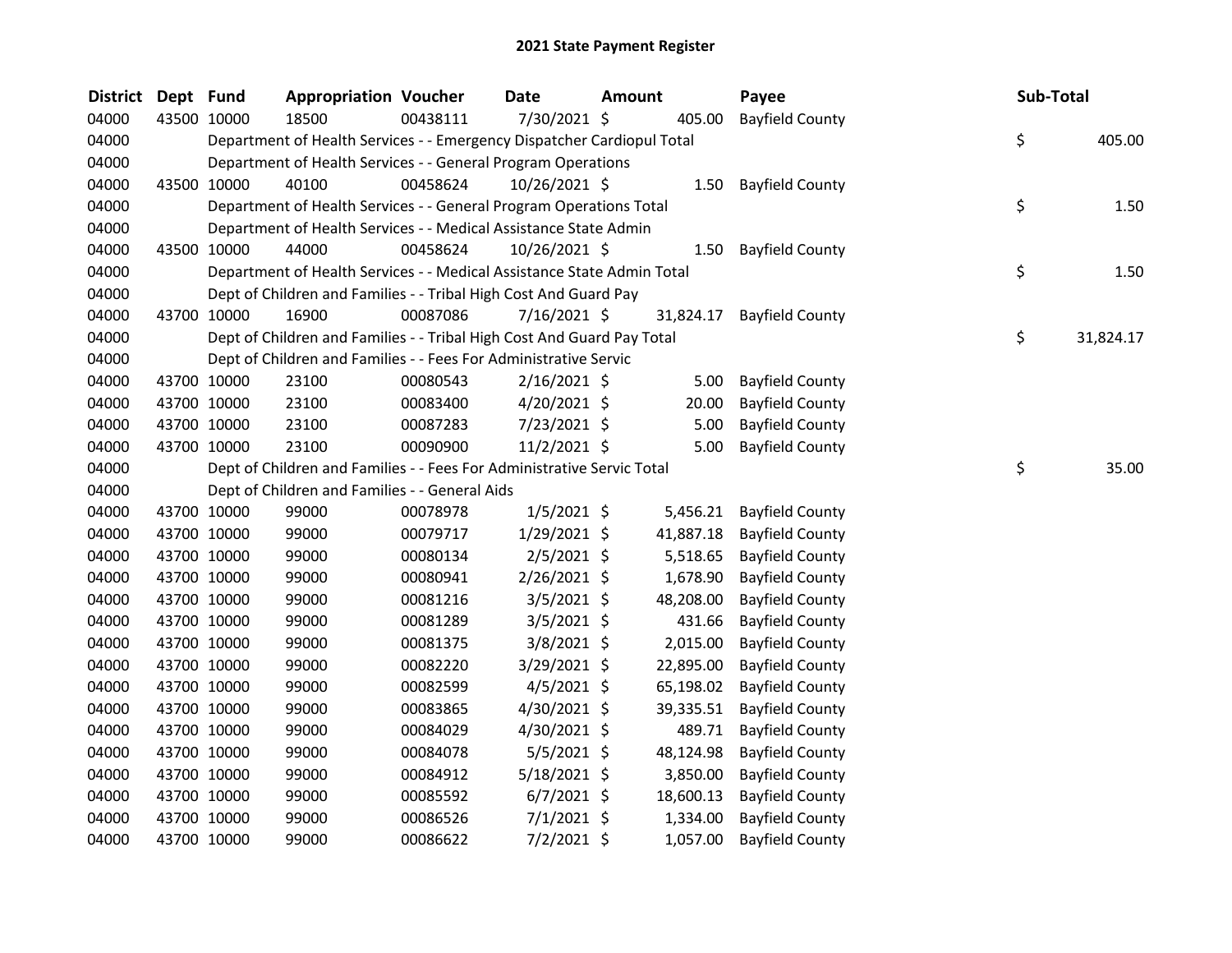|       | District | Dept Fund |             | <b>Appropriation Voucher</b>                                   |          | Date           | <b>Amount</b> | Payee                  |    | <b>Sub-Total</b> |
|-------|----------|-----------|-------------|----------------------------------------------------------------|----------|----------------|---------------|------------------------|----|------------------|
| 04000 |          |           | 43700 10000 | 99000                                                          | 00086654 | 7/8/2021 \$    | 5,658.98      | <b>Bayfield County</b> |    |                  |
| 04000 |          |           | 43700 10000 | 99000                                                          | 00087061 | 7/16/2021 \$   | 1,524.00      | <b>Bayfield County</b> |    |                  |
| 04000 |          |           | 43700 10000 | 99000                                                          | 00087529 | 7/30/2021 \$   | 35,854.15     | <b>Bayfield County</b> |    |                  |
| 04000 |          |           | 43700 10000 | 99000                                                          | 00087662 | 7/30/2021 \$   | 6,419.00      | <b>Bayfield County</b> |    |                  |
| 04000 |          |           | 43700 10000 | 99000                                                          | 00087898 | $8/5/2021$ \$  | 11,156.74     | <b>Bayfield County</b> |    |                  |
| 04000 |          |           | 43700 10000 | 99000                                                          | 00088810 | $9/1/2021$ \$  | 500.00        | <b>Bayfield County</b> |    |                  |
| 04000 |          |           | 43700 10000 | 99000                                                          | 00088903 | $9/7/2021$ \$  | 328,345.52    | <b>Bayfield County</b> |    |                  |
| 04000 |          |           | 43700 10000 | 99000                                                          | 00089081 | $9/10/2021$ \$ | 6,762.96      | <b>Bayfield County</b> |    |                  |
| 04000 |          |           | 43700 10000 | 99000                                                          | 00089872 | 10/5/2021 \$   | 7,026.92      | <b>Bayfield County</b> |    |                  |
| 04000 |          |           | 43700 10000 | 99000                                                          | 00090723 | 10/29/2021 \$  | 38,973.27     | <b>Bayfield County</b> |    |                  |
| 04000 |          |           | 43700 10000 | 99000                                                          | 00090865 | 11/3/2021 \$   | 8,005.23      | <b>Bayfield County</b> |    |                  |
| 04000 |          |           | 43700 10000 | 99000                                                          | 00090989 | $11/5/2021$ \$ | 22,670.25     | <b>Bayfield County</b> |    |                  |
| 04000 |          |           | 43700 10000 | 99000                                                          | 00092185 | 12/6/2021 \$   | 23,131.47     | <b>Bayfield County</b> |    |                  |
| 04000 |          |           |             | Dept of Children and Families - - General Aids Total           |          |                |               |                        | \$ | 802,108.44       |
| 04000 |          |           |             | Dept of Workforce Development - - Auxiliary Services           |          |                |               |                        |    |                  |
| 04000 |          |           | 44500 10000 | 13000                                                          | 00310319 | $1/4/2021$ \$  | 10.00         | <b>Bayfield County</b> |    |                  |
| 04000 |          |           | 44500 10000 | 13000                                                          | 00313409 | $2/2/2021$ \$  | 20.00         | <b>Bayfield County</b> |    |                  |
| 04000 |          |           | 44500 10000 | 13000                                                          | 00317038 | $3/2/2021$ \$  | 15.00         | <b>Bayfield County</b> |    |                  |
| 04000 |          |           | 44500 10000 | 13000                                                          | 00320847 | $4/2/2021$ \$  | 10.00         | <b>Bayfield County</b> |    |                  |
| 04000 |          |           | 44500 10000 | 13000                                                          | 00324391 | $5/4/2021$ \$  | 20.00         | <b>Bayfield County</b> |    |                  |
| 04000 |          |           | 44500 10000 | 13000                                                          | 00327584 | $6/2/2021$ \$  | 10.00         | <b>Bayfield County</b> |    |                  |
| 04000 |          |           | 44500 10000 | 13000                                                          | 00331369 | $7/2/2021$ \$  | 20.00         | <b>Bayfield County</b> |    |                  |
| 04000 |          |           | 44500 10000 | 13000                                                          | 00335268 | 8/3/2021 \$    | 5.00          | <b>Bayfield County</b> |    |                  |
| 04000 |          |           | 44500 10000 | 13000                                                          | 00339062 | $9/2/2021$ \$  | 20.00         | <b>Bayfield County</b> |    |                  |
| 04000 |          |           | 44500 10000 | 13000                                                          | 00347089 | 11/2/2021 \$   | 5.00          | <b>Bayfield County</b> |    |                  |
| 04000 |          |           | 44500 10000 | 13000                                                          | 00350739 | 12/2/2021 \$   | 5.00          | <b>Bayfield County</b> |    |                  |
| 04000 |          |           |             | Dept of Workforce Development - - Auxiliary Services Total     |          |                |               |                        | \$ | 140.00           |
| 04000 |          |           |             | Department of Justice - - Officer training reimbursement       |          |                |               |                        |    |                  |
| 04000 |          |           | 45500 10000 | 21400                                                          | 00104702 | 11/12/2021 \$  | 4,160.00      | <b>Bayfield County</b> |    |                  |
| 04000 |          |           |             | Department of Justice - - Officer training reimbursement Total |          |                |               |                        | \$ | 4,160.00         |
| 04000 |          |           |             | Department of Justice - - Crime Laboratories, Dna              |          |                |               |                        |    |                  |
| 04000 |          |           | 45500 10000 | 22100                                                          | 00100306 | 7/14/2021 \$   | 490.00        | <b>Bayfield County</b> |    |                  |
| 04000 |          |           |             | Department of Justice - - Crime Laboratories, Dna Total        |          |                |               |                        | \$ | 490.00           |
| 04000 |          |           |             | Department of Justice - - Law Enforcement Train, Local         |          |                |               |                        |    |                  |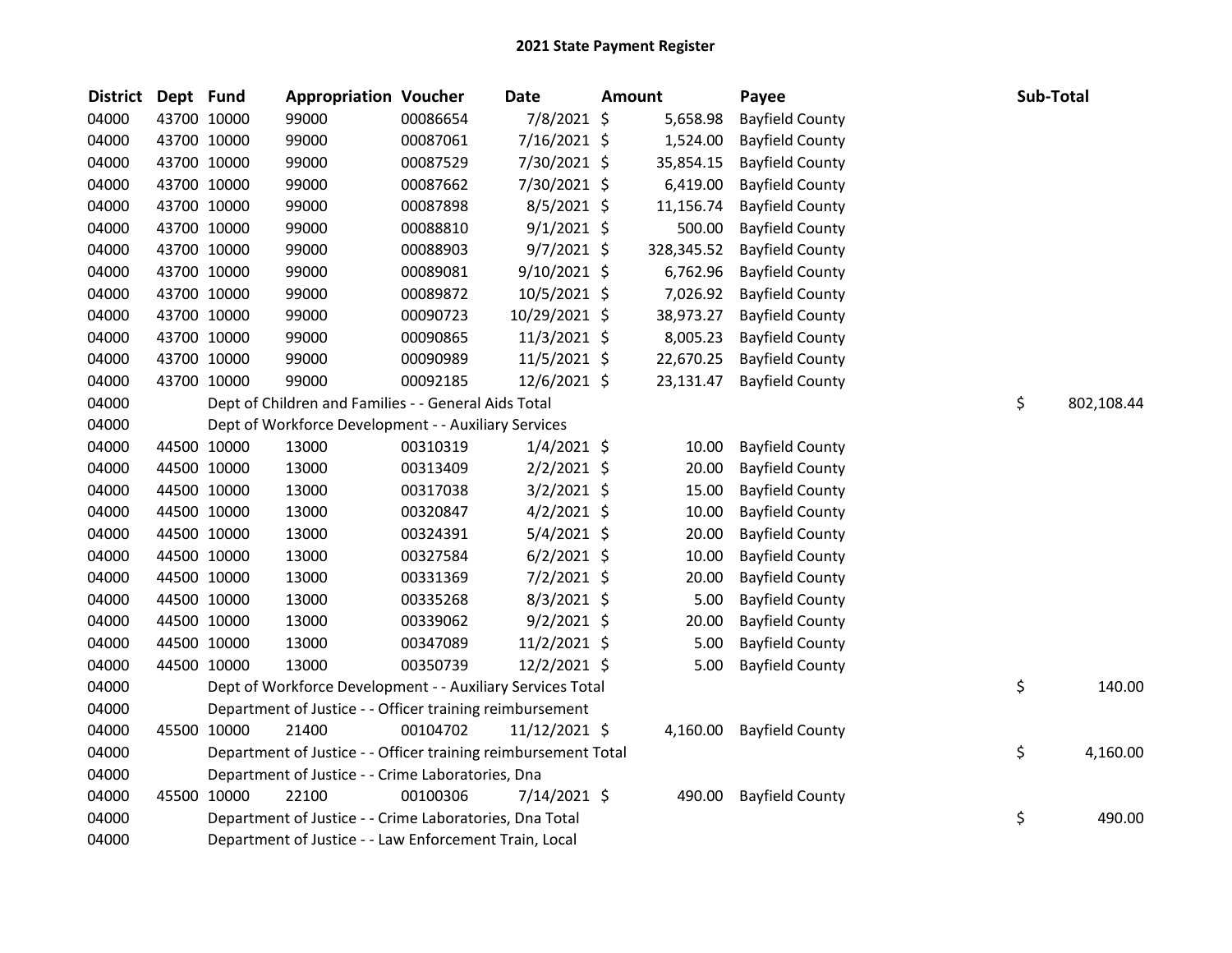| <b>District</b> | Dept Fund |             | <b>Appropriation Voucher</b>                                   |          | <b>Date</b>    | <b>Amount</b> |            | Payee                       | Sub-Total |            |
|-----------------|-----------|-------------|----------------------------------------------------------------|----------|----------------|---------------|------------|-----------------------------|-----------|------------|
| 04000           |           | 45500 10000 | 23100                                                          | 00099937 | 7/12/2021 \$   |               | 4,059.44   | <b>Bayfield County</b>      |           |            |
| 04000           |           | 45500 10000 | 23100                                                          | 00099938 | 7/12/2021 \$   |               | 4,070.92   | <b>Bayfield County</b>      |           |            |
| 04000           |           | 45500 10000 | 23100                                                          | 00099983 | 7/15/2021 \$   |               | 4,796.79   | <b>Bayfield County</b>      |           |            |
| 04000           |           |             | Department of Justice - - Law Enforcement Train, Local Total   |          |                |               |            |                             | \$        | 12,927.15  |
| 04000           |           |             | Department of Justice - - Federal Aid, Local Assistance        |          |                |               |            |                             |           |            |
| 04000           |           | 45500 10000 | 25100                                                          | 00094547 | 2/19/2021 \$   |               | 10,625.26  | <b>Bayfield County</b>      |           |            |
| 04000           |           | 45500 10000 | 25100                                                          | 00094896 | 2/19/2021 \$   |               | 14,735.70  | <b>Bayfield County</b>      |           |            |
| 04000           |           | 45500 10000 | 25100                                                          | 00097851 | $5/13/2021$ \$ |               | 7,200.57   | <b>Bayfield County</b>      |           |            |
| 04000           |           | 45500 10000 | 25100                                                          | 00098158 | 5/18/2021 \$   |               | 11,902.33  | <b>Bayfield County</b>      |           |            |
| 04000           |           | 45500 10000 | 25100                                                          | 00101392 | 8/26/2021 \$   |               | 24,172.07  | <b>Bayfield County</b>      |           |            |
| 04000           |           | 45500 10000 | 25100                                                          | 00101521 | 8/27/2021 \$   |               | 11.44      | <b>Bayfield County</b>      |           |            |
| 04000           |           | 45500 10000 | 25100                                                          | 00104445 | 11/3/2021 \$   |               | 5,191.71   | <b>Bayfield County</b>      |           |            |
| 04000           |           | 45500 10000 | 25100                                                          | 00104523 | 11/4/2021 \$   |               | 7,307.45   | <b>Bayfield County</b>      |           |            |
| 04000           |           | 45500 10000 | 25100                                                          | 00104841 | 11/26/2021 \$  |               | 149,312.54 | <b>Bayfield County</b>      |           |            |
| 04000           |           |             | Department of Justice - - Federal Aid, Local Assistance Total  |          |                |               |            |                             | \$        | 230,459.07 |
| 04000           |           |             | Department of Justice - - Alt Prosecution Alcohol Drugs        |          |                |               |            |                             |           |            |
| 04000           |           | 45500 10000 | 27100                                                          | 00094046 | $2/5/2021$ \$  |               |            | (29,487.64) Bayfield County |           |            |
| 04000           |           | 45500 10000 | 27100                                                          | 00096184 | $3/22/2021$ \$ |               | 45,382.44  | <b>Bayfield County</b>      |           |            |
| 04000           |           | 45500 10000 | 27100                                                          | 00101354 | 8/30/2021 \$   |               | 24,231.00  | <b>Bayfield County</b>      |           |            |
| 04000           |           |             | Department of Justice - - Alt Prosecution Alcohol Drugs Total  |          |                |               |            |                             | \$        | 40,125.80  |
| 04000           |           |             | Department of Justice - - Alt Prosecut Justice Info Fees       |          |                |               |            |                             |           |            |
| 04000           |           | 45500 10000 | 27900                                                          | 00094046 | $2/5/2021$ \$  |               | 29,487.64  | <b>Bayfield County</b>      |           |            |
| 04000           |           | 45500 10000 | 27900                                                          | 00097595 | 4/30/2021 \$   |               | 31,020.05  | <b>Bayfield County</b>      |           |            |
| 04000           |           | 45500 10000 | 27900                                                          | 00103765 | 10/25/2021 \$  |               | 37,572.48  | <b>Bayfield County</b>      |           |            |
| 04000           |           |             | Department of Justice - - Alt Prosecut Justice Info Fees Total |          |                |               |            |                             | \$        | 98,080.17  |
| 04000           |           |             | Department of Justice - - Crime Victim Witness Assist          |          |                |               |            |                             |           |            |
| 04000           |           | 45500 10000 | 53200                                                          | 00100512 | $7/15/2021$ \$ |               | 11,128.77  | <b>Bayfield County</b>      |           |            |
| 04000           |           |             | Department of Justice - - Crime Victim Witness Assist Total    |          |                |               |            |                             | \$        | 11,128.77  |
| 04000           |           |             | Department of Justice - - Crime Victim Restitution             |          |                |               |            |                             |           |            |
| 04000           |           | 45500 10000 | 53400                                                          | 00102262 | 8/31/2021 \$   |               | 1,184.48   | <b>Bayfield County</b>      |           |            |
| 04000           |           |             | Department of Justice - - Crime Victim Restitution Total       |          |                |               |            |                             | \$        | 1,184.48   |
| 04000           |           |             | Department of Justice - - County Reimb Victim-Witness          |          |                |               |            |                             |           |            |
| 04000           | 45500     | 10000       | 53900                                                          | 00095417 | $3/5/2021$ \$  |               | 8,679.09   | <b>Bayfield County</b>      |           |            |
| 04000           |           |             | Department of Justice - - County Reimb Victim-Witness Total    |          |                |               |            |                             | \$        | 8,679.09   |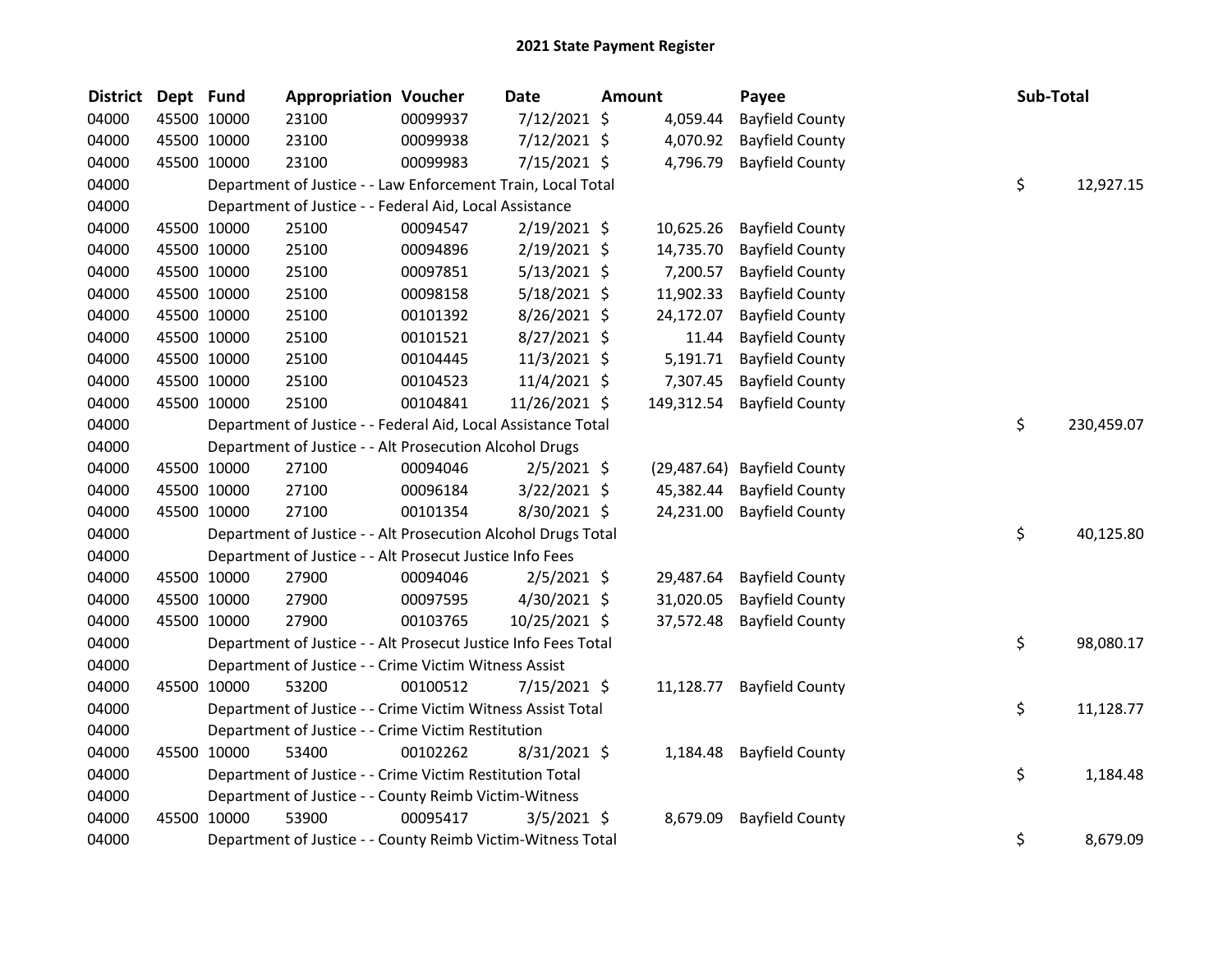| <b>District</b> | Dept Fund |             | <b>Appropriation Voucher</b>                                           |          | <b>Date</b>    | Amount |           | Payee                    | Sub-Total |            |
|-----------------|-----------|-------------|------------------------------------------------------------------------|----------|----------------|--------|-----------|--------------------------|-----------|------------|
| 04000           |           |             | Department of Justice - - Federal Aid, Victim Assistance               |          |                |        |           |                          |           |            |
| 04000           |           | 45500 10000 | 54200                                                                  | 00094401 | $2/18/2021$ \$ |        | 14,534.00 | <b>Bayfield County</b>   |           |            |
| 04000           |           |             | Department of Justice - - Federal Aid, Victim Assistance Total         |          |                |        |           |                          | \$        | 14,534.00  |
| 04000           |           |             | Department of Military Affairs - - Disaster Recovery Aid               |          |                |        |           |                          |           |            |
| 04000           |           | 46500 10000 | 30500                                                                  | 00103382 | $12/2/2021$ \$ |        |           | 4,457.14 Bayfield County |           |            |
| 04000           |           |             | Department of Military Affairs - - Disaster Recovery Aid Total         |          |                |        |           |                          | \$        | 4,457.14   |
| 04000           |           |             | Department of Military Affairs - - Emergency Response Equipment        |          |                |        |           |                          |           |            |
| 04000           |           | 46500 10000 | 30800                                                                  | 00089624 | $2/11/2021$ \$ |        | 4,401.47  | <b>Bayfield County</b>   |           |            |
| 04000           |           |             | Department of Military Affairs - - Emergency Response Equipment Total  |          |                |        |           |                          | \$        | 4,401.47   |
| 04000           |           |             | Department of Military Affairs - - Local Emer Planning Grants          |          |                |        |           |                          |           |            |
| 04000           |           | 46500 10000 | 33700                                                                  | 00090188 | $2/22/2021$ \$ |        | 4,664.08  | <b>Bayfield County</b>   |           |            |
| 04000           |           |             | Department of Military Affairs - - Local Emer Planning Grants Total    |          |                |        |           |                          | \$        | 4,664.08   |
| 04000           |           |             | Department of Military Affairs - - Federal Aid, Local Assistance       |          |                |        |           |                          |           |            |
| 04000           |           | 46500 10000 | 34200                                                                  | 00090152 | 2/19/2021 \$   |        | 40,659.54 | <b>Bayfield County</b>   |           |            |
| 04000           |           | 46500 10000 | 34200                                                                  | 00091007 | $3/10/2021$ \$ |        | 8,953.72  | <b>Bayfield County</b>   |           |            |
| 04000           |           | 46500 10000 | 34200                                                                  | 00093515 | $5/10/2021$ \$ |        | 5,091.07  | <b>Bayfield County</b>   |           |            |
| 04000           |           | 46500 10000 | 34200                                                                  | 00097944 | 7/28/2021 \$   |        | 81,216.00 | <b>Bayfield County</b>   |           |            |
| 04000           |           | 46500 10000 | 34200                                                                  | 00103382 | 12/2/2021 \$   |        | 26,742.86 | <b>Bayfield County</b>   |           |            |
| 04000           |           |             | Department of Military Affairs - - Federal Aid, Local Assistance Total |          |                |        |           |                          | \$        | 162,663.19 |
| 04000           |           |             | Department of Veterans Affairs - - County Grants                       |          |                |        |           |                          |           |            |
| 04000           |           | 48500 58200 | 26700                                                                  | 00091409 | $3/12/2021$ \$ |        | 8,500.00  | <b>Bayfield County</b>   |           |            |
| 04000           |           |             | Department of Veterans Affairs - - County Grants Total                 |          |                |        |           |                          | \$        | 8,500.00   |
| 04000           |           |             | Department of Veterans Affairs - - Veterans Transportation Grant       |          |                |        |           |                          |           |            |
| 04000           |           | 48500 58200 | 28000                                                                  | 00102971 | 12/3/2021 \$   |        | 3,569.42  | <b>Bayfield County</b>   |           |            |
| 04000           |           |             | Department of Veterans Affairs - - Veterans Transportation Grant Total |          |                |        |           |                          | \$        | 3,569.42   |
| 04000           |           |             | Department of Administration - - Federal Aid                           |          |                |        |           |                          |           |            |
| 04000           |           | 50500 10000 | 14200                                                                  | 00149381 | 7/29/2021 \$   |        | 612.50    | <b>Bayfield County</b>   |           |            |
| 04000           |           |             | Department of Administration - - Federal Aid Total                     |          |                |        |           |                          | \$        | 612.50     |
| 04000           |           |             | Department of Administration - - Federal Aid, Local Assistance         |          |                |        |           |                          |           |            |
| 04000           |           | 50500 10000 | 74300                                                                  | 00155283 | $12/1/2021$ \$ |        | 41,355.82 | <b>Bayfield County</b>   |           |            |
| 04000           |           |             | Department of Administration - - Federal Aid, Local Assistance Total   |          |                |        |           |                          | \$        | 41,355.82  |
| 04000           |           |             | Department of Administration - - Low-Income Assistance Grants          |          |                |        |           |                          |           |            |
| 04000           |           | 50500 23500 | 37100                                                                  | 00139953 | $1/29/2021$ \$ |        | 9,162.00  | <b>Bayfield County</b>   |           |            |
| 04000           |           | 50500 23500 | 37100                                                                  | 00140960 | 2/17/2021 \$   |        | 4,520.00  | <b>Bayfield County</b>   |           |            |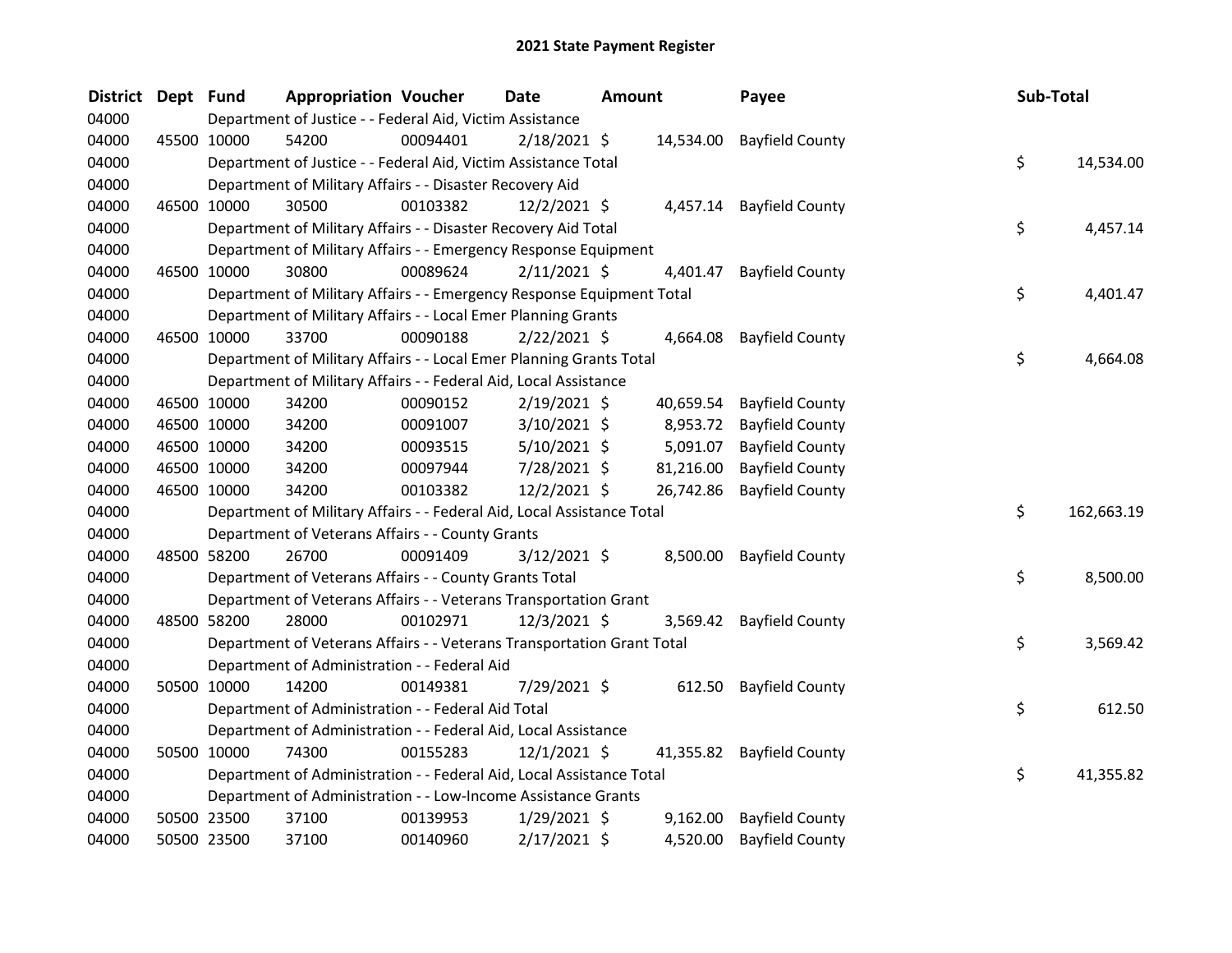| <b>District</b> | Dept Fund |             | <b>Appropriation Voucher</b>                                          |          | <b>Date</b>    | <b>Amount</b> | Payee                                                                                                   | Sub-Total        |
|-----------------|-----------|-------------|-----------------------------------------------------------------------|----------|----------------|---------------|---------------------------------------------------------------------------------------------------------|------------------|
| 04000           |           | 50500 23500 | 37100                                                                 | 00143167 | 3/30/2021 \$   | 3,165.00      | <b>Bayfield County</b>                                                                                  |                  |
| 04000           |           | 50500 23500 | 37100                                                                 | 00145213 | 5/7/2021 \$    | 2,252.00      | <b>Bayfield County</b>                                                                                  |                  |
| 04000           |           | 50500 23500 | 37100                                                                 | 00145781 | $5/17/2021$ \$ | 1,178.00      | <b>Bayfield County</b>                                                                                  |                  |
| 04000           |           | 50500 23500 | 37100                                                                 | 00147111 | $6/15/2021$ \$ | 568.00        | <b>Bayfield County</b>                                                                                  |                  |
| 04000           |           | 50500 23500 | 37100                                                                 | 00149838 | $8/5/2021$ \$  | 504.00        | <b>Bayfield County</b>                                                                                  |                  |
| 04000           |           | 50500 23500 | 37100                                                                 | 00151205 | 8/31/2021 \$   | 1,936.00      | <b>Bayfield County</b>                                                                                  |                  |
| 04000           |           | 50500 23500 | 37100                                                                 | 00152519 | $9/29/2021$ \$ | 1,671.00      | <b>Bayfield County</b>                                                                                  |                  |
| 04000           |           | 50500 23500 | 37100                                                                 | 00153289 | 10/15/2021 \$  | 2,893.00      | <b>Bayfield County</b>                                                                                  |                  |
| 04000           |           | 50500 23500 | 37100                                                                 | 00155339 | 11/30/2021 \$  | 5,276.00      | <b>Bayfield County</b>                                                                                  |                  |
| 04000           |           | 50500 23500 | 37100                                                                 | 00157284 | 12/29/2021 \$  | 4,070.00      | <b>Bayfield County</b>                                                                                  |                  |
| 04000           |           |             | Department of Administration - - Low-Income Assistance Grants Total   |          |                |               |                                                                                                         | \$<br>37,195.00  |
| 04000           |           |             | Department of Administration - - Land Information Program; Loca       |          |                |               |                                                                                                         |                  |
| 04000           |           | 50500 26900 | 17300                                                                 | 00138427 | $1/29/2021$ \$ | 1,000.00      | <b>Bayfield County</b>                                                                                  |                  |
| 04000           |           | 50500 26900 | 17300                                                                 | 00139517 | $4/6/2021$ \$  | 61,312.00     | <b>Bayfield County</b>                                                                                  |                  |
| 04000           |           | 50500 26900 | 17300                                                                 | 00146481 | $6/15/2021$ \$ | 25,000.00     | <b>Bayfield County</b>                                                                                  |                  |
| 04000           |           | 50500 26900 | 17300                                                                 | 00147071 | $6/16/2021$ \$ | 25,000.00     | <b>Bayfield County</b>                                                                                  |                  |
| 04000           |           |             | Department of Administration - - Land Information Program; Loca Total |          |                |               |                                                                                                         | \$<br>112,312.00 |
| 04000           |           |             | Dept of Employee Trust Funds - - General Operations                   |          |                |               |                                                                                                         |                  |
| 04000           |           | 51500 47100 | 17600                                                                 | 00023430 | $1/13/2021$ \$ | 1,000.00      | <b>Bayfield County</b>                                                                                  |                  |
| 04000           |           |             | Dept of Employee Trust Funds - - General Operations Total             |          |                |               |                                                                                                         | \$<br>1,000.00   |
| 04000           |           |             |                                                                       |          |                |               | Public Defender Board - - Transcript, Discovery and Records Provided to the Public Defender Board       |                  |
| 04000           |           | 55000 10000 | 10600                                                                 | 00275517 | $1/26/2021$ \$ | 299.80        | <b>Bayfield County</b>                                                                                  |                  |
| 04000           |           | 55000 10000 | 10600                                                                 | 00300728 | $7/7/2021$ \$  | 800.10        | <b>Bayfield County</b>                                                                                  |                  |
| 04000           |           | 55000 10000 | 10600                                                                 | 00300879 | 7/30/2021 \$   | 865.25        | <b>Bayfield County</b>                                                                                  |                  |
| 04000           |           | 55000 10000 | 10600                                                                 | 00308931 | 10/29/2021 \$  | 1,479.40      | <b>Bayfield County</b>                                                                                  |                  |
| 04000           |           |             |                                                                       |          |                |               | Public Defender Board - - Transcript, Discovery and Records Provided to the Public Defender Board Total | \$<br>3,444.55   |
| 04000           |           |             | Department of Revenue - - GPR Earned                                  |          |                |               |                                                                                                         |                  |
| 04000           |           | 56600 10000 | 100GE                                                                 | 00210308 | 7/15/2021 \$   | 3.00          | <b>Bayfield County</b>                                                                                  |                  |
| 04000           |           |             | Department of Revenue - - GPR Earned Total                            |          |                |               |                                                                                                         | \$<br>3.00       |
| 04000           |           |             | Department of Revenue - - Warrants and Satisfactions                  |          |                |               |                                                                                                         |                  |
| 04000           |           | 56600 10000 | 10100                                                                 | 00190680 | $2/5/2021$ \$  | 250.00        | <b>Bayfield County</b>                                                                                  |                  |
| 04000           |           | 56600 10000 | 10100                                                                 | 00196200 | $4/9/2021$ \$  | 20.00         | <b>Bayfield County</b>                                                                                  |                  |
| 04000           |           | 56600 10000 | 10100                                                                 | 00205587 | $6/25/2021$ \$ | 20.00         | <b>Bayfield County</b>                                                                                  |                  |
| 04000           |           | 56600 10000 | 10100                                                                 | 00210306 | 8/5/2021 \$    | 325.00        | <b>Bayfield County</b>                                                                                  |                  |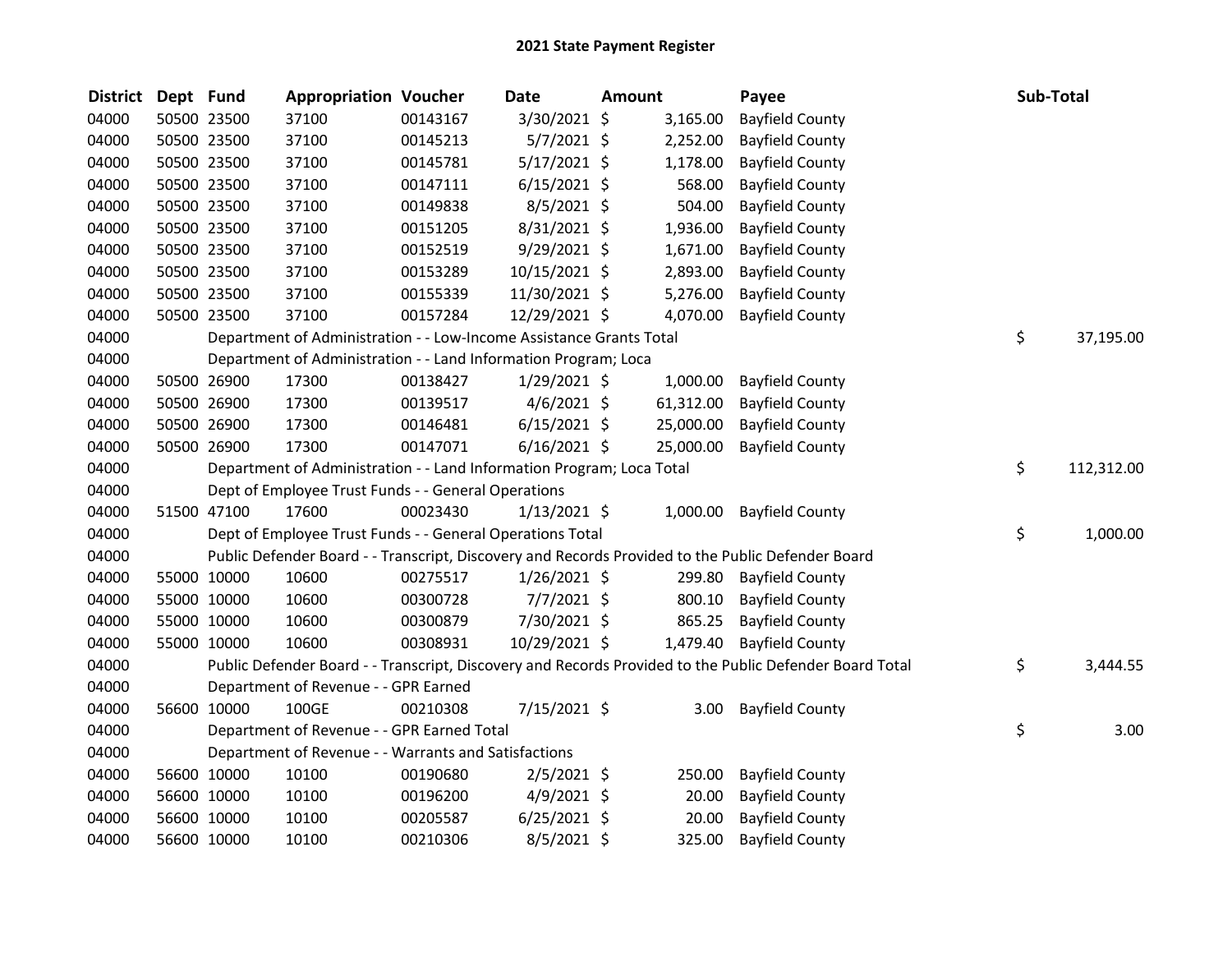| District Dept Fund |             | <b>Appropriation Voucher</b>                               |          | <b>Date</b>    | <b>Amount</b> |           | Payee                  | Sub-Total |        |
|--------------------|-------------|------------------------------------------------------------|----------|----------------|---------------|-----------|------------------------|-----------|--------|
| 04000              |             | Department of Revenue - - Warrants and Satisfactions Total |          |                |               |           |                        | \$        | 615.00 |
| 04000              |             | Department of Revenue - - Misc Revenue Holding Clearing    |          |                |               |           |                        |           |        |
| 04000              | 56600 10000 | 99500                                                      | 00188720 | $1/8/2021$ \$  |               | 2,067.70  | <b>Bayfield County</b> |           |        |
| 04000              | 56600 10000 | 99500                                                      | 00188721 | $1/8/2021$ \$  |               | 7,848.77  | <b>Bayfield County</b> |           |        |
| 04000              | 56600 10000 | 99500                                                      | 00190785 | $2/5/2021$ \$  |               | 1,978.98  | <b>Bayfield County</b> |           |        |
| 04000              | 56600 10000 | 99500                                                      | 00190786 | $2/5/2021$ \$  |               | 7,448.17  | <b>Bayfield County</b> |           |        |
| 04000              | 56600 10000 | 99500                                                      | 00192407 | $3/1/2021$ \$  |               | 429.72    | <b>Bayfield County</b> |           |        |
| 04000              | 56600 10000 | 99500                                                      | 00193361 | $3/5/2021$ \$  |               | 54.11     | <b>Bayfield County</b> |           |        |
| 04000              | 56600 10000 | 99500                                                      | 00193362 | $3/5/2021$ \$  |               | 1,096.85  | <b>Bayfield County</b> |           |        |
| 04000              | 56600 10000 | 99500                                                      | 00193363 | $3/5/2021$ \$  |               | 18,334.55 | <b>Bayfield County</b> |           |        |
| 04000              | 56600 10000 | 99500                                                      | 00193921 | 3/8/2021 \$    |               | 246.00    | <b>Bayfield County</b> |           |        |
| 04000              | 56600 10000 | 99500                                                      | 00194776 | $3/15/2021$ \$ |               | 450.00    | <b>Bayfield County</b> |           |        |
| 04000              | 56600 10000 | 99500                                                      | 00196329 | 3/29/2021 \$   |               | 2,668.00  | <b>Bayfield County</b> |           |        |
| 04000              | 56600 10000 | 99500                                                      | 00197077 | $4/5/2021$ \$  |               | 449.91    | <b>Bayfield County</b> |           |        |
| 04000              | 56600 10000 | 99500                                                      | 00197626 | $4/7/2021$ \$  |               | 569.38    | <b>Bayfield County</b> |           |        |
| 04000              | 56600 10000 | 99500                                                      | 00197627 | $4/7/2021$ \$  |               | 2,026.68  | <b>Bayfield County</b> |           |        |
| 04000              | 56600 10000 | 99500                                                      | 00197628 | $4/7/2021$ \$  |               | 20,275.25 | <b>Bayfield County</b> |           |        |
| 04000              | 56600 10000 | 99500                                                      | 00198292 | $4/12/2021$ \$ |               | 38.90     | <b>Bayfield County</b> |           |        |
| 04000              | 56600 10000 | 99500                                                      | 00201005 | $5/7/2021$ \$  |               | 156.00    | <b>Bayfield County</b> |           |        |
| 04000              | 56600 10000 | 99500                                                      | 00201006 | $5/7/2021$ \$  |               | 1,159.19  | <b>Bayfield County</b> |           |        |
| 04000              | 56600 10000 | 99500                                                      | 00201007 | 5/7/2021 \$    |               | 18,489.71 | <b>Bayfield County</b> |           |        |
| 04000              | 56600 10000 | 99500                                                      | 00201503 | 5/10/2021 \$   |               | 333.00    | <b>Bayfield County</b> |           |        |
| 04000              | 56600 10000 | 99500                                                      | 00202126 | 5/17/2021 \$   |               | 523.00    | <b>Bayfield County</b> |           |        |
| 04000              | 56600 10000 | 99500                                                      | 00204236 | $6/7/2021$ \$  |               | 1,750.84  | <b>Bayfield County</b> |           |        |
| 04000              | 56600 10000 | 99500                                                      | 00204237 | $6/7/2021$ \$  |               | 2,029.04  | <b>Bayfield County</b> |           |        |
| 04000              | 56600 10000 | 99500                                                      | 00204238 | $6/7/2021$ \$  |               | 18,542.23 | <b>Bayfield County</b> |           |        |
| 04000              | 56600 10000 | 99500                                                      | 00208821 | 7/8/2021 \$    |               | 2,732.95  | <b>Bayfield County</b> |           |        |
| 04000              | 56600 10000 | 99500                                                      | 00208822 | 7/8/2021 \$    |               | 13,960.05 | <b>Bayfield County</b> |           |        |
| 04000              | 56600 10000 | 99500                                                      | 00210124 | 7/19/2021 \$   |               | 475.00    | <b>Bayfield County</b> |           |        |
| 04000              | 56600 10000 | 99500                                                      | 00211581 | $8/6/2021$ \$  |               | 239.45    | <b>Bayfield County</b> |           |        |
| 04000              | 56600 10000 | 99500                                                      | 00211582 | $8/6/2021$ \$  |               | 868.40    | <b>Bayfield County</b> |           |        |
| 04000              | 56600 10000 | 99500                                                      | 00211583 | $8/6/2021$ \$  |               | 9,469.22  | <b>Bayfield County</b> |           |        |
| 04000              | 56600 10000 | 99500                                                      | 00214186 | $9/8/2021$ \$  |               | 708.05    | <b>Bayfield County</b> |           |        |
| 04000              | 56600 10000 | 99500                                                      | 00214187 | 9/8/2021 \$    |               | 11,733.66 | <b>Bayfield County</b> |           |        |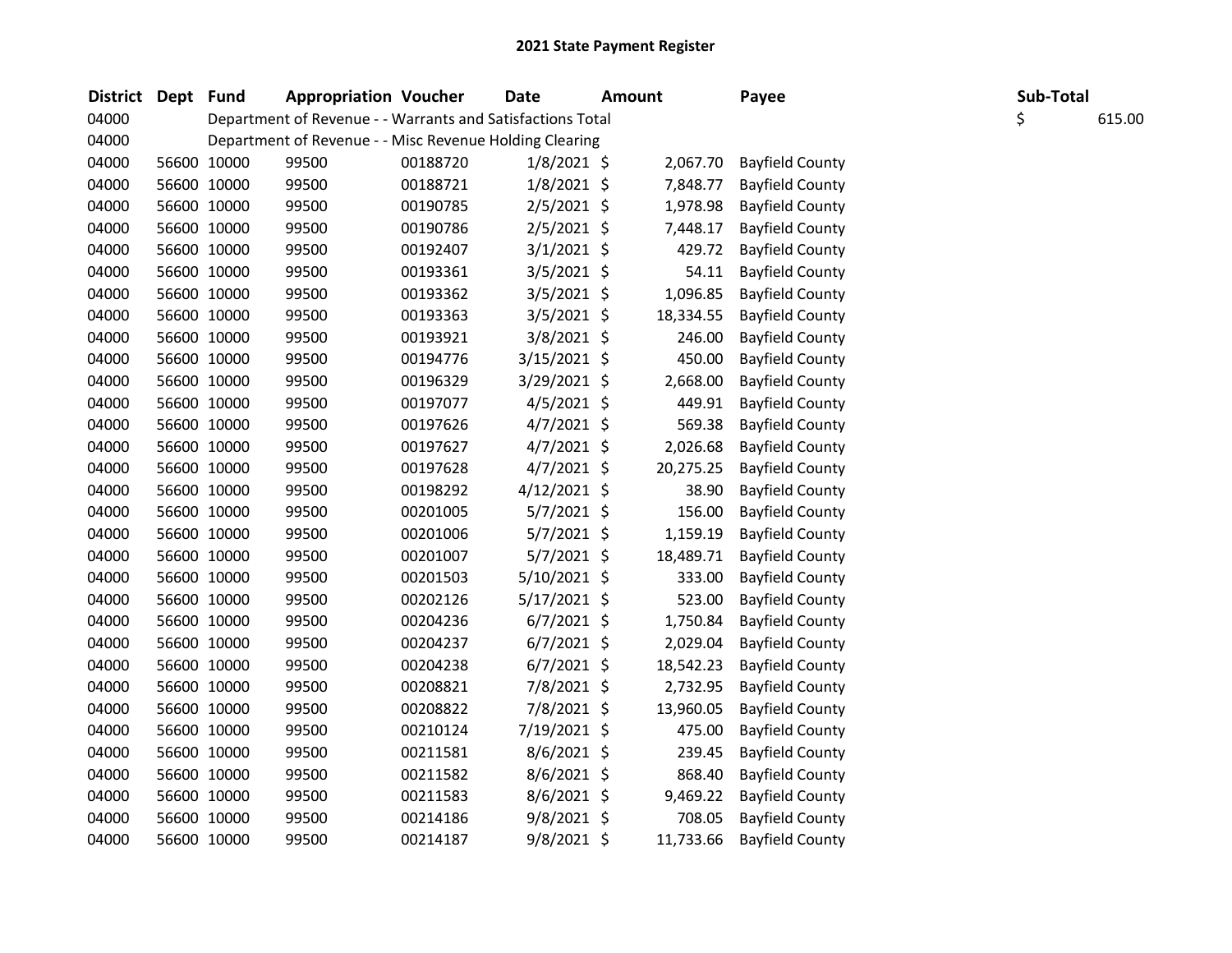| <b>District</b> | Dept Fund |             | <b>Appropriation Voucher</b>                                          |          | <b>Date</b>    | <b>Amount</b> | Payee                  | Sub-Total          |
|-----------------|-----------|-------------|-----------------------------------------------------------------------|----------|----------------|---------------|------------------------|--------------------|
| 04000           |           | 56600 10000 | 99500                                                                 | 00216432 | 10/7/2021 \$   | 132.60        | <b>Bayfield County</b> |                    |
| 04000           |           | 56600 10000 | 99500                                                                 | 00216433 | 10/7/2021 \$   | 871.40        | <b>Bayfield County</b> |                    |
| 04000           |           | 56600 10000 | 99500                                                                 | 00216434 | 10/7/2021 \$   | 11,946.46     | <b>Bayfield County</b> |                    |
| 04000           |           | 56600 10000 | 99500                                                                 | 00219028 | 11/5/2021 \$   | 912.70        | <b>Bayfield County</b> |                    |
| 04000           |           | 56600 10000 | 99500                                                                 | 00219029 | 11/5/2021 \$   | 12,207.04     | <b>Bayfield County</b> |                    |
| 04000           |           | 56600 10000 | 99500                                                                 | 00221175 | 12/7/2021 \$   | 193.26        | <b>Bayfield County</b> |                    |
| 04000           |           | 56600 10000 | 99500                                                                 | 00221176 | $12/7/2021$ \$ | 1,481.84      | <b>Bayfield County</b> |                    |
| 04000           |           | 56600 10000 | 99500                                                                 | 00221177 | 12/7/2021 \$   | 10,339.90     | <b>Bayfield County</b> |                    |
| 04000           |           |             | Department of Revenue - - Misc Revenue Holding Clearing Total         |          |                |               |                        | \$<br>187,237.96   |
| 04000           |           |             | Circuit Courts - - Circuit Court Costs                                |          |                |               |                        |                    |
| 04000           |           | 62500 10000 | 10500                                                                 | 00002080 | 1/29/2021 \$   | 26,637.00     | <b>Bayfield County</b> |                    |
| 04000           |           | 62500 10000 | 10500                                                                 | 00002214 | 7/26/2021 \$   | 50,758.00     | <b>Bayfield County</b> |                    |
| 04000           |           |             | Circuit Courts - - Circuit Court Costs Total                          |          |                |               |                        | \$<br>77,395.00    |
| 04000           |           |             | Shared Revenue and Tax Relief - - County And Municipal Aid            |          |                |               |                        |                    |
| 04000           |           | 83500 10000 | 10500                                                                 | 00080816 | 7/26/2021 \$   | 7,796.66      | <b>Bayfield County</b> |                    |
| 04000           |           | 83500 10000 | 10500                                                                 | 00087913 | 11/15/2021 \$  | 44,181.04     | <b>Bayfield County</b> |                    |
| 04000           |           |             | Shared Revenue and Tax Relief - - County And Municipal Aid Total      |          |                |               |                        | \$<br>51,977.70    |
| 04000           |           |             | Shared Revenue and Tax Relief - - Exempt Computer Aid                 |          |                |               |                        |                    |
| 04000           |           | 83500 10000 | 10900                                                                 | 00083318 | 7/26/2021 \$   | 1,036.14      | <b>Bayfield County</b> |                    |
| 04000           |           |             | Shared Revenue and Tax Relief - - Exempt Computer Aid Total           |          |                |               |                        | \$<br>1,036.14     |
| 04000           |           |             | Shared Revenue and Tax Relief - - Utility Aid                         |          |                |               |                        |                    |
| 04000           |           | 83500 10000 | 11000                                                                 | 00080816 | 7/26/2021 \$   | 6,865.37      | <b>Bayfield County</b> |                    |
| 04000           |           | 83500 10000 | 11000                                                                 | 00087913 | 11/15/2021 \$  | 61,427.77     | <b>Bayfield County</b> |                    |
| 04000           |           |             | Shared Revenue and Tax Relief - - Utility Aid Total                   |          |                |               |                        | \$<br>68,293.14    |
| 04000           |           |             | Shared Revenue and Tax Relief - - Personal Property Aid               |          |                |               |                        |                    |
| 04000           |           | 83500 10000 | 11100                                                                 | 00076505 | $5/3/2021$ \$  | 11,764.28     | <b>Bayfield County</b> |                    |
| 04000           |           |             | Shared Revenue and Tax Relief - - Personal Property Aid Total         |          |                |               |                        | \$<br>11,764.28    |
| 04000           |           |             | Shared Revenue and Tax Relief - - School Lvy Tx/First Dollar Cr       |          |                |               |                        |                    |
| 04000           |           | 83500 10000 | 30200                                                                 | 00082628 | 7/26/2021 \$   | 3,472,351.58  | <b>Bayfield County</b> |                    |
| 04000           |           | 83500 10000 | 30200                                                                 | 00086024 | 7/26/2021 \$   | 664,243.90    | <b>Bayfield County</b> |                    |
| 04000           |           |             | Shared Revenue and Tax Relief - - School Lvy Tx/First Dollar Cr Total |          |                |               |                        | \$<br>4,136,595.48 |
| 04000           |           |             | Shared Revenue and Tax Relief - - County Sales Tax Reptd/Distd        |          |                |               |                        |                    |
| 04000           |           | 83500 10000 | 43100                                                                 | 00073862 | $1/29/2021$ \$ | 116,599.93    | <b>Bayfield County</b> |                    |
| 04000           |           | 83500 10000 | 43100                                                                 | 00073950 | 2/26/2021 \$   | 111,345.54    | <b>Bayfield County</b> |                    |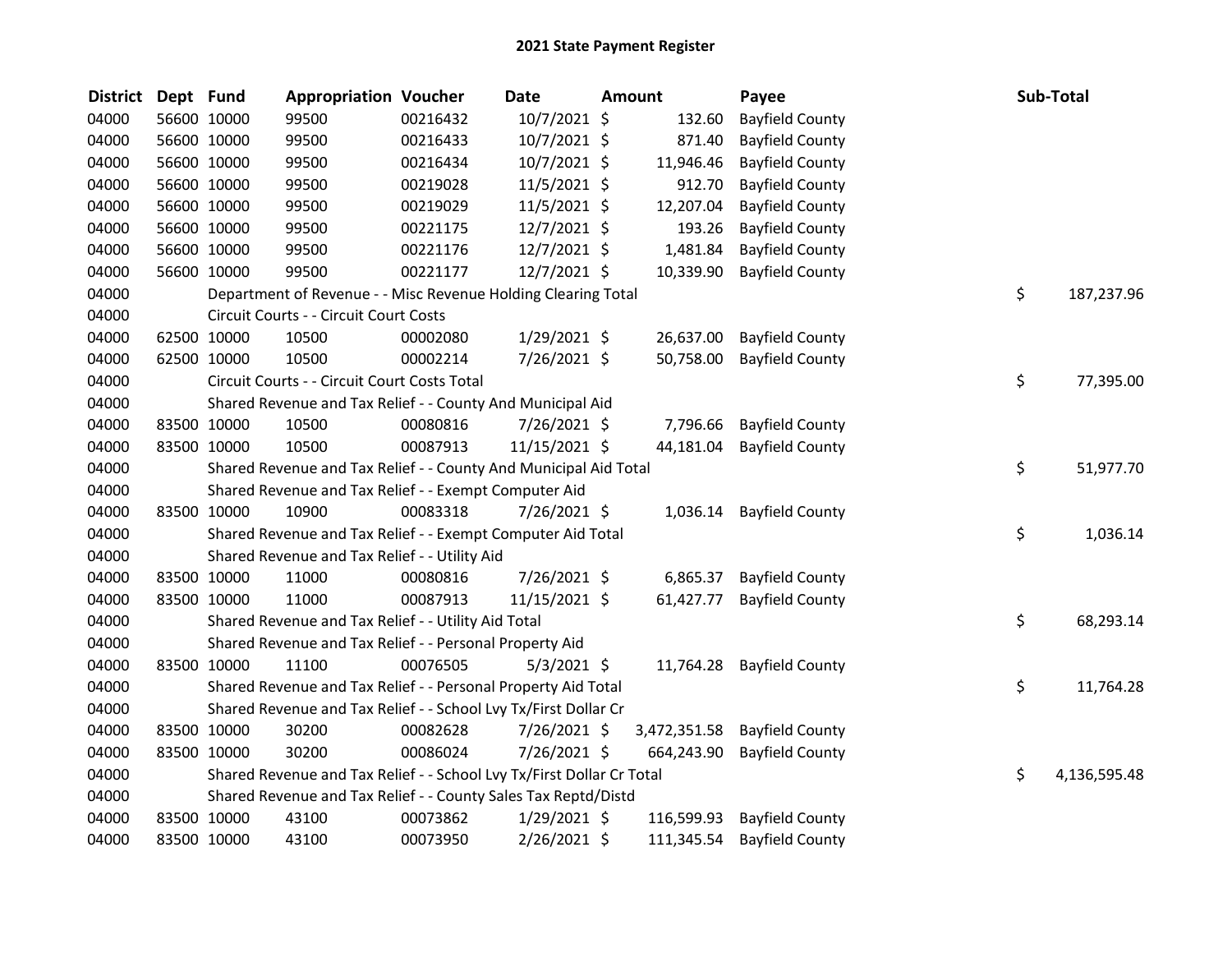| <b>District</b> | Dept Fund   |             | <b>Appropriation Voucher</b>                                         |          | Date           | Amount |            | Payee                  | <b>Sub-Total</b>   |
|-----------------|-------------|-------------|----------------------------------------------------------------------|----------|----------------|--------|------------|------------------------|--------------------|
| 04000           |             | 83500 10000 | 43100                                                                | 00074663 | $3/31/2021$ \$ |        | 79,986.90  | <b>Bayfield County</b> |                    |
| 04000           | 83500 10000 |             | 43100                                                                | 00079106 | $4/30/2021$ \$ |        | 99,203.36  | <b>Bayfield County</b> |                    |
| 04000           |             | 83500 10000 | 43100                                                                | 00079910 | $5/28/2021$ \$ |        | 116,901.25 | <b>Bayfield County</b> |                    |
| 04000           |             | 83500 10000 | 43100                                                                | 00080641 | $6/30/2021$ \$ |        | 149,954.35 | <b>Bayfield County</b> |                    |
| 04000           |             | 83500 10000 | 43100                                                                | 00086183 | 7/30/2021 \$   |        | 150,230.15 | <b>Bayfield County</b> |                    |
| 04000           |             | 83500 10000 | 43100                                                                | 00086746 | $8/31/2021$ \$ |        | 165,056.90 | <b>Bayfield County</b> |                    |
| 04000           |             | 83500 10000 | 43100                                                                | 00087048 | $9/30/2021$ \$ |        | 195,213.24 | <b>Bayfield County</b> |                    |
| 04000           | 83500 10000 |             | 43100                                                                | 00087737 | 10/29/2021 \$  |        | 167,677.37 | <b>Bayfield County</b> |                    |
| 04000           |             | 83500 10000 | 43100                                                                | 00089747 | 11/30/2021 \$  |        | 168,437.41 | <b>Bayfield County</b> |                    |
| 04000           |             | 83500 10000 | 43100                                                                | 00089831 | 12/30/2021 \$  |        | 128,037.34 | <b>Bayfield County</b> |                    |
| 04000           |             |             | Shared Revenue and Tax Relief - - County Sales Tax Reptd/Distd Total |          |                |        |            |                        | \$<br>1,648,643.74 |
| 04000           |             |             | Shared Revenue and Tax Relief - - Lottery & Gaming Credit            |          |                |        |            |                        |                    |
| 04000           | 83500       | 52100       | 36300                                                                | 00074507 | $3/22/2021$ \$ |        | 668,662.75 | Bayfield County        |                    |
| 04000           |             |             | Shared Revenue and Tax Relief - - Lottery & Gaming Credit Total      |          |                |        |            |                        | \$<br>668,662.75   |
| 04000 Total     |             |             |                                                                      |          |                |        |            |                        | 14,363,282.23      |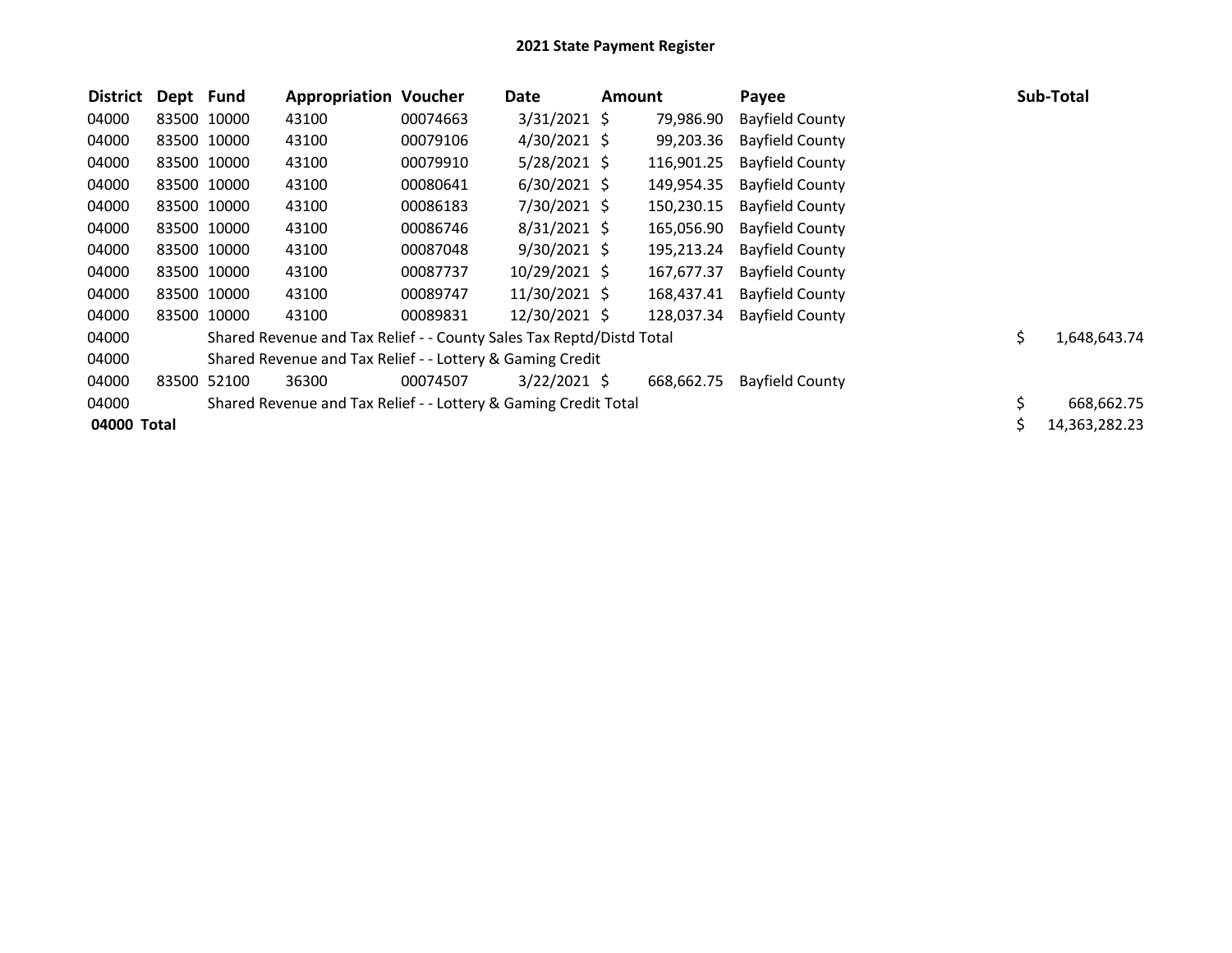| <b>District</b> | Dept Fund |             | <b>Appropriation Voucher</b>                                       |          | Date           | <b>Amount</b> |        | Payee                       | Sub-Total |            |
|-----------------|-----------|-------------|--------------------------------------------------------------------|----------|----------------|---------------|--------|-----------------------------|-----------|------------|
| 04002           |           |             | Dept of Safety & Prof Services - - Fire Dues Distribution          |          |                |               |        |                             |           |            |
| 04002           |           | 16500 10000 | 22500                                                              | 00040289 | 7/16/2021 \$   |               |        | 2,944.18 Town Of Barksdale  |           |            |
| 04002           |           |             | Dept of Safety & Prof Services - - Fire Dues Distribution Total    |          |                |               |        |                             | \$        | 2,944.18   |
| 04002           |           |             | Dept of Natural Resources - - Aids In Lieu Of Taxes - Gener        |          |                |               |        |                             |           |            |
| 04002           |           | 37000 10000 | 50300                                                              | 00461846 | $2/8/2021$ \$  |               | 932.05 | Town Of Barksdale           |           |            |
| 04002           |           | 37000 10000 | 50300                                                              | 00476679 | $4/21/2021$ \$ |               | 8.90   | Town Of Barksdale           |           |            |
| 04002           |           |             | Dept of Natural Resources - - Aids In Lieu Of Taxes - Gener Total  |          |                |               |        |                             | \$        | 940.95     |
| 04002           |           |             | Dept of Natural Resources - - Resaids - Cnty Forst, Cl & Mfl       |          |                |               |        |                             |           |            |
| 04002           |           | 37000 21200 | 57100                                                              | 00487366 | $6/14/2021$ \$ |               |        | 213.68 Town Of Barksdale    |           |            |
| 04002           |           |             | Dept of Natural Resources - - Resaids - Cnty Forst, Cl & Mfl Total |          |                |               |        |                             | \$        | 213.68     |
| 04002           |           |             | Dept of Natural Resources - - Resaids - Pymt In Lieu Tax Fed       |          |                |               |        |                             |           |            |
| 04002           |           | 37000 21200 | 58400                                                              | 00510782 | $9/28/2021$ \$ |               |        | 34,925.03 Town Of Barksdale |           |            |
| 04002           |           |             | Dept of Natural Resources - - Resaids - Pymt In Lieu Tax Fed Total |          |                |               |        |                             | \$        | 34,925.03  |
| 04002           |           |             | WI Dept of Transportation - - Trns Aids To Mnc.-Sf                 |          |                |               |        |                             |           |            |
| 04002           |           | 39500 21100 | 19100                                                              | 00631742 | $1/4/2021$ \$  |               |        | 48,959.64 Town Of Barksdale |           |            |
| 04002           |           | 39500 21100 | 19100                                                              | 00667349 | $4/5/2021$ \$  |               |        | 48,959.64 Town Of Barksdale |           |            |
| 04002           |           | 39500 21100 | 19100                                                              | 00710837 | $7/6/2021$ \$  |               |        | 48,959.64 Town Of Barksdale |           |            |
| 04002           |           | 39500 21100 | 19100                                                              | 00751396 | 10/4/2021 \$   |               |        | 48,959.64 Town Of Barksdale |           |            |
| 04002           |           |             | WI Dept of Transportation - - Trns Aids To Mnc.-Sf Total           |          |                |               |        |                             | \$        | 195,838.56 |
| 04002           |           |             | Department of Revenue - - Gifts And Grants                         |          |                |               |        |                             |           |            |
| 04002           |           | 56600 10000 | 12100                                                              | 00206191 | $6/25/2021$ \$ |               |        | 38,204.02 Town Of Barksdale |           |            |
| 04002           |           |             | Department of Revenue - - Gifts And Grants Total                   |          |                |               |        |                             | \$        | 38,204.02  |
| 04002           |           |             | Shared Revenue and Tax Relief - - County And Municipal Aid         |          |                |               |        |                             |           |            |
| 04002           |           | 83500 10000 | 10500                                                              | 00080788 | 7/26/2021 \$   |               |        | 5,910.07 Town Of Barksdale  |           |            |
| 04002           |           | 83500 10000 | 10500                                                              | 00087885 | 11/15/2021 \$  |               |        | 33,490.38 Town Of Barksdale |           |            |
| 04002           |           |             | Shared Revenue and Tax Relief - - County And Municipal Aid Total   |          |                |               |        |                             | \$        | 39,400.45  |
| 04002           |           |             | Shared Revenue and Tax Relief - - Exempt Computer Aid              |          |                |               |        |                             |           |            |
| 04002           |           | 83500 10000 | 10900                                                              | 00083455 | 7/26/2021 \$   |               |        | 9.35 Town Of Barksdale      |           |            |
| 04002           |           |             | Shared Revenue and Tax Relief - - Exempt Computer Aid Total        |          |                |               |        |                             | \$        | 9.35       |
| 04002           |           |             | Shared Revenue and Tax Relief - - Utility Aid                      |          |                |               |        |                             |           |            |
| 04002           |           | 83500 10000 | 11000                                                              | 00080788 | 7/26/2021 \$   |               |        | 49.64 Town Of Barksdale     |           |            |
| 04002           |           | 83500 10000 | 11000                                                              | 00087885 | 11/15/2021 \$  |               |        | 278.18 Town Of Barksdale    |           |            |
| 04002           |           |             | Shared Revenue and Tax Relief - - Utility Aid Total                |          |                |               |        |                             | \$        | 327.82     |
| 04002           |           |             | Shared Revenue and Tax Relief - - Personal Property Aid            |          |                |               |        |                             |           |            |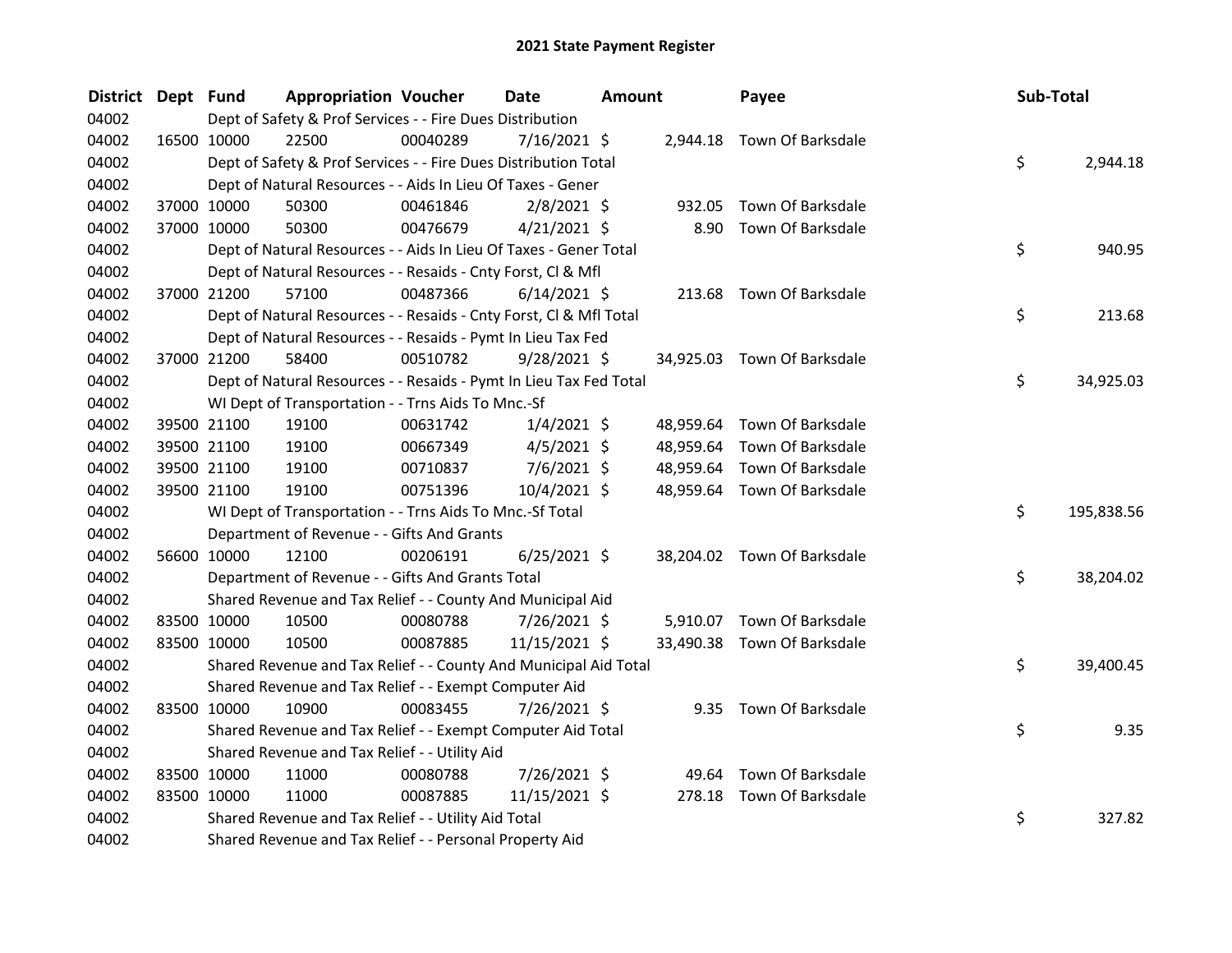| District Dept Fund |             | <b>Appropriation Voucher</b>                                  |          | Date       | Amount |        | Pavee             | Sub-Total  |
|--------------------|-------------|---------------------------------------------------------------|----------|------------|--------|--------|-------------------|------------|
| 04002              | 83500 10000 | 11100                                                         | 00076639 | 5/3/2021 S |        | 547.97 | Town Of Barksdale |            |
| 04002              |             | Shared Revenue and Tax Relief - - Personal Property Aid Total |          |            |        |        |                   | 547.97     |
| 04002 Total        |             |                                                               |          |            |        |        |                   | 313,352.01 |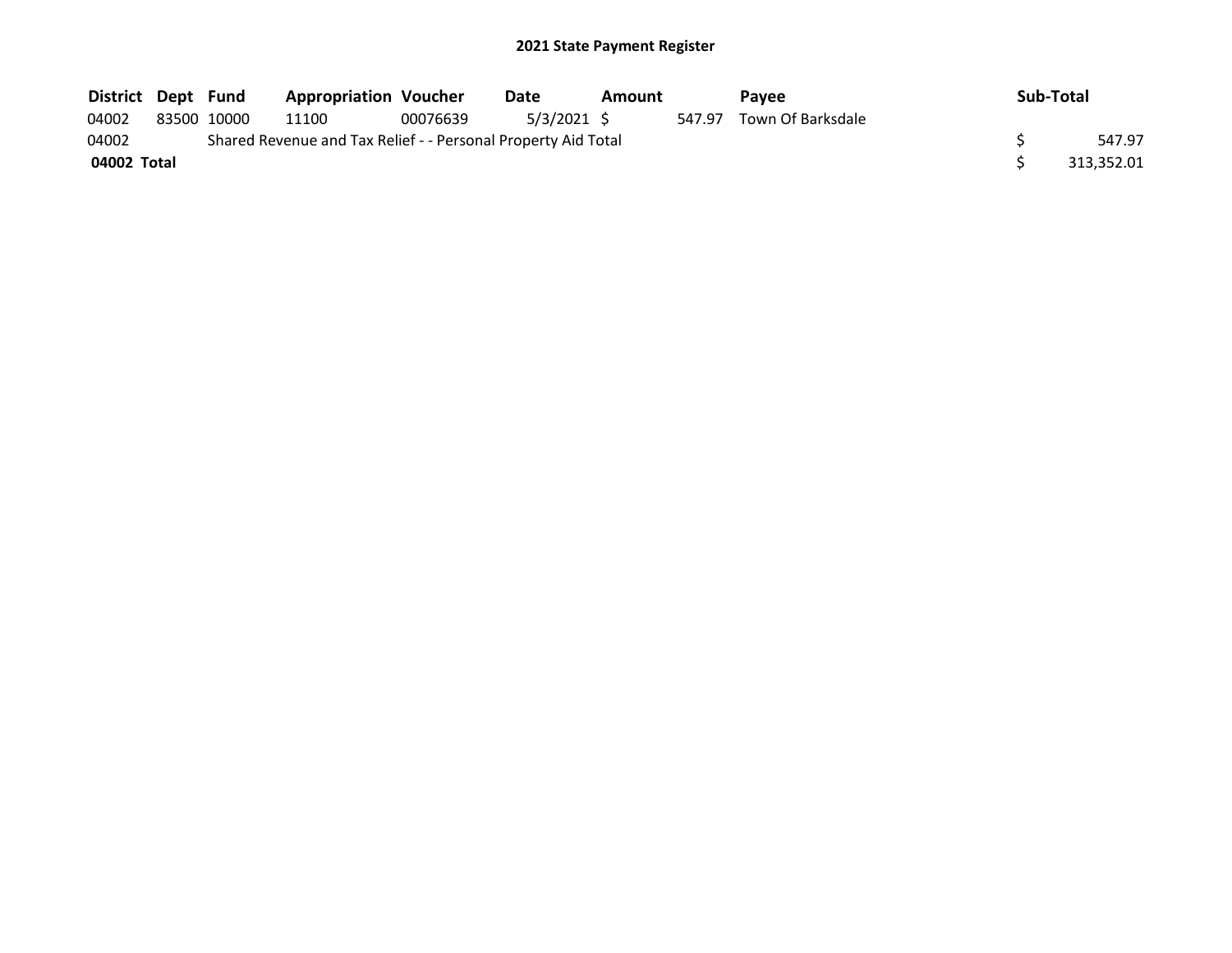| <b>District</b> | Dept Fund |             | <b>Appropriation Voucher</b>                                       |          | <b>Date</b>    | <b>Amount</b> |           | Payee                     | Sub-Total |           |
|-----------------|-----------|-------------|--------------------------------------------------------------------|----------|----------------|---------------|-----------|---------------------------|-----------|-----------|
| 04004           |           |             | Dept of Safety & Prof Services - - Fire Dues Distribution          |          |                |               |           |                           |           |           |
| 04004           |           | 16500 10000 | 22500                                                              | 00040290 | 7/16/2021 \$   |               | 7,466.20  | Barnes, Town of           |           |           |
| 04004           |           |             | Dept of Safety & Prof Services - - Fire Dues Distribution Total    |          |                |               |           |                           | \$        | 7,466.20  |
| 04004           |           |             | Dept of Natural Resources - - Aids In Lieu Of Taxes - Gener        |          |                |               |           |                           |           |           |
| 04004           |           | 37000 10000 | 50300                                                              | 00476112 | $4/21/2021$ \$ |               |           | 28.34 Barnes, Town of     |           |           |
| 04004           |           |             | Dept of Natural Resources - - Aids In Lieu Of Taxes - Gener Total  |          |                |               |           |                           | \$        | 28.34     |
| 04004           |           |             | Dept of Natural Resources - - Seg Earned                           |          |                |               |           |                           |           |           |
| 04004           |           | 37000 21200 | 100SE                                                              | 00473949 | $4/15/2021$ \$ |               | 9,248.78  | Barnes, Town of           |           |           |
| 04004           |           |             | Dept of Natural Resources - - Seg Earned Total                     |          |                |               |           |                           | \$        | 9,248.78  |
| 04004           |           |             | Dept of Natural Resources - - General Program Operations --        |          |                |               |           |                           |           |           |
| 04004           |           | 37000 21200 | 25400                                                              | 00478273 | $4/29/2021$ \$ |               | 280.50    | Barnes, Town of           |           |           |
| 04004           |           | 37000 21200 | 25400                                                              | 00485423 | $6/3/2021$ \$  |               | 477.17    | Barnes, Town of           |           |           |
| 04004           |           | 37000 21200 | 25400                                                              | 00491891 | $6/25/2021$ \$ |               | 796.36    | Barnes, Town of           |           |           |
| 04004           |           | 37000 21200 | 25400                                                              | 00493393 | 7/29/2021 \$   |               | 44.00     | Barnes, Town of           |           |           |
| 04004           |           | 37000 21200 | 25400                                                              | 00501075 | 8/6/2021 \$    |               | 333.75    | Barnes, Town of           |           |           |
| 04004           |           | 37000 21200 | 25400                                                              | 00502602 | 8/12/2021 \$   |               | 723.67    | Barnes, Town of           |           |           |
| 04004           |           | 37000 21200 | 25400                                                              | 00503918 | 8/27/2021 \$   |               | 535.70    | Barnes, Town of           |           |           |
| 04004           |           | 37000 21200 | 25400                                                              | 00509384 | $9/24/2021$ \$ |               | 553.14    | Barnes, Town of           |           |           |
| 04004           |           | 37000 21200 | 25400                                                              | 00514864 | 10/15/2021 \$  |               | 792.53    | Barnes, Town of           |           |           |
| 04004           |           | 37000 21200 | 25400                                                              | 00523675 | 12/9/2021 \$   |               | 1,243.99  | Barnes, Town of           |           |           |
| 04004           |           | 37000 21200 | 25400                                                              | 00523972 | 12/10/2021 \$  |               | 28.00     | Barnes, Town of           |           |           |
| 04004           |           |             | Dept of Natural Resources - - General Program Operations -- Total  |          |                |               |           |                           | \$        | 5,808.81  |
| 04004           |           |             | Dept of Natural Resources - - Resaids - Fire Suppress Grant        |          |                |               |           |                           |           |           |
| 04004           |           | 37000 21200 | 54500                                                              | 00478285 | 4/30/2021 \$   |               | 10,000.00 | Barnes, Town of           |           |           |
| 04004           |           |             | Dept of Natural Resources - - Resaids - Fire Suppress Grant Total  |          |                |               |           |                           | \$        | 10,000.00 |
| 04004           |           |             | Dept of Natural Resources - - Resaids - Cnty Forst, Cl & Mfl       |          |                |               |           |                           |           |           |
| 04004           |           | 37000 21200 | 57100                                                              | 00487367 | $6/14/2021$ \$ |               |           | 15,724.24 Barnes, Town of |           |           |
| 04004           |           |             | Dept of Natural Resources - - Resaids - Cnty Forst, Cl & Mfl Total |          |                |               |           |                           | \$        | 15,724.24 |
| 04004           |           |             | Dept of Natural Resources - - Aids In Lieu Of Taxes - Sum S        |          |                |               |           |                           |           |           |
| 04004           |           | 37000 21200 | 57900                                                              | 00476110 | $4/21/2021$ \$ |               | 50.66     | Barnes, Town of           |           |           |
| 04004           |           | 37000 21200 | 57900                                                              | 00476111 | $4/21/2021$ \$ |               | 18.21     | Barnes, Town of           |           |           |
| 04004           |           |             | Dept of Natural Resources - - Aids In Lieu Of Taxes - Sum S Total  |          |                |               |           |                           | \$        | 68.87     |
| 04004           |           |             | Dept of Natural Resources - - Ea - Invasive Aqu & Lake Mon         |          |                |               |           |                           |           |           |
| 04004           |           | 37000 21200 | 67800                                                              | 00457028 | 1/19/2021 \$   |               | 10,135.59 | Barnes, Town of           |           |           |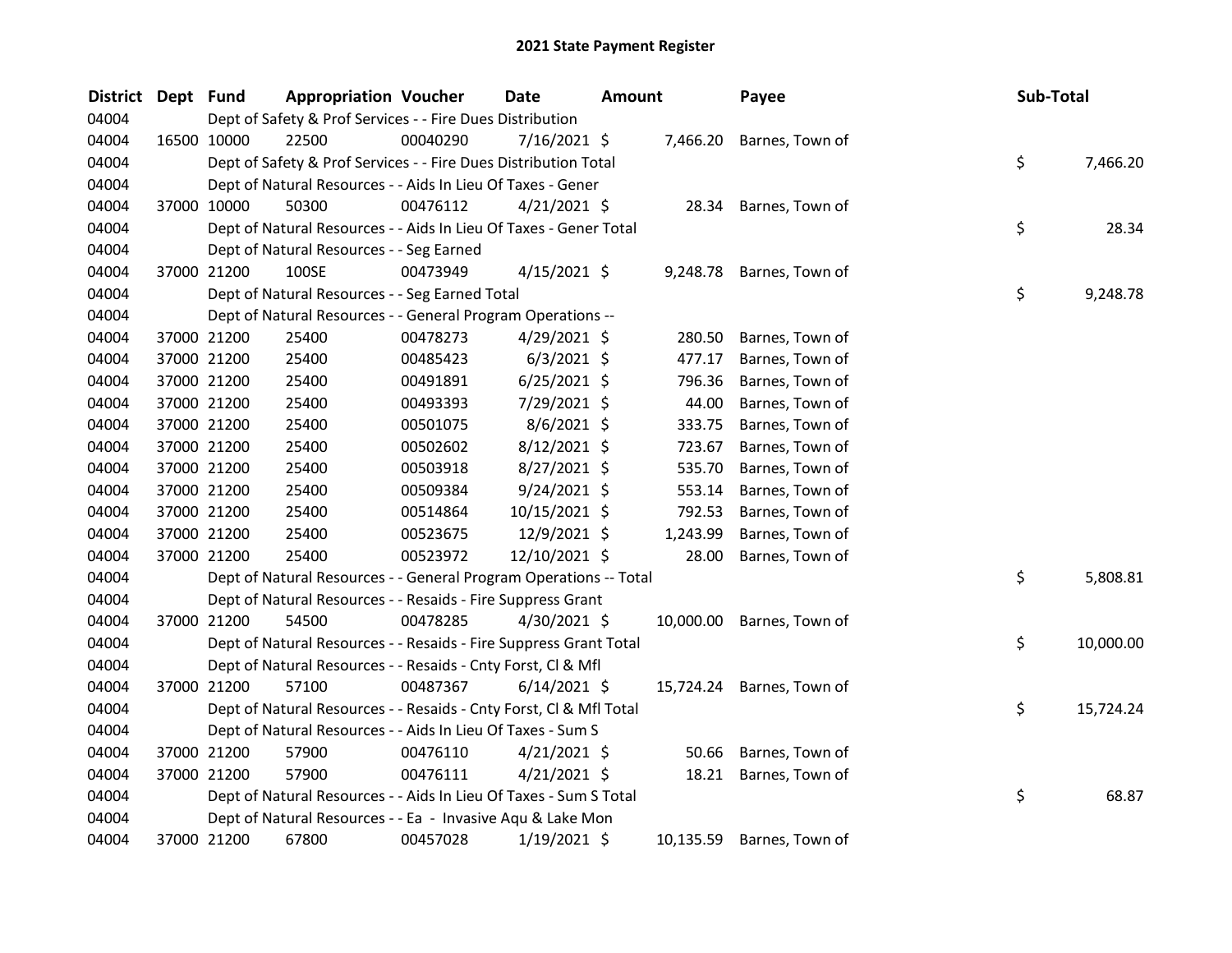| <b>District</b> | Dept Fund |             | <b>Appropriation Voucher</b>                                                    |           | Date           | Amount |           | Payee                    | Sub-Total |            |
|-----------------|-----------|-------------|---------------------------------------------------------------------------------|-----------|----------------|--------|-----------|--------------------------|-----------|------------|
| 04004           |           | 37000 21200 | 67800                                                                           | 00458288  | $1/25/2021$ \$ |        | 12,782.55 | Barnes, Town of          |           |            |
| 04004           |           | 37000 21200 | 67800                                                                           | 00458290  | $1/25/2021$ \$ |        | 5,479.07  | Barnes, Town of          |           |            |
| 04004           |           | 37000 21200 | 67800                                                                           | 00458291  | $1/25/2021$ \$ |        | 993.50    | Barnes, Town of          |           |            |
| 04004           |           | 37000 21200 | 67800                                                                           | 00463916  | $2/18/2021$ \$ |        | 5,000.00  | Barnes, Town of          |           |            |
| 04004           |           | 37000 21200 | 67800                                                                           | 00473630  | $4/15/2021$ \$ |        | 11,667.25 | Barnes, Town of          |           |            |
| 04004           |           | 37000 21200 | 67800                                                                           | 00526458  | 12/30/2021 \$  |        | 15,000.00 | Barnes, Town of          |           |            |
| 04004           |           |             | Dept of Natural Resources - - Ea - Invasive Aqu & Lake Mon Total                |           |                |        |           |                          | \$        | 61,057.96  |
| 04004           |           |             | Dept of Natural Resources - - Equipment Pool Operations                         |           |                |        |           |                          |           |            |
| 04004           |           | 37000 21200 | 89300                                                                           | 00467529  | $4/7/2021$ \$  |        | 145.60    | Barnes, Town of          |           |            |
| 04004           |           | 37000 21200 | 89300                                                                           | 00524138  | 12/29/2021 \$  |        | 1,189.46  | Barnes, Town of          |           |            |
| 04004           |           |             | Dept of Natural Resources - - Equipment Pool Operations Total                   |           |                |        |           |                          | \$        | 1,335.06   |
| 04004           |           |             | Dept of Natural Resources - - Fin Asst For Responsible Units                    |           |                |        |           |                          |           |            |
| 04004           |           | 37000 27400 | 67000                                                                           | 00483186  | $5/21/2021$ \$ |        | 4,021.90  | Barnes, Town of          |           |            |
| 04004           |           |             | Dept of Natural Resources - - Fin Asst For Responsible Units Total              |           |                |        |           |                          | \$        | 4,021.90   |
| 04004           |           |             | WI Dept of Transportation - - Trns Aids To Mnc.-Sf                              |           |                |        |           |                          |           |            |
| 04004           |           | 39500 21100 | 19100                                                                           | 00631743  | $1/4/2021$ \$  |        | 97,032.33 | Barnes, Town of          |           |            |
| 04004           |           | 39500 21100 | 19100                                                                           | 00667350  | $4/5/2021$ \$  |        | 97,032.33 | Barnes, Town of          |           |            |
| 04004           |           | 39500 21100 | 19100                                                                           | 00710838  | 7/6/2021 \$    |        | 97,032.33 | Barnes, Town of          |           |            |
| 04004           |           | 39500 21100 | 19100                                                                           | 00751397  | 10/4/2021 \$   |        | 97,032.33 | Barnes, Town of          |           |            |
| 04004           |           |             | WI Dept of Transportation - - Trns Aids To Mnc.-Sf Total                        |           |                |        |           |                          | \$        | 388,129.32 |
| 04004           |           |             | Department of Health Services - - Prepaid Medical Transport Reimbursement       |           |                |        |           |                          |           |            |
| 04004           |           | 43500 10000 | 16300                                                                           | AMBULANCE | 11/15/2021 \$  |        |           | 2,000.00 Barnes, Town of |           |            |
| 04004           |           |             | Department of Health Services - - Prepaid Medical Transport Reimbursement Total |           |                |        |           |                          | \$        | 2,000.00   |
| 04004           |           |             | Department of Military Affairs - - Federal Aid, Local Assistance                |           |                |        |           |                          |           |            |
| 04004           |           | 46500 10000 | 34200                                                                           | 00103993  | 12/15/2021 \$  |        |           | 2,209.92 Barnes, Town of |           |            |
| 04004           |           |             | Department of Military Affairs - - Federal Aid, Local Assistance Total          |           |                |        |           |                          | \$        | 2,209.92   |
| 04004           |           |             | Department of Revenue - - Gifts And Grants                                      |           |                |        |           |                          |           |            |
| 04004           |           | 56600 10000 | 12100                                                                           | 00206192  | $6/25/2021$ \$ |        | 40,768.40 | Barnes, Town of          |           |            |
| 04004           |           |             | Department of Revenue - - Gifts And Grants Total                                |           |                |        |           |                          | \$        | 40,768.40  |
| 04004           |           |             | Shared Revenue and Tax Relief - - County And Municipal Aid                      |           |                |        |           |                          |           |            |
| 04004           |           | 83500 10000 | 10500                                                                           | 00080789  | 7/26/2021 \$   |        | 1,804.50  | Barnes, Town of          |           |            |
| 04004           |           | 83500 10000 | 10500                                                                           | 00087886  | 11/15/2021 \$  |        | 8,225.51  | Barnes, Town of          |           |            |
| 04004           |           |             | Shared Revenue and Tax Relief - - County And Municipal Aid Total                |           |                |        |           |                          | \$        | 10,030.01  |
| 04004           |           |             | Shared Revenue and Tax Relief - - Exempt Computer Aid                           |           |                |        |           |                          |           |            |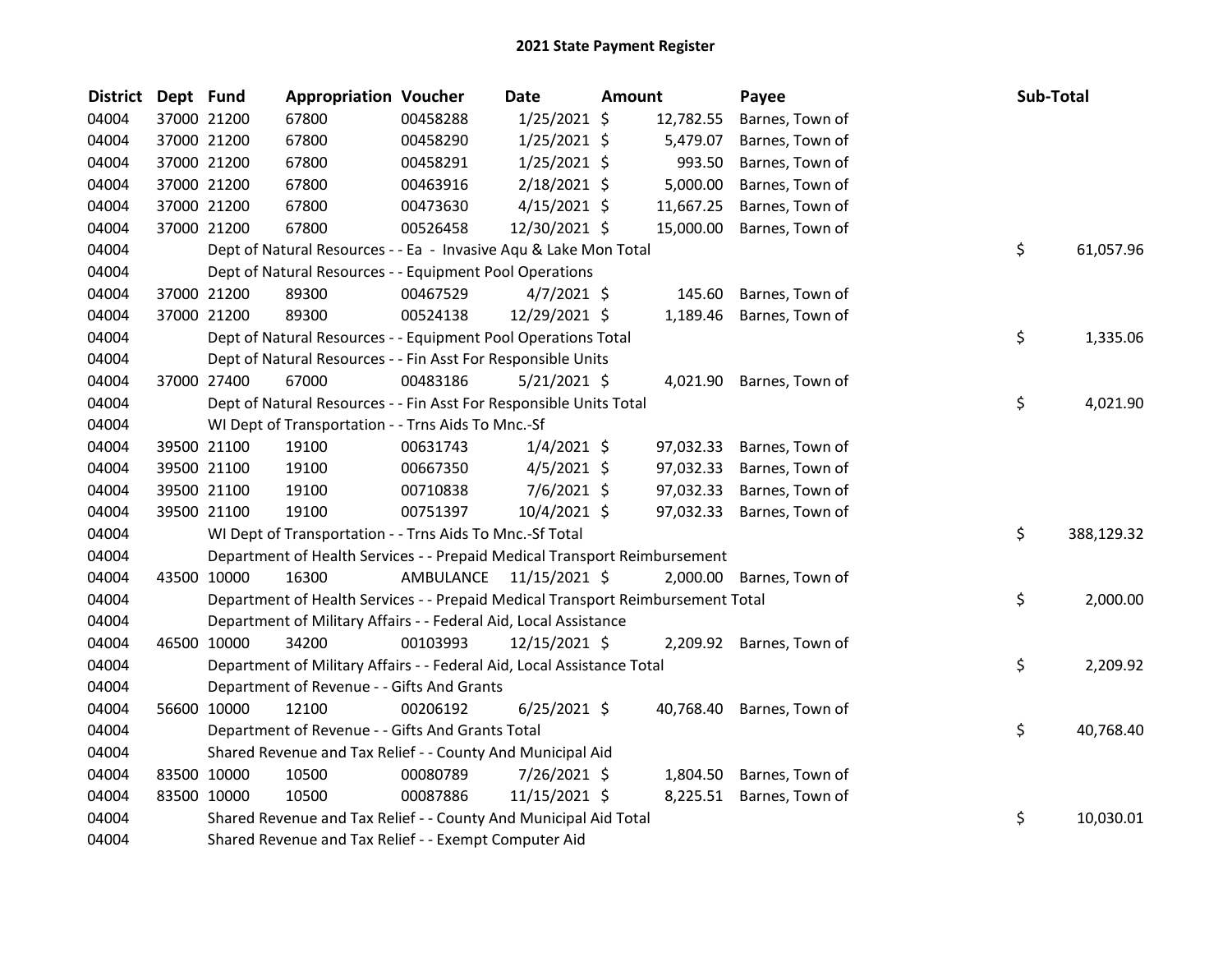| <b>District</b> | Dept Fund |             | <b>Appropriation Voucher</b>                                        |          | Date           | Amount |          | Payee           | <b>Sub-Total</b> |            |
|-----------------|-----------|-------------|---------------------------------------------------------------------|----------|----------------|--------|----------|-----------------|------------------|------------|
| 04004           |           | 83500 10000 | 10900                                                               | 00083456 | $7/26/2021$ \$ |        | 13.51    | Barnes, Town of |                  |            |
| 04004           |           |             | Shared Revenue and Tax Relief - - Exempt Computer Aid Total         |          |                |        |          |                 | \$               | 13.51      |
| 04004           |           |             | Shared Revenue and Tax Relief - - Utility Aid                       |          |                |        |          |                 |                  |            |
| 04004           |           | 83500 10000 | 11000                                                               | 00080789 | $7/26/2021$ \$ |        | 7.97     | Barnes, Town of |                  |            |
| 04004           |           | 83500 10000 | 11000                                                               | 00087886 | 11/15/2021 \$  |        | 226.36   | Barnes, Town of |                  |            |
| 04004           |           |             | Shared Revenue and Tax Relief - - Utility Aid Total                 |          |                |        |          |                 | \$               | 234.33     |
| 04004           |           |             | Shared Revenue and Tax Relief - - Personal Property Aid             |          |                |        |          |                 |                  |            |
| 04004           |           | 83500 10000 | 11100                                                               | 00076640 | $5/3/2021$ \$  |        | 188.82   | Barnes, Town of |                  |            |
| 04004           |           |             | Shared Revenue and Tax Relief - - Personal Property Aid Total       |          |                |        |          |                 | Ś                | 188.82     |
| 04004           |           |             | Shared Revenue and Tax Relief - - Payments For Municipal Svcs       |          |                |        |          |                 |                  |            |
| 04004           |           | 83500 10000 | 50100                                                               | 00073504 | $2/1/2021$ \$  |        | 1,053.91 | Barnes, Town of |                  |            |
| 04004           |           |             | Shared Revenue and Tax Relief - - Payments For Municipal Svcs Total |          |                |        |          |                 | \$               | 1,053.91   |
| 04004 Total     |           |             |                                                                     |          |                |        |          |                 | Ś                | 559,388.38 |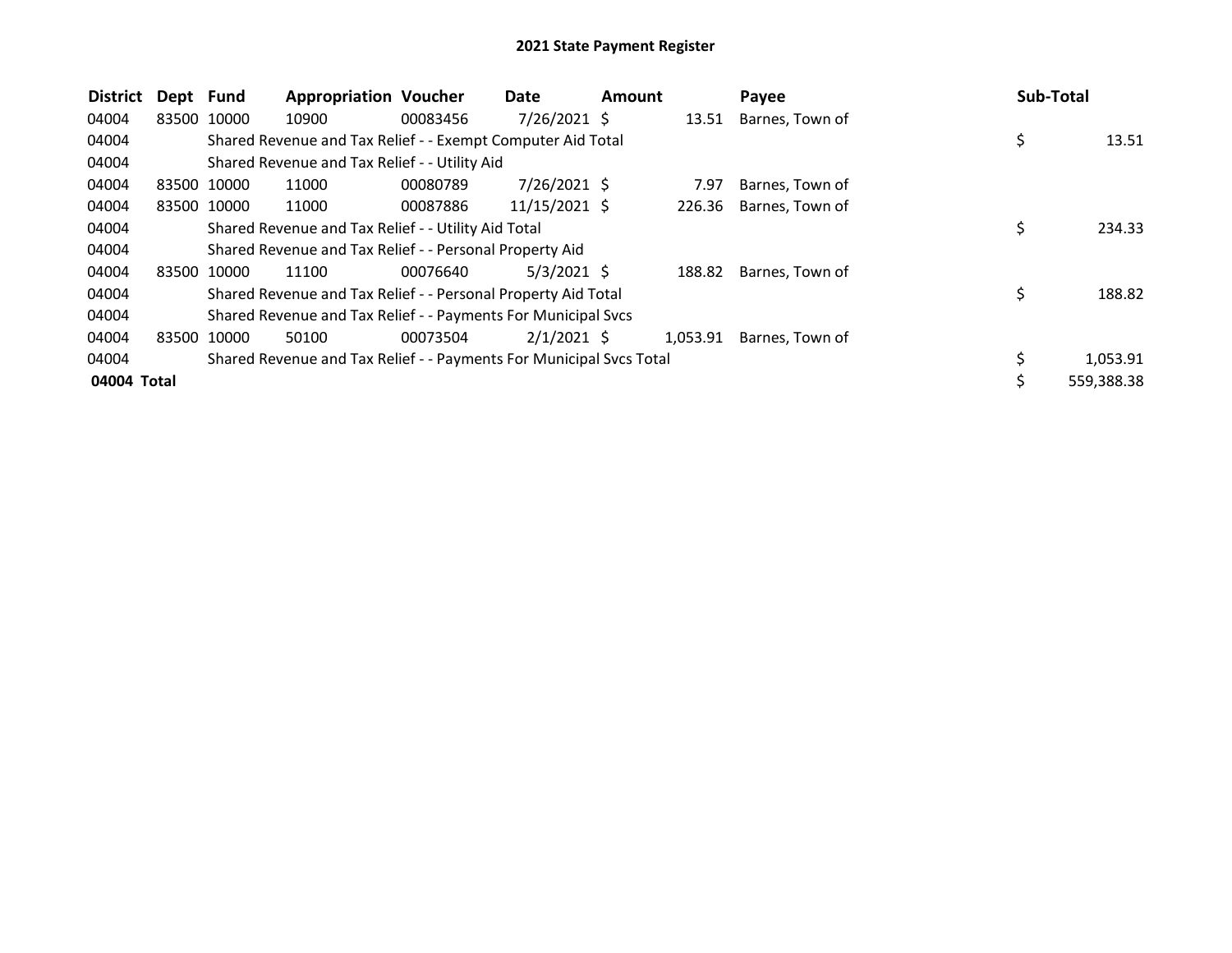| <b>District</b> | Dept Fund |             | <b>Appropriation Voucher</b>                                       |          | Date           | <b>Amount</b> |           | Payee                      | Sub-Total |            |
|-----------------|-----------|-------------|--------------------------------------------------------------------|----------|----------------|---------------|-----------|----------------------------|-----------|------------|
| 04006           |           |             | Dept of Safety & Prof Services - - Fire Dues Distribution          |          |                |               |           |                            |           |            |
| 04006           |           | 16500 10000 | 22500                                                              | 00040292 | 7/16/2021 \$   |               |           | 5,972.49 Town Of Bayfield  |           |            |
| 04006           |           |             | Dept of Safety & Prof Services - - Fire Dues Distribution Total    |          |                |               |           |                            | \$        | 5,972.49   |
| 04006           |           |             | Dept of Natural Resources - - Aids In Lieu Of Taxes - Gener        |          |                |               |           |                            |           |            |
| 04006           |           | 37000 10000 | 50300                                                              | 00461825 | $2/8/2021$ \$  |               |           | 21,356.59 Town Of Bayfield |           |            |
| 04006           |           | 37000 10000 | 50300                                                              | 00461826 | $2/8/2021$ \$  |               | 6,047.04  | Town Of Bayfield           |           |            |
| 04006           |           | 37000 10000 | 50300                                                              | 00461827 | $2/8/2021$ \$  |               | 12,311.34 | Town Of Bayfield           |           |            |
| 04006           |           | 37000 10000 | 50300                                                              | 00475343 | $4/21/2021$ \$ |               | 85.54     | Town Of Bayfield           |           |            |
| 04006           |           |             | Dept of Natural Resources - - Aids In Lieu Of Taxes - Gener Total  |          |                |               |           |                            | \$        | 39,800.51  |
| 04006           |           |             | Dept of Natural Resources - - Resaids - Cnty Forst, Cl & Mfl       |          |                |               |           |                            |           |            |
| 04006           |           | 37000 21200 | 57100                                                              | 00487368 | $6/14/2021$ \$ |               |           | 10,559.54 Town Of Bayfield |           |            |
| 04006           |           |             | Dept of Natural Resources - - Resaids - Cnty Forst, Cl & Mfl Total |          |                |               |           |                            | \$        | 10,559.54  |
| 04006           |           |             | Dept of Natural Resources - - Aids In Lieu Of Taxes - Sum S        |          |                |               |           |                            |           |            |
| 04006           |           | 37000 21200 | 57900                                                              | 00475342 | $4/21/2021$ \$ |               | 528.36    | Town Of Bayfield           |           |            |
| 04006           |           | 37000 21200 | 57900                                                              | 00475344 | $4/21/2021$ \$ |               | 1.33      | Town Of Bayfield           |           |            |
| 04006           |           |             | Dept of Natural Resources - - Aids In Lieu Of Taxes - Sum S Total  |          |                |               |           |                            | \$        | 529.69     |
| 04006           |           |             | WI Dept of Transportation - - Disastr Damag Aid Sf                 |          |                |               |           |                            |           |            |
| 04006           |           | 39500 21100 | 17400                                                              | 00637892 | $1/11/2021$ \$ |               |           | 6,656.47 Town Of Bayfield  |           |            |
| 04006           |           |             | WI Dept of Transportation - - Disastr Damag Aid Sf Total           |          |                |               |           |                            | \$        | 6,656.47   |
| 04006           |           |             | WI Dept of Transportation - - Trns Aids To Mnc.-Sf                 |          |                |               |           |                            |           |            |
| 04006           |           | 39500 21100 | 19100                                                              | 00631744 | $1/4/2021$ \$  |               | 47,928.15 | Town Of Bayfield           |           |            |
| 04006           |           | 39500 21100 | 19100                                                              | 00667351 | $4/5/2021$ \$  |               | 47,928.15 | Town Of Bayfield           |           |            |
| 04006           |           | 39500 21100 | 19100                                                              | 00710839 | 7/6/2021 \$    |               | 47,928.15 | Town Of Bayfield           |           |            |
| 04006           |           | 39500 21100 | 19100                                                              | 00751398 | 10/4/2021 \$   |               |           | 47,928.15 Town Of Bayfield |           |            |
| 04006           |           |             | WI Dept of Transportation - - Trns Aids To Mnc.-Sf Total           |          |                |               |           |                            | \$        | 191,712.60 |
| 04006           |           |             | WI Dept of Transportation - - Veh Insp, Trf EnfSf                  |          |                |               |           |                            |           |            |
| 04006           |           | 39500 21100 | 56400                                                              | 00637399 | $1/11/2021$ \$ |               |           | 330.00 Town Of Bayfield    |           |            |
| 04006           |           |             | WI Dept of Transportation - - Veh Insp, Trf Enf Sf Total           |          |                |               |           |                            | \$        | 330.00     |
| 04006           |           |             | Department of Revenue - - Gifts And Grants                         |          |                |               |           |                            |           |            |
| 04006           |           | 56600 10000 | 12100                                                              | 00206193 | $6/25/2021$ \$ |               |           | 36,162.99 Town Of Bayfield |           |            |
| 04006           |           |             | Department of Revenue - - Gifts And Grants Total                   |          |                |               |           |                            | \$        | 36,162.99  |
| 04006           |           |             | Shared Revenue and Tax Relief - - County And Municipal Aid         |          |                |               |           |                            |           |            |
| 04006           |           | 83500 10000 | 10500                                                              | 00080790 | 7/26/2021 \$   |               | 2,426.77  | Town Of Bayfield           |           |            |
| 04006           |           | 83500 10000 | 10500                                                              | 00087887 | 11/15/2021 \$  |               |           | 13,751.71 Town Of Bayfield |           |            |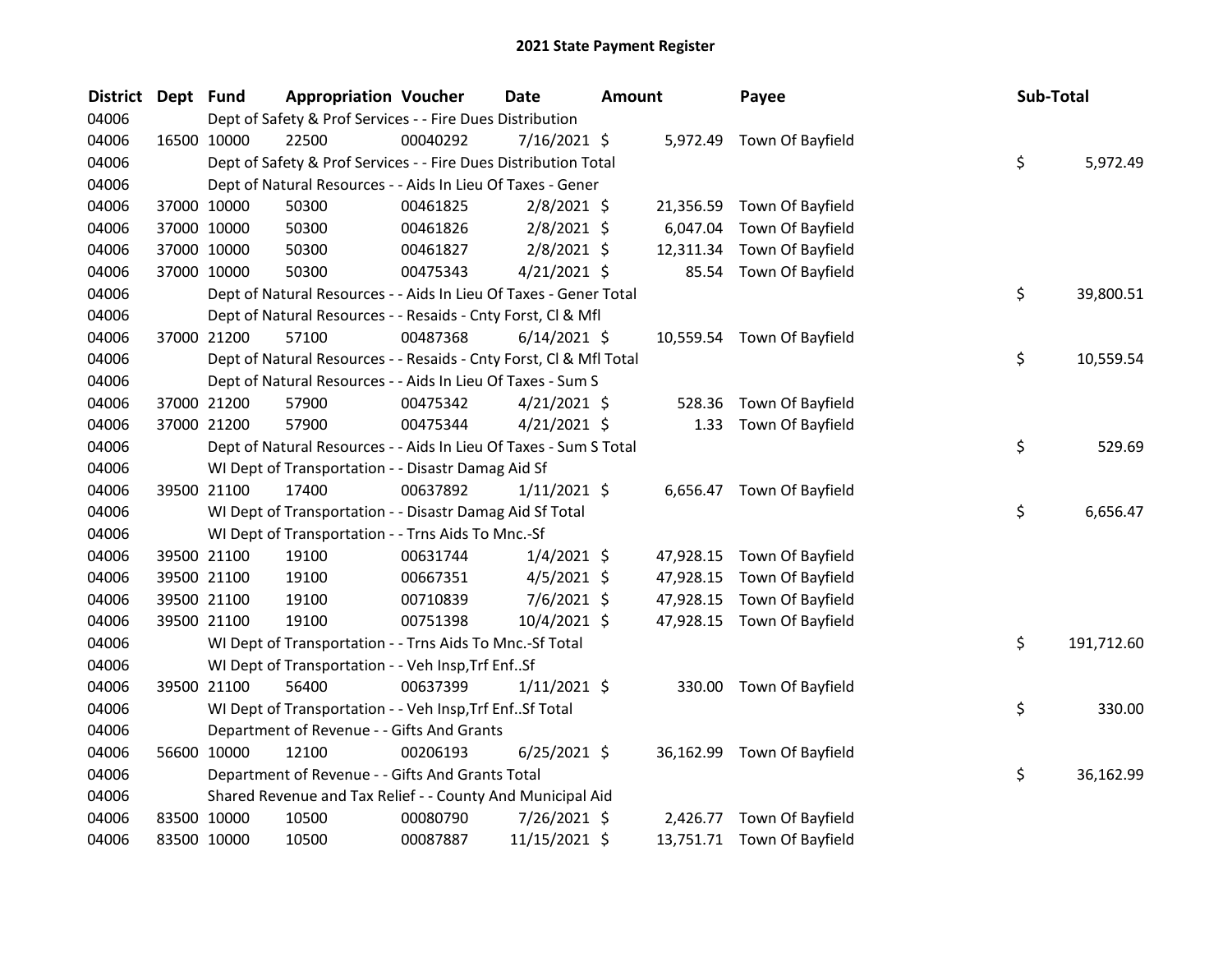| <b>District</b> | Dept Fund |             | <b>Appropriation Voucher</b>                                        |          | Date           | <b>Amount</b> |          | Payee            | Sub-Total |            |
|-----------------|-----------|-------------|---------------------------------------------------------------------|----------|----------------|---------------|----------|------------------|-----------|------------|
| 04006           |           |             | Shared Revenue and Tax Relief - - County And Municipal Aid Total    |          |                |               |          |                  | \$        | 16,178.48  |
| 04006           |           |             | Shared Revenue and Tax Relief - - Exempt Computer Aid               |          |                |               |          |                  |           |            |
| 04006           | 83500     | 10000       | 10900                                                               | 00083457 | $7/26/2021$ \$ |               | 55.08    | Town Of Bayfield |           |            |
| 04006           |           |             | Shared Revenue and Tax Relief - - Exempt Computer Aid Total         |          |                |               |          |                  | \$        | 55.08      |
| 04006           |           |             | Shared Revenue and Tax Relief - - Utility Aid                       |          |                |               |          |                  |           |            |
| 04006           |           | 83500 10000 | 11000                                                               | 00080790 | $7/26/2021$ \$ |               | 1.35     | Town Of Bayfield |           |            |
| 04006           |           | 83500 10000 | 11000                                                               | 00087887 | 11/15/2021 \$  |               | 4,460.07 | Town Of Bayfield |           |            |
| 04006           |           |             | Shared Revenue and Tax Relief - - Utility Aid Total                 |          |                |               |          |                  | \$        | 4,461.42   |
| 04006           |           |             | Shared Revenue and Tax Relief - - Personal Property Aid             |          |                |               |          |                  |           |            |
| 04006           |           | 83500 10000 | 11100                                                               | 00076641 | $5/3/2021$ \$  |               | 1,065.25 | Town Of Bayfield |           |            |
| 04006           |           |             | Shared Revenue and Tax Relief - - Personal Property Aid Total       |          |                |               |          |                  | \$        | 1,065.25   |
| 04006           |           |             | Shared Revenue and Tax Relief - - Payments For Municipal Svcs       |          |                |               |          |                  |           |            |
| 04006           |           | 83500 10000 | 50100                                                               | 00073505 | $2/1/2021$ \$  |               | 2,519.72 | Town Of Bayfield |           |            |
| 04006           |           |             | Shared Revenue and Tax Relief - - Payments For Municipal Svcs Total |          |                |               |          |                  |           | 2,519.72   |
| 04006 Total     |           |             |                                                                     |          |                |               |          |                  | Ś         | 316,004.24 |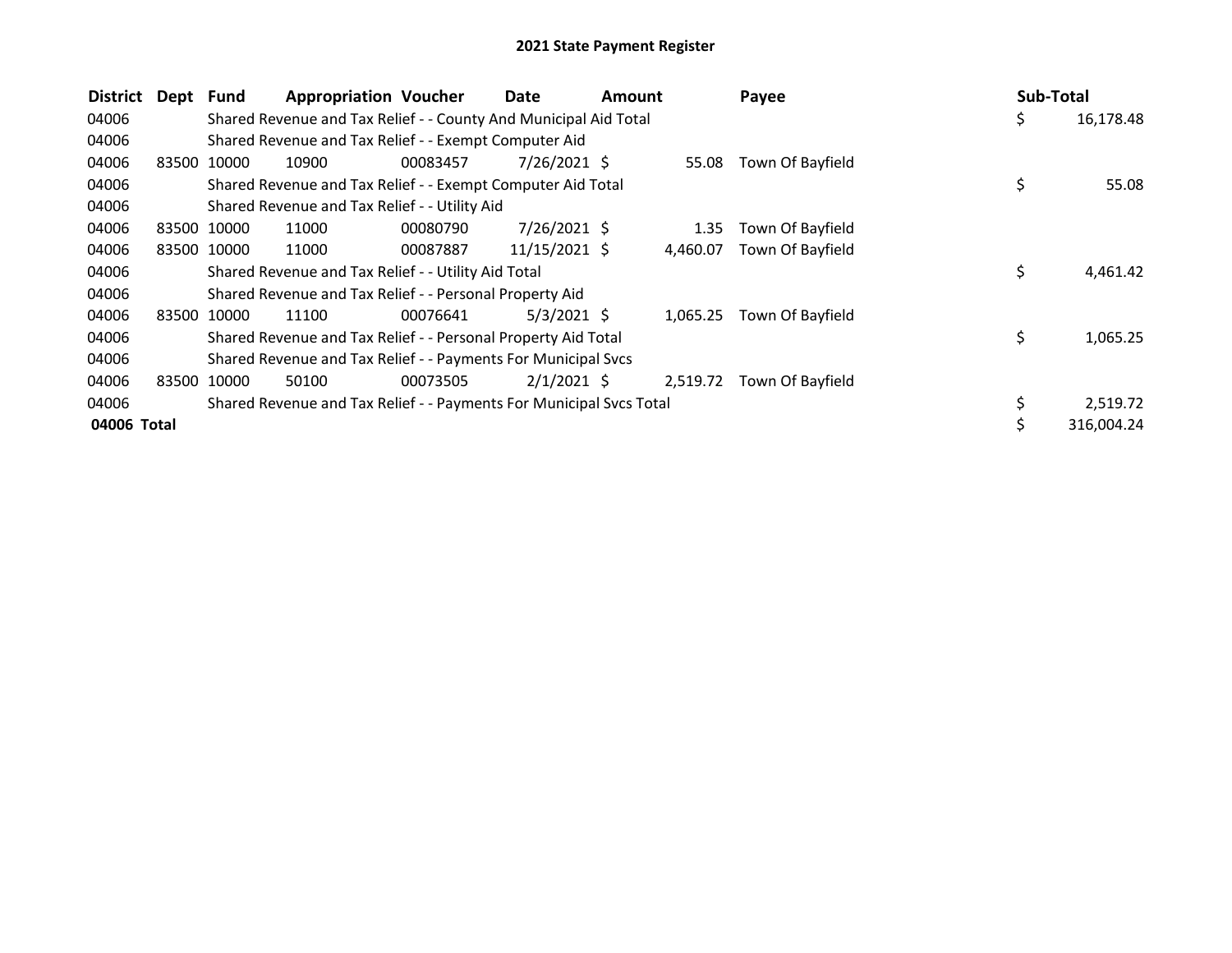| <b>District</b> | Dept Fund |             | <b>Appropriation Voucher</b>                                       |          | <b>Date</b>    | <b>Amount</b> |           | Payee                     | Sub-Total |            |
|-----------------|-----------|-------------|--------------------------------------------------------------------|----------|----------------|---------------|-----------|---------------------------|-----------|------------|
| 04008           |           |             | Dept of Safety & Prof Services - - Fire Dues Distribution          |          |                |               |           |                           |           |            |
| 04008           |           | 16500 10000 | 22500                                                              | 00040293 | $7/16/2021$ \$ |               |           | 2,911.06 Town of Bayview  |           |            |
| 04008           |           |             | Dept of Safety & Prof Services - - Fire Dues Distribution Total    |          |                |               |           |                           | \$        | 2,911.06   |
| 04008           |           |             | Dept of Natural Resources - - Aids In Lieu Of Taxes - Gener        |          |                |               |           |                           |           |            |
| 04008           |           | 37000 10000 | 50300                                                              | 00461822 | $2/8/2021$ \$  |               | 9,368.84  | Town of Bayview           |           |            |
| 04008           |           | 37000 10000 | 50300                                                              | 00475292 | $4/21/2021$ \$ |               | 471.79    | Town of Bayview           |           |            |
| 04008           |           |             | Dept of Natural Resources - - Aids In Lieu Of Taxes - Gener Total  |          |                |               |           |                           | \$        | 9,840.63   |
| 04008           |           |             | Dept of Natural Resources - - Resaids - Cnty Forst, Cl & Mfl       |          |                |               |           |                           |           |            |
| 04008           |           | 37000 21200 | 57100                                                              | 00487369 | $6/14/2021$ \$ |               |           | 4,279.19 Town of Bayview  |           |            |
| 04008           |           |             | Dept of Natural Resources - - Resaids - Cnty Forst, Cl & Mfl Total |          |                |               |           |                           | \$        | 4,279.19   |
| 04008           |           |             | Dept of Natural Resources - - Aids In Lieu Of Taxes - Sum S        |          |                |               |           |                           |           |            |
| 04008           |           | 37000 21200 | 57900                                                              | 00475291 | $4/21/2021$ \$ |               |           | 19.33 Town of Bayview     |           |            |
| 04008           |           |             | Dept of Natural Resources - - Aids In Lieu Of Taxes - Sum S Total  |          |                |               |           |                           | \$        | 19.33      |
| 04008           |           |             | Dept of Natural Resources - - Resaids - Pymt In Lieu Tax Fed       |          |                |               |           |                           |           |            |
| 04008           |           | 37000 21200 | 58400                                                              | 00510783 | $9/28/2021$ \$ |               |           | 3,295.19 Town of Bayview  |           |            |
| 04008           |           |             | Dept of Natural Resources - - Resaids - Pymt In Lieu Tax Fed Total |          |                |               |           |                           | \$        | 3,295.19   |
| 04008           |           |             | WI Dept of Transportation - - Trns Aids To Mnc.-Sf                 |          |                |               |           |                           |           |            |
| 04008           |           | 39500 21100 | 19100                                                              | 00631745 | $1/4/2021$ \$  |               |           | 45,799.47 Town of Bayview |           |            |
| 04008           |           | 39500 21100 | 19100                                                              | 00667352 | $4/5/2021$ \$  |               |           | 45,799.47 Town of Bayview |           |            |
| 04008           |           | 39500 21100 | 19100                                                              | 00710840 | $7/6/2021$ \$  |               | 45,799.47 | Town of Bayview           |           |            |
| 04008           |           | 39500 21100 | 19100                                                              | 00751399 | 10/4/2021 \$   |               |           | 45,799.47 Town of Bayview |           |            |
| 04008           |           |             | WI Dept of Transportation - - Trns Aids To Mnc.-Sf Total           |          |                |               |           |                           | \$        | 183,197.88 |
| 04008           |           |             | Elections Commission - - General Program Ops, GPR                  |          |                |               |           |                           |           |            |
| 04008           |           | 51000 10000 | 10100                                                              | 00005085 | $1/8/2021$ \$  |               |           | 179.85 Town of Bayview    |           |            |
| 04008           |           |             | Elections Commission - - General Program Ops, GPR Total            |          |                |               |           |                           | \$        | 179.85     |
| 04008           |           |             | Department of Revenue - - Gifts And Grants                         |          |                |               |           |                           |           |            |
| 04008           |           | 56600 10000 | 12100                                                              | 00206194 | $6/25/2021$ \$ |               |           | 25,957.80 Town of Bayview |           |            |
| 04008           |           |             | Department of Revenue - - Gifts And Grants Total                   |          |                |               |           |                           | \$        | 25,957.80  |
| 04008           |           |             | Shared Revenue and Tax Relief - - County And Municipal Aid         |          |                |               |           |                           |           |            |
| 04008           |           | 83500 10000 | 10500                                                              | 00080791 | 7/26/2021 \$   |               |           | 1,017.82 Town of Bayview  |           |            |
| 04008           |           | 83500 10000 | 10500                                                              | 00087888 | 11/15/2021 \$  |               |           | 5,767.65 Town of Bayview  |           |            |
| 04008           |           |             | Shared Revenue and Tax Relief - - County And Municipal Aid Total   |          |                |               |           |                           | \$        | 6,785.47   |
| 04008           |           |             | Shared Revenue and Tax Relief - - Exempt Computer Aid              |          |                |               |           |                           |           |            |
| 04008           |           | 83500 10000 | 10900                                                              | 00083458 | 7/26/2021 \$   |               | 4.16      | Town of Bayview           |           |            |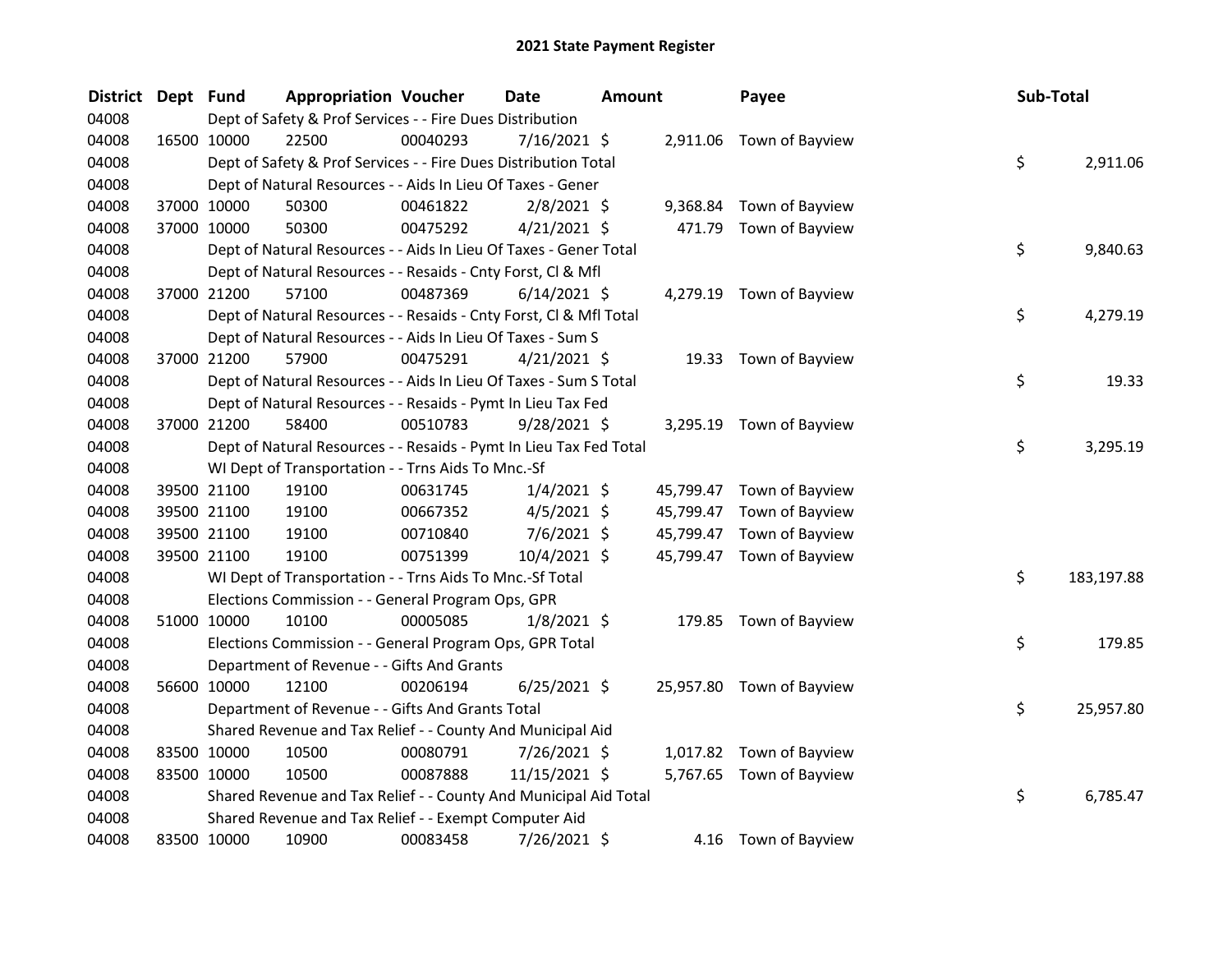| District Dept | Fund        | <b>Appropriation Voucher</b>                                  |          | Date          | Amount |        | Payee           | Sub-Total  |
|---------------|-------------|---------------------------------------------------------------|----------|---------------|--------|--------|-----------------|------------|
| 04008         |             | Shared Revenue and Tax Relief - - Exempt Computer Aid Total   |          |               |        |        |                 | 4.16       |
| 04008         |             | Shared Revenue and Tax Relief - - Personal Property Aid       |          |               |        |        |                 |            |
| 04008         | 83500 10000 | 11100                                                         | 00076642 | $5/3/2021$ \$ |        | 122.27 | Town of Bayview |            |
| 04008         |             | Shared Revenue and Tax Relief - - Personal Property Aid Total |          |               |        |        |                 | 122.27     |
| 04008 Total   |             |                                                               |          |               |        |        |                 | 236.592.83 |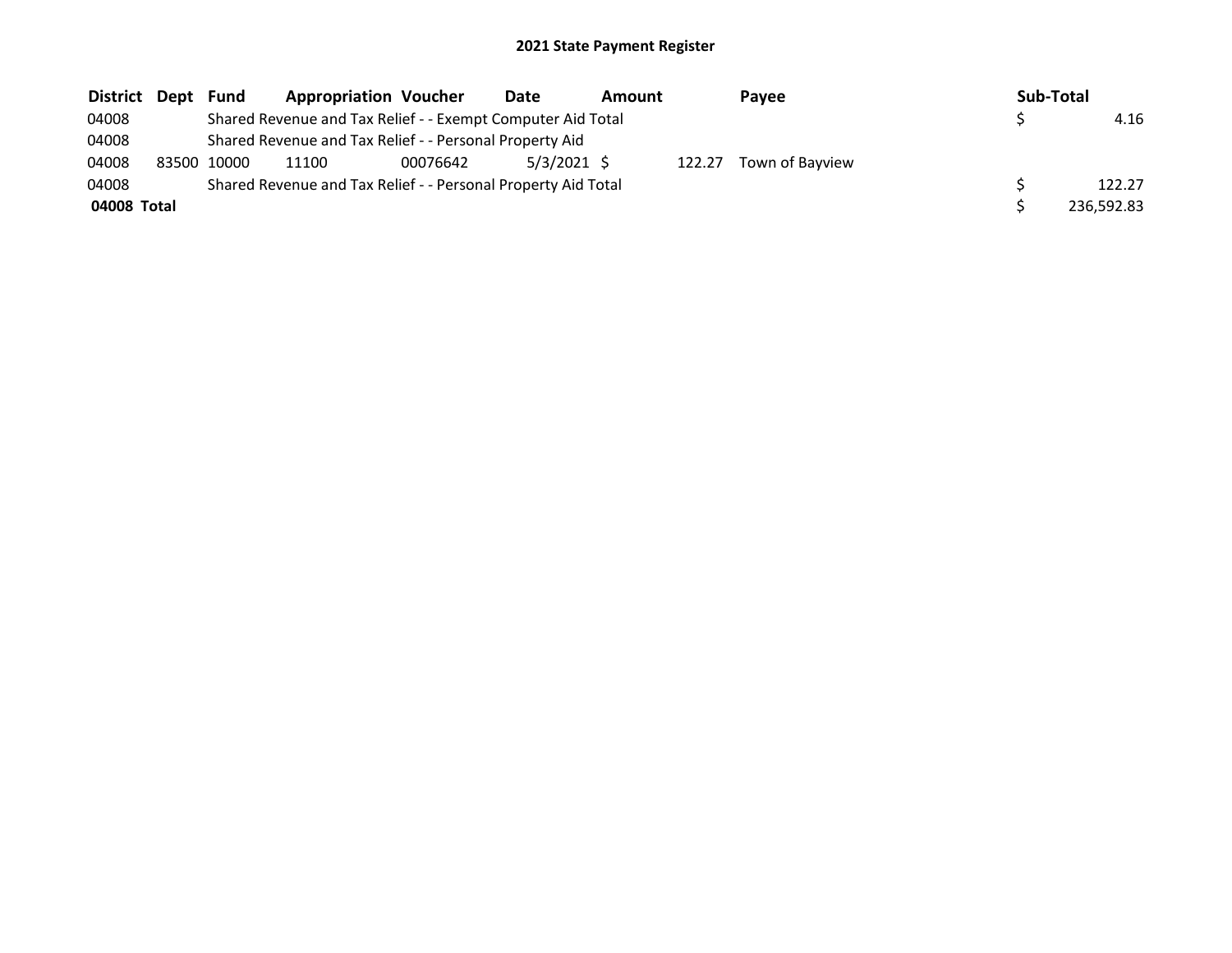| <b>District</b> | Dept Fund |             | <b>Appropriation Voucher</b>                                       |          | <b>Date</b><br><b>Amount</b> |  | Payee     |                        | Sub-Total |    |            |
|-----------------|-----------|-------------|--------------------------------------------------------------------|----------|------------------------------|--|-----------|------------------------|-----------|----|------------|
| 04010           |           |             | Dept of Safety & Prof Services - - Fire Dues Distribution          |          |                              |  |           |                        |           |    |            |
| 04010           |           | 16500 10000 | 22500                                                              | 00040294 | 7/16/2021 \$                 |  |           | 2,869.08 Town Of Bell  |           |    |            |
| 04010           |           |             | Dept of Safety & Prof Services - - Fire Dues Distribution Total    |          |                              |  |           |                        |           | \$ | 2,869.08   |
| 04010           |           |             | Dept of Natural Resources - - GPO-State Funds                      |          |                              |  |           |                        |           |    |            |
| 04010           |           | 37000 10000 | 40100                                                              | 00485100 | $6/4/2021$ \$                |  |           | 840.00 Town Of Bell    |           |    |            |
| 04010           |           |             | Dept of Natural Resources - - GPO-State Funds Total                |          |                              |  |           |                        |           | \$ | 840.00     |
| 04010           |           |             | Dept of Natural Resources - - Aids In Lieu Of Taxes - Gener        |          |                              |  |           |                        |           |    |            |
| 04010           |           | 37000 10000 | 50300                                                              | 00461820 | $2/8/2021$ \$                |  | 18,156.54 | Town Of Bell           |           |    |            |
| 04010           |           | 37000 10000 | 50300                                                              | 00461821 | $2/8/2021$ \$                |  |           | 634.79 Town Of Bell    |           |    |            |
| 04010           |           |             | Dept of Natural Resources - - Aids In Lieu Of Taxes - Gener Total  |          |                              |  |           |                        |           | \$ | 18,791.33  |
| 04010           |           |             | Dept of Natural Resources - - Seg Earned                           |          |                              |  |           |                        |           |    |            |
| 04010           |           | 37000 21200 | 100SE                                                              | 00497473 | 7/15/2021 \$                 |  | 19,563.90 | Town Of Bell           |           |    |            |
| 04010           |           | 37000 21200 | 100SE                                                              | 00514548 | 10/12/2021 \$                |  |           | 3,584.39 Town Of Bell  |           |    |            |
| 04010           |           |             | Dept of Natural Resources - - Seg Earned Total                     |          |                              |  |           |                        |           | \$ | 23,148.29  |
| 04010           |           |             | Dept of Natural Resources - - Resaids - Cnty Forst, Cl & Mfl       |          |                              |  |           |                        |           |    |            |
| 04010           |           | 37000 21200 | 57100                                                              | 00487370 | $6/14/2021$ \$               |  |           | 5,113.51 Town Of Bell  |           |    |            |
| 04010           |           |             | Dept of Natural Resources - - Resaids - Cnty Forst, Cl & Mfl Total |          |                              |  |           |                        |           | \$ | 5,113.51   |
| 04010           |           |             | Dept of Natural Resources - - Aids In Lieu Of Taxes - Sum S        |          |                              |  |           |                        |           |    |            |
| 04010           |           | 37000 21200 | 57900                                                              | 00475180 | $4/21/2021$ \$               |  |           | 3.37 Town Of Bell      |           |    |            |
| 04010           |           | 37000 21200 | 57900                                                              | 00475181 | $4/21/2021$ \$               |  | 35.20     | Town Of Bell           |           |    |            |
| 04010           |           |             | Dept of Natural Resources - - Aids In Lieu Of Taxes - Sum S Total  |          |                              |  |           |                        |           | \$ | 38.57      |
| 04010           |           |             | Dept of Natural Resources - - Resaids - Pymt In Lieu Tax Fed       |          |                              |  |           |                        |           |    |            |
| 04010           |           | 37000 21200 | 58400                                                              | 00510784 | $9/28/2021$ \$               |  |           | 9,965.88 Town Of Bell  |           |    |            |
| 04010           |           |             | Dept of Natural Resources - - Resaids - Pymt In Lieu Tax Fed Total |          |                              |  |           |                        |           | \$ | 9,965.88   |
| 04010           |           |             | Dept of Natural Resources - - Fin Asst For Responsible Units       |          |                              |  |           |                        |           |    |            |
| 04010           |           | 37000 27400 | 67000                                                              | 00483875 | $5/21/2021$ \$               |  |           | 1,723.49 Town Of Bell  |           |    |            |
| 04010           |           |             | Dept of Natural Resources - - Fin Asst For Responsible Units Total |          |                              |  |           |                        |           | \$ | 1,723.49   |
| 04010           |           |             | WI Dept of Transportation - - Trns Aids To Mnc.-Sf                 |          |                              |  |           |                        |           |    |            |
| 04010           |           | 39500 21100 | 19100                                                              | 00631746 | $1/4/2021$ \$                |  |           | 52,067.25 Town Of Bell |           |    |            |
| 04010           |           | 39500 21100 | 19100                                                              | 00667353 | $4/5/2021$ \$                |  | 52,067.25 | Town Of Bell           |           |    |            |
| 04010           |           | 39500 21100 | 19100                                                              | 00710841 | $7/6/2021$ \$                |  | 52,067.25 | Town Of Bell           |           |    |            |
| 04010           |           | 39500 21100 | 19100                                                              | 00751400 | 10/4/2021 \$                 |  |           | 52,067.25 Town Of Bell |           |    |            |
| 04010           |           |             | WI Dept of Transportation - - Trns Aids To Mnc.-Sf Total           |          |                              |  |           |                        |           | \$ | 208,269.00 |
| 04010           |           |             | Department of Military Affairs - - Disaster Recovery Aid           |          |                              |  |           |                        |           |    |            |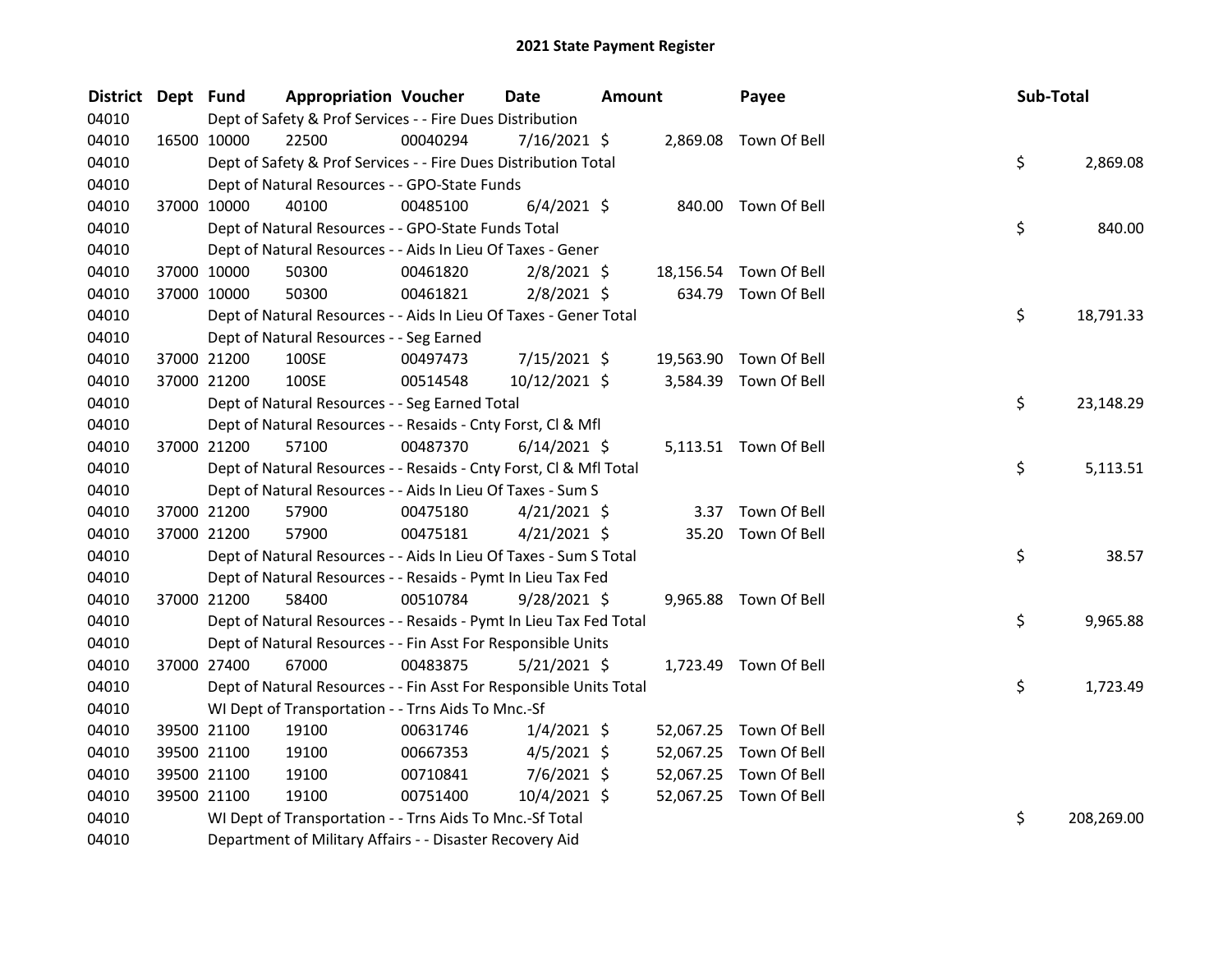| <b>District</b> | Dept Fund |             | <b>Appropriation Voucher</b>                                           |          | Date           | <b>Amount</b> |           | Payee                  | Sub-Total |            |
|-----------------|-----------|-------------|------------------------------------------------------------------------|----------|----------------|---------------|-----------|------------------------|-----------|------------|
| 04010           | 46500     | 10000       | 30500                                                                  | 00100744 | $9/29/2021$ \$ |               | 21,982.17 | Town Of Bell           |           |            |
| 04010           |           |             | Department of Military Affairs - - Disaster Recovery Aid Total         |          |                |               |           |                        | \$        | 21,982.17  |
| 04010           |           |             | Department of Military Affairs - - Federal Aid, Local Assistance       |          |                |               |           |                        |           |            |
| 04010           |           | 46500 10000 | 34200                                                                  | 00100744 | $9/29/2021$ \$ |               | 50,696.11 | Town Of Bell           |           |            |
| 04010           | 46500     | 10000       | 34200                                                                  | 00103989 | 12/15/2021 \$  |               | 2,132.42  | Town Of Bell           |           |            |
| 04010           |           |             | Department of Military Affairs - - Federal Aid, Local Assistance Total |          |                |               |           |                        | \$        | 52,828.53  |
| 04010           |           |             | Department of Revenue - - Gifts And Grants                             |          |                |               |           |                        |           |            |
| 04010           | 56600     | 10000       | 12100                                                                  | 00206195 | $6/25/2021$ \$ |               |           | 13,868.58 Town Of Bell |           |            |
| 04010           |           |             | Department of Revenue - - Gifts And Grants Total                       |          |                |               |           |                        | \$        | 13,868.58  |
| 04010           |           |             | Shared Revenue and Tax Relief - - County And Municipal Aid             |          |                |               |           |                        |           |            |
| 04010           |           | 83500 10000 | 10500                                                                  | 00080792 | $7/26/2021$ \$ |               | 970.22    | Town Of Bell           |           |            |
| 04010           |           | 83500 10000 | 10500                                                                  | 00087889 | 11/15/2021 \$  |               | 5,497.88  | Town Of Bell           |           |            |
| 04010           |           |             | Shared Revenue and Tax Relief - - County And Municipal Aid Total       |          |                |               |           |                        | \$        | 6,468.10   |
| 04010           |           |             | Shared Revenue and Tax Relief - - Exempt Computer Aid                  |          |                |               |           |                        |           |            |
| 04010           |           | 83500 10000 | 10900                                                                  | 00083459 | $7/26/2021$ \$ |               | 9.35      | Town Of Bell           |           |            |
| 04010           |           |             | Shared Revenue and Tax Relief - - Exempt Computer Aid Total            |          |                |               |           |                        | \$        | 9.35       |
| 04010           |           |             | Shared Revenue and Tax Relief - - Utility Aid                          |          |                |               |           |                        |           |            |
| 04010           |           | 83500 10000 | 11000                                                                  | 00080792 | 7/26/2021 \$   |               | 120.18    | Town Of Bell           |           |            |
| 04010           |           | 83500 10000 | 11000                                                                  | 00087889 | 11/15/2021 \$  |               | 691.72    | Town Of Bell           |           |            |
| 04010           |           |             | Shared Revenue and Tax Relief - - Utility Aid Total                    |          |                |               |           |                        | \$        | 811.90     |
| 04010           |           |             | Shared Revenue and Tax Relief - - Personal Property Aid                |          |                |               |           |                        |           |            |
| 04010           |           | 83500 10000 | 11100                                                                  | 00076643 | $5/3/2021$ \$  |               |           | 317.51 Town Of Bell    |           |            |
| 04010           |           |             | Shared Revenue and Tax Relief - - Personal Property Aid Total          |          |                |               |           |                        | \$        | 317.51     |
| 04010 Total     |           |             |                                                                        |          |                |               |           |                        | \$        | 367,045.29 |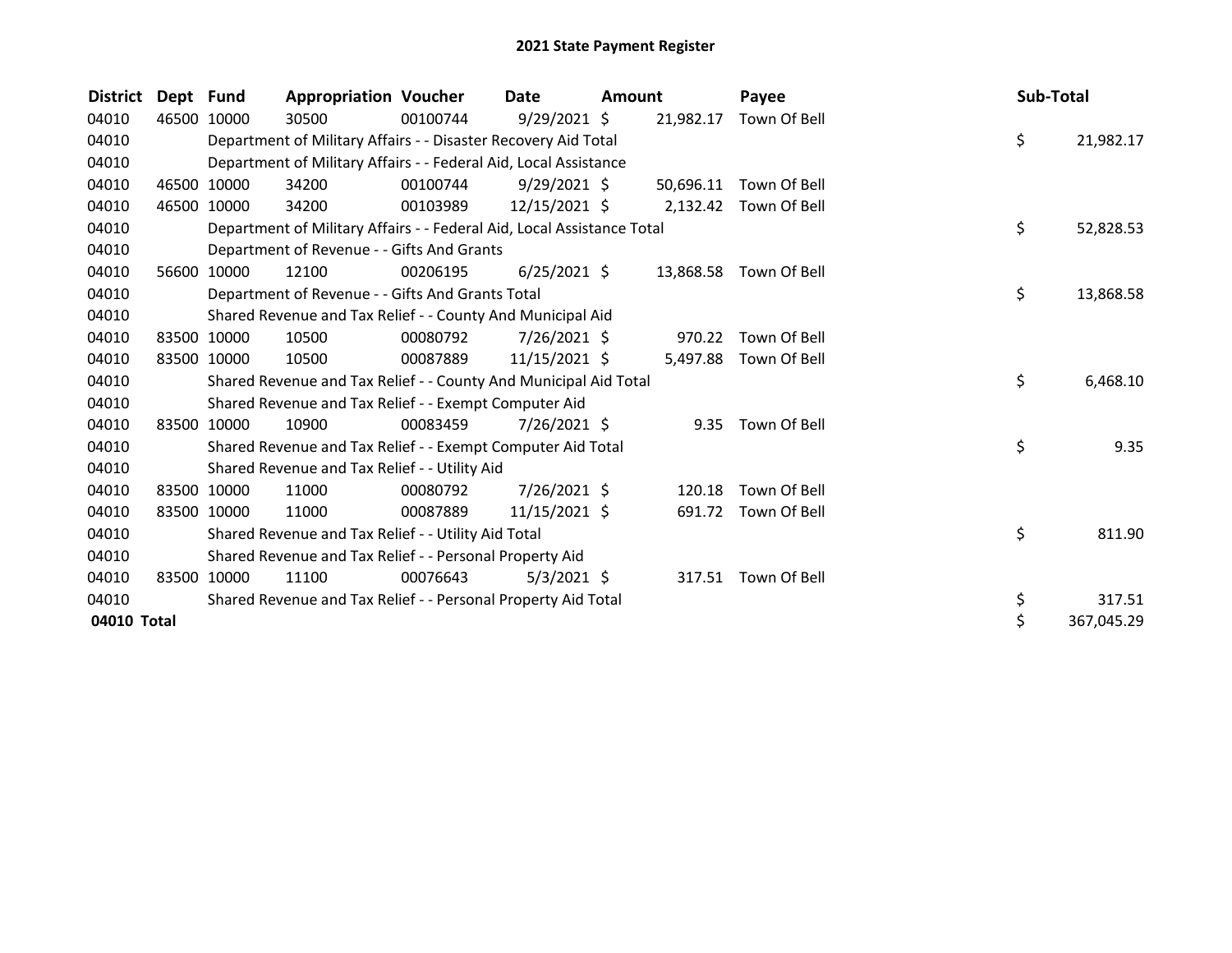| <b>District</b> | Dept Fund   |             | <b>Appropriation Voucher</b>                                       |          | Date<br>Amount |  | Payee     | Sub-Total               |    |            |
|-----------------|-------------|-------------|--------------------------------------------------------------------|----------|----------------|--|-----------|-------------------------|----|------------|
| 04012           |             |             | Dept of Safety & Prof Services - - Fire Dues Distribution          |          |                |  |           |                         |    |            |
| 04012           | 16500 10000 |             | 22500                                                              | 00040295 | 7/16/2021 \$   |  |           | 5,546.90 Town Of Cable  |    |            |
| 04012           |             |             | Dept of Safety & Prof Services - - Fire Dues Distribution Total    |          |                |  |           |                         | \$ | 5,546.90   |
| 04012           |             |             | Dept of Natural Resources - - Aids In Lieu Of Taxes - Gener        |          |                |  |           |                         |    |            |
| 04012           |             | 37000 10000 | 50300                                                              | 00461843 | $2/8/2021$ \$  |  |           | 1,089.71 Town Of Cable  |    |            |
| 04012           |             | 37000 10000 | 50300                                                              | 00476630 | $4/21/2021$ \$ |  | 9.84      | Town Of Cable           |    |            |
| 04012           |             | 37000 10000 | 50300                                                              | 00476631 | $4/21/2021$ \$ |  |           | 426.97 Town Of Cable    |    |            |
| 04012           |             |             | Dept of Natural Resources - - Aids In Lieu Of Taxes - Gener Total  |          |                |  |           |                         | \$ | 1,526.52   |
| 04012           |             |             | Dept of Natural Resources - - General Program Operations --        |          |                |  |           |                         |    |            |
| 04012           |             | 37000 21200 | 25400                                                              | 00456162 | $1/14/2021$ \$ |  |           | 4,999.00 Town Of Cable  |    |            |
| 04012           |             |             | Dept of Natural Resources - - General Program Operations -- Total  |          |                |  |           |                         | \$ | 4,999.00   |
| 04012           |             |             | Dept of Natural Resources - - Resaids - Cnty Forst, Cl & Mfl       |          |                |  |           |                         |    |            |
| 04012           |             | 37000 21200 | 57100                                                              | 00487371 | $6/14/2021$ \$ |  |           | 2,740.20 Town Of Cable  |    |            |
| 04012           |             |             | Dept of Natural Resources - - Resaids - Cnty Forst, Cl & Mfl Total |          |                |  |           |                         | \$ | 2,740.20   |
| 04012           |             |             | Dept of Natural Resources - - Aids In Lieu Of Taxes - Sum S        |          |                |  |           |                         |    |            |
| 04012           |             | 37000 21200 | 57900                                                              | 00476629 | $4/21/2021$ \$ |  | 293.86    | Town Of Cable           |    |            |
| 04012           | 37000 21200 |             | 57900                                                              | 00476632 | $4/21/2021$ \$ |  | 0.98      | Town Of Cable           |    |            |
| 04012           | 37000 21200 |             | 57900                                                              | 00476633 | $4/21/2021$ \$ |  | 4.53      | Town Of Cable           |    |            |
| 04012           |             |             | Dept of Natural Resources - - Aids In Lieu Of Taxes - Sum S Total  |          |                |  |           |                         | \$ | 299.37     |
| 04012           |             |             | Dept of Natural Resources - - Ea - Invasive Aqu & Lake Mon         |          |                |  |           |                         |    |            |
| 04012           |             | 37000 21200 | 67800                                                              | 00462972 | $2/16/2021$ \$ |  |           | 3,000.00 Town Of Cable  |    |            |
| 04012           |             |             | Dept of Natural Resources - - Ea - Invasive Aqu & Lake Mon Total   |          |                |  |           |                         | \$ | 3,000.00   |
| 04012           |             |             | Dept of Natural Resources - - Fin Asst For Responsible Units       |          |                |  |           |                         |    |            |
| 04012           |             | 37000 27400 | 67000                                                              | 00483847 | $5/21/2021$ \$ |  |           | 4,762.55 Town Of Cable  |    |            |
| 04012           |             |             | Dept of Natural Resources - - Fin Asst For Responsible Units Total |          |                |  |           |                         | \$ | 4,762.55   |
| 04012           |             |             | WI Dept of Transportation - - Trns Aids To Mnc.-Sf                 |          |                |  |           |                         |    |            |
| 04012           |             | 39500 21100 | 19100                                                              | 00631747 | $1/4/2021$ \$  |  | 50,963.49 | Town Of Cable           |    |            |
| 04012           | 39500 21100 |             | 19100                                                              | 00667354 | $4/5/2021$ \$  |  | 50,963.49 | Town Of Cable           |    |            |
| 04012           | 39500 21100 |             | 19100                                                              | 00710842 | $7/6/2021$ \$  |  | 50,963.49 | Town Of Cable           |    |            |
| 04012           |             | 39500 21100 | 19100                                                              | 00751401 | 10/4/2021 \$   |  |           | 50,963.49 Town Of Cable |    |            |
| 04012           |             |             | WI Dept of Transportation - - Trns Aids To Mnc.-Sf Total           |          |                |  |           |                         | \$ | 203,853.96 |
| 04012           |             |             | WI Dept of Transportation - - Loc Rd Imp Prg St Fd                 |          |                |  |           |                         |    |            |
| 04012           |             | 39500 21100 | 27800                                                              | 00637895 | $1/11/2021$ \$ |  |           | 38,750.00 Town Of Cable |    |            |
| 04012           |             |             | WI Dept of Transportation - - Loc Rd Imp Prg St Fd Total           |          |                |  |           |                         | \$ | 38,750.00  |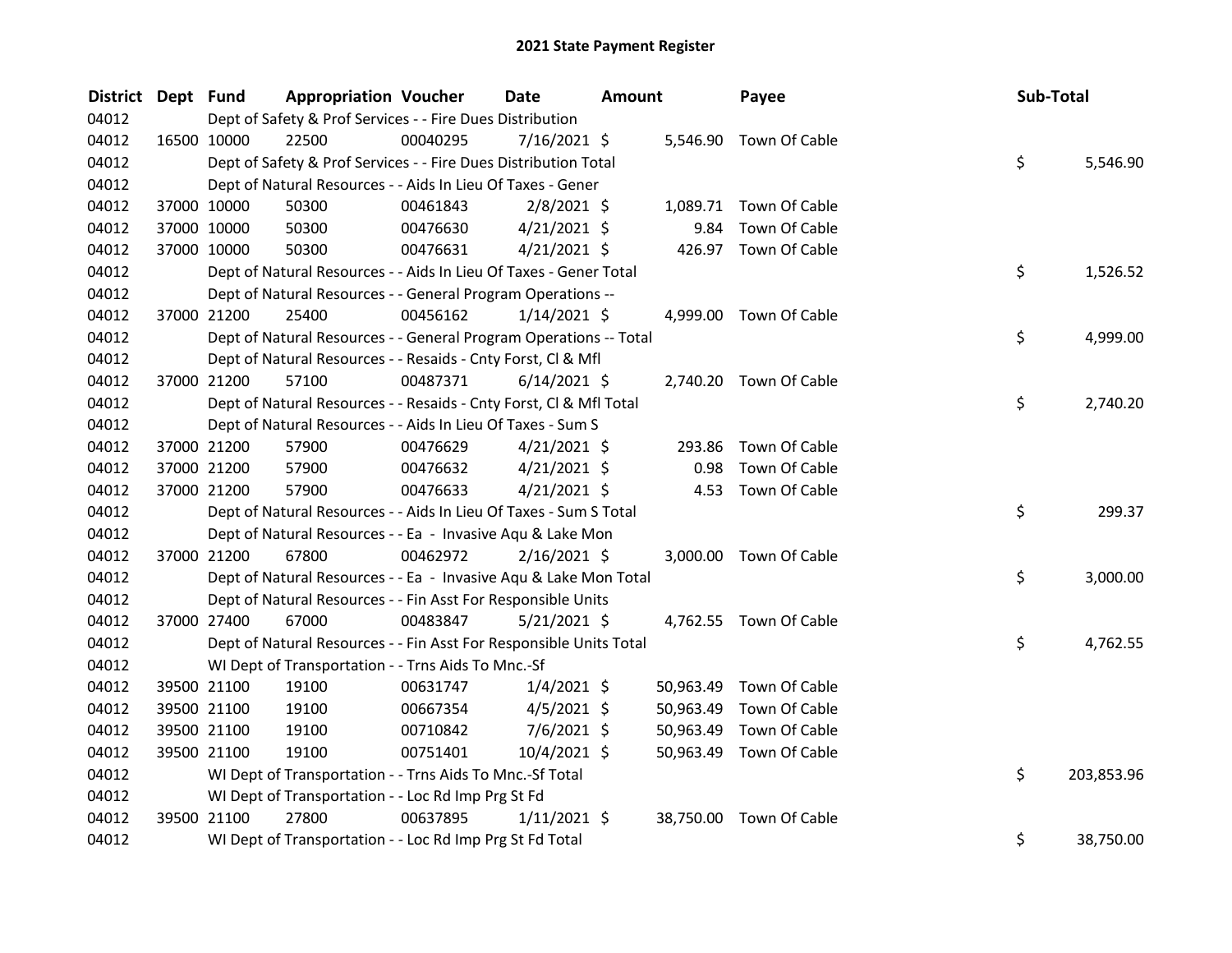| <b>District</b> | Dept Fund |                                                         | <b>Appropriation Voucher</b>                                                    |                         | Date<br><b>Amount</b> |  |          | Payee                   |  | Sub-Total |            |
|-----------------|-----------|---------------------------------------------------------|---------------------------------------------------------------------------------|-------------------------|-----------------------|--|----------|-------------------------|--|-----------|------------|
| 04012           |           |                                                         | Department of Health Services - - Prepaid Medical Transport Reimbursement       |                         |                       |  |          |                         |  |           |            |
| 04012           | 43500     | 10000                                                   | 16300                                                                           | AMBULANCE 11/15/2021 \$ |                       |  |          | 17,671.85 Town Of Cable |  |           |            |
| 04012           |           |                                                         | Department of Health Services - - Prepaid Medical Transport Reimbursement Total |                         |                       |  |          |                         |  | \$        | 17,671.85  |
| 04012           |           |                                                         | Department of Revenue - - Gifts And Grants                                      |                         |                       |  |          |                         |  |           |            |
| 04012           | 56600     | 10000                                                   | 12100                                                                           | 00206196                | $6/25/2021$ \$        |  |          | 43,332.78 Town Of Cable |  |           |            |
| 04012           |           |                                                         | Department of Revenue - - Gifts And Grants Total                                |                         |                       |  |          |                         |  | \$        | 43,332.78  |
| 04012           |           |                                                         | Shared Revenue and Tax Relief - - County And Municipal Aid                      |                         |                       |  |          |                         |  |           |            |
| 04012           | 83500     | 10000                                                   | 10500                                                                           | 00080793                | 7/26/2021 \$          |  | 3,118.56 | Town Of Cable           |  |           |            |
| 04012           |           |                                                         | Shared Revenue and Tax Relief - - County And Municipal Aid Total                |                         |                       |  |          |                         |  | \$        | 3,118.56   |
| 04012           |           |                                                         | Shared Revenue and Tax Relief - - Exempt Computer Aid                           |                         |                       |  |          |                         |  |           |            |
| 04012           | 83500     | 10000                                                   | 10900                                                                           | 00083460                | $7/26/2021$ \$        |  | 57.16    | Town Of Cable           |  |           |            |
| 04012           |           |                                                         | Shared Revenue and Tax Relief - - Exempt Computer Aid Total                     |                         |                       |  |          |                         |  | \$        | 57.16      |
| 04012           |           |                                                         | Shared Revenue and Tax Relief - - Utility Aid                                   |                         |                       |  |          |                         |  |           |            |
| 04012           |           | 83500 10000                                             | 11000                                                                           | 00080793                | 7/26/2021 \$          |  | 238.93   | Town Of Cable           |  |           |            |
| 04012           | 83500     | 10000                                                   | 11000                                                                           | 00087890                | $11/15/2021$ \$       |  | 6,871.57 | Town Of Cable           |  |           |            |
| 04012           |           |                                                         | Shared Revenue and Tax Relief - - Utility Aid Total                             |                         |                       |  |          |                         |  | \$        | 7,110.50   |
| 04012           |           | Shared Revenue and Tax Relief - - Personal Property Aid |                                                                                 |                         |                       |  |          |                         |  |           |            |
| 04012           |           | 83500 10000                                             | 11100                                                                           | 00076644                | $5/3/2021$ \$         |  | 1,464.16 | Town Of Cable           |  |           |            |
| 04012           |           |                                                         | Shared Revenue and Tax Relief - - Personal Property Aid Total                   |                         |                       |  |          |                         |  | \$        | 1,464.16   |
| 04012 Total     |           |                                                         |                                                                                 |                         |                       |  |          |                         |  | \$        | 338,233.51 |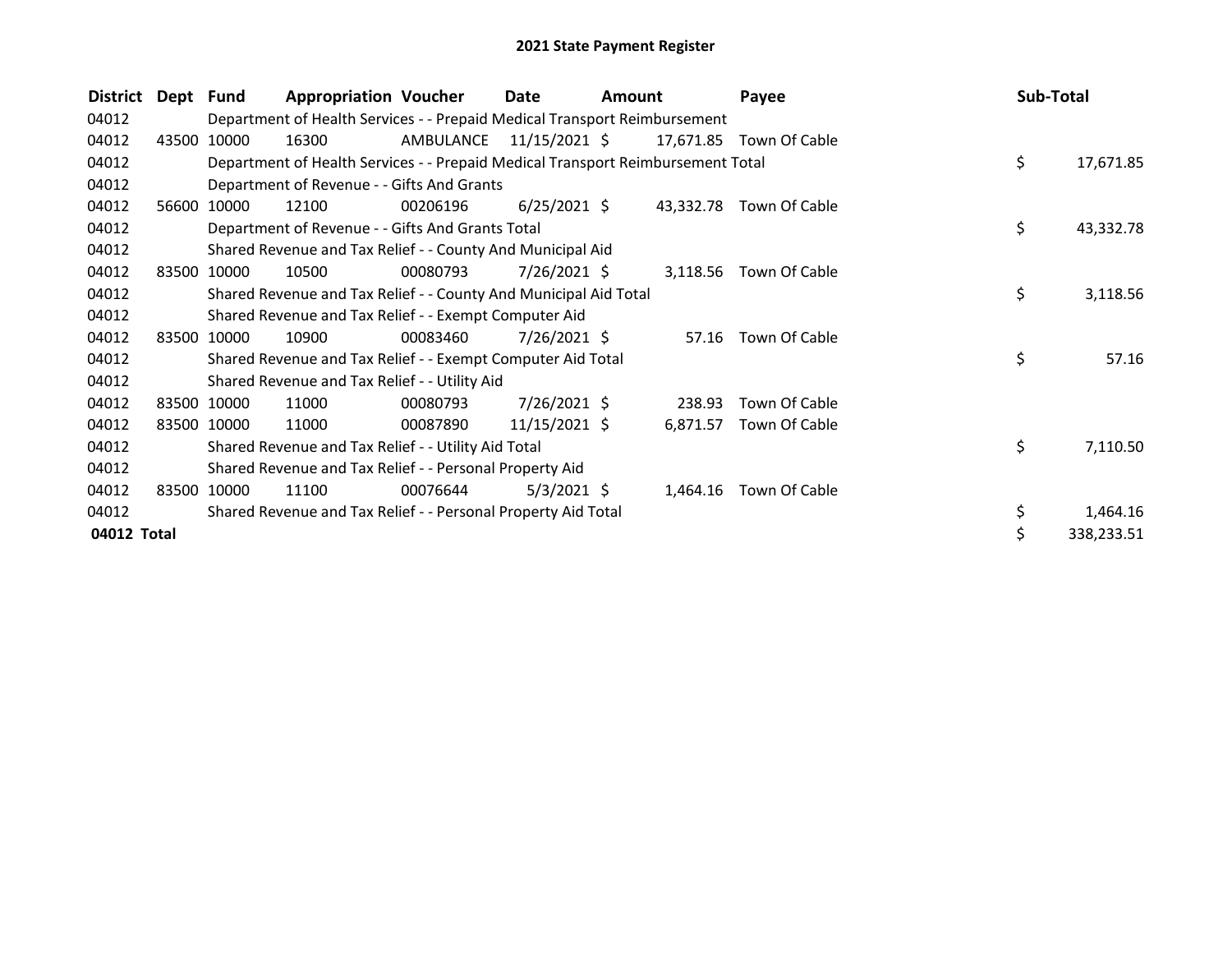| <b>District</b> | Dept Fund |             | <b>Appropriation Voucher</b>                                                    |                         | Date<br><b>Amount</b> |  | Payee    | Sub-Total                |    |            |
|-----------------|-----------|-------------|---------------------------------------------------------------------------------|-------------------------|-----------------------|--|----------|--------------------------|----|------------|
| 04014           |           |             | Dept of Safety & Prof Services - - Fire Dues Distribution                       |                         |                       |  |          |                          |    |            |
| 04014           |           | 16500 10000 | 22500                                                                           | 00040296                | 7/16/2021 \$          |  |          | 1,818.07 Town Of Clover  |    |            |
| 04014           |           |             | Dept of Safety & Prof Services - - Fire Dues Distribution Total                 |                         |                       |  |          |                          | \$ | 1,818.07   |
| 04014           |           |             | Dept of Natural Resources - - Aids In Lieu Of Taxes - Gener                     |                         |                       |  |          |                          |    |            |
| 04014           |           | 37000 10000 | 50300                                                                           | 00461847                | $2/8/2021$ \$         |  |          | 12,677.44 Town Of Clover |    |            |
| 04014           |           | 37000 10000 | 50300                                                                           | 00461848                | $2/8/2021$ \$         |  | 3,819.82 | Town Of Clover           |    |            |
| 04014           |           | 37000 10000 | 50300                                                                           | 00476765                | $4/21/2021$ \$        |  | 646.88   | Town Of Clover           |    |            |
| 04014           |           | 37000 10000 | 50300                                                                           | 00476766                | $4/21/2021$ \$        |  |          | 93.19 Town Of Clover     |    |            |
| 04014           |           |             | Dept of Natural Resources - - Aids In Lieu Of Taxes - Gener Total               |                         |                       |  |          |                          | \$ | 17,237.33  |
| 04014           |           |             | Dept of Natural Resources - - Seg Earned                                        |                         |                       |  |          |                          |    |            |
| 04014           |           | 37000 21200 | 100SE                                                                           | 00455992                | $1/12/2021$ \$        |  |          | 825.23 Town Of Clover    |    |            |
| 04014           |           |             | Dept of Natural Resources - - Seg Earned Total                                  |                         |                       |  |          |                          | \$ | 825.23     |
| 04014           |           |             | Dept of Natural Resources - - Resaids - Cnty Forst, Cl & Mfl                    |                         |                       |  |          |                          |    |            |
| 04014           |           | 37000 21200 | 57100                                                                           | 00487372                | $6/14/2021$ \$        |  |          | 2,904.08 Town Of Clover  |    |            |
| 04014           |           |             | Dept of Natural Resources - - Resaids - Cnty Forst, Cl & Mfl Total              |                         |                       |  |          |                          | \$ | 2,904.08   |
| 04014           |           |             | Dept of Natural Resources - - Resaids - Pymt In Lieu Tax Fed                    |                         |                       |  |          |                          |    |            |
| 04014           |           | 37000 21200 | 58400                                                                           | 00510785                | $9/28/2021$ \$        |  |          | 13,444.62 Town Of Clover |    |            |
| 04014           |           |             | Dept of Natural Resources - - Resaids - Pymt In Lieu Tax Fed Total              |                         |                       |  |          |                          | \$ | 13,444.62  |
| 04014           |           |             | Dept of Natural Resources - - Fin Asst For Responsible Units                    |                         |                       |  |          |                          |    |            |
| 04014           |           | 37000 27400 | 67000                                                                           | 00483814                | $5/21/2021$ \$        |  |          | 1,543.49 Town Of Clover  |    |            |
| 04014           |           |             | Dept of Natural Resources - - Fin Asst For Responsible Units Total              |                         |                       |  |          |                          | \$ | 1,543.49   |
| 04014           |           |             | WI Dept of Transportation - - Trns Aids To Mnc.-Sf                              |                         |                       |  |          |                          |    |            |
| 04014           |           | 39500 21100 | 19100                                                                           | 00631748                | $1/4/2021$ \$         |  |          | 51,482.52 Town Of Clover |    |            |
| 04014           |           | 39500 21100 | 19100                                                                           | 00667355                | $4/5/2021$ \$         |  |          | 51,482.52 Town Of Clover |    |            |
| 04014           |           | 39500 21100 | 19100                                                                           | 00710843                | $7/6/2021$ \$         |  |          | 51,482.52 Town Of Clover |    |            |
| 04014           |           | 39500 21100 | 19100                                                                           | 00751402                | 10/4/2021 \$          |  |          | 51,482.52 Town Of Clover |    |            |
| 04014           |           |             | WI Dept of Transportation - - Trns Aids To Mnc.-Sf Total                        |                         |                       |  |          |                          | \$ | 205,930.08 |
| 04014           |           |             | Department of Health Services - - Prepaid Medical Transport Reimbursement       |                         |                       |  |          |                          |    |            |
| 04014           |           | 43500 10000 | 16300                                                                           | AMBULANCE 11/15/2021 \$ |                       |  |          | 2,000.00 Town Of Clover  |    |            |
| 04014           |           |             | Department of Health Services - - Prepaid Medical Transport Reimbursement Total |                         |                       |  |          |                          | \$ | 2,000.00   |
| 04014           |           |             | Department of Revenue - - Gifts And Grants                                      |                         |                       |  |          |                          |    |            |
| 04014           |           | 56600 10000 | 12100                                                                           | 00206197                | $6/25/2021$ \$        |  |          | 11,827.55 Town Of Clover |    |            |
| 04014           |           |             | Department of Revenue - - Gifts And Grants Total                                |                         |                       |  |          |                          | \$ | 11,827.55  |
| 04014           |           |             | Department of Revenue - - Misc Revenue Holding Clearing                         |                         |                       |  |          |                          |    |            |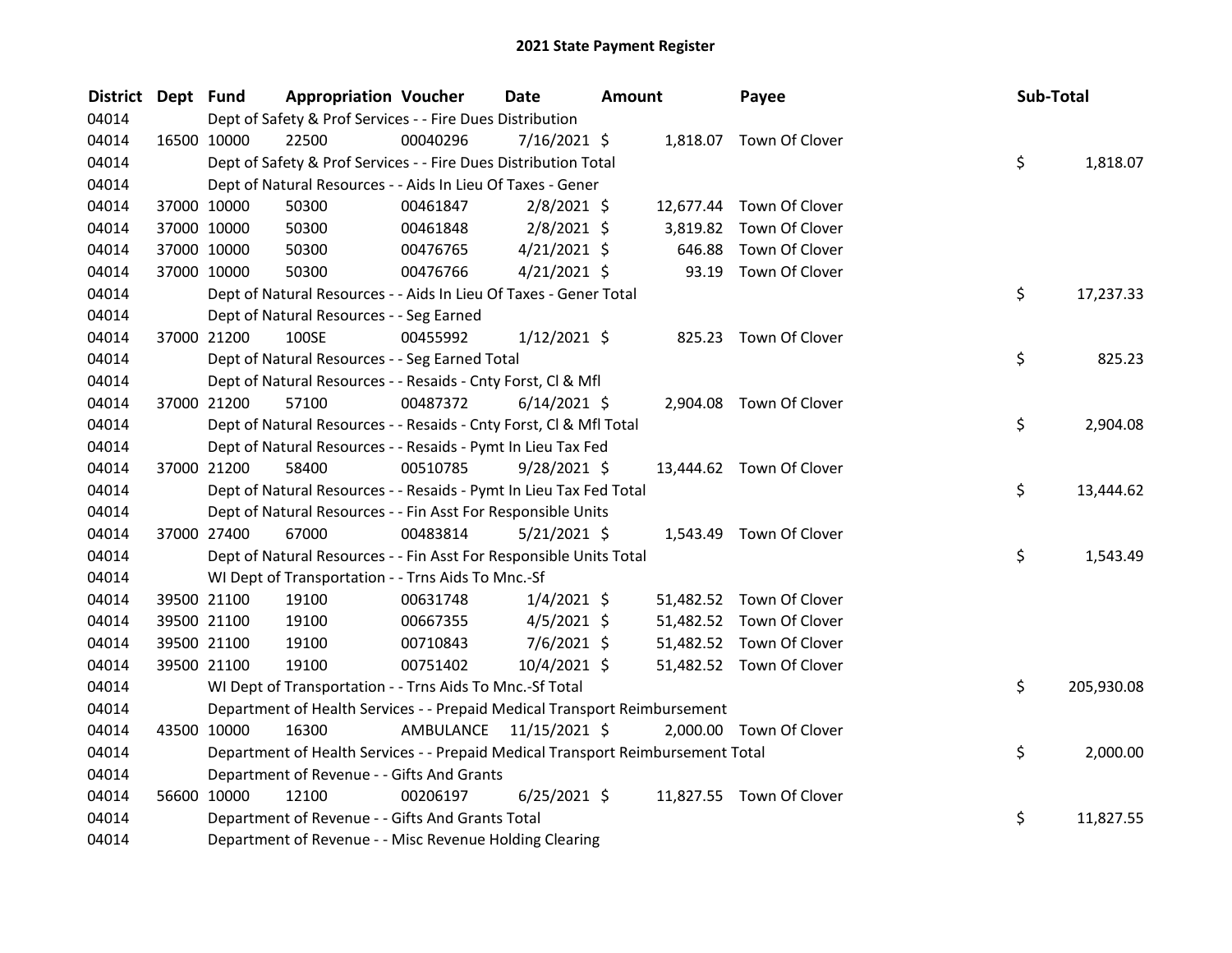| <b>District</b> | Dept Fund |             | <b>Appropriation Voucher</b>                                     |          | Date            | Amount |          | Payee          |    | Sub-Total  |
|-----------------|-----------|-------------|------------------------------------------------------------------|----------|-----------------|--------|----------|----------------|----|------------|
| 04014           |           | 56600 10000 | 99500                                                            | 00197076 | $4/5/2021$ \$   |        | 1,067.63 | Town Of Clover |    |            |
| 04014           |           | 56600 10000 | 99500                                                            | 00202809 | $5/24/2021$ \$  |        | 199.00   | Town Of Clover |    |            |
| 04014           |           |             | Department of Revenue - - Misc Revenue Holding Clearing Total    |          |                 |        |          |                | \$ | 1,266.63   |
| 04014           |           |             | Shared Revenue and Tax Relief - - County And Municipal Aid       |          |                 |        |          |                |    |            |
| 04014           |           | 83500 10000 | 10500                                                            | 00080794 | 7/26/2021 \$    |        | 897.25   | Town Of Clover |    |            |
| 04014           |           | 83500 10000 | 10500                                                            | 00087891 | $11/15/2021$ \$ |        | 3,084.42 | Town Of Clover |    |            |
| 04014           |           |             | Shared Revenue and Tax Relief - - County And Municipal Aid Total |          |                 |        |          |                | \$ | 3,981.67   |
| 04014           |           |             | Shared Revenue and Tax Relief - - Exempt Computer Aid            |          |                 |        |          |                |    |            |
| 04014           |           | 83500 10000 | 10900                                                            | 00083461 | 7/26/2021 \$    |        | 1.03     | Town Of Clover |    |            |
| 04014           |           |             | Shared Revenue and Tax Relief - - Exempt Computer Aid Total      |          |                 |        |          |                | \$ | 1.03       |
| 04014           |           |             | Shared Revenue and Tax Relief - - Utility Aid                    |          |                 |        |          |                |    |            |
| 04014           |           | 83500 10000 | 11000                                                            | 00080794 | $7/26/2021$ \$  |        | 293.29   | Town Of Clover |    |            |
| 04014           |           | 83500 10000 | 11000                                                            | 00087891 | $11/15/2021$ \$ |        | 1,679.15 | Town Of Clover |    |            |
| 04014           |           |             | Shared Revenue and Tax Relief - - Utility Aid Total              |          |                 |        |          |                | \$ | 1,972.44   |
| 04014           |           |             | Shared Revenue and Tax Relief - - Personal Property Aid          |          |                 |        |          |                |    |            |
| 04014           |           | 83500 10000 | 11100                                                            | 00076645 | $5/3/2021$ \$   |        | 66.95    | Town Of Clover |    |            |
| 04014           |           |             | Shared Revenue and Tax Relief - - Personal Property Aid Total    |          |                 |        |          |                | \$ | 66.95      |
| 04014 Total     |           |             |                                                                  |          |                 |        |          |                | \$ | 264,819.17 |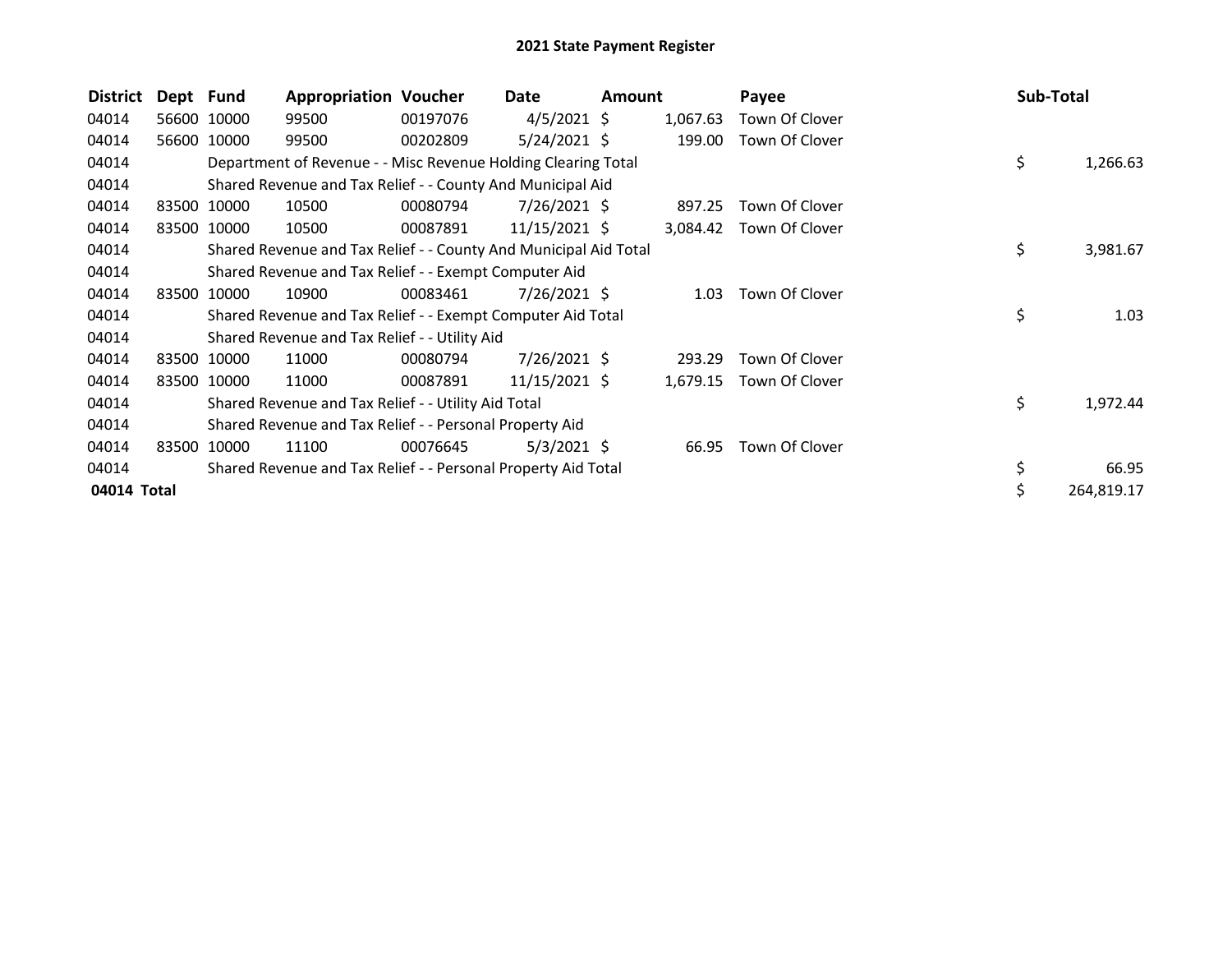| District Dept Fund |             | <b>Appropriation Voucher</b>                                           |          | Date<br>Amount |  | Payee     | Sub-Total               |    |            |
|--------------------|-------------|------------------------------------------------------------------------|----------|----------------|--|-----------|-------------------------|----|------------|
| 04016              |             | Dept of Safety & Prof Services - - Fire Dues Distribution              |          |                |  |           |                         |    |            |
| 04016              | 16500 10000 | 22500                                                                  | 00040297 | 7/16/2021 \$   |  |           | 2,018.93 Town Of Delta  |    |            |
| 04016              |             | Dept of Safety & Prof Services - - Fire Dues Distribution Total        |          |                |  |           |                         | \$ | 2,018.93   |
| 04016              |             | Dept of Natural Resources - - Aids In Lieu Of Taxes - Gener            |          |                |  |           |                         |    |            |
| 04016              | 37000 10000 | 50300                                                                  | 00461834 | $2/8/2021$ \$  |  |           | 6,576.72 Town Of Delta  |    |            |
| 04016              | 37000 10000 | 50300                                                                  | 00461835 | $2/8/2021$ \$  |  | 16,757.74 | Town Of Delta           |    |            |
| 04016              | 37000 10000 | 50300                                                                  | 00476176 | $4/21/2021$ \$ |  |           | 2,360.64 Town Of Delta  |    |            |
| 04016              |             | Dept of Natural Resources - - Aids In Lieu Of Taxes - Gener Total      |          |                |  |           |                         | \$ | 25,695.10  |
| 04016              |             | Dept of Natural Resources - - Resaids - Cnty Forst, Cl & Mfl           |          |                |  |           |                         |    |            |
| 04016              | 37000 21200 | 57100                                                                  | 00487373 | $6/14/2021$ \$ |  |           | 390.75 Town Of Delta    |    |            |
| 04016              |             | Dept of Natural Resources - - Resaids - Cnty Forst, CI & Mfl Total     |          |                |  |           |                         | \$ | 390.75     |
| 04016              |             | Dept of Natural Resources - - Aids In Lieu Of Taxes - Sum S            |          |                |  |           |                         |    |            |
| 04016              | 37000 21200 | 57900                                                                  | 00476177 | $4/21/2021$ \$ |  |           | 185.46 Town Of Delta    |    |            |
| 04016              |             | Dept of Natural Resources - - Aids In Lieu Of Taxes - Sum S Total      |          |                |  |           |                         | \$ | 185.46     |
| 04016              |             | Dept of Natural Resources - - Resaids - Pymt In Lieu Tax Fed           |          |                |  |           |                         |    |            |
| 04016              | 37000 21200 | 58400                                                                  | 00510786 | $9/28/2021$ \$ |  |           | 57,440.75 Town Of Delta |    |            |
| 04016              |             | Dept of Natural Resources - - Resaids - Pymt In Lieu Tax Fed Total     |          |                |  |           |                         | \$ | 57,440.75  |
| 04016              |             | Dept of Natural Resources - - Fin Asst For Responsible Units           |          |                |  |           |                         |    |            |
| 04016              | 37000 27400 | 67000                                                                  | 00483744 | $5/21/2021$ \$ |  |           | 985.08 Town Of Delta    |    |            |
| 04016              |             | Dept of Natural Resources - - Fin Asst For Responsible Units Total     |          |                |  |           |                         | \$ | 985.08     |
| 04016              |             | WI Dept of Transportation - - Trns Aids To Mnc.-Sf                     |          |                |  |           |                         |    |            |
| 04016              | 39500 21100 | 19100                                                                  | 00631749 | $1/4/2021$ \$  |  | 45,398.70 | Town Of Delta           |    |            |
| 04016              | 39500 21100 | 19100                                                                  | 00667356 | $4/5/2021$ \$  |  | 45,398.70 | Town Of Delta           |    |            |
| 04016              | 39500 21100 | 19100                                                                  | 00710844 | $7/6/2021$ \$  |  | 45,398.70 | Town Of Delta           |    |            |
| 04016              | 39500 21100 | 19100                                                                  | 00751403 | 10/4/2021 \$   |  |           | 45,398.70 Town Of Delta |    |            |
| 04016              |             | WI Dept of Transportation - - Trns Aids To Mnc.-Sf Total               |          |                |  |           |                         | \$ | 181,594.80 |
| 04016              |             | Department of Military Affairs - - Disaster Recovery Aid               |          |                |  |           |                         |    |            |
| 04016              | 46500 10000 | 30500                                                                  | 00090517 | $3/1/2021$ \$  |  |           | 26,022.19 Town Of Delta |    |            |
| 04016              |             | Department of Military Affairs - - Disaster Recovery Aid Total         |          |                |  |           |                         | \$ | 26,022.19  |
| 04016              |             | Department of Military Affairs - - Federal Aid, Local Assistance       |          |                |  |           |                         |    |            |
| 04016              | 46500 10000 | 34200                                                                  | 00090517 | $3/1/2021$ \$  |  |           | 52,044.38 Town Of Delta |    |            |
| 04016              |             | Department of Military Affairs - - Federal Aid, Local Assistance Total |          |                |  |           |                         | \$ | 52,044.38  |
| 04016              |             | Department of Revenue - - Gifts And Grants                             |          |                |  |           |                         |    |            |
| 04016              | 56600 10000 | 12100                                                                  | 00206198 | $6/25/2021$ \$ |  |           | 14.444.26 Town Of Delta |    |            |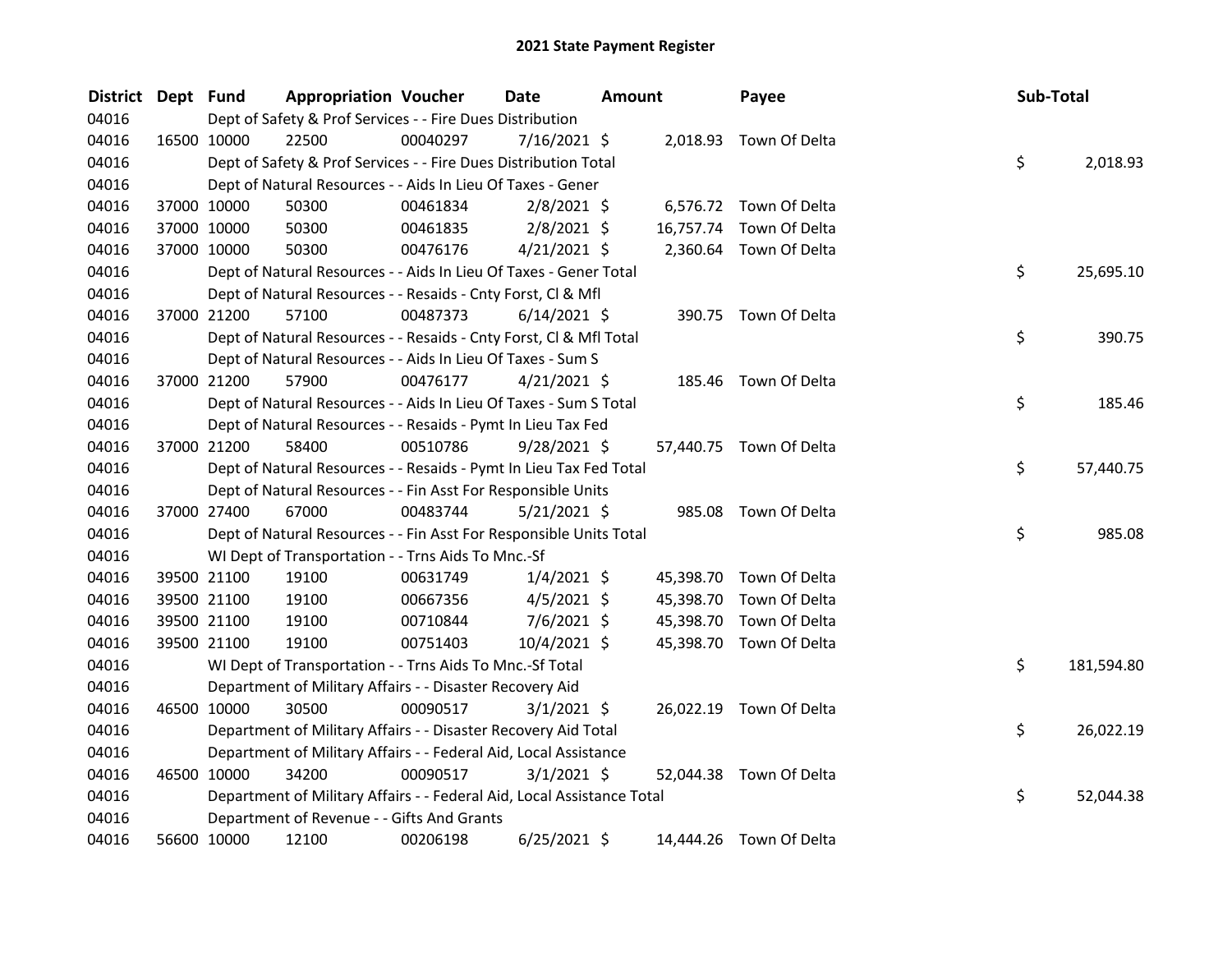| <b>District</b> | Dept Fund |             | <b>Appropriation Voucher</b>                                     |          | Date          | <b>Amount</b> |          | Payee         | Sub-Total |            |
|-----------------|-----------|-------------|------------------------------------------------------------------|----------|---------------|---------------|----------|---------------|-----------|------------|
| 04016           |           |             | Department of Revenue - - Gifts And Grants Total                 |          |               |               |          |               |           | 14,444.26  |
| 04016           |           |             | Shared Revenue and Tax Relief - - County And Municipal Aid       |          |               |               |          |               |           |            |
| 04016           |           | 83500 10000 | 10500                                                            | 00080795 | 7/26/2021 \$  |               | 911.89   | Town Of Delta |           |            |
| 04016           |           | 83500 10000 | 10500                                                            | 00087892 | 11/15/2021 \$ |               | 5.167.37 | Town Of Delta |           |            |
| 04016           |           |             | Shared Revenue and Tax Relief - - County And Municipal Aid Total |          |               |               |          |               |           | 6,079.26   |
| 04016           |           |             | Shared Revenue and Tax Relief - - Personal Property Aid          |          |               |               |          |               |           |            |
| 04016           | 83500     | 10000       | 11100                                                            | 00076646 | $5/3/2021$ \$ |               | 3.65     | Town Of Delta |           |            |
| 04016           |           |             | Shared Revenue and Tax Relief - - Personal Property Aid Total    |          |               |               |          |               |           | 3.65       |
| 04016 Total     |           |             |                                                                  |          |               |               |          |               |           | 366.904.61 |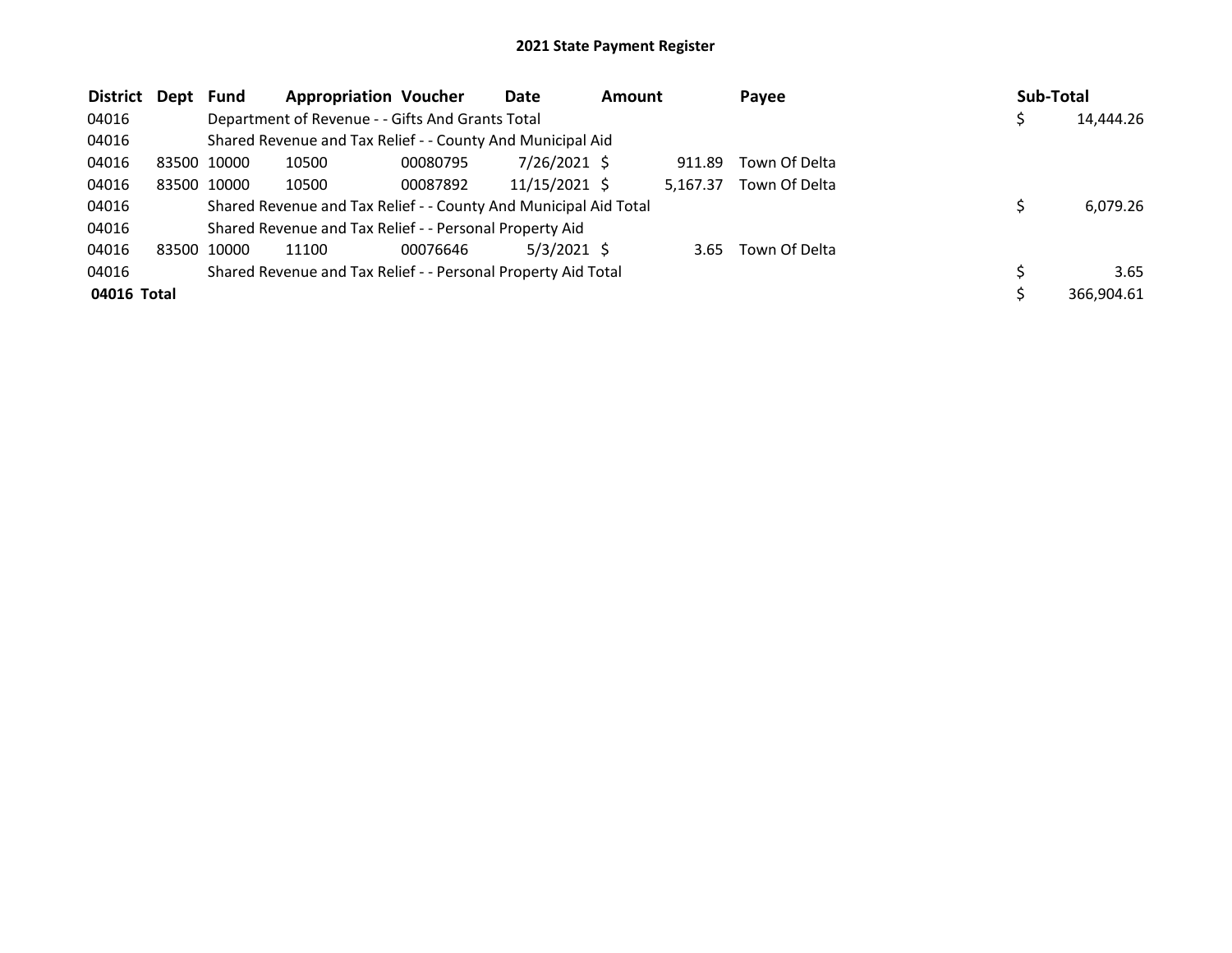| <b>District</b> | Dept Fund |             | <b>Appropriation Voucher</b>                                       |          | <b>Date</b><br><b>Amount</b> |  |           | Payee                       | Sub-Total |            |
|-----------------|-----------|-------------|--------------------------------------------------------------------|----------|------------------------------|--|-----------|-----------------------------|-----------|------------|
| 04018           |           |             | Dept of Safety & Prof Services - - Fire Dues Distribution          |          |                              |  |           |                             |           |            |
| 04018           |           | 16500 10000 | 22500                                                              | 00040298 | $7/16/2021$ \$               |  |           | 5,517.65 Town Of Drummond   |           |            |
| 04018           |           |             | Dept of Safety & Prof Services - - Fire Dues Distribution Total    |          |                              |  |           |                             | \$.       | 5,517.65   |
| 04018           |           |             | Dept of Natural Resources - - GPO--State Funds                     |          |                              |  |           |                             |           |            |
| 04018           |           | 37000 21200 | 36100                                                              | 00459823 | $2/1/2021$ \$                |  |           | 1,200.00 Town Of Drummond   |           |            |
| 04018           |           |             | Dept of Natural Resources - - GPO--State Funds Total               |          |                              |  |           |                             | \$        | 1,200.00   |
| 04018           |           |             | Dept of Natural Resources - - Resaids - Cnty Forst, Cl & Mfl       |          |                              |  |           |                             |           |            |
| 04018           |           | 37000 21200 | 57100                                                              | 00487374 | $6/14/2021$ \$               |  |           | 281.31 Town Of Drummond     |           |            |
| 04018           |           |             | Dept of Natural Resources - - Resaids - Cnty Forst, Cl & Mfl Total |          |                              |  |           |                             | \$        | 281.31     |
| 04018           |           |             | Dept of Natural Resources - - Aids In Lieu Of Taxes - Sum S        |          |                              |  |           |                             |           |            |
| 04018           |           | 37000 21200 | 57900                                                              | 00476193 | $4/21/2021$ \$               |  |           | 15.40 Town Of Drummond      |           |            |
| 04018           |           |             | Dept of Natural Resources - - Aids In Lieu Of Taxes - Sum S Total  |          |                              |  |           |                             | \$        | 15.40      |
| 04018           |           |             | Dept of Natural Resources - - Rec & Resource Aids, Fed             |          |                              |  |           |                             |           |            |
| 04018           |           | 37000 21200 | 58300                                                              | 00459424 | 1/27/2021 \$                 |  |           | 1,338.01 Town Of Drummond   |           |            |
| 04018           |           |             | Dept of Natural Resources - - Rec & Resource Aids, Fed Total       |          |                              |  |           |                             | \$        | 1,338.01   |
| 04018           |           |             | Dept of Natural Resources - - Resaids - Pymt In Lieu Tax Fed       |          |                              |  |           |                             |           |            |
| 04018           |           | 37000 21200 | 58400                                                              | 00510787 | 9/28/2021 \$                 |  |           | 207,390.69 Town Of Drummond |           |            |
| 04018           |           |             | Dept of Natural Resources - - Resaids - Pymt In Lieu Tax Fed Total |          |                              |  |           |                             | \$        | 207,390.69 |
| 04018           |           |             | Dept of Natural Resources - - Fin Asst For Responsible Units       |          |                              |  |           |                             |           |            |
| 04018           |           | 37000 27400 | 67000                                                              | 00483775 | $5/21/2021$ \$               |  |           | 371.69 Town Of Drummond     |           |            |
| 04018           |           |             | Dept of Natural Resources - - Fin Asst For Responsible Units Total |          |                              |  |           |                             | \$        | 371.69     |
| 04018           |           |             | WI Dept of Transportation - - Trns Aids To Mnc.-Sf                 |          |                              |  |           |                             |           |            |
| 04018           |           | 39500 21100 | 19100                                                              | 00631750 | $1/4/2021$ \$                |  | 94,765.68 | Town Of Drummond            |           |            |
| 04018           |           | 39500 21100 | 19100                                                              | 00667357 | $4/5/2021$ \$                |  |           | 94,765.68 Town Of Drummond  |           |            |
| 04018           |           | 39500 21100 | 19100                                                              | 00710845 | 7/6/2021 \$                  |  | 94,765.68 | Town Of Drummond            |           |            |
| 04018           |           | 39500 21100 | 19100                                                              | 00751404 | 10/4/2021 \$                 |  |           | 94,765.68 Town Of Drummond  |           |            |
| 04018           |           |             | WI Dept of Transportation - - Trns Aids To Mnc.-Sf Total           |          |                              |  |           |                             | \$        | 379,062.72 |
| 04018           |           |             | Department of Revenue - - Gifts And Grants                         |          |                              |  |           |                             |           |            |
| 04018           |           | 56600 10000 | 12100                                                              | 00206199 | $6/25/2021$ \$               |  |           | 24,021.43 Town Of Drummond  |           |            |
| 04018           |           |             | Department of Revenue - - Gifts And Grants Total                   |          |                              |  |           |                             | \$        | 24,021.43  |
| 04018           |           |             | Shared Revenue and Tax Relief - - County And Municipal Aid         |          |                              |  |           |                             |           |            |
| 04018           |           | 83500 10000 | 10500                                                              | 00080796 | 7/26/2021 \$                 |  |           | 1,776.16 Town Of Drummond   |           |            |
| 04018           |           | 83500 10000 | 10500                                                              | 00087893 | 11/15/2021 \$                |  | 10,064.89 | Town Of Drummond            |           |            |
| 04018           |           |             | Shared Revenue and Tax Relief - - County And Municipal Aid Total   |          |                              |  |           |                             | \$        | 11,841.05  |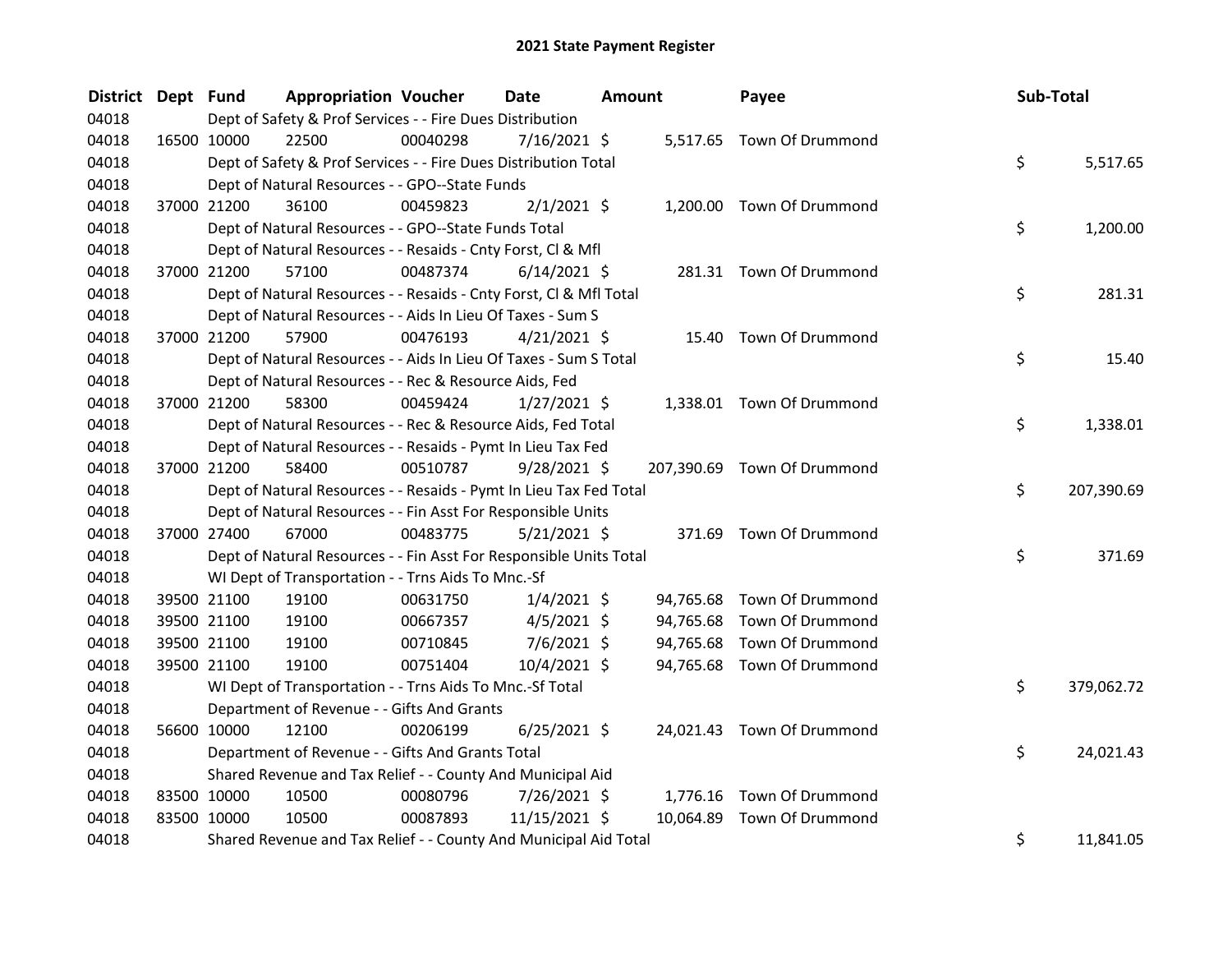| <b>District</b> | Dept Fund |             | <b>Appropriation Voucher</b>                                        |          | Date           | <b>Amount</b> |        | Payee            | <b>Sub-Total</b> |            |
|-----------------|-----------|-------------|---------------------------------------------------------------------|----------|----------------|---------------|--------|------------------|------------------|------------|
| 04018           |           |             | Shared Revenue and Tax Relief - - Exempt Computer Aid               |          |                |               |        |                  |                  |            |
| 04018           | 83500     | 10000       | 10900                                                               | 00083462 | 7/26/2021 \$   |               | 84.18  | Town Of Drummond |                  |            |
| 04018           |           |             | Shared Revenue and Tax Relief - - Exempt Computer Aid Total         |          |                |               |        |                  | \$               | 84.18      |
| 04018           |           |             | Shared Revenue and Tax Relief - - Utility Aid                       |          |                |               |        |                  |                  |            |
| 04018           |           | 83500 10000 | 11000                                                               | 00080796 | $7/26/2021$ \$ |               | 8.07   | Town Of Drummond |                  |            |
| 04018           |           | 83500 10000 | 11000                                                               | 00087893 | 11/15/2021 \$  |               | 46.73  | Town Of Drummond |                  |            |
| 04018           |           |             | Shared Revenue and Tax Relief - - Utility Aid Total                 |          |                |               |        |                  | \$               | 54.80      |
| 04018           |           |             | Shared Revenue and Tax Relief - - Personal Property Aid             |          |                |               |        |                  |                  |            |
| 04018           |           | 83500 10000 | 11100                                                               | 00076647 | $5/3/2021$ \$  |               | 176.81 | Town Of Drummond |                  |            |
| 04018           |           |             | Shared Revenue and Tax Relief - - Personal Property Aid Total       |          |                |               |        |                  | \$               | 176.81     |
| 04018           |           |             | Shared Revenue and Tax Relief - - Payments For Municipal Svcs       |          |                |               |        |                  |                  |            |
| 04018           | 83500     | 10000       | 50100                                                               | 00073506 | $2/1/2021$ \$  |               | 571.59 | Town Of Drummond |                  |            |
| 04018           |           |             | Shared Revenue and Tax Relief - - Payments For Municipal Svcs Total |          |                |               |        |                  |                  | 571.59     |
| 04018 Total     |           |             |                                                                     |          |                |               |        |                  | Ś                | 631,927.33 |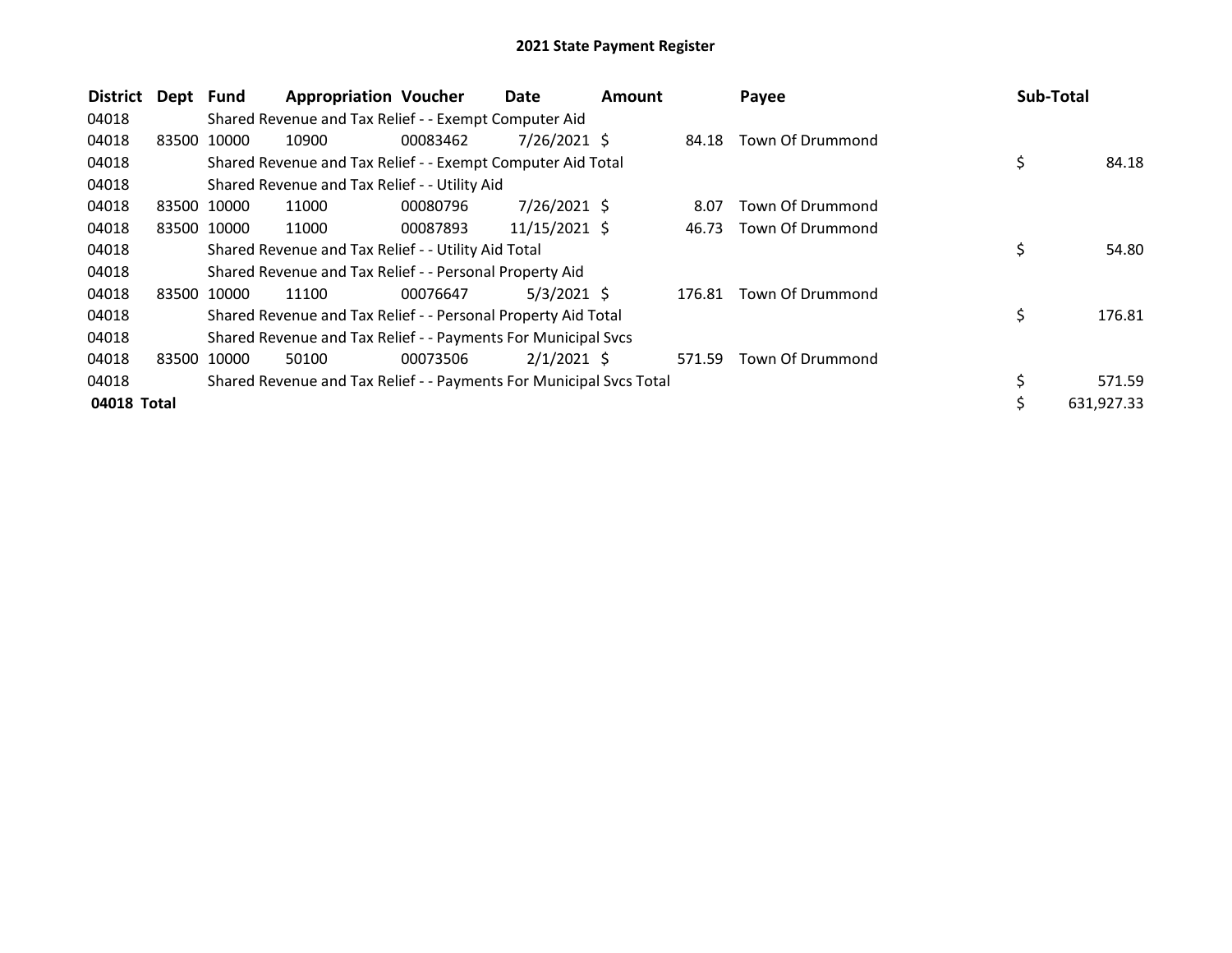| <b>District</b> | Dept Fund |             | <b>Appropriation Voucher</b>                                       |          | <b>Date</b><br><b>Amount</b> |  | Payee | Sub-Total                |    |            |
|-----------------|-----------|-------------|--------------------------------------------------------------------|----------|------------------------------|--|-------|--------------------------|----|------------|
| 04020           |           |             | Dept of Safety & Prof Services - - Fire Dues Distribution          |          |                              |  |       |                          |    |            |
| 04020           |           | 16500 10000 | 22500                                                              | 00043054 | 11/22/2021 \$                |  |       | 3,110.64 Town Of Eileen  |    |            |
| 04020           |           |             | Dept of Safety & Prof Services - - Fire Dues Distribution Total    |          |                              |  |       |                          | \$ | 3,110.64   |
| 04020           |           |             | Dept of Natural Resources - - Aids In Lieu Of Taxes - Gener        |          |                              |  |       |                          |    |            |
| 04020           |           | 37000 10000 | 50300                                                              | 00461833 | $2/5/2021$ \$                |  |       | 13,343.71 Town Of Eileen |    |            |
| 04020           |           | 37000 10000 | 50300                                                              | 00475763 | $4/21/2021$ \$               |  |       | 218.66 Town Of Eileen    |    |            |
| 04020           |           |             | Dept of Natural Resources - - Aids In Lieu Of Taxes - Gener Total  |          |                              |  |       |                          | \$ | 13,562.37  |
| 04020           |           |             | Dept of Natural Resources - - Resaids - Cnty Forst, Cl & Mfl       |          |                              |  |       |                          |    |            |
| 04020           |           | 37000 21200 | 57100                                                              | 00487375 | $6/15/2021$ \$               |  |       | 57.20 Town Of Eileen     |    |            |
| 04020           |           |             | Dept of Natural Resources - - Resaids - Cnty Forst, Cl & Mfl Total |          |                              |  |       |                          | \$ | 57.20      |
| 04020           |           |             | Dept of Natural Resources - - Aids In Lieu Of Taxes - Sum S        |          |                              |  |       |                          |    |            |
| 04020           |           | 37000 21200 | 57900                                                              | 00475762 | $4/21/2021$ \$               |  |       | 1.00 Town Of Eileen      |    |            |
| 04020           |           |             | Dept of Natural Resources - - Aids In Lieu Of Taxes - Sum S Total  |          |                              |  |       |                          | \$ | 1.00       |
| 04020           |           |             | Dept of Natural Resources - - Resaids - Pymt In Lieu Tax Fed       |          |                              |  |       |                          |    |            |
| 04020           |           | 37000 21200 | 58400                                                              | 00510788 | $9/28/2021$ \$               |  |       | 464.60 Town Of Eileen    |    |            |
| 04020           |           |             | Dept of Natural Resources - - Resaids - Pymt In Lieu Tax Fed Total |          |                              |  |       |                          | \$ | 464.60     |
| 04020           |           |             | WI Dept of Transportation - - Trns Aids To Mnc.-Sf                 |          |                              |  |       |                          |    |            |
| 04020           |           | 39500 21100 | 19100                                                              | 00631751 | $1/4/2021$ \$                |  |       | 28,664.91 Town Of Eileen |    |            |
| 04020           |           | 39500 21100 | 19100                                                              | 00667358 | $4/5/2021$ \$                |  |       | 28,664.91 Town Of Eileen |    |            |
| 04020           |           | 39500 21100 | 19100                                                              | 00710846 | $7/6/2021$ \$                |  |       | 28,664.91 Town Of Eileen |    |            |
| 04020           |           | 39500 21100 | 19100                                                              | 00751405 | 10/4/2021 \$                 |  |       | 28,664.91 Town Of Eileen |    |            |
| 04020           |           |             | WI Dept of Transportation - - Trns Aids To Mnc.-Sf Total           |          |                              |  |       |                          | \$ | 114,659.64 |
| 04020           |           |             | Department of Revenue - - Gifts And Grants                         |          |                              |  |       |                          |    |            |
| 04020           |           | 56600 10000 | 12100                                                              | 00206200 | $6/25/2021$ \$               |  |       | 36,215.32 Town Of Eileen |    |            |
| 04020           |           |             | Department of Revenue - - Gifts And Grants Total                   |          |                              |  |       |                          | \$ | 36,215.32  |
| 04020           |           |             | Shared Revenue and Tax Relief - - County And Municipal Aid         |          |                              |  |       |                          |    |            |
| 04020           |           | 83500 10000 | 10500                                                              | 00080797 | 7/26/2021 \$                 |  |       | 7,147.35 Town Of Eileen  |    |            |
| 04020           |           | 83500 10000 | 10500                                                              | 00087894 | 11/15/2021 \$                |  |       | 40,501.66 Town Of Eileen |    |            |
| 04020           |           |             | Shared Revenue and Tax Relief - - County And Municipal Aid Total   |          |                              |  |       |                          | \$ | 47,649.01  |
| 04020           |           |             | Shared Revenue and Tax Relief - - Exempt Computer Aid              |          |                              |  |       |                          |    |            |
| 04020           |           | 83500 10000 | 10900                                                              | 00083463 | 7/26/2021 \$                 |  |       | 4.16 Town Of Eileen      |    |            |
| 04020           |           |             | Shared Revenue and Tax Relief - - Exempt Computer Aid Total        |          |                              |  |       |                          | \$ | 4.16       |
| 04020           |           |             | Shared Revenue and Tax Relief - - Personal Property Aid            |          |                              |  |       |                          |    |            |
| 04020           |           | 83500 10000 | 11100                                                              | 00076648 | $5/3/2021$ \$                |  |       | 2,359.84 Town Of Eileen  |    |            |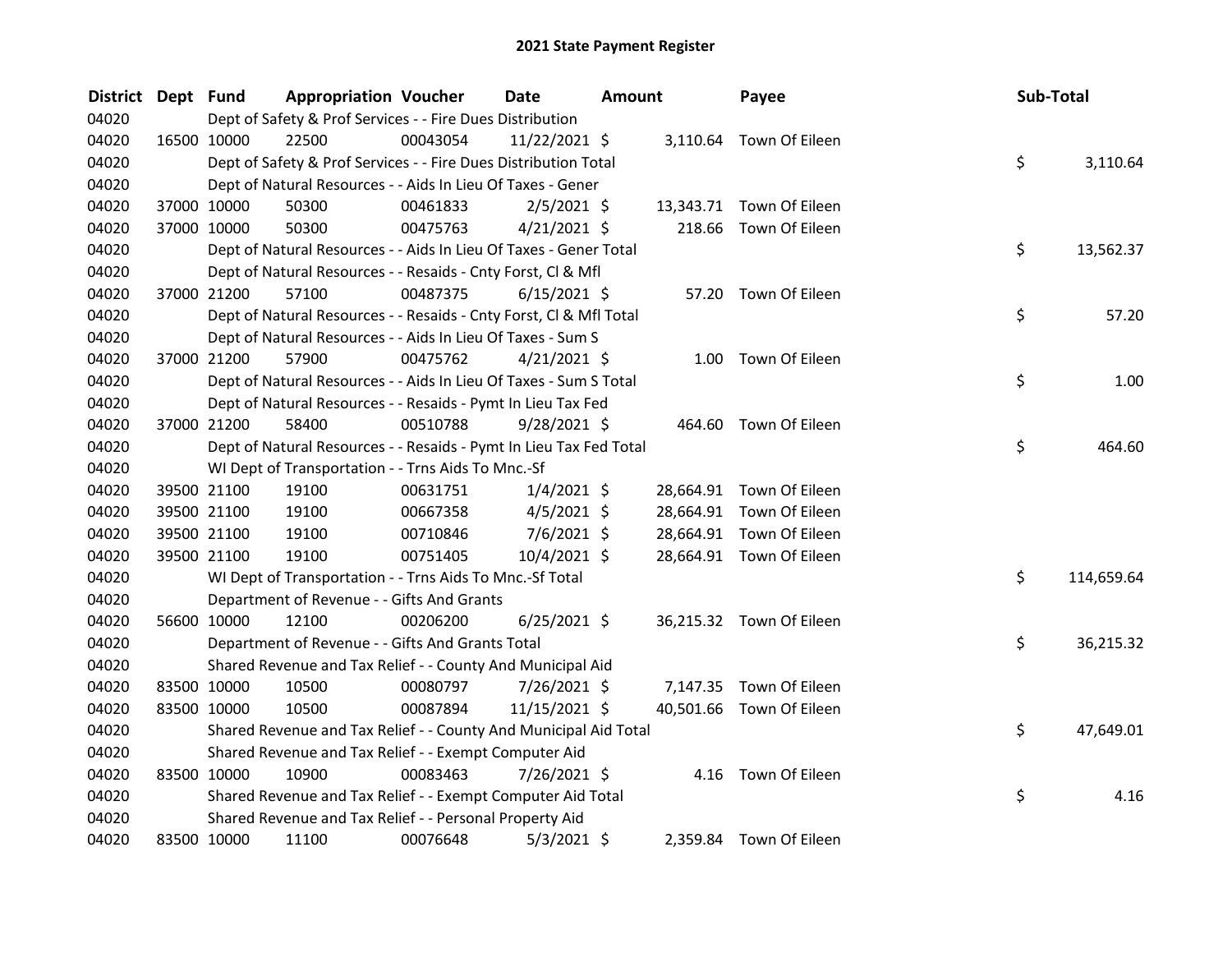| <b>District Dept Fund</b> |  | <b>Appropriation Voucher</b>                                  |  | Date | Amount | Pavee |  | Sub-Total |            |
|---------------------------|--|---------------------------------------------------------------|--|------|--------|-------|--|-----------|------------|
| 04020                     |  | Shared Revenue and Tax Relief - - Personal Property Aid Total |  |      |        |       |  |           |            |
| 04020 Total               |  |                                                               |  |      |        |       |  |           | 218,083.78 |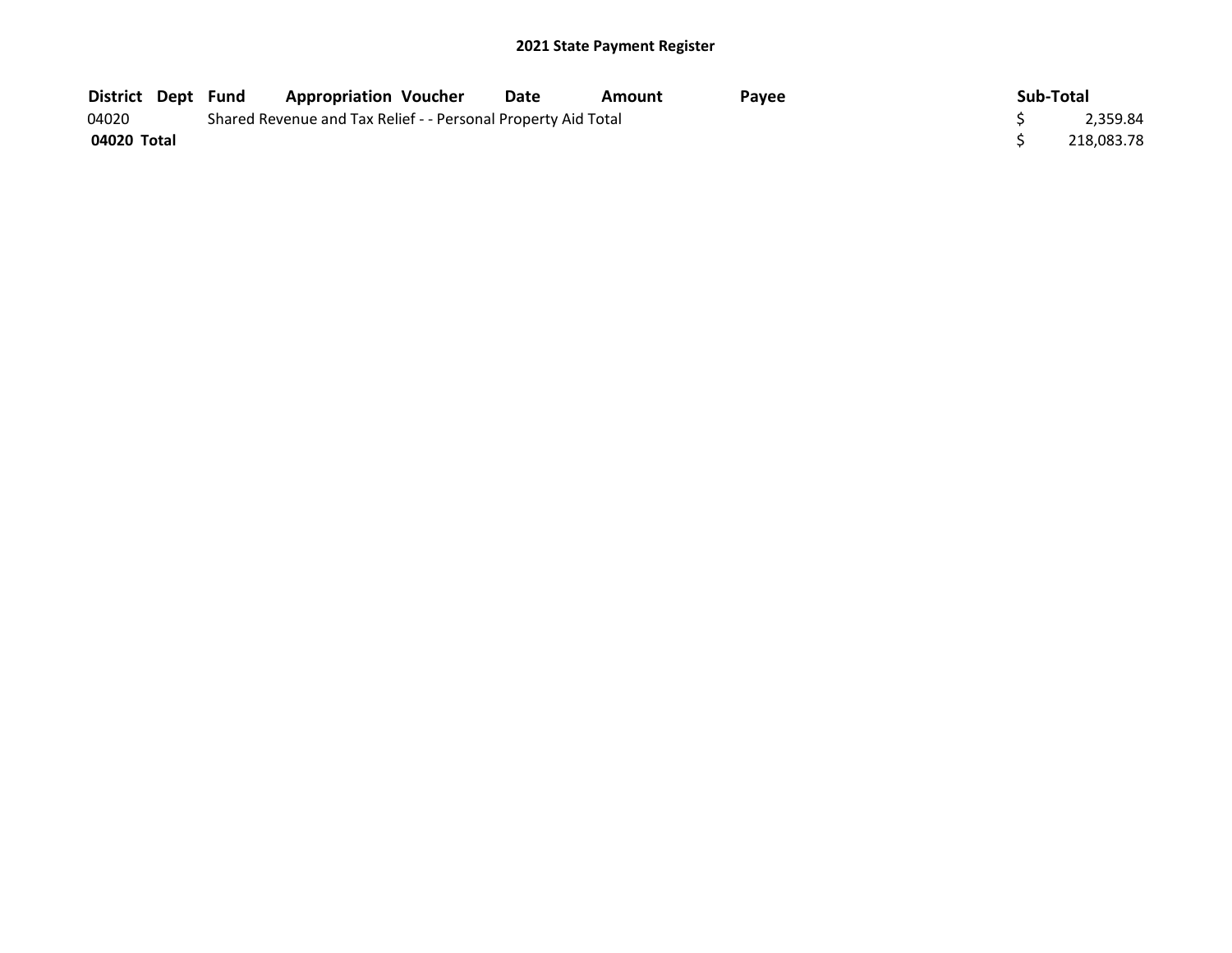| <b>District</b> | Dept Fund |             | <b>Appropriation Voucher</b>                                       |          | <b>Date</b>    | <b>Amount</b> |           | Payee                        | Sub-Total |            |
|-----------------|-----------|-------------|--------------------------------------------------------------------|----------|----------------|---------------|-----------|------------------------------|-----------|------------|
| 04021           |           |             | Dept of Safety & Prof Services - - Fire Dues Distribution          |          |                |               |           |                              |           |            |
| 04021           |           | 16500 10000 | 22500                                                              | 00040300 | $7/16/2021$ \$ |               |           | 3,051.09 Town Of Grand View  |           |            |
| 04021           |           |             | Dept of Safety & Prof Services - - Fire Dues Distribution Total    |          |                |               |           |                              | \$        | 3,051.09   |
| 04021           |           |             | Dept of Natural Resources - - Aids In Lieu Of Taxes - Gener        |          |                |               |           |                              |           |            |
| 04021           |           | 37000 10000 | 50300                                                              | 00461839 | $2/8/2021$ \$  |               |           | 501.11 Town Of Grand View    |           |            |
| 04021           |           | 37000 10000 | 50300                                                              | 00461840 | 2/8/2021 \$    |               | 17,380.07 | Town Of Grand View           |           |            |
| 04021           |           | 37000 10000 | 50300                                                              | 00461841 | $2/8/2021$ \$  |               |           | 3,230.45 Town Of Grand View  |           |            |
| 04021           |           | 37000 10000 | 50300                                                              | 00476406 | $4/21/2021$ \$ |               |           | 2,242.72 Town Of Grand View  |           |            |
| 04021           |           | 37000 10000 | 50300                                                              | 00476409 | $4/21/2021$ \$ |               |           | 20.00 Town Of Grand View     |           |            |
| 04021           |           |             | Dept of Natural Resources - - Aids In Lieu Of Taxes - Gener Total  |          |                |               |           |                              | \$        | 23,374.35  |
| 04021           |           |             | Dept of Natural Resources - - Seg Earned                           |          |                |               |           |                              |           |            |
| 04021           |           | 37000 21200 | 100SE                                                              | 00473950 | $4/15/2021$ \$ |               | 847.48    | Town Of Grand View           |           |            |
| 04021           |           |             | Dept of Natural Resources - - Seg Earned Total                     |          |                |               |           |                              | \$        | 847.48     |
| 04021           |           |             | Dept of Natural Resources - - Resaids - Cnty Forst, Cl & Mfl       |          |                |               |           |                              |           |            |
| 04021           |           | 37000 21200 | 57100                                                              | 00487376 | $6/14/2021$ \$ |               |           | 1,230.68 Town Of Grand View  |           |            |
| 04021           |           |             | Dept of Natural Resources - - Resaids - Cnty Forst, Cl & Mfl Total |          |                |               |           |                              | \$        | 1,230.68   |
| 04021           |           |             | Dept of Natural Resources - - Aids In Lieu Of Taxes - Sum S        |          |                |               |           |                              |           |            |
| 04021           |           | 37000 21200 | 57900                                                              | 00476407 | $4/21/2021$ \$ |               | 0.04      | Town Of Grand View           |           |            |
| 04021           |           | 37000 21200 | 57900                                                              | 00476408 | $4/21/2021$ \$ |               | 35.20     | Town Of Grand View           |           |            |
| 04021           |           |             | Dept of Natural Resources - - Aids In Lieu Of Taxes - Sum S Total  |          |                |               |           |                              | \$        | 35.24      |
| 04021           |           |             | Dept of Natural Resources - - Resaids - Pymt In Lieu Tax Fed       |          |                |               |           |                              |           |            |
| 04021           |           | 37000 21200 | 58400                                                              | 00510789 | $9/28/2021$ \$ |               |           | 90,349.67 Town Of Grand View |           |            |
| 04021           |           |             | Dept of Natural Resources - - Resaids - Pymt In Lieu Tax Fed Total |          |                |               |           |                              | \$        | 90,349.67  |
| 04021           |           |             | Dept of Natural Resources - - Fin Asst For Responsible Units       |          |                |               |           |                              |           |            |
| 04021           |           | 37000 27400 | 67000                                                              | 00483208 | $5/21/2021$ \$ |               |           | 3,170.28 Town Of Grand View  |           |            |
| 04021           |           |             | Dept of Natural Resources - - Fin Asst For Responsible Units Total |          |                |               |           |                              | \$        | 3,170.28   |
| 04021           |           |             | WI Dept of Transportation - - Trns Aids To Mnc.-Sf                 |          |                |               |           |                              |           |            |
| 04021           |           | 39500 21100 | 19100                                                              | 00631752 | $1/4/2021$ \$  |               |           | 62,776.35 Town Of Grand View |           |            |
| 04021           |           | 39500 21100 | 19100                                                              | 00667359 | $4/5/2021$ \$  |               |           | 62,776.35 Town Of Grand View |           |            |
| 04021           |           | 39500 21100 | 19100                                                              | 00710847 | $7/6/2021$ \$  |               |           | 62,776.35 Town Of Grand View |           |            |
| 04021           |           | 39500 21100 | 19100                                                              | 00751406 | 10/4/2021 \$   |               |           | 62,776.35 Town Of Grand View |           |            |
| 04021           |           |             | WI Dept of Transportation - - Trns Aids To Mnc.-Sf Total           |          |                |               |           |                              | \$        | 251,105.40 |
| 04021           |           |             | WI Dept of Transportation - - Dept Mgt & Oper St Fd                |          |                |               |           |                              |           |            |
| 04021           |           | 39500 21100 | 46100                                                              | 00726172 | 7/29/2021 \$   |               |           | 1,844.81 Town Of Grand View  |           |            |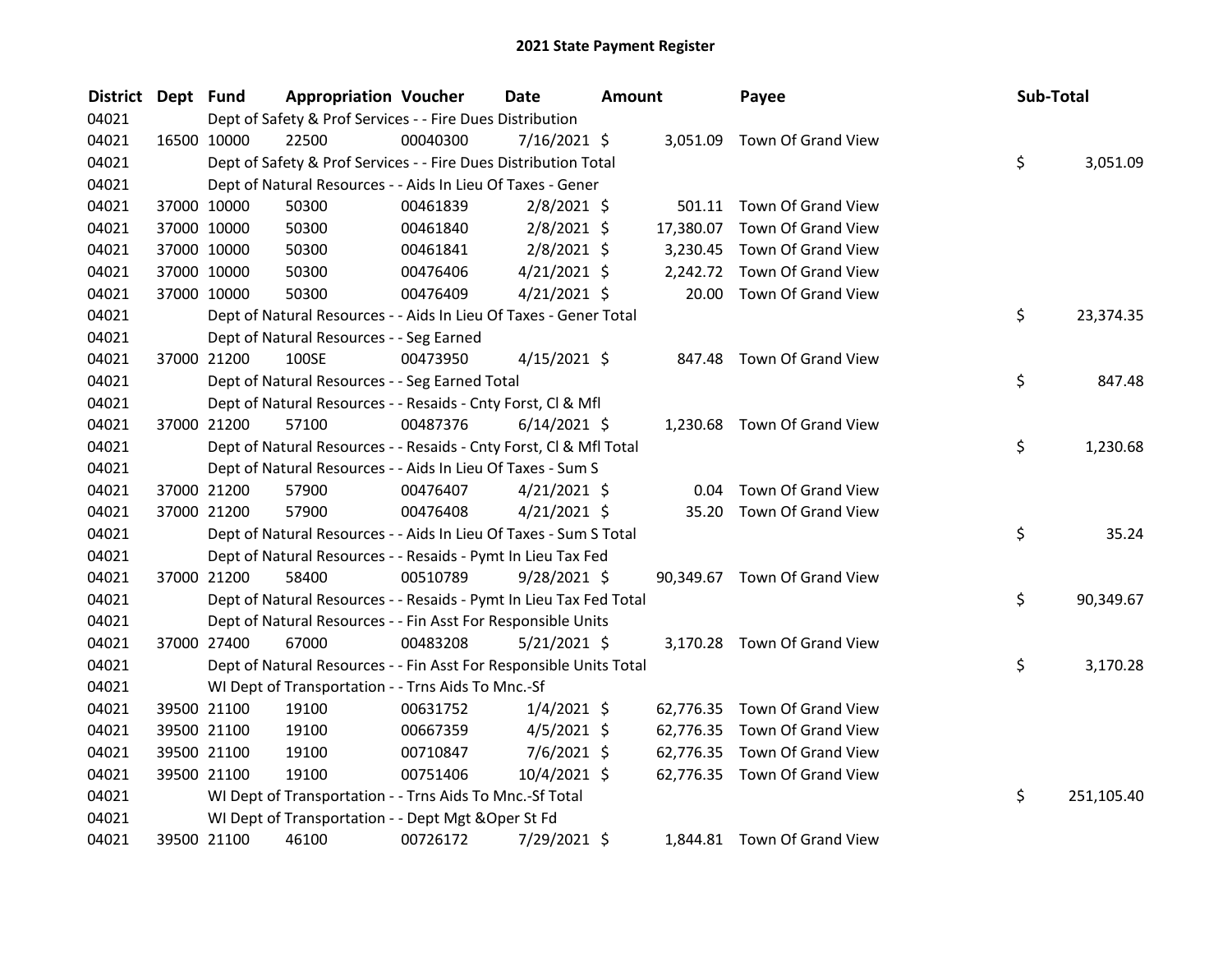| <b>District</b> | Dept  | <b>Fund</b> | <b>Appropriation Voucher</b>                                           |          | Date<br>Amount |  |          | Payee                         | Sub-Total |            |
|-----------------|-------|-------------|------------------------------------------------------------------------|----------|----------------|--|----------|-------------------------------|-----------|------------|
| 04021           |       |             | WI Dept of Transportation - - Dept Mgt & Oper St Fd Total              |          |                |  |          |                               | \$        | 1,844.81   |
| 04021           |       |             | Department of Military Affairs - - Disaster Recovery Aid               |          |                |  |          |                               |           |            |
| 04021           |       | 46500 10000 | 30500                                                                  | 00088280 | $1/21/2021$ \$ |  |          | 35,216.54 Town Of Grand View  |           |            |
| 04021           |       |             | Department of Military Affairs - - Disaster Recovery Aid Total         |          |                |  |          |                               | \$        | 35,216.54  |
| 04021           |       |             | Department of Military Affairs - - Federal Aid, Local Assistance       |          |                |  |          |                               |           |            |
| 04021           | 46500 | 10000       | 34200                                                                  | 00088280 | $1/21/2021$ \$ |  |          | 211,299.22 Town Of Grand View |           |            |
| 04021           |       |             | Department of Military Affairs - - Federal Aid, Local Assistance Total |          |                |  |          |                               | \$        | 211,299.22 |
| 04021           |       |             | Department of Revenue - - Gifts And Grants                             |          |                |  |          |                               |           |            |
| 04021           | 56600 | 10000       | 12100                                                                  | 00206201 | $6/25/2021$ \$ |  |          | 24,701.78 Town Of Grand View  |           |            |
| 04021           |       |             | Department of Revenue - - Gifts And Grants Total                       |          |                |  |          |                               | \$        | 24,701.78  |
| 04021           |       |             | Shared Revenue and Tax Relief - - County And Municipal Aid             |          |                |  |          |                               |           |            |
| 04021           |       | 83500 10000 | 10500                                                                  | 00080798 | 7/26/2021 \$   |  | 1,779.06 | Town Of Grand View            |           |            |
| 04021           |       | 83500 10000 | 10500                                                                  | 00087895 | 11/15/2021 \$  |  |          | 10,081.32 Town Of Grand View  |           |            |
| 04021           |       |             | Shared Revenue and Tax Relief - - County And Municipal Aid Total       |          |                |  |          |                               | \$        | 11,860.38  |
| 04021           |       |             | Shared Revenue and Tax Relief - - Exempt Computer Aid                  |          |                |  |          |                               |           |            |
| 04021           | 83500 | 10000       | 10900                                                                  | 00083464 | 7/26/2021 \$   |  | 4.16     | Town Of Grand View            |           |            |
| 04021           |       |             | Shared Revenue and Tax Relief - - Exempt Computer Aid Total            |          |                |  |          |                               | \$        | 4.16       |
| 04021           |       |             | Shared Revenue and Tax Relief - - Utility Aid                          |          |                |  |          |                               |           |            |
| 04021           |       | 83500 10000 | 11000                                                                  | 00080798 | 7/26/2021 \$   |  | 50.93    | Town Of Grand View            |           |            |
| 04021           |       | 83500 10000 | 11000                                                                  | 00087895 | 11/15/2021 \$  |  | 293.79   | Town Of Grand View            |           |            |
| 04021           |       |             | Shared Revenue and Tax Relief - - Utility Aid Total                    |          |                |  |          |                               | \$        | 344.72     |
| 04021           |       |             | Shared Revenue and Tax Relief - - Personal Property Aid                |          |                |  |          |                               |           |            |
| 04021           | 83500 | 10000       | 11100                                                                  | 00076649 | $5/3/2021$ \$  |  | 63.81    | Town Of Grand View            |           |            |
| 04021           |       |             | Shared Revenue and Tax Relief - - Personal Property Aid Total          |          |                |  |          |                               | \$        | 63.81      |
| 04021           |       |             | Shared Revenue and Tax Relief - - Payments For Municipal Svcs          |          |                |  |          |                               |           |            |
| 04021           |       | 83500 10000 | 50100                                                                  | 00073507 | $2/1/2021$ \$  |  | 282.88   | Town Of Grand View            |           |            |
| 04021           |       |             | Shared Revenue and Tax Relief - - Payments For Municipal Svcs Total    |          |                |  |          |                               | \$        | 282.88     |
| 04021 Total     |       |             |                                                                        |          |                |  |          |                               | $\zeta$   | 658,782.49 |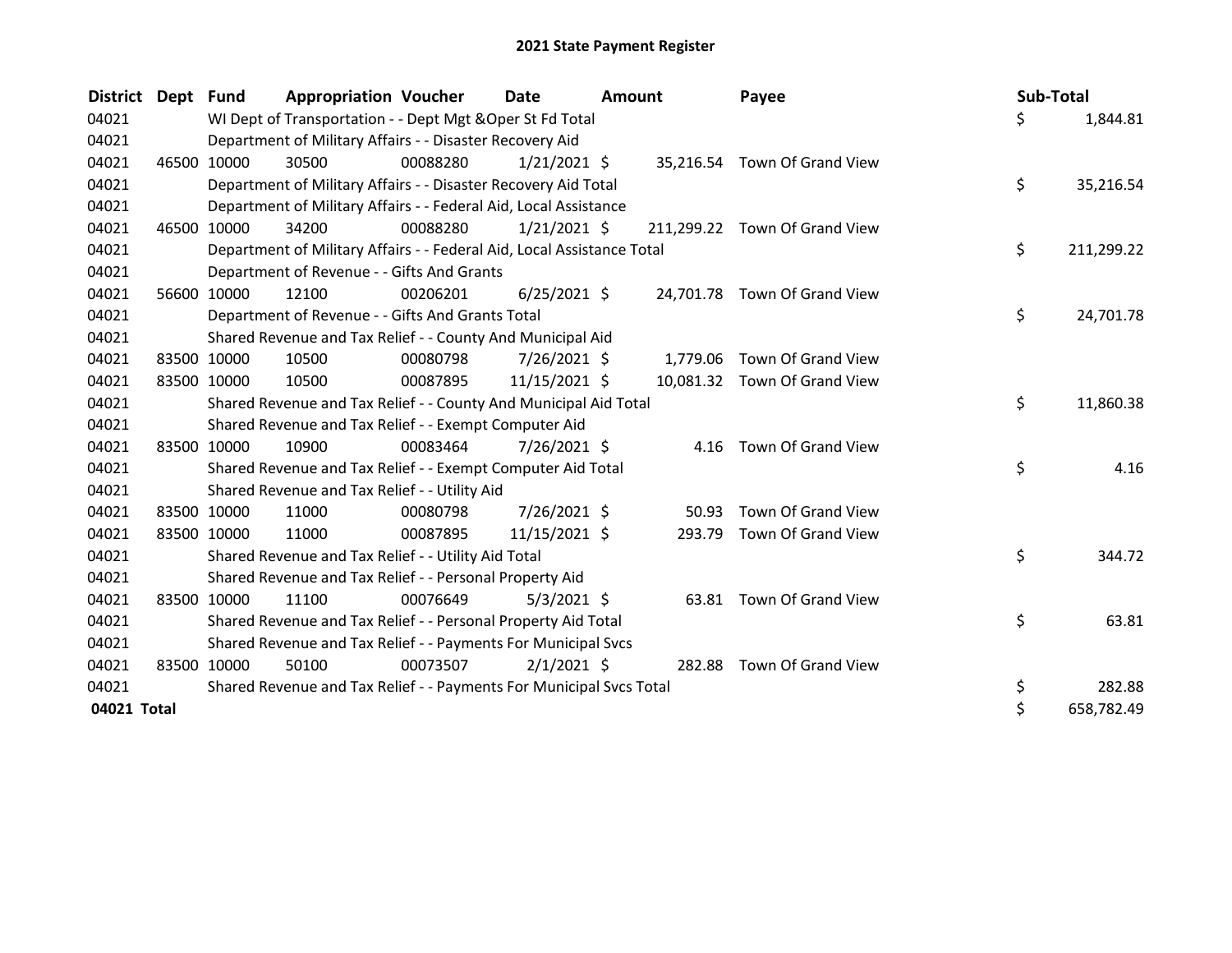| <b>District</b> | Dept Fund |                                                                                                                              | <b>Appropriation Voucher</b>                                       |          | <b>Date</b>    | Amount |  | Payee                    |  | Sub-Total |            |
|-----------------|-----------|------------------------------------------------------------------------------------------------------------------------------|--------------------------------------------------------------------|----------|----------------|--------|--|--------------------------|--|-----------|------------|
| 04022           |           | Dept of Safety & Prof Services - - Fire Dues Distribution<br>16500 10000<br>22500<br>7/16/2021 \$<br>2,109.56 Town Of Hughes |                                                                    |          |                |        |  |                          |  |           |            |
| 04022           |           |                                                                                                                              |                                                                    | 00040301 |                |        |  |                          |  |           |            |
| 04022           |           |                                                                                                                              | Dept of Safety & Prof Services - - Fire Dues Distribution Total    |          |                |        |  |                          |  | \$        | 2,109.56   |
| 04022           |           |                                                                                                                              | Dept of Natural Resources - - Aids In Lieu Of Taxes - Gener        |          |                |        |  |                          |  |           |            |
| 04022           |           | 37000 10000                                                                                                                  | 50300                                                              | 00461836 | $2/8/2021$ \$  |        |  | 2,047.43 Town Of Hughes  |  |           |            |
| 04022           |           |                                                                                                                              | Dept of Natural Resources - - Aids In Lieu Of Taxes - Gener Total  |          |                |        |  |                          |  | \$        | 2,047.43   |
| 04022           |           |                                                                                                                              | Dept of Natural Resources - - Resaids - Cnty Forst, Cl & Mfl       |          |                |        |  |                          |  |           |            |
| 04022           |           | 37000 21200                                                                                                                  | 57100                                                              | 00487377 | $6/14/2021$ \$ |        |  | 7,498.00 Town Of Hughes  |  |           |            |
| 04022           |           |                                                                                                                              | Dept of Natural Resources - - Resaids - Cnty Forst, CI & Mfl Total |          |                |        |  |                          |  | \$        | 7,498.00   |
| 04022           |           |                                                                                                                              | Dept of Natural Resources - - Fin Asst For Responsible Units       |          |                |        |  |                          |  |           |            |
| 04022           |           | 37000 27400                                                                                                                  | 67000                                                              | 00483102 | $5/21/2021$ \$ |        |  | 2,005.52 Town Of Hughes  |  |           |            |
| 04022           |           |                                                                                                                              | Dept of Natural Resources - - Fin Asst For Responsible Units Total |          |                |        |  |                          |  | \$        | 2,005.52   |
| 04022           |           |                                                                                                                              | WI Dept of Transportation - - Trns Aids To Mnc.-Sf                 |          |                |        |  |                          |  |           |            |
| 04022           |           | 39500 21100                                                                                                                  | 19100                                                              | 00631753 | $1/4/2021$ \$  |        |  | 49,971.42 Town Of Hughes |  |           |            |
| 04022           |           | 39500 21100                                                                                                                  | 19100                                                              | 00667360 | $4/5/2021$ \$  |        |  | 49,971.42 Town Of Hughes |  |           |            |
| 04022           |           | 39500 21100                                                                                                                  | 19100                                                              | 00710848 | $7/6/2021$ \$  |        |  | 49,971.42 Town Of Hughes |  |           |            |
| 04022           |           | 39500 21100                                                                                                                  | 19100                                                              | 00751407 | 10/4/2021 \$   |        |  | 49,971.42 Town Of Hughes |  |           |            |
| 04022           |           |                                                                                                                              | WI Dept of Transportation - - Trns Aids To Mnc.-Sf Total           |          |                |        |  |                          |  | \$        | 199,885.68 |
| 04022           |           |                                                                                                                              | Department of Revenue - - Gifts And Grants                         |          |                |        |  |                          |  |           |            |
| 04022           |           | 56600 10000                                                                                                                  | 12100                                                              | 00206202 | $6/25/2021$ \$ |        |  | 20,305.70 Town Of Hughes |  |           |            |
| 04022           |           |                                                                                                                              | Department of Revenue - - Gifts And Grants Total                   |          |                |        |  |                          |  | \$        | 20,305.70  |
| 04022           |           |                                                                                                                              | Shared Revenue and Tax Relief - - County And Municipal Aid         |          |                |        |  |                          |  |           |            |
| 04022           |           | 83500 10000                                                                                                                  | 10500                                                              | 00080799 | 7/26/2021 \$   |        |  | 830.82 Town Of Hughes    |  |           |            |
| 04022           |           | 83500 10000                                                                                                                  | 10500                                                              | 00087896 | 11/15/2021 \$  |        |  | 4,708.01 Town Of Hughes  |  |           |            |
| 04022           |           |                                                                                                                              | Shared Revenue and Tax Relief - - County And Municipal Aid Total   |          |                |        |  |                          |  | \$        | 5,538.83   |
| 04022           |           |                                                                                                                              | Shared Revenue and Tax Relief - - Exempt Computer Aid              |          |                |        |  |                          |  |           |            |
| 04022           |           | 83500 10000                                                                                                                  | 10900                                                              | 00083465 | 7/26/2021 \$   |        |  | 3.11 Town Of Hughes      |  |           |            |
| 04022           |           |                                                                                                                              | Shared Revenue and Tax Relief - - Exempt Computer Aid Total        |          |                |        |  |                          |  | \$        | 3.11       |
| 04022           |           |                                                                                                                              | Shared Revenue and Tax Relief - - Personal Property Aid            |          |                |        |  |                          |  |           |            |
| 04022           |           | 83500 10000                                                                                                                  | 11100                                                              | 00076650 | $5/3/2021$ \$  |        |  | 31.20 Town Of Hughes     |  |           |            |
| 04022           |           |                                                                                                                              | Shared Revenue and Tax Relief - - Personal Property Aid Total      |          |                |        |  |                          |  | \$        | 31.20      |
| 04022 Total     |           |                                                                                                                              |                                                                    |          |                |        |  |                          |  | \$        | 239,425.03 |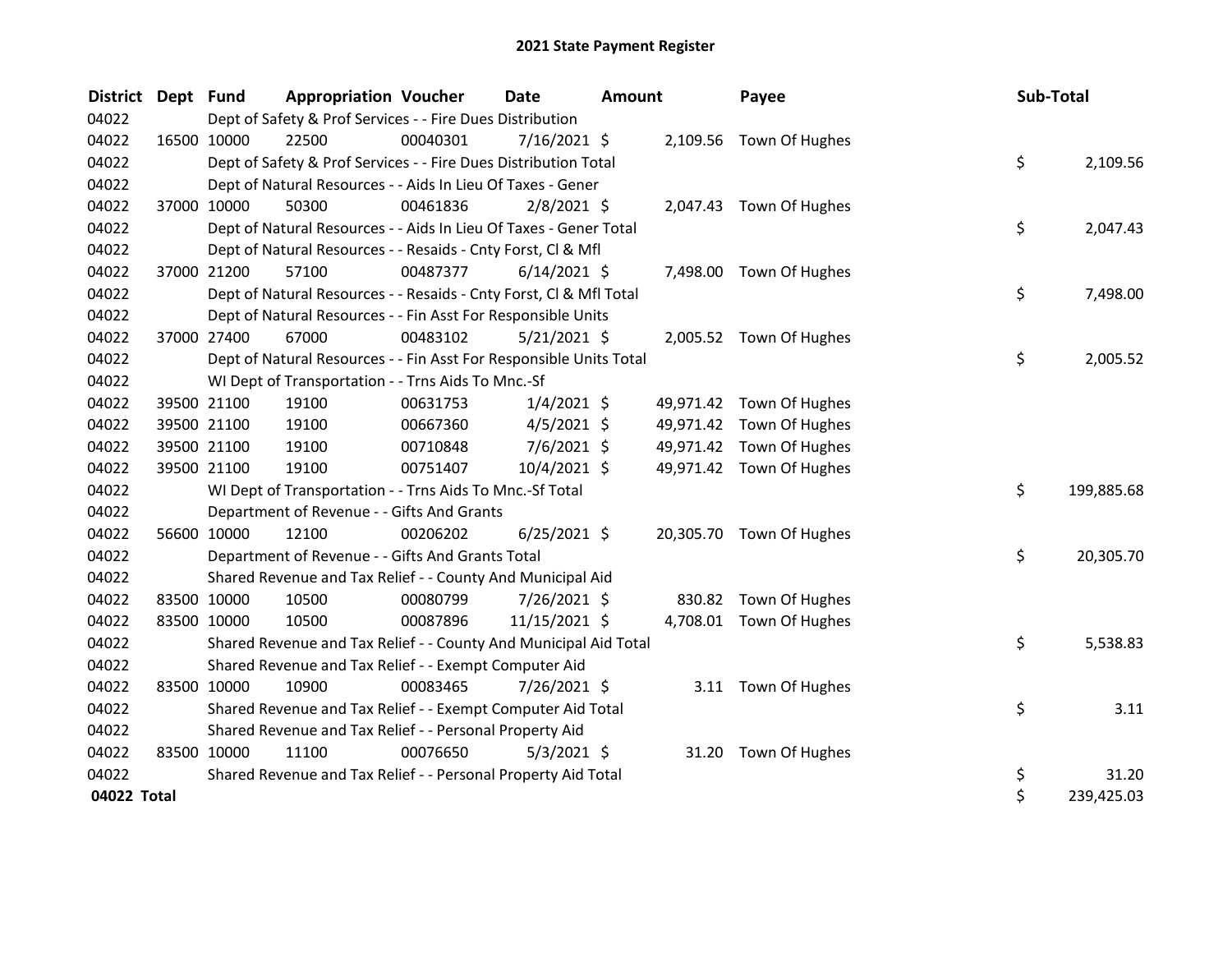| 04024<br>Dept of Safety & Prof Services - - Fire Dues Distribution<br>04024<br>22500<br>00040302<br>$7/15/2021$ \$<br>16500 10000<br>5,398.24 Town Of Iron River<br>\$<br>04024<br>Dept of Safety & Prof Services - - Fire Dues Distribution Total<br>04024<br>Dept of Natural Resources - - Aids In Lieu Of Taxes - Gener<br>04024<br>37000 10000<br>50300<br>00461837<br>$2/5/2021$ \$<br>14,660.63 Town Of Iron River<br>\$<br>04024<br>Dept of Natural Resources - - Aids In Lieu Of Taxes - Gener Total<br>04024<br>Dept of Natural Resources - - Resaids - Fire Suppress Grant<br>04024<br>6,738.30 Town Of Iron River<br>37000 21200<br>54500<br>00485852<br>$6/9/2021$ \$<br>\$<br>04024<br>Dept of Natural Resources - - Resaids - Fire Suppress Grant Total<br>04024<br>Dept of Natural Resources - - Resaids - Cnty Forst, Cl & Mfl<br>37000 21200 | <b>District</b> | Dept Fund | <b>Appropriation Voucher</b> |          | <b>Date</b>    | <b>Amount</b> | Payee                       | Sub-Total |           |
|---------------------------------------------------------------------------------------------------------------------------------------------------------------------------------------------------------------------------------------------------------------------------------------------------------------------------------------------------------------------------------------------------------------------------------------------------------------------------------------------------------------------------------------------------------------------------------------------------------------------------------------------------------------------------------------------------------------------------------------------------------------------------------------------------------------------------------------------------------------|-----------------|-----------|------------------------------|----------|----------------|---------------|-----------------------------|-----------|-----------|
|                                                                                                                                                                                                                                                                                                                                                                                                                                                                                                                                                                                                                                                                                                                                                                                                                                                               |                 |           |                              |          |                |               |                             |           |           |
|                                                                                                                                                                                                                                                                                                                                                                                                                                                                                                                                                                                                                                                                                                                                                                                                                                                               |                 |           |                              |          |                |               |                             |           |           |
|                                                                                                                                                                                                                                                                                                                                                                                                                                                                                                                                                                                                                                                                                                                                                                                                                                                               |                 |           |                              |          |                |               |                             |           | 5,398.24  |
|                                                                                                                                                                                                                                                                                                                                                                                                                                                                                                                                                                                                                                                                                                                                                                                                                                                               |                 |           |                              |          |                |               |                             |           |           |
|                                                                                                                                                                                                                                                                                                                                                                                                                                                                                                                                                                                                                                                                                                                                                                                                                                                               |                 |           |                              |          |                |               |                             |           |           |
|                                                                                                                                                                                                                                                                                                                                                                                                                                                                                                                                                                                                                                                                                                                                                                                                                                                               |                 |           |                              |          |                |               |                             |           | 14,660.63 |
|                                                                                                                                                                                                                                                                                                                                                                                                                                                                                                                                                                                                                                                                                                                                                                                                                                                               |                 |           |                              |          |                |               |                             |           |           |
|                                                                                                                                                                                                                                                                                                                                                                                                                                                                                                                                                                                                                                                                                                                                                                                                                                                               |                 |           |                              |          |                |               |                             |           |           |
|                                                                                                                                                                                                                                                                                                                                                                                                                                                                                                                                                                                                                                                                                                                                                                                                                                                               |                 |           |                              |          |                |               |                             |           | 6,738.30  |
|                                                                                                                                                                                                                                                                                                                                                                                                                                                                                                                                                                                                                                                                                                                                                                                                                                                               |                 |           |                              |          |                |               |                             |           |           |
|                                                                                                                                                                                                                                                                                                                                                                                                                                                                                                                                                                                                                                                                                                                                                                                                                                                               | 04024           |           | 57100                        | 00487378 | $6/14/2021$ \$ |               | 2,008.70 Town Of Iron River |           |           |
| \$<br>04024<br>Dept of Natural Resources - - Resaids - Cnty Forst, CI & Mfl Total                                                                                                                                                                                                                                                                                                                                                                                                                                                                                                                                                                                                                                                                                                                                                                             |                 |           |                              |          |                |               |                             |           | 2,008.70  |
| 04024<br>Dept of Natural Resources - - Resaids - Pymt In Lieu Tax Fed                                                                                                                                                                                                                                                                                                                                                                                                                                                                                                                                                                                                                                                                                                                                                                                         |                 |           |                              |          |                |               |                             |           |           |
| 04024<br>37000 21200<br>00510790<br>58400<br>$9/28/2021$ \$<br>1,382.32 Town Of Iron River                                                                                                                                                                                                                                                                                                                                                                                                                                                                                                                                                                                                                                                                                                                                                                    |                 |           |                              |          |                |               |                             |           |           |
| \$<br>04024<br>Dept of Natural Resources - - Resaids - Pymt In Lieu Tax Fed Total                                                                                                                                                                                                                                                                                                                                                                                                                                                                                                                                                                                                                                                                                                                                                                             |                 |           |                              |          |                |               |                             |           | 1,382.32  |
| 04024<br>Dept of Natural Resources - - Fin Asst For Responsible Units                                                                                                                                                                                                                                                                                                                                                                                                                                                                                                                                                                                                                                                                                                                                                                                         |                 |           |                              |          |                |               |                             |           |           |
| 04024<br>37000 27400<br>67000<br>00483252<br>$5/21/2021$ \$<br>6,001.65 Town Of Iron River                                                                                                                                                                                                                                                                                                                                                                                                                                                                                                                                                                                                                                                                                                                                                                    |                 |           |                              |          |                |               |                             |           |           |
| \$<br>04024<br>Dept of Natural Resources - - Fin Asst For Responsible Units Total                                                                                                                                                                                                                                                                                                                                                                                                                                                                                                                                                                                                                                                                                                                                                                             |                 |           |                              |          |                |               |                             |           | 6,001.65  |
| 04024<br>WI Dept of Transportation - - Trns Aids To Mnc.-Sf                                                                                                                                                                                                                                                                                                                                                                                                                                                                                                                                                                                                                                                                                                                                                                                                   |                 |           |                              |          |                |               |                             |           |           |
| 04024<br>39500 21100<br>19100<br>00631754<br>$1/4/2021$ \$<br>40,937.67 Town Of Iron River                                                                                                                                                                                                                                                                                                                                                                                                                                                                                                                                                                                                                                                                                                                                                                    |                 |           |                              |          |                |               |                             |           |           |
| 04024<br>39500 21100<br>00667361<br>$4/5/2021$ \$<br>40,937.67 Town Of Iron River<br>19100                                                                                                                                                                                                                                                                                                                                                                                                                                                                                                                                                                                                                                                                                                                                                                    |                 |           |                              |          |                |               |                             |           |           |
| 7/6/2021 \$<br>40,937.67 Town Of Iron River<br>04024<br>39500 21100<br>19100<br>00710849                                                                                                                                                                                                                                                                                                                                                                                                                                                                                                                                                                                                                                                                                                                                                                      |                 |           |                              |          |                |               |                             |           |           |
| 40,937.67 Town Of Iron River<br>04024<br>39500 21100<br>19100<br>00751408<br>10/4/2021 \$                                                                                                                                                                                                                                                                                                                                                                                                                                                                                                                                                                                                                                                                                                                                                                     |                 |           |                              |          |                |               |                             |           |           |
| \$<br>04024<br>163,750.68<br>WI Dept of Transportation - - Trns Aids To Mnc.-Sf Total                                                                                                                                                                                                                                                                                                                                                                                                                                                                                                                                                                                                                                                                                                                                                                         |                 |           |                              |          |                |               |                             |           |           |
| 04024<br>WI Dept of Transportation - - Trnsprt Alternats Lf                                                                                                                                                                                                                                                                                                                                                                                                                                                                                                                                                                                                                                                                                                                                                                                                   |                 |           |                              |          |                |               |                             |           |           |
| 04024<br>22600<br>00642878<br>$1/21/2021$ \$<br>(0.01) Town Of Iron River<br>39500 21100                                                                                                                                                                                                                                                                                                                                                                                                                                                                                                                                                                                                                                                                                                                                                                      |                 |           |                              |          |                |               |                             |           |           |
| \$<br>04024<br>WI Dept of Transportation - - Trnsprt Alternats Lf Total                                                                                                                                                                                                                                                                                                                                                                                                                                                                                                                                                                                                                                                                                                                                                                                       |                 |           |                              |          |                |               |                             |           | (0.01)    |
| 04024<br>WI Dept of Transportation - - Trnsprt Alternats Ff                                                                                                                                                                                                                                                                                                                                                                                                                                                                                                                                                                                                                                                                                                                                                                                                   |                 |           |                              |          |                |               |                             |           |           |
| 04024<br>39500 21100<br>22700<br>00642878<br>5,425.19 Town Of Iron River<br>$1/21/2021$ \$                                                                                                                                                                                                                                                                                                                                                                                                                                                                                                                                                                                                                                                                                                                                                                    |                 |           |                              |          |                |               |                             |           |           |
| \$<br>04024<br>WI Dept of Transportation - - Trnsprt Alternats Ff Total                                                                                                                                                                                                                                                                                                                                                                                                                                                                                                                                                                                                                                                                                                                                                                                       |                 |           |                              |          |                |               |                             |           | 5,425.19  |
| 04024<br>WI Dept of Transportation - - Loc Rd Imp Prg St Fd                                                                                                                                                                                                                                                                                                                                                                                                                                                                                                                                                                                                                                                                                                                                                                                                   |                 |           |                              |          |                |               |                             |           |           |
| 04024<br>27800<br>00792351<br>39500 21100<br>12/30/2021 \$<br>16,650.00 Town Of Iron River                                                                                                                                                                                                                                                                                                                                                                                                                                                                                                                                                                                                                                                                                                                                                                    |                 |           |                              |          |                |               |                             |           |           |
| \$<br>04024<br>WI Dept of Transportation - - Loc Rd Imp Prg St Fd Total                                                                                                                                                                                                                                                                                                                                                                                                                                                                                                                                                                                                                                                                                                                                                                                       |                 |           |                              |          |                |               |                             |           | 16,650.00 |
| 04024<br>Department of Health Services - - Prepaid Medical Transport Reimbursement                                                                                                                                                                                                                                                                                                                                                                                                                                                                                                                                                                                                                                                                                                                                                                            |                 |           |                              |          |                |               |                             |           |           |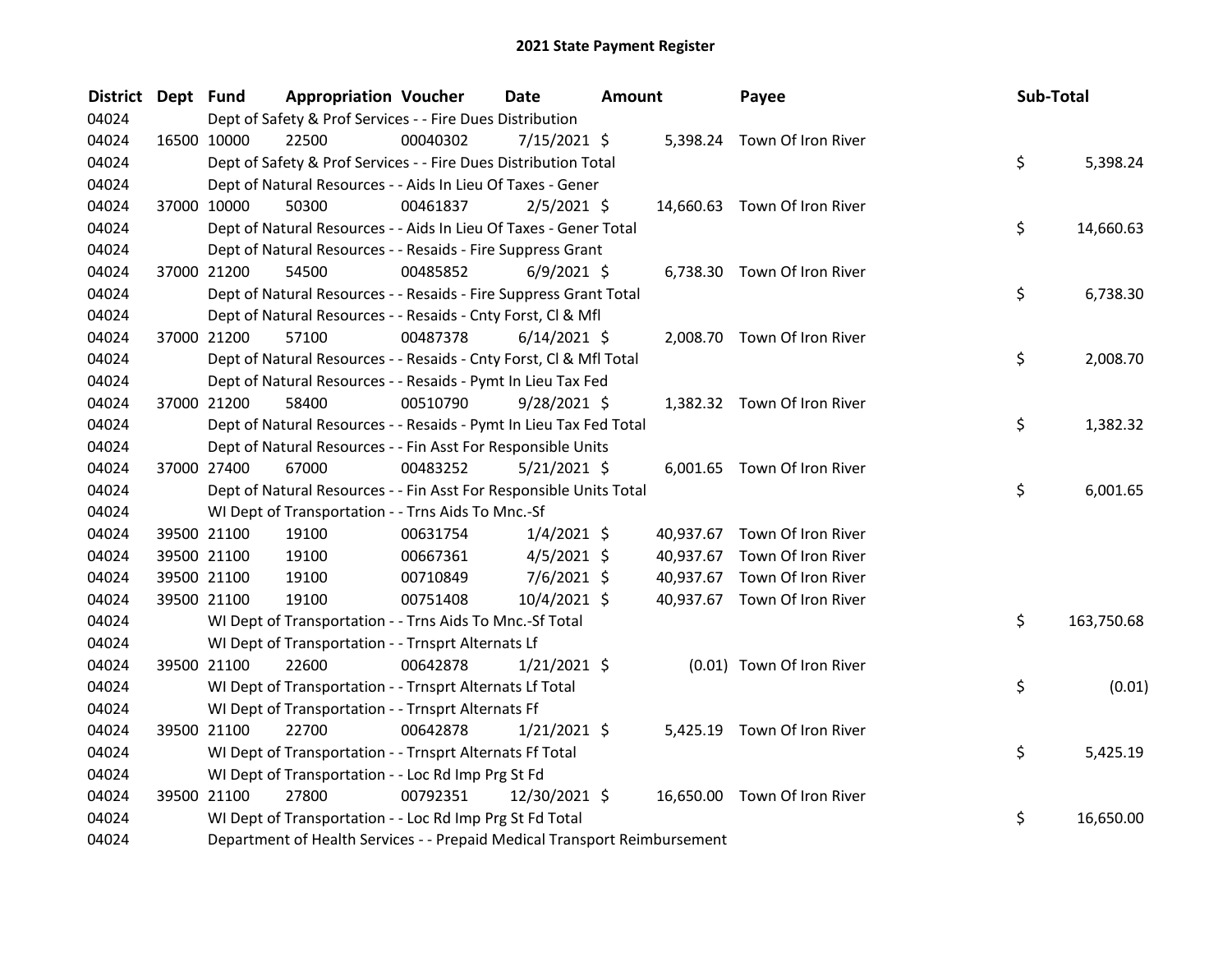| <b>District</b> | Dept Fund |             | <b>Appropriation Voucher</b>                                                    |           | <b>Date</b>    | Amount |            | Payee                         | Sub-Total |            |
|-----------------|-----------|-------------|---------------------------------------------------------------------------------|-----------|----------------|--------|------------|-------------------------------|-----------|------------|
| 04024           |           | 43500 10000 | 16300                                                                           | AMBULANCE | 11/15/2021 \$  |        |            | 3,428.99 Town Of Iron River   |           |            |
| 04024           |           |             | Department of Health Services - - Prepaid Medical Transport Reimbursement Total |           |                |        |            |                               | \$        | 3,428.99   |
| 04024           |           |             | Department of Justice - - Officer training reimbursement                        |           |                |        |            |                               |           |            |
| 04024           |           | 45500 10000 | 21400                                                                           | 00105642  | 11/22/2021 \$  |        |            | 480.00 Town Of Iron River     |           |            |
| 04024           |           |             | Department of Justice - - Officer training reimbursement Total                  |           |                |        |            |                               | \$        | 480.00     |
| 04024           |           |             | Department of Administration - - Federal Aid, Local Assistance                  |           |                |        |            |                               |           |            |
| 04024           |           | 50500 10000 | 74300                                                                           | 00152325  | 10/6/2021 \$   |        | 285,996.88 | Town Of Iron River            |           |            |
| 04024           |           | 50500 10000 | 74300                                                                           | 00153976  | $11/5/2021$ \$ |        |            | 209,748.29 Town Of Iron River |           |            |
| 04024           |           |             | Department of Administration - - Federal Aid, Local Assistance Total            |           |                |        |            |                               | \$        | 495,745.17 |
| 04024           |           |             | Department of Revenue - - Gifts And Grants                                      |           |                |        |            |                               |           |            |
| 04024           |           | 56600 10000 | 12100                                                                           | 00206203  | $6/25/2021$ \$ |        |            | 59,347.07 Town Of Iron River  |           |            |
| 04024           |           |             | Department of Revenue - - Gifts And Grants Total                                |           |                |        |            |                               | \$        | 59,347.07  |
| 04024           |           |             | Department of Revenue - - Misc Revenue Holding Clearing                         |           |                |        |            |                               |           |            |
| 04024           |           | 56600 10000 | 99500                                                                           | 00192406  | $3/1/2021$ \$  |        | 1,066.00   | Town Of Iron River            |           |            |
| 04024           |           | 56600 10000 | 99500                                                                           | 00194775  | $3/15/2021$ \$ |        | 427.43     | Town Of Iron River            |           |            |
| 04024           |           | 56600 10000 | 99500                                                                           | 00208011  | $6/28/2021$ \$ |        | 100.89     | Town Of Iron River            |           |            |
| 04024           |           | 56600 10000 | 99500                                                                           | 00208461  | $7/6/2021$ \$  |        | 95.00      | Town Of Iron River            |           |            |
| 04024           |           | 56600 10000 | 99500                                                                           | 00212069  | 8/9/2021 \$    |        | 654.00     | Town Of Iron River            |           |            |
| 04024           |           | 56600 10000 | 99500                                                                           | 00220354  | 11/22/2021 \$  |        | 165.00     | Town Of Iron River            |           |            |
| 04024           |           |             | Department of Revenue - - Misc Revenue Holding Clearing Total                   |           |                |        |            |                               | \$        | 2,508.32   |
| 04024           |           |             | Shared Revenue and Tax Relief - - County And Municipal Aid                      |           |                |        |            |                               |           |            |
| 04024           |           | 83500 10000 | 10500                                                                           | 00080800  | 7/26/2021 \$   |        |            | 1,740.76 Town Of Iron River   |           |            |
| 04024           |           | 83500 10000 | 10500                                                                           | 00087897  | 11/15/2021 \$  |        |            | 6,435.32 Town Of Iron River   |           |            |
| 04024           |           |             | Shared Revenue and Tax Relief - - County And Municipal Aid Total                |           |                |        |            |                               | \$        | 8,176.08   |
| 04024           |           |             | Shared Revenue and Tax Relief - - Exempt Computer Aid                           |           |                |        |            |                               |           |            |
| 04024           |           | 83500 10000 | 10900                                                                           | 00083466  | 7/26/2021 \$   |        |            | 398.03 Town Of Iron River     |           |            |
| 04024           |           |             | Shared Revenue and Tax Relief - - Exempt Computer Aid Total                     |           |                |        |            |                               | \$        | 398.03     |
| 04024           |           |             | Shared Revenue and Tax Relief - - Utility Aid                                   |           |                |        |            |                               |           |            |
| 04024           |           | 83500 10000 | 11000                                                                           | 00080800  | 7/26/2021 \$   |        |            | 2,225.40 Town Of Iron River   |           |            |
| 04024           |           | 83500 10000 | 11000                                                                           | 00087897  | 11/15/2021 \$  |        |            | 12,339.21 Town Of Iron River  |           |            |
| 04024           |           |             | Shared Revenue and Tax Relief - - Utility Aid Total                             |           |                |        |            |                               | \$        | 14,564.61  |
| 04024           |           |             | Shared Revenue and Tax Relief - - Personal Property Aid                         |           |                |        |            |                               |           |            |
| 04024           |           | 83500 10000 | 11100                                                                           | 00076651  | $5/3/2021$ \$  |        |            | 1,785.76 Town Of Iron River   |           |            |
| 04024           |           |             | Shared Revenue and Tax Relief - - Personal Property Aid Total                   |           |                |        |            |                               | \$        | 1,785.76   |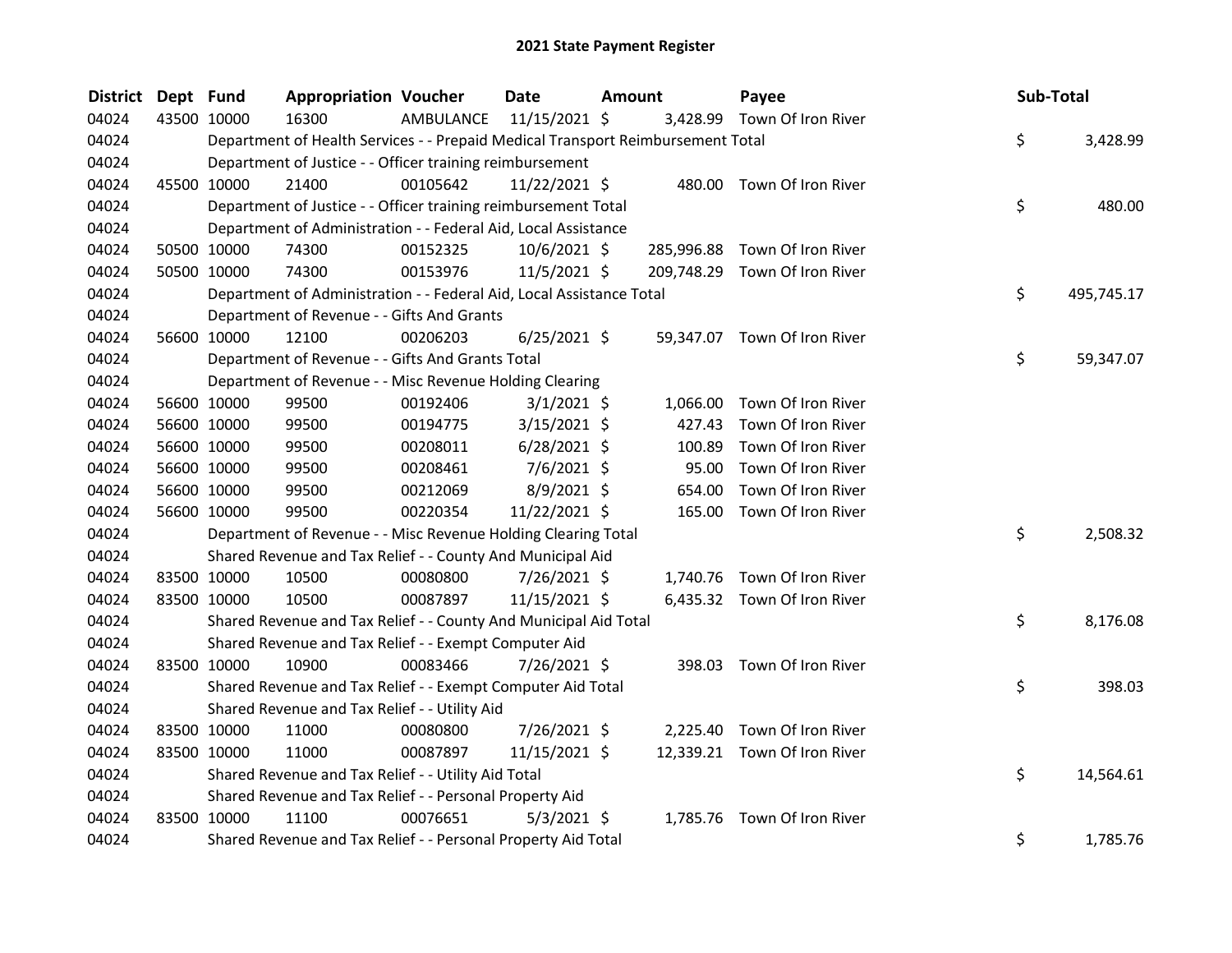| District Dept |             | Fund |                                                                     | <b>Appropriation Voucher</b> |             | Amount |  | <b>Pavee</b>              | Sub-Total |            |
|---------------|-------------|------|---------------------------------------------------------------------|------------------------------|-------------|--------|--|---------------------------|-----------|------------|
| 04024         |             |      | Shared Revenue and Tax Relief - - Payments For Municipal Svcs       |                              |             |        |  |                           |           |            |
| 04024         | 83500 10000 |      | 50100                                                               | 00073508                     | 2/1/2021 \$ |        |  | 135.30 Town Of Iron River |           |            |
| 04024         |             |      | Shared Revenue and Tax Relief - - Payments For Municipal Svcs Total |                              |             |        |  |                           |           | 135.30     |
| 04024 Total   |             |      |                                                                     |                              |             |        |  |                           |           | 808,585.03 |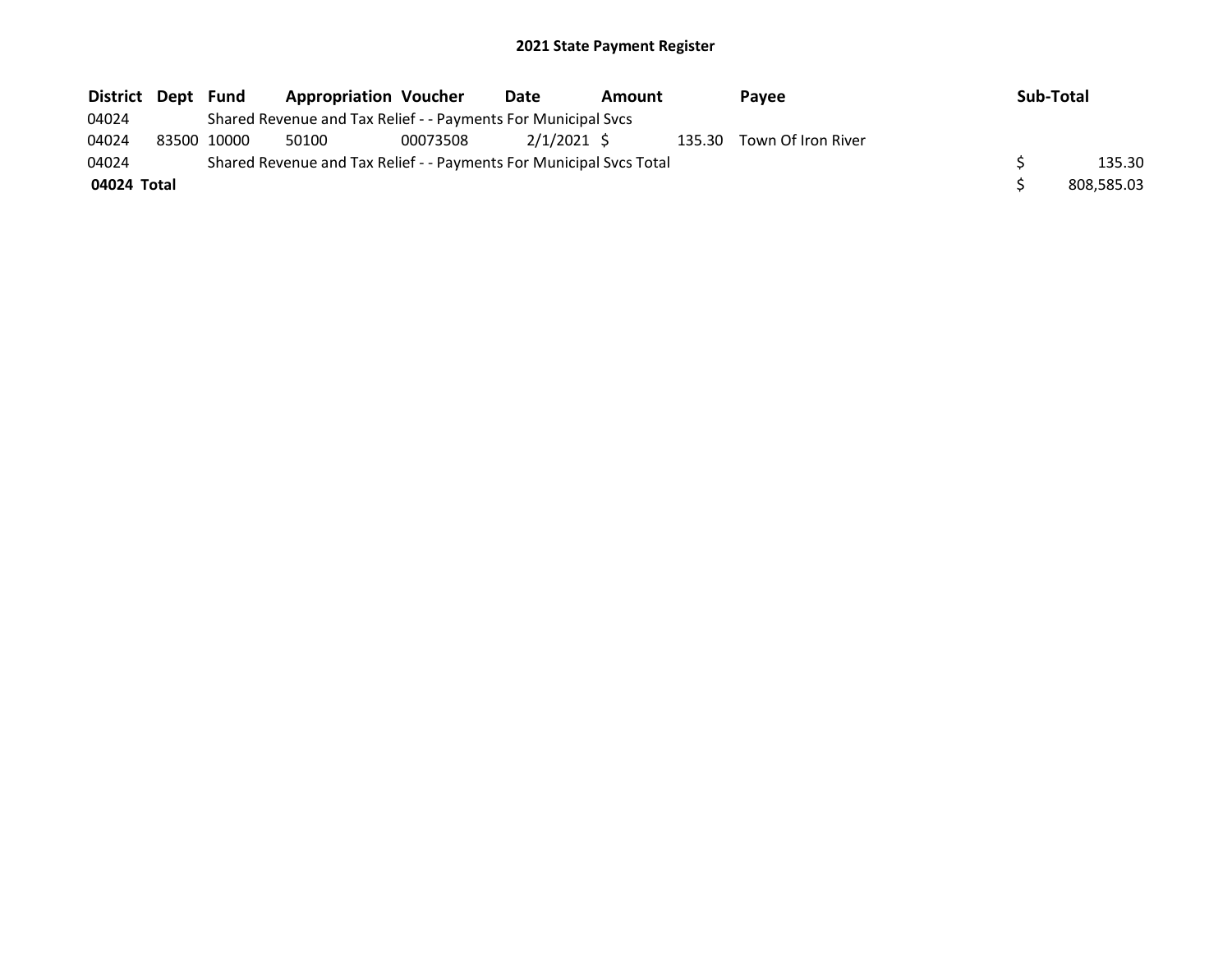| <b>District</b> | Dept Fund   |                                                                                     | <b>Appropriation Voucher</b>                                       |          | <b>Date</b>    |  | <b>Amount</b> | Payee                   | Sub-Total |            |  |
|-----------------|-------------|-------------------------------------------------------------------------------------|--------------------------------------------------------------------|----------|----------------|--|---------------|-------------------------|-----------|------------|--|
| 04026           |             | Dept of Safety & Prof Services - - Fire Dues Distribution<br>1,376.29 Town Of Kelly |                                                                    |          |                |  |               |                         |           |            |  |
| 04026           | 16500 10000 |                                                                                     | 22500                                                              | 00040303 | $7/16/2021$ \$ |  |               |                         |           |            |  |
| 04026           |             |                                                                                     | Dept of Safety & Prof Services - - Fire Dues Distribution Total    |          |                |  |               |                         | \$        | 1,376.29   |  |
| 04026           |             |                                                                                     | Dept of Natural Resources - - Aids In Lieu Of Taxes - Gener        |          |                |  |               |                         |           |            |  |
| 04026           | 37000 10000 |                                                                                     | 50300                                                              | 00461823 | $2/8/2021$ \$  |  |               | 16,114.62 Town Of Kelly |           |            |  |
| 04026           |             |                                                                                     | Dept of Natural Resources - - Aids In Lieu Of Taxes - Gener Total  |          |                |  |               |                         | \$        | 16,114.62  |  |
| 04026           |             |                                                                                     | Dept of Natural Resources - - Resaids - Cnty Forst, Cl & Mfl       |          |                |  |               |                         |           |            |  |
| 04026           | 37000 21200 |                                                                                     | 57100                                                              | 00487379 | $6/14/2021$ \$ |  |               | 489.80 Town Of Kelly    |           |            |  |
| 04026           |             |                                                                                     | Dept of Natural Resources - - Resaids - Cnty Forst, Cl & Mfl Total |          |                |  |               |                         | \$        | 489.80     |  |
| 04026           |             |                                                                                     | WI Dept of Transportation - - Trns Aids To Mnc.-Sf                 |          |                |  |               |                         |           |            |  |
| 04026           | 39500 21100 |                                                                                     | 19100                                                              | 00631755 | $1/4/2021$ \$  |  | 26,884.44     | Town Of Kelly           |           |            |  |
| 04026           | 39500 21100 |                                                                                     | 19100                                                              | 00667362 | $4/5/2021$ \$  |  | 26,884.44     | Town Of Kelly           |           |            |  |
| 04026           | 39500 21100 |                                                                                     | 19100                                                              | 00710850 | $7/6/2021$ \$  |  | 26,884.44     | Town Of Kelly           |           |            |  |
| 04026           | 39500 21100 |                                                                                     | 19100                                                              | 00751409 | 10/4/2021 \$   |  |               | 26,884.44 Town Of Kelly |           |            |  |
| 04026           |             |                                                                                     | WI Dept of Transportation - - Trns Aids To Mnc.-Sf Total           |          |                |  |               |                         | \$        | 107,537.76 |  |
| 04026           |             |                                                                                     | WI Dept of Transportation - - Loc Rd Imp Prg St Fd                 |          |                |  |               |                         |           |            |  |
| 04026           |             | 39500 21100                                                                         | 27800                                                              | 00689197 | $5/5/2021$ \$  |  |               | 12,451.50 Town Of Kelly |           |            |  |
| 04026           |             |                                                                                     | WI Dept of Transportation - - Loc Rd Imp Prg St Fd Total           |          |                |  |               |                         | \$        | 12,451.50  |  |
| 04026           |             |                                                                                     | Department of Revenue - - Gifts And Grants                         |          |                |  |               |                         |           |            |  |
| 04026           | 56600 10000 |                                                                                     | 12100                                                              | 00206204 | $6/25/2021$ \$ |  |               | 24,440.11 Town Of Kelly |           |            |  |
| 04026           |             |                                                                                     | Department of Revenue - - Gifts And Grants Total                   |          |                |  |               |                         | \$        | 24,440.11  |  |
| 04026           |             |                                                                                     | Shared Revenue and Tax Relief - - County And Municipal Aid         |          |                |  |               |                         |           |            |  |
| 04026           | 83500 10000 |                                                                                     | 10500                                                              | 00080801 | 7/26/2021 \$   |  |               | 4,543.92 Town Of Kelly  |           |            |  |
| 04026           | 83500 10000 |                                                                                     | 10500                                                              | 00087898 | 11/15/2021 \$  |  | 25,748.86     | Town Of Kelly           |           |            |  |
| 04026           |             |                                                                                     | Shared Revenue and Tax Relief - - County And Municipal Aid Total   |          |                |  |               |                         | \$        | 30,292.78  |  |
| 04026           |             |                                                                                     | Shared Revenue and Tax Relief - - Exempt Computer Aid              |          |                |  |               |                         |           |            |  |
| 04026           | 83500 10000 |                                                                                     | 10900                                                              | 00083467 | 7/26/2021 \$   |  |               | 12.47 Town Of Kelly     |           |            |  |
| 04026           |             |                                                                                     | Shared Revenue and Tax Relief - - Exempt Computer Aid Total        |          |                |  |               |                         | \$        | 12.47      |  |
| 04026           |             |                                                                                     | Shared Revenue and Tax Relief - - Personal Property Aid            |          |                |  |               |                         |           |            |  |
| 04026           | 83500 10000 |                                                                                     | 11100                                                              | 00076652 | $5/3/2021$ \$  |  | 565.49        | Town Of Kelly           |           |            |  |
| 04026           |             |                                                                                     | Shared Revenue and Tax Relief - - Personal Property Aid Total      |          |                |  |               |                         | \$        | 565.49     |  |
| 04026 Total     |             |                                                                                     |                                                                    |          |                |  |               |                         | \$        | 193,280.82 |  |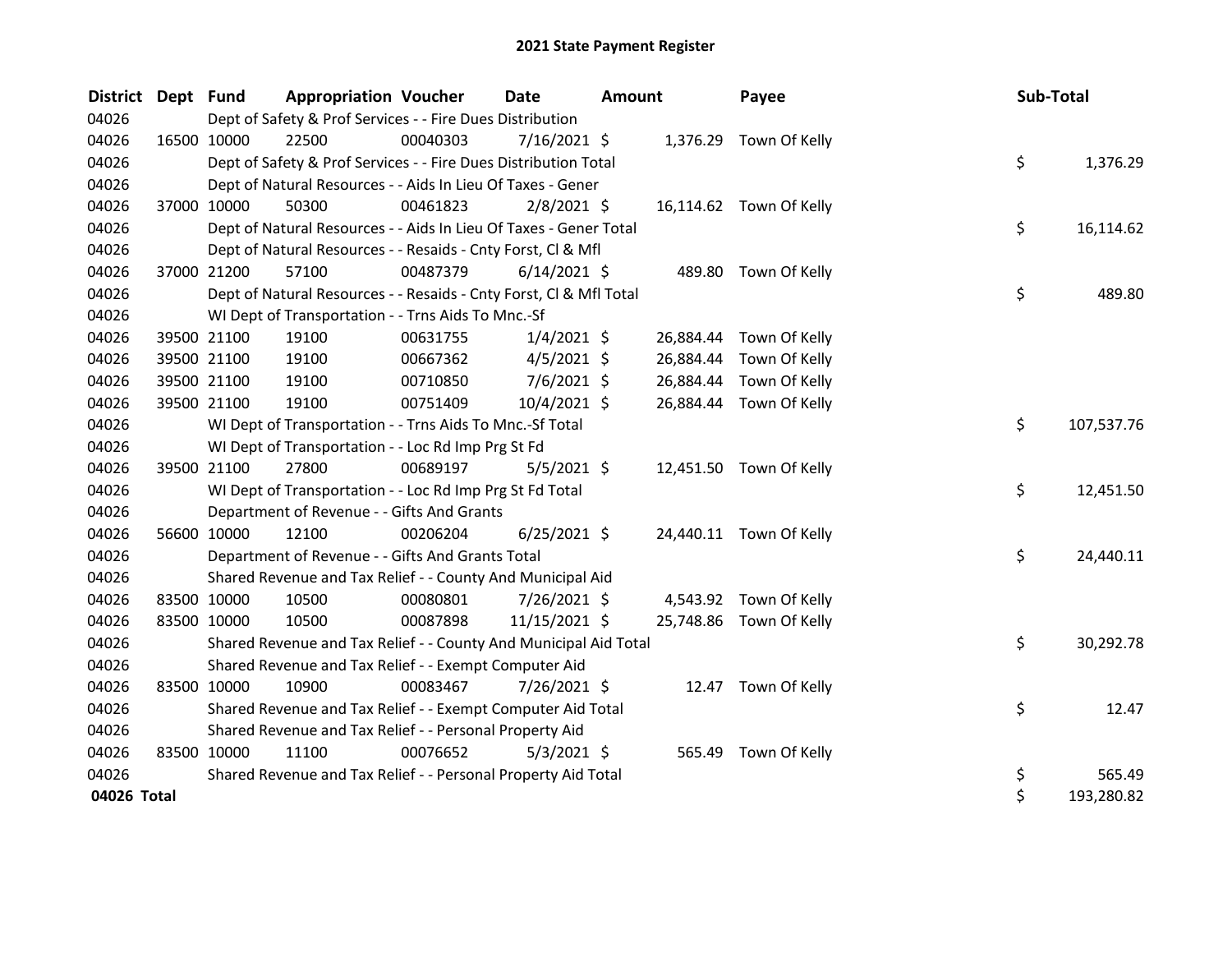| <b>District</b> | Dept Fund | <b>Appropriation Voucher</b>                                                    |           | Date<br><b>Amount</b> |  | Payee     | Sub-Total                  |    |            |
|-----------------|-----------|---------------------------------------------------------------------------------|-----------|-----------------------|--|-----------|----------------------------|----|------------|
| 04028           |           | Dept of Safety & Prof Services - - Fire Dues Distribution                       |           |                       |  |           |                            |    |            |
| 04028           |           | 22500<br>16500 10000                                                            | 00040304  | $7/16/2021$ \$        |  |           | 1,114.41 Town Of Keystone  |    |            |
| 04028           |           | Dept of Safety & Prof Services - - Fire Dues Distribution Total                 |           |                       |  |           |                            | \$ | 1,114.41   |
| 04028           |           | Dept of Natural Resources - - Aids In Lieu Of Taxes - Gener                     |           |                       |  |           |                            |    |            |
| 04028           |           | 37000 10000<br>50300                                                            | 00461838  | $2/8/2021$ \$         |  |           | 5,001.93 Town Of Keystone  |    |            |
| 04028           |           | Dept of Natural Resources - - Aids In Lieu Of Taxes - Gener Total               |           |                       |  |           |                            | \$ | 5,001.93   |
| 04028           |           | Dept of Natural Resources - - Resaids - Cnty Forst, Cl & Mfl                    |           |                       |  |           |                            |    |            |
| 04028           |           | 57100<br>37000 21200                                                            | 00487380  | $6/14/2021$ \$        |  |           | 331.31 Town Of Keystone    |    |            |
| 04028           |           | Dept of Natural Resources - - Resaids - Cnty Forst, Cl & Mfl Total              |           |                       |  |           |                            | \$ | 331.31     |
| 04028           |           | Dept of Natural Resources - - Resaids - Pymt In Lieu Tax Fed                    |           |                       |  |           |                            |    |            |
| 04028           |           | 58400<br>37000 21200                                                            | 00510791  | $9/29/2021$ \$        |  |           | 18,265.52 Town Of Keystone |    |            |
| 04028           |           | Dept of Natural Resources - - Resaids - Pymt In Lieu Tax Fed Total              |           |                       |  |           |                            | \$ | 18,265.52  |
| 04028           |           | Dept of Natural Resources - - Fin Asst For Responsible Units                    |           |                       |  |           |                            |    |            |
| 04028           |           | 37000 27400<br>67000                                                            | 00483256  | $5/21/2021$ \$        |  |           | 1,667.78 Town Of Keystone  |    |            |
| 04028           |           | Dept of Natural Resources - - Fin Asst For Responsible Units Total              | \$        | 1,667.78              |  |           |                            |    |            |
| 04028           |           | WI Dept of Transportation - - Trns Aids To Mnc.-Sf                              |           |                       |  |           |                            |    |            |
| 04028           |           | 39500 21100<br>19100                                                            | 00631756  | $1/4/2021$ \$         |  | 27,574.29 | Town Of Keystone           |    |            |
| 04028           |           | 39500 21100<br>19100                                                            | 00667363  | $4/5/2021$ \$         |  | 27,574.29 | Town Of Keystone           |    |            |
| 04028           |           | 39500 21100<br>19100                                                            | 00710851  | 7/6/2021 \$           |  | 27,574.29 | Town Of Keystone           |    |            |
| 04028           |           | 19100<br>39500 21100                                                            | 00751410  | 10/4/2021 \$          |  |           | 27,574.29 Town Of Keystone |    |            |
| 04028           |           | WI Dept of Transportation - - Trns Aids To Mnc.-Sf Total                        |           |                       |  |           |                            | \$ | 110,297.16 |
| 04028           |           | Department of Health Services - - Prepaid Medical Transport Reimbursement       |           |                       |  |           |                            |    |            |
| 04028           |           | 43500 10000<br>16300                                                            | AMBULANCE | 11/15/2021 \$         |  |           | 2,032.00 Town Of Keystone  |    |            |
| 04028           |           | Department of Health Services - - Prepaid Medical Transport Reimbursement Total |           |                       |  |           |                            | \$ | 2,032.00   |
| 04028           |           | Department of Revenue - - Gifts And Grants                                      |           |                       |  |           |                            |    |            |
| 04028           |           | 56600 10000<br>12100                                                            | 00206205  | $6/25/2021$ \$        |  |           | 19,782.36 Town Of Keystone |    |            |
| 04028           |           | Department of Revenue - - Gifts And Grants Total                                |           |                       |  |           |                            | \$ | 19,782.36  |
| 04028           |           | Shared Revenue and Tax Relief - - Expenditure Restraint Program                 |           |                       |  |           |                            |    |            |
| 04028           |           | 83500 10000<br>10100                                                            | 00080802  | 7/26/2021 \$          |  |           | 242.81 Town Of Keystone    |    |            |
| 04028           |           | Shared Revenue and Tax Relief - - Expenditure Restraint Program Total           |           |                       |  |           |                            | \$ | 242.81     |
| 04028           |           | Shared Revenue and Tax Relief - - County And Municipal Aid                      |           |                       |  |           |                            |    |            |
| 04028           |           | 83500 10000<br>10500                                                            | 00080802  | 7/26/2021 \$          |  |           | 6,722.69 Town Of Keystone  |    |            |
| 04028           |           | 83500 10000<br>10500                                                            | 00087899  | 11/15/2021 \$         |  |           | 36,063.26 Town Of Keystone |    |            |
| 04028           |           | Shared Revenue and Tax Relief - - County And Municipal Aid Total                |           |                       |  |           |                            | \$ | 42,785.95  |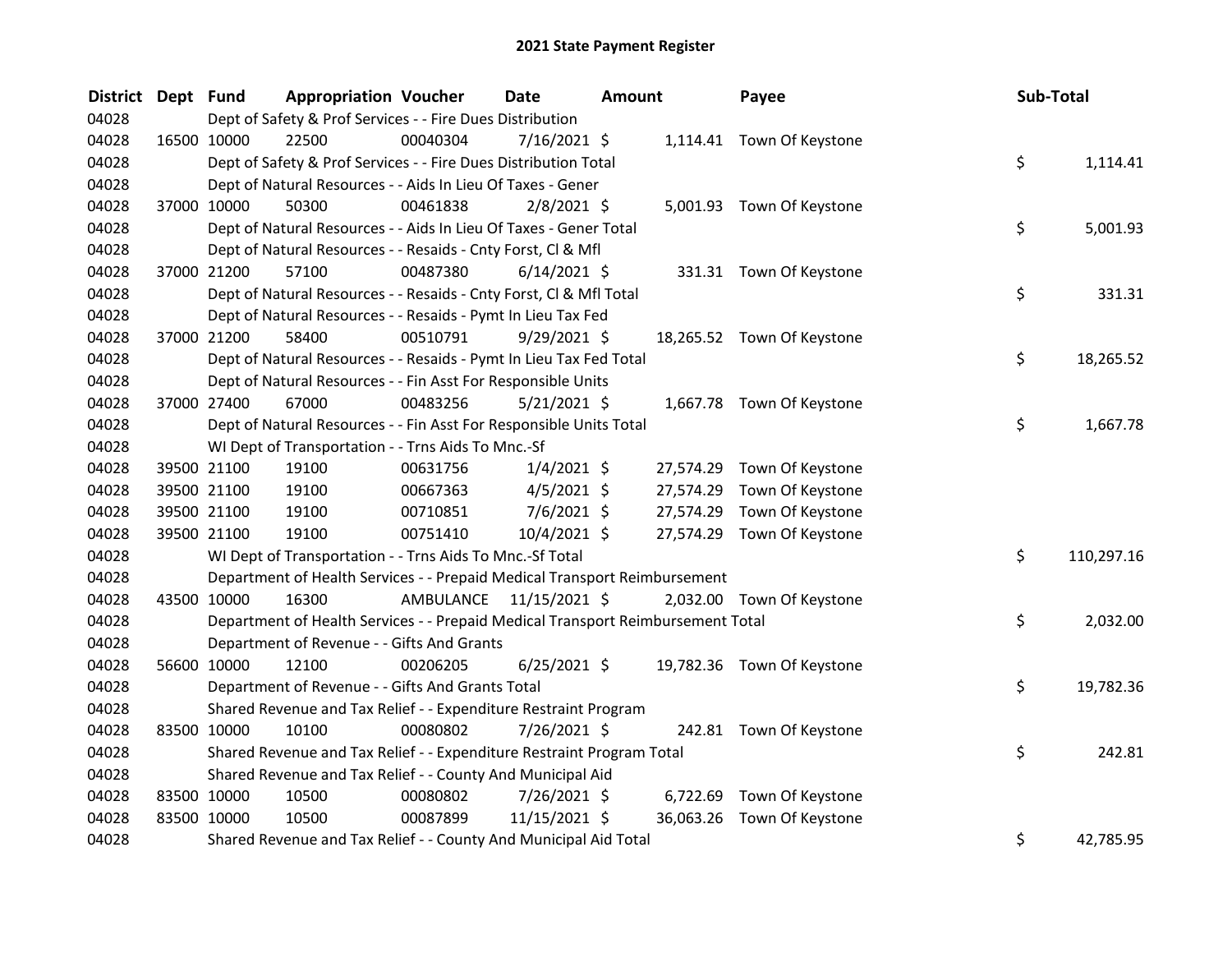| <b>District</b> | Dept Fund |             | <b>Appropriation Voucher</b>                                    |          | Date           | Amount |        | Payee            | <b>Sub-Total</b> |            |
|-----------------|-----------|-------------|-----------------------------------------------------------------|----------|----------------|--------|--------|------------------|------------------|------------|
| 04028           |           |             | Shared Revenue and Tax Relief - - Exempt Computer Aid           |          |                |        |        |                  |                  |            |
| 04028           | 83500     | 10000       | 10900                                                           | 00083468 | 7/26/2021 \$   |        | 1.03   | Town Of Keystone |                  |            |
| 04028           |           |             | Shared Revenue and Tax Relief - - Exempt Computer Aid Total     |          |                |        |        |                  |                  | 1.03       |
| 04028           |           |             | Shared Revenue and Tax Relief - - Personal Property Aid         |          |                |        |        |                  |                  |            |
| 04028           | 83500     | 10000       | 11100                                                           | 00076653 | $5/3/2021$ \$  |        | 19.27  | Town Of Keystone |                  |            |
| 04028           |           |             | Shared Revenue and Tax Relief - - Personal Property Aid Total   |          |                |        |        |                  |                  | 19.27      |
| 04028           |           |             | Shared Revenue and Tax Relief - - Lottery & Gaming Credit       |          |                |        |        |                  |                  |            |
| 04028           |           | 83500 52100 | 36300                                                           | 00074049 | $3/22/2021$ \$ |        | 524.88 | Town Of Keystone |                  |            |
| 04028           |           |             | Shared Revenue and Tax Relief - - Lottery & Gaming Credit Total |          |                |        |        |                  |                  | 524.88     |
| 04028 Total     |           |             |                                                                 |          |                |        |        |                  |                  | 202,066.41 |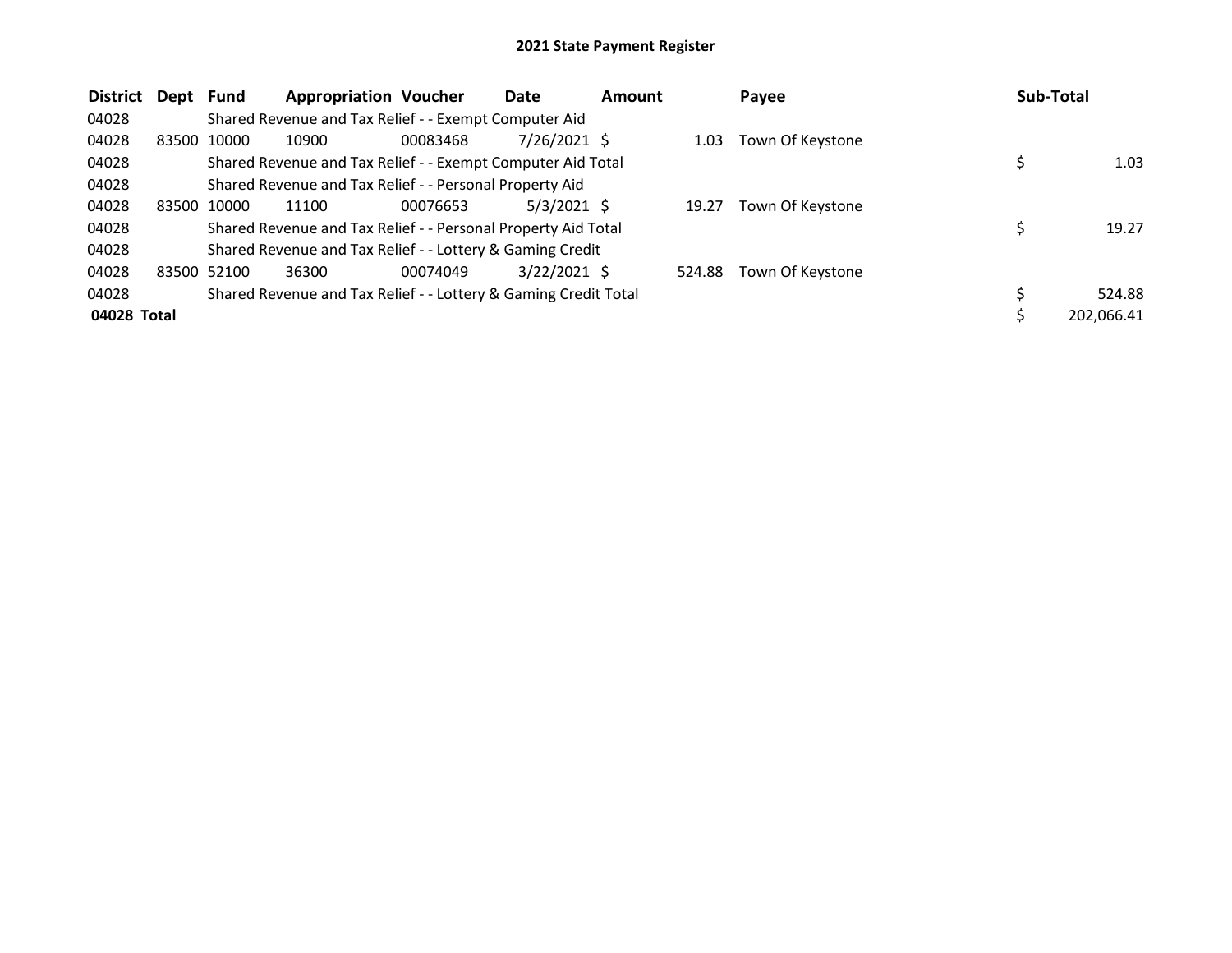| <b>District</b> | Dept Fund |             | <b>Appropriation Voucher</b>                                           |          | <b>Date</b>    | <b>Amount</b> | Payee                      | Sub-Total |            |
|-----------------|-----------|-------------|------------------------------------------------------------------------|----------|----------------|---------------|----------------------------|-----------|------------|
| 04030           |           |             | Dept of Safety & Prof Services - - Fire Dues Distribution              |          |                |               |                            |           |            |
| 04030           |           | 16500 10000 | 22500                                                                  | 00040305 | $7/16/2021$ \$ |               | 1,069.67 Town Of Lincoln   |           |            |
| 04030           |           |             | Dept of Safety & Prof Services - - Fire Dues Distribution Total        |          |                |               |                            | \$        | 1,069.67   |
| 04030           |           |             | Dept of Natural Resources - - Seg Earned                               |          |                |               |                            |           |            |
| 04030           |           | 37000 21200 | 100SE                                                                  | 00455993 | $1/12/2021$ \$ |               | 3,024.56 Town Of Lincoln   |           |            |
| 04030           |           |             | Dept of Natural Resources - - Seg Earned Total                         |          |                |               |                            | \$        | 3,024.56   |
| 04030           |           |             | Dept of Natural Resources - - Resaids - Cnty Forst, Cl & Mfl           |          |                |               |                            |           |            |
| 04030           |           | 37000 21200 | 57100                                                                  | 00487381 | $6/14/2021$ \$ |               | 1,010.72 Town Of Lincoln   |           |            |
| 04030           |           |             | Dept of Natural Resources - - Resaids - Cnty Forst, Cl & Mfl Total     |          |                |               |                            | \$        | 1,010.72   |
| 04030           |           |             | WI Dept of Transportation - - Trns Aids To Mnc.-Sf                     |          |                |               |                            |           |            |
| 04030           |           | 39500 21100 | 19100                                                                  | 00631757 | $1/4/2021$ \$  |               | 19,152.41 Town Of Lincoln  |           |            |
| 04030           |           | 39500 21100 | 19100                                                                  | 00667364 | $4/5/2021$ \$  |               | 19,152.41 Town Of Lincoln  |           |            |
| 04030           |           | 39500 21100 | 19100                                                                  | 00710852 | 7/6/2021 \$    |               | 19,152.41 Town Of Lincoln  |           |            |
| 04030           |           | 39500 21100 | 19100                                                                  | 00751411 | 10/4/2021 \$   |               | 19,152.42 Town Of Lincoln  |           |            |
| 04030           |           |             | WI Dept of Transportation - - Trns Aids To Mnc.-Sf Total               |          |                |               |                            | \$        | 76,609.65  |
| 04030           |           |             | WI Dept of Transportation - - Supplemental Transportation Aids         |          |                |               |                            |           |            |
| 04030           |           | 39500 21100 | 19600                                                                  | 00633643 | $1/4/2021$ \$  |               | 13,519.35 Town Of Lincoln  |           |            |
| 04030           |           |             | WI Dept of Transportation - - Supplemental Transportation Aids Total   |          |                |               |                            | \$        | 13,519.35  |
| 04030           |           |             | Department of Military Affairs - - Disaster Recovery Aid               |          |                |               |                            |           |            |
| 04030           |           | 46500 10000 | 30500                                                                  | 00103737 | 12/10/2021 \$  |               | 39,213.87 Town Of Lincoln  |           |            |
| 04030           |           |             | Department of Military Affairs - - Disaster Recovery Aid Total         |          |                |               |                            | \$        | 39,213.87  |
| 04030           |           |             | Department of Military Affairs - - Federal Aid, Local Assistance       |          |                |               |                            |           |            |
| 04030           |           | 46500 10000 | 34200                                                                  | 00103737 | 12/10/2021 \$  |               | 235,283.18 Town Of Lincoln |           |            |
| 04030           |           | 46500 10000 | 34200                                                                  | 00103996 | 12/15/2021 \$  |               | 3,141.77 Town Of Lincoln   |           |            |
| 04030           |           |             | Department of Military Affairs - - Federal Aid, Local Assistance Total |          |                |               |                            | \$        | 238,424.95 |
| 04030           |           |             | Department of Revenue - - Gifts And Grants                             |          |                |               |                            |           |            |
| 04030           |           | 56600 10000 | 12100                                                                  | 00206206 | $6/25/2021$ \$ |               | 15,124.61 Town Of Lincoln  |           |            |
| 04030           |           |             | Department of Revenue - - Gifts And Grants Total                       |          |                |               |                            | \$        | 15,124.61  |
| 04030           |           |             | Shared Revenue and Tax Relief - - County And Municipal Aid             |          |                |               |                            |           |            |
| 04030           |           | 83500 10000 | 10500                                                                  | 00080803 | 7/26/2021 \$   |               | 2,913.18 Town Of Lincoln   |           |            |
| 04030           |           | 83500 10000 | 10500                                                                  | 00087900 | 11/15/2021 \$  |               | 16,508.02 Town Of Lincoln  |           |            |
| 04030           |           |             | Shared Revenue and Tax Relief - - County And Municipal Aid Total       |          |                |               |                            | \$        | 19,421.20  |
| 04030           |           |             | Shared Revenue and Tax Relief - - Exempt Computer Aid                  |          |                |               |                            |           |            |
| 04030           |           | 83500 10000 | 10900                                                                  | 00083469 | 7/26/2021 \$   |               | 1.03 Town Of Lincoln       |           |            |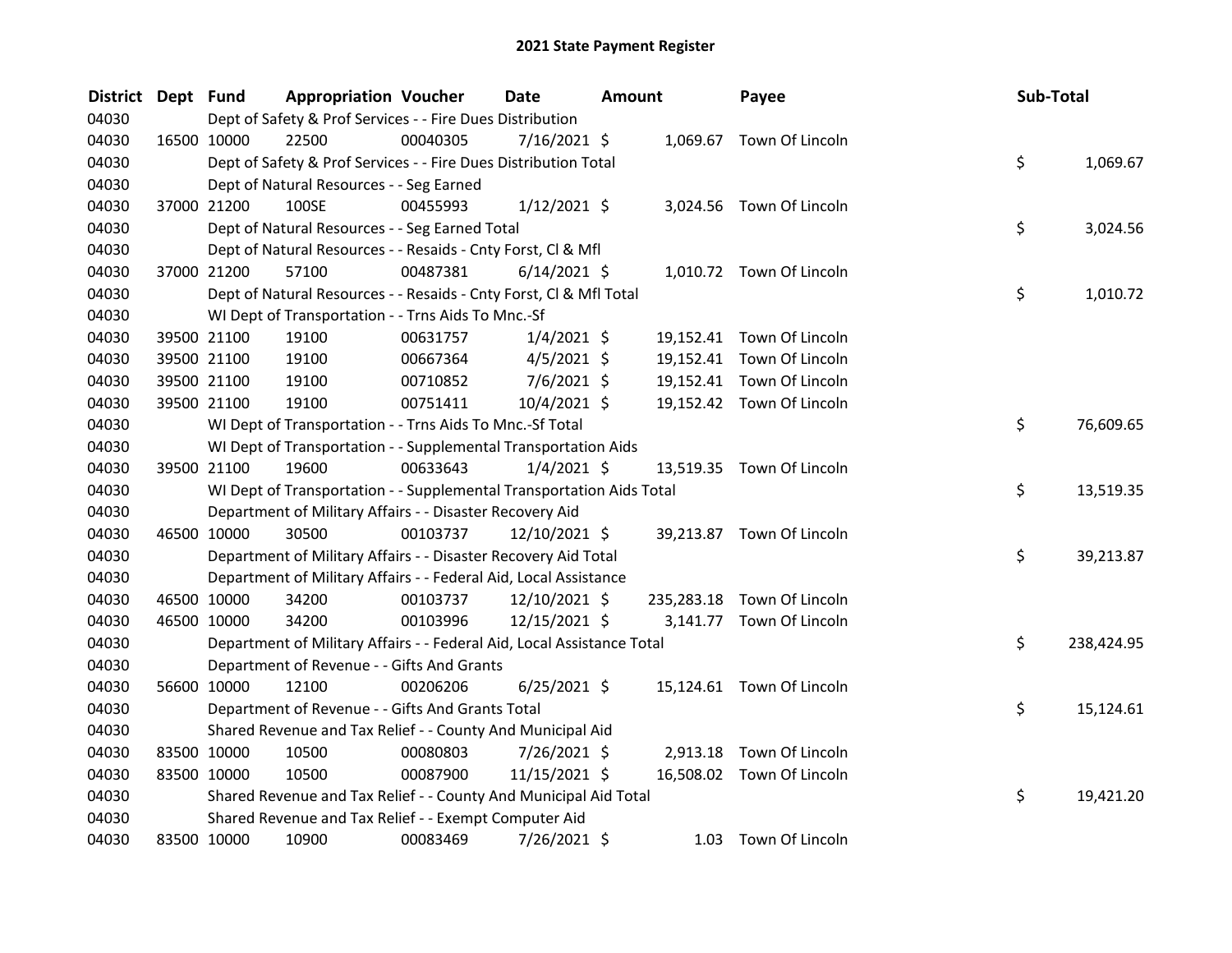| District Dept |       | <b>Fund</b> | <b>Appropriation Voucher</b>                                  |          | Date          | Amount |      | Pavee           | Sub-Total |            |
|---------------|-------|-------------|---------------------------------------------------------------|----------|---------------|--------|------|-----------------|-----------|------------|
| 04030         |       |             | Shared Revenue and Tax Relief - - Exempt Computer Aid Total   |          |               |        |      |                 |           | 1.03       |
| 04030         |       |             | Shared Revenue and Tax Relief - - Personal Property Aid       |          |               |        |      |                 |           |            |
| 04030         | 83500 | 10000       | 11100                                                         | 00076654 | $5/3/2021$ \$ |        | 5.63 | Town Of Lincoln |           |            |
| 04030         |       |             | Shared Revenue and Tax Relief - - Personal Property Aid Total |          |               |        |      |                 |           | 5.63       |
| 04030 Total   |       |             |                                                               |          |               |        |      |                 |           | 407.425.24 |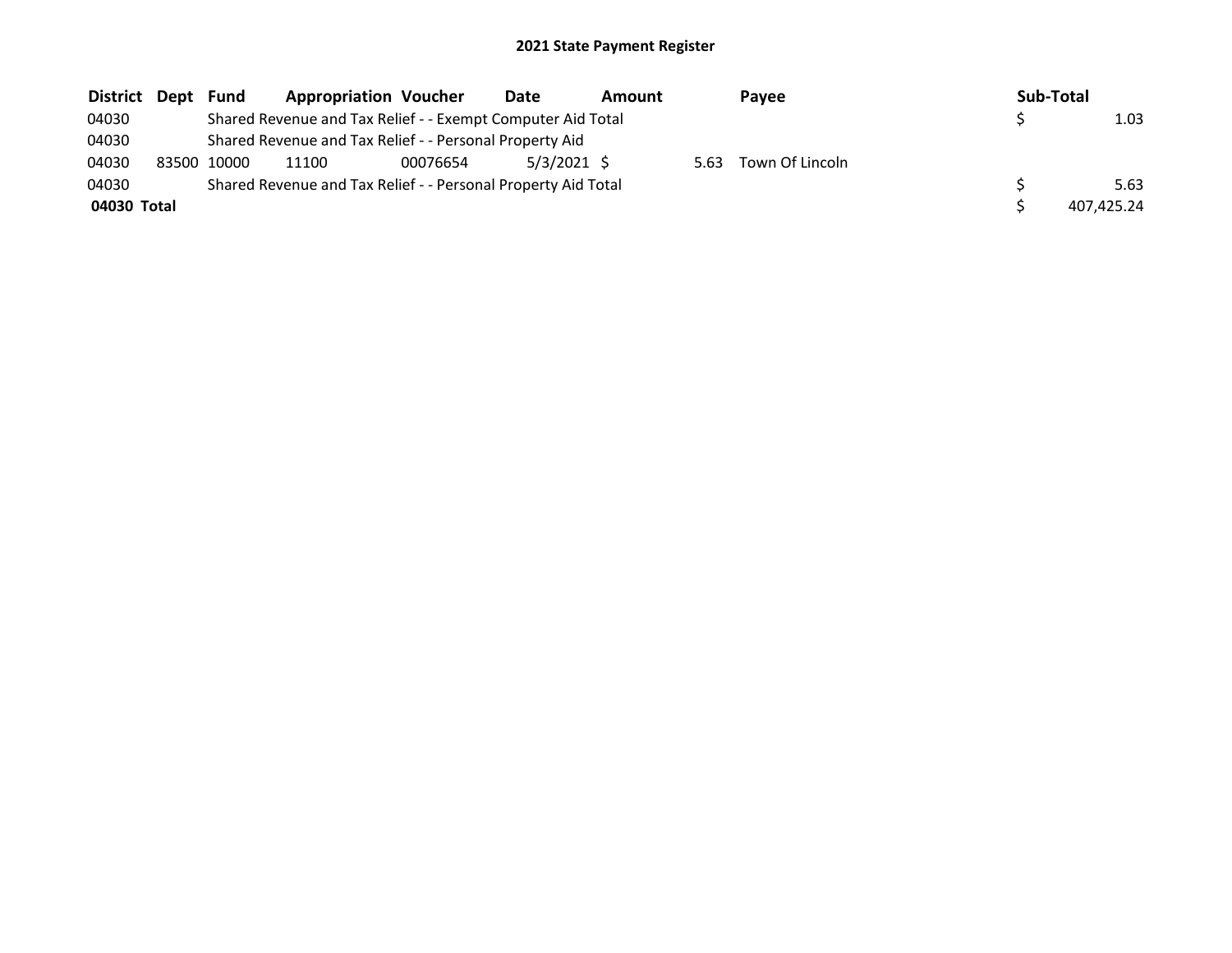| <b>District</b> | Dept Fund |             | <b>Appropriation Voucher</b>                                       |          | <b>Date</b>    | Amount |           | Payee                   | Sub-Total |            |
|-----------------|-----------|-------------|--------------------------------------------------------------------|----------|----------------|--------|-----------|-------------------------|-----------|------------|
| 04032           |           |             | Dept of Safety & Prof Services - - Fire Dues Distribution          |          |                |        |           |                         |           |            |
| 04032           |           | 16500 10000 | 22500                                                              | 00040306 | $7/16/2021$ \$ |        |           | 738.56 Town Of Mason    |           |            |
| 04032           |           |             | Dept of Safety & Prof Services - - Fire Dues Distribution Total    |          |                |        |           |                         | \$        | 738.56     |
| 04032           |           |             | Dept of Natural Resources - - Aids In Lieu Of Taxes - Gener        |          |                |        |           |                         |           |            |
| 04032           |           | 37000 10000 | 50300                                                              | 00461830 | $2/8/2021$ \$  |        |           | 1,443.21 Town Of Mason  |           |            |
| 04032           |           | 37000 10000 | 50300                                                              | 00461831 | $2/8/2021$ \$  |        | 2,347.65  | Town Of Mason           |           |            |
| 04032           |           | 37000 10000 | 50300                                                              | 00475589 | $4/21/2021$ \$ |        |           | 1,075.28 Town Of Mason  |           |            |
| 04032           |           |             | Dept of Natural Resources - - Aids In Lieu Of Taxes - Gener Total  |          |                |        |           |                         | \$        | 4,866.14   |
| 04032           |           |             | Dept of Natural Resources - - Seg Earned                           |          |                |        |           |                         |           |            |
| 04032           |           | 37000 21200 | 100SE                                                              | 00473951 | $4/15/2021$ \$ |        |           | 426.01 Town Of Mason    |           |            |
| 04032           |           |             | Dept of Natural Resources - - Seg Earned Total                     |          |                |        |           |                         | \$        | 426.01     |
| 04032           |           |             | Dept of Natural Resources - - Resaids - Cnty Forst, Cl & Mfl       |          |                |        |           |                         |           |            |
| 04032           |           | 37000 21200 | 57100                                                              | 00487382 | $6/14/2021$ \$ |        |           | 625.36 Town Of Mason    |           |            |
| 04032           |           |             | Dept of Natural Resources - - Resaids - Cnty Forst, Cl & Mfl Total |          |                |        |           |                         | \$        | 625.36     |
| 04032           |           |             | Dept of Natural Resources - - Fin Asst For Responsible Units       |          |                |        |           |                         |           |            |
| 04032           |           | 37000 27400 | 67000                                                              | 00485227 | $6/1/2021$ \$  |        |           | 3,472.74 Town Of Mason  |           |            |
| 04032           |           |             | Dept of Natural Resources - - Fin Asst For Responsible Units Total |          |                |        |           |                         | \$        | 3,472.74   |
| 04032           |           |             | WI Dept of Transportation - - Trns Aids To Mnc.-Sf                 |          |                |        |           |                         |           |            |
| 04032           |           | 39500 21100 | 19100                                                              | 00631758 | $1/4/2021$ \$  |        | 29,499.30 | Town Of Mason           |           |            |
| 04032           |           | 39500 21100 | 19100                                                              | 00667365 | $4/5/2021$ \$  |        | 29,499.30 | Town Of Mason           |           |            |
| 04032           |           | 39500 21100 | 19100                                                              | 00710853 | 7/6/2021 \$    |        | 29,499.30 | Town Of Mason           |           |            |
| 04032           |           | 39500 21100 | 19100                                                              | 00751412 | $10/4/2021$ \$ |        | 29,499.30 | Town Of Mason           |           |            |
| 04032           |           |             | WI Dept of Transportation - - Trns Aids To Mnc.-Sf Total           |          |                |        |           |                         | \$        | 117,997.20 |
| 04032           |           |             | WI Dept of Transportation - - Local Rds, Grants Sf                 |          |                |        |           |                         |           |            |
| 04032           |           | 39500 21100 | 27000                                                              | 00775084 | 11/19/2021 \$  |        |           | 62,585.95 Town Of Mason |           |            |
| 04032           |           |             | WI Dept of Transportation - - Local Rds, Grants Sf Total           |          |                |        |           |                         | \$        | 62,585.95  |
| 04032           |           |             | Department of Revenue - - Gifts And Grants                         |          |                |        |           |                         |           |            |
| 04032           |           | 56600 10000 | 12100                                                              | 00206207 | $6/25/2021$ \$ |        |           | 16,694.63 Town Of Mason |           |            |
| 04032           |           |             | Department of Revenue - - Gifts And Grants Total                   |          |                |        |           |                         | \$        | 16,694.63  |
| 04032           |           |             | Shared Revenue and Tax Relief - - County And Municipal Aid         |          |                |        |           |                         |           |            |
| 04032           |           | 83500 10000 | 10500                                                              | 00080804 | 7/26/2021 \$   |        | 4,349.42  | Town Of Mason           |           |            |
| 04032           |           | 83500 10000 | 10500                                                              | 00087901 | 11/15/2021 \$  |        |           | 24,646.70 Town Of Mason |           |            |
| 04032           |           |             | Shared Revenue and Tax Relief - - County And Municipal Aid Total   |          |                |        |           |                         | \$        | 28,996.12  |
| 04032           |           |             | Shared Revenue and Tax Relief - - Exempt Computer Aid              |          |                |        |           |                         |           |            |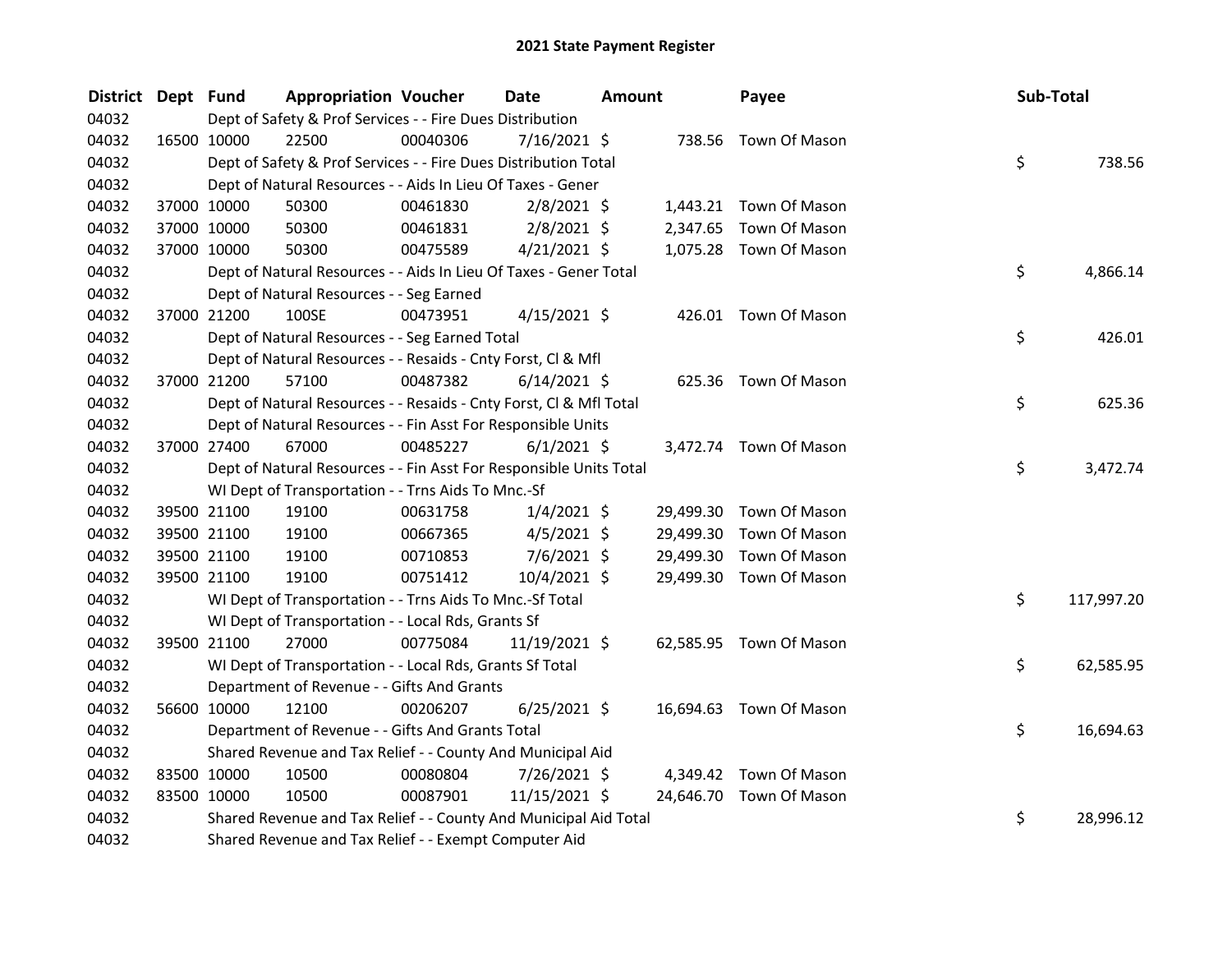| District Dept Fund |             | <b>Appropriation Voucher</b>                                  |          | Date          | <b>Amount</b> |       | Pavee         | Sub-Total  |
|--------------------|-------------|---------------------------------------------------------------|----------|---------------|---------------|-------|---------------|------------|
| 04032              | 83500 10000 | 10900                                                         | 00083470 | 7/26/2021 \$  |               | 7.27  | Town Of Mason |            |
| 04032              |             | Shared Revenue and Tax Relief - - Exempt Computer Aid Total   |          |               |               |       |               | 7.27       |
| 04032              |             | Shared Revenue and Tax Relief - - Personal Property Aid       |          |               |               |       |               |            |
| 04032              | 83500 10000 | 11100                                                         | 00076655 | $5/3/2021$ \$ |               | 54.94 | Town Of Mason |            |
| 04032              |             | Shared Revenue and Tax Relief - - Personal Property Aid Total |          |               |               |       |               | 54.94      |
| 04032 Total        |             |                                                               |          |               |               |       |               | 236,464.92 |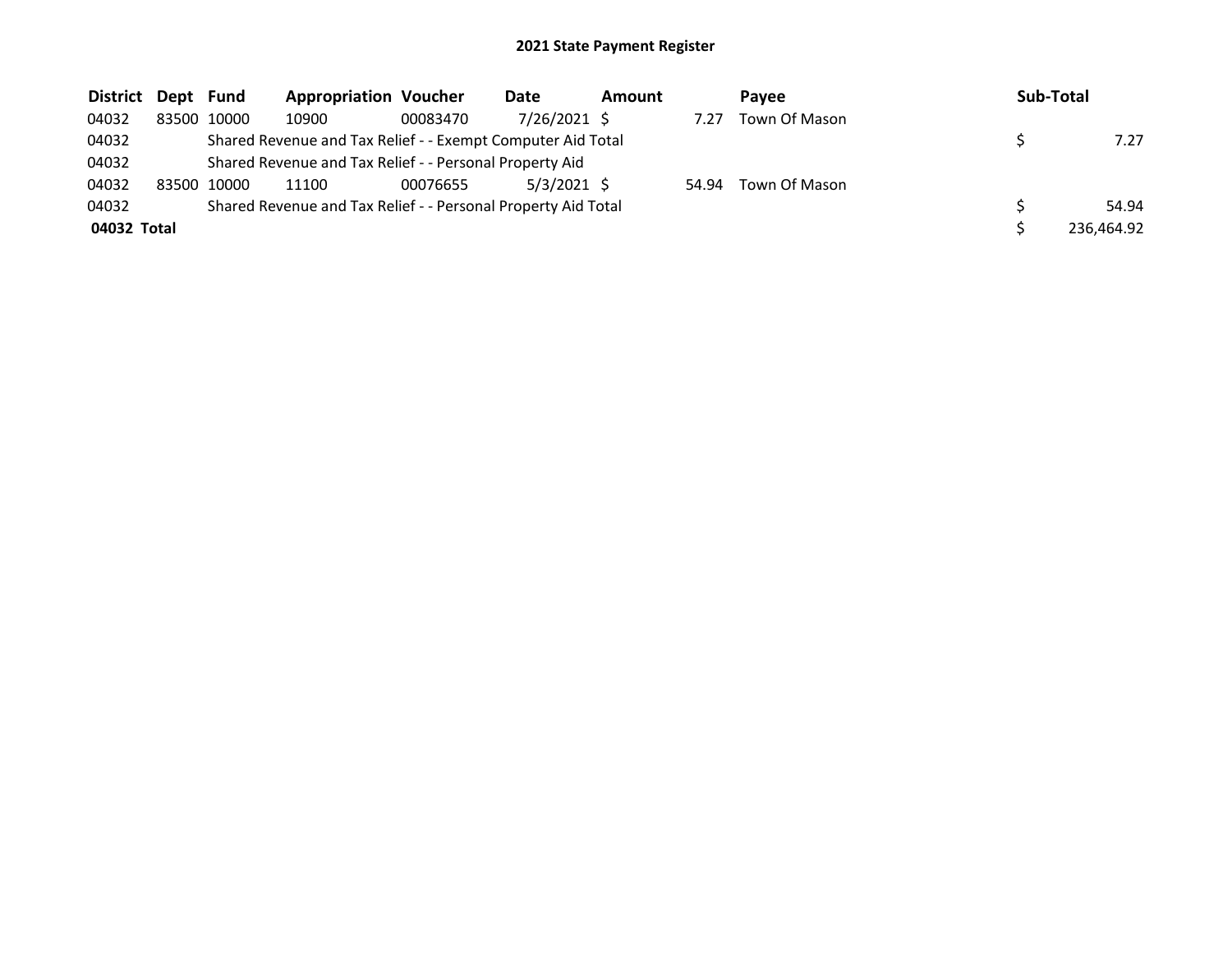| District | Dept Fund | <b>Appropriation Voucher</b>                                       |          | Date           | <b>Amount</b> |           | Payee                       | Sub-Total        |
|----------|-----------|--------------------------------------------------------------------|----------|----------------|---------------|-----------|-----------------------------|------------------|
| 04034    |           | Dept of Safety & Prof Services - - Fire Dues Distribution          |          |                |               |           |                             |                  |
| 04034    |           | 22500<br>16500 10000                                               | 00040308 | $7/16/2021$ \$ |               |           | 5,839.25 Town Of Namakagon  |                  |
| 04034    |           | Dept of Safety & Prof Services - - Fire Dues Distribution Total    |          |                |               |           |                             | \$<br>5,839.25   |
| 04034    |           | Dept of Natural Resources - - Aids In Lieu Of Taxes - Gener        |          |                |               |           |                             |                  |
| 04034    |           | 37000 10000<br>50300                                               | 00475405 | $4/21/2021$ \$ |               |           | 2.10 Town Of Namakagon      |                  |
| 04034    |           | Dept of Natural Resources - - Aids In Lieu Of Taxes - Gener Total  |          |                |               |           |                             | \$<br>2.10       |
| 04034    |           | Dept of Natural Resources - - Resaids - Cnty Forst, Cl & Mfl       |          |                |               |           |                             |                  |
| 04034    |           | 37000 21200<br>57100                                               | 00487383 | $6/14/2021$ \$ |               | 543.66    | Town Of Namakagon           |                  |
| 04034    |           | Dept of Natural Resources - - Resaids - Cnty Forst, Cl & Mfl Total |          |                |               |           |                             | \$<br>543.66     |
| 04034    |           | Dept of Natural Resources - - Aids In Lieu Of Taxes - Sum S        |          |                |               |           |                             |                  |
| 04034    |           | 57900<br>37000 21200                                               | 00475406 | $4/21/2021$ \$ |               | 6.44      | Town Of Namakagon           |                  |
| 04034    |           | Dept of Natural Resources - - Aids In Lieu Of Taxes - Sum S Total  |          |                |               |           |                             | \$<br>6.44       |
| 04034    |           | Dept of Natural Resources - - Resaids - Pymt In Lieu Tax Fed       |          |                |               |           |                             |                  |
| 04034    |           | 58400<br>37000 21200                                               | 00510792 | $9/28/2021$ \$ |               |           | 75,190.06 Town Of Namakagon |                  |
| 04034    |           | Dept of Natural Resources - - Resaids - Pymt In Lieu Tax Fed Total |          |                |               |           |                             | \$<br>75,190.06  |
| 04034    |           | Dept of Natural Resources - - Fin Asst For Responsible Units       |          |                |               |           |                             |                  |
| 04034    |           | 67000<br>37000 27400                                               | 00483084 | $5/21/2021$ \$ |               |           | 1,911.79 Town Of Namakagon  |                  |
| 04034    |           | Dept of Natural Resources - - Fin Asst For Responsible Units Total |          |                |               |           |                             | \$<br>1,911.79   |
| 04034    |           | WI Dept of Transportation - - Trns Aids To Mnc.-Sf                 |          |                |               |           |                             |                  |
| 04034    |           | 39500 21100<br>19100                                               | 00631759 | $1/4/2021$ \$  |               |           | 43,519.68 Town Of Namakagon |                  |
| 04034    |           | 39500 21100<br>19100                                               | 00667366 | $4/5/2021$ \$  |               | 43,519.68 | Town Of Namakagon           |                  |
| 04034    |           | 39500 21100<br>19100                                               | 00710854 | $7/6/2021$ \$  |               | 43,519.68 | Town Of Namakagon           |                  |
| 04034    |           | 39500 21100<br>19100                                               | 00751413 | 10/4/2021 \$   |               |           | 43,519.68 Town Of Namakagon |                  |
| 04034    |           | WI Dept of Transportation - - Trns Aids To Mnc.-Sf Total           |          |                |               |           |                             | \$<br>174,078.72 |
| 04034    |           | Department of Revenue - - Gifts And Grants                         |          |                |               |           |                             |                  |
| 04034    |           | 56600 10000<br>12100                                               | 00206208 | $6/25/2021$ \$ |               |           | 12,978.90 Town Of Namakagon |                  |
| 04034    |           | Department of Revenue - - Gifts And Grants Total                   |          |                |               |           |                             | \$<br>12,978.90  |
| 04034    |           | Shared Revenue and Tax Relief - - County And Municipal Aid         |          |                |               |           |                             |                  |
| 04034    |           | 83500 10000<br>10500                                               | 00080805 | 7/26/2021 \$   |               | 1,151.28  | Town Of Namakagon           |                  |
| 04034    |           | 83500 10000<br>10500                                               | 00087902 | 11/15/2021 \$  |               |           | 6,523.90 Town Of Namakagon  |                  |
| 04034    |           | Shared Revenue and Tax Relief - - County And Municipal Aid Total   |          |                |               |           |                             | \$<br>7,675.18   |
| 04034    |           | Shared Revenue and Tax Relief - - Exempt Computer Aid              |          |                |               |           |                             |                  |
| 04034    |           | 83500 10000<br>10900                                               | 00083471 | 7/26/2021 \$   |               | 5.19      | Town Of Namakagon           |                  |
| 04034    |           | Shared Revenue and Tax Relief - - Exempt Computer Aid Total        |          |                |               |           |                             | \$<br>5.19       |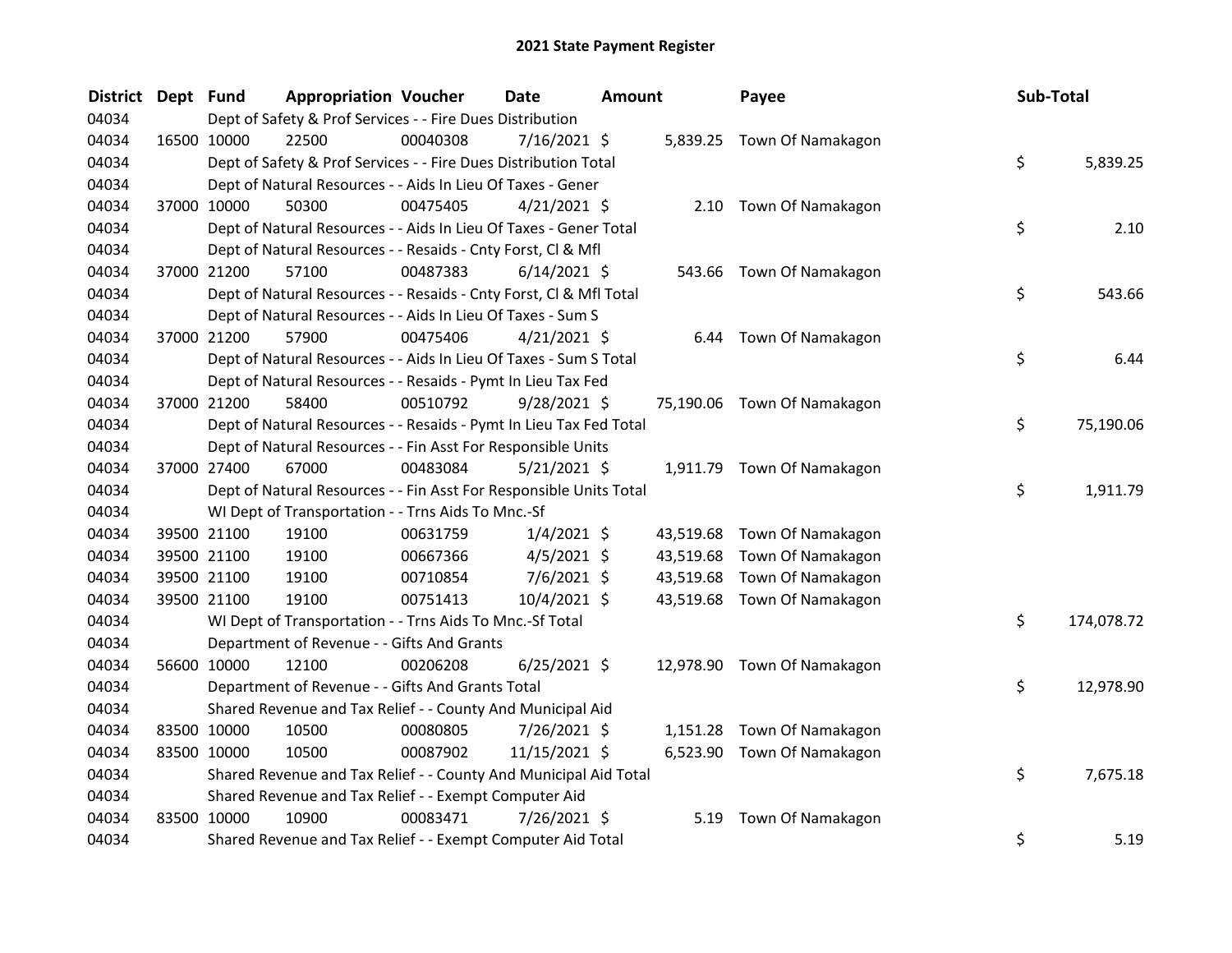| District Dept | Fund        | <b>Appropriation Voucher</b>                                  |          | Date          | Amount | Pavee                    | Sub-Total |            |
|---------------|-------------|---------------------------------------------------------------|----------|---------------|--------|--------------------------|-----------|------------|
| 04034         |             | Shared Revenue and Tax Relief - - Personal Property Aid       |          |               |        |                          |           |            |
| 04034         | 83500 10000 | 11100                                                         | 00076656 | $5/3/2021$ \$ |        | 283.08 Town Of Namakagon |           |            |
| 04034         |             | Shared Revenue and Tax Relief - - Personal Property Aid Total |          |               |        |                          |           | 283.08     |
| 04034 Total   |             |                                                               |          |               |        |                          |           | 278,514.37 |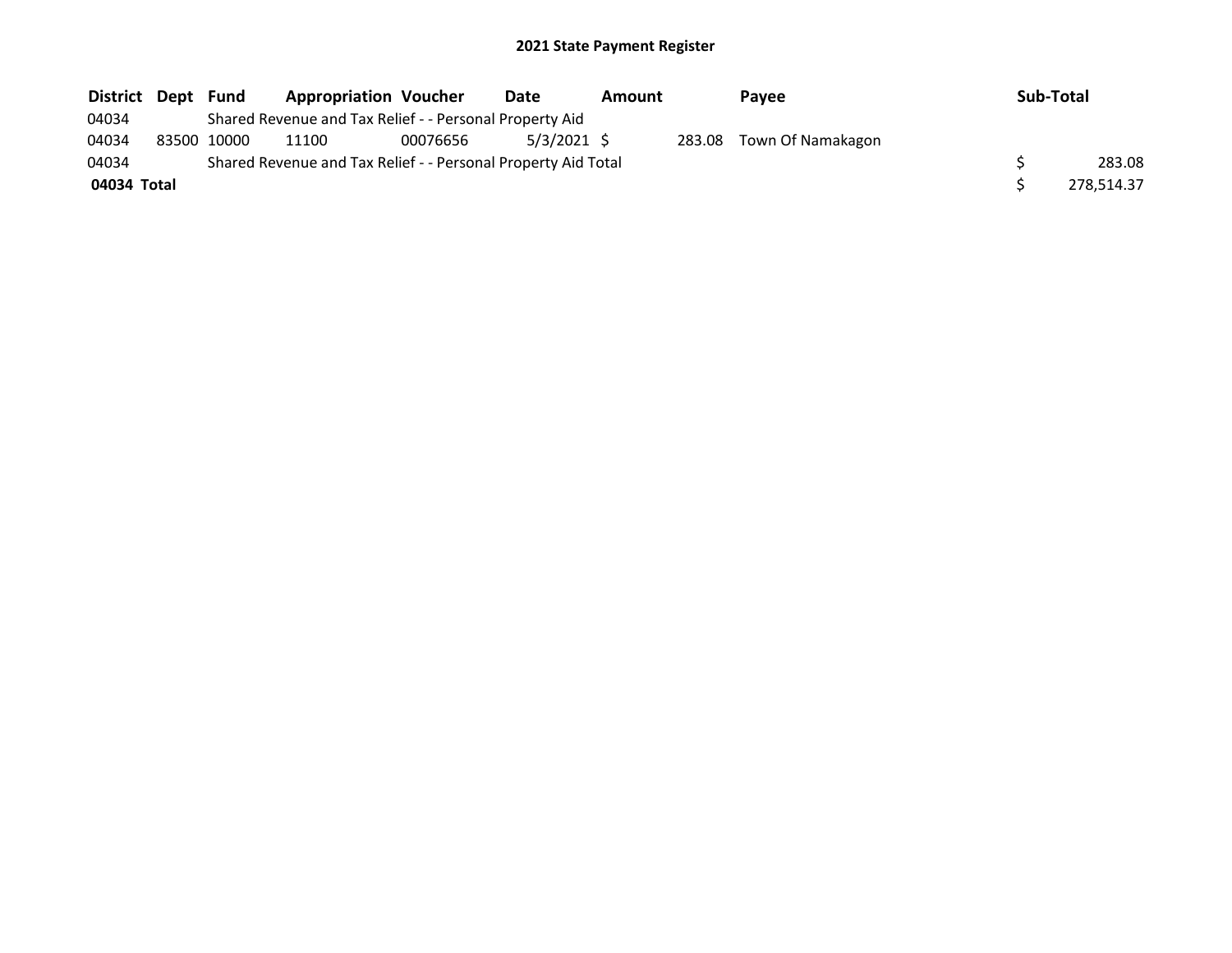| <b>District</b> | Dept Fund |             | <b>Appropriation Voucher</b>                                         |          | Date           | <b>Amount</b> |           | Payee                     | Sub-Total |            |
|-----------------|-----------|-------------|----------------------------------------------------------------------|----------|----------------|---------------|-----------|---------------------------|-----------|------------|
| 04036           |           |             | Dept of Safety & Prof Services - - Fire Dues Distribution            |          |                |               |           |                           |           |            |
| 04036           |           | 16500 10000 | 22500                                                                | 00040309 | $7/16/2021$ \$ |               |           | 651.55 Town Of Orienta    |           |            |
| 04036           |           |             | Dept of Safety & Prof Services - - Fire Dues Distribution Total      |          |                |               |           |                           | \$        | 651.55     |
| 04036           |           |             | Dept of Natural Resources - - Aids In Lieu Of Taxes - Gener          |          |                |               |           |                           |           |            |
| 04036           | 37000     | 10000       | 50300                                                                | 00461824 | $2/8/2021$ \$  |               |           | 11,122.96 Town Of Orienta |           |            |
| 04036           |           |             | Dept of Natural Resources - - Aids In Lieu Of Taxes - Gener Total    |          |                |               |           |                           | \$.       | 11,122.96  |
| 04036           |           |             | Dept of Natural Resources - - Resaids - Cnty Forst, CI & Mfl         |          |                |               |           |                           |           |            |
| 04036           | 37000     | 21200       | 57100                                                                | 00487384 | $6/14/2021$ \$ |               |           | 2,624.98 Town Of Orienta  |           |            |
| 04036           |           |             | Dept of Natural Resources - - Resaids - Cnty Forst, CI & Mfl Total   |          |                |               |           |                           | \$        | 2,624.98   |
| 04036           |           |             | WI Dept of Transportation - - Trns Aids To Mnc.-Sf                   |          |                |               |           |                           |           |            |
| 04036           |           | 39500 21100 | 19100                                                                | 00631760 | $1/4/2021$ \$  |               | 30,472.35 | Town Of Orienta           |           |            |
| 04036           |           | 39500 21100 | 19100                                                                | 00667367 | $4/5/2021$ \$  |               | 30,472.35 | Town Of Orienta           |           |            |
| 04036           |           | 39500 21100 | 19100                                                                | 00710855 | $7/6/2021$ \$  |               | 30,472.35 | Town Of Orienta           |           |            |
| 04036           |           | 39500 21100 | 19100                                                                | 00751414 | 10/4/2021 \$   |               | 30,472.38 | Town Of Orienta           |           |            |
| 04036           |           |             | WI Dept of Transportation - - Trns Aids To Mnc.-Sf Total             |          |                |               |           |                           | \$.       | 121,889.43 |
| 04036           |           |             | WI Dept of Transportation - - Supplemental Transportation Aids       |          |                |               |           |                           |           |            |
| 04036           | 39500     | 21100       | 19600                                                                | 00633644 | $1/4/2021$ \$  |               | 21.509.90 | Town Of Orienta           |           |            |
| 04036           |           |             | WI Dept of Transportation - - Supplemental Transportation Aids Total |          |                |               |           |                           | \$.       | 21,509.90  |
| 04036           |           |             | Department of Revenue - - Gifts And Grants                           |          |                |               |           |                           |           |            |
| 04036           |           | 56600 10000 | 12100                                                                | 00206209 | $6/25/2021$ \$ |               |           | 6,437.12 Town Of Orienta  |           |            |
| 04036           |           |             | Department of Revenue - - Gifts And Grants Total                     |          |                |               |           |                           | \$        | 6,437.12   |
| 04036           |           |             | Shared Revenue and Tax Relief - - County And Municipal Aid           |          |                |               |           |                           |           |            |
| 04036           |           | 83500 10000 | 10500                                                                | 00080806 | 7/26/2021 \$   |               | 607.25    | Town Of Orienta           |           |            |
| 04036           |           | 83500 10000 | 10500                                                                | 00087903 | 11/15/2021 \$  |               | 3,441.09  | Town Of Orienta           |           |            |
| 04036           |           |             | Shared Revenue and Tax Relief - - County And Municipal Aid Total     |          |                |               |           |                           | \$        | 4,048.34   |
| 04036 Total     |           |             |                                                                      |          |                |               |           |                           | Ś         | 168,284.28 |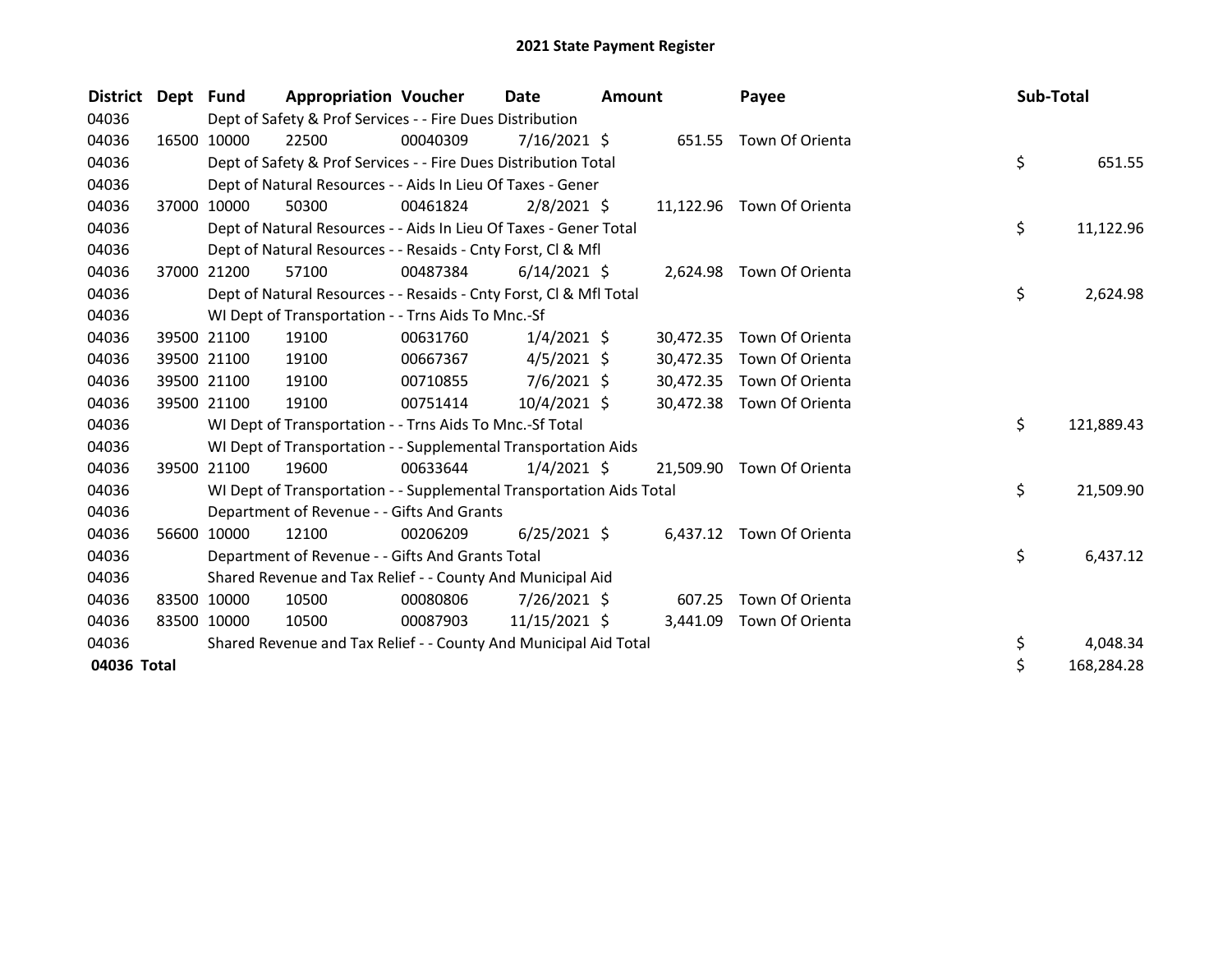| <b>District</b> | Dept  | <b>Fund</b> | <b>Appropriation Voucher</b>                                       |          | <b>Date</b>    | <b>Amount</b> |           | Payee                  | Sub-Total |            |
|-----------------|-------|-------------|--------------------------------------------------------------------|----------|----------------|---------------|-----------|------------------------|-----------|------------|
| 04038           |       |             | Dept of Safety & Prof Services - - Fire Dues Distribution          |          |                |               |           |                        |           |            |
| 04038           | 16500 | 10000       | 22500                                                              | 00040310 | $7/16/2021$ \$ |               | 1,524.60  | Town Of Oulu           |           |            |
| 04038           |       |             | Dept of Safety & Prof Services - - Fire Dues Distribution Total    |          |                |               |           |                        | \$        | 1,524.60   |
| 04038           |       |             | Dept of Natural Resources - - Resaids - Cnty Forst, CI & Mfl       |          |                |               |           |                        |           |            |
| 04038           | 37000 | 21200       | 57100                                                              | 00487385 | $6/14/2021$ \$ |               |           | 201.34 Town Of Oulu    |           |            |
| 04038           |       |             | Dept of Natural Resources - - Resaids - Cnty Forst, CI & Mfl Total |          |                |               |           |                        | \$        | 201.34     |
| 04038           |       |             | Dept of Natural Resources - - Fin Asst For Responsible Units       |          |                |               |           |                        |           |            |
| 04038           | 37000 | 27400       | 67000                                                              | 00483713 | $5/21/2021$ \$ |               |           | 3,024.62 Town Of Oulu  |           |            |
| 04038           |       |             | Dept of Natural Resources - - Fin Asst For Responsible Units Total |          |                |               |           |                        | \$        | 3,024.62   |
| 04038           |       |             | WI Dept of Transportation - - Trns Aids To Mnc.-Sf                 |          |                |               |           |                        |           |            |
| 04038           |       | 39500 21100 | 19100                                                              | 00631761 | $1/4/2021$ \$  |               | 37,928.61 | Town Of Oulu           |           |            |
| 04038           |       | 39500 21100 | 19100                                                              | 00667368 | $4/5/2021$ \$  |               | 37,928.61 | Town Of Oulu           |           |            |
| 04038           |       | 39500 21100 | 19100                                                              | 00710856 | $7/6/2021$ \$  |               | 37,928.61 | Town Of Oulu           |           |            |
| 04038           |       | 39500 21100 | 19100                                                              | 00751415 | $10/4/2021$ \$ |               |           | 37,928.61 Town Of Oulu |           |            |
| 04038           |       |             | WI Dept of Transportation - - Trns Aids To Mnc.-Sf Total           |          |                |               |           |                        | \$        | 151,714.44 |
| 04038           |       |             | Department of Revenue - - Gifts And Grants                         |          |                |               |           |                        |           |            |
| 04038           |       | 56600 10000 | 12100                                                              | 00206210 | $6/25/2021$ \$ |               |           | 27,789.50 Town Of Oulu |           |            |
| 04038           |       |             | Department of Revenue - - Gifts And Grants Total                   |          |                |               |           |                        | \$        | 27,789.50  |
| 04038           |       |             | Shared Revenue and Tax Relief - - County And Municipal Aid         |          |                |               |           |                        |           |            |
| 04038           |       | 83500 10000 | 10500                                                              | 00080807 | $7/26/2021$ \$ |               | 9,504.02  | Town Of Oulu           |           |            |
| 04038           |       | 83500 10000 | 10500                                                              | 00087904 | 11/15/2021 \$  |               | 53,856.14 | Town Of Oulu           |           |            |
| 04038           |       |             | Shared Revenue and Tax Relief - - County And Municipal Aid Total   |          |                |               |           |                        | \$        | 63,360.16  |
| 04038           |       |             | Shared Revenue and Tax Relief - - Utility Aid                      |          |                |               |           |                        |           |            |
| 04038           |       | 83500 10000 | 11000                                                              | 00080807 | 7/26/2021 \$   |               | 165.82    | Town Of Oulu           |           |            |
| 04038           |       | 83500 10000 | 11000                                                              | 00087904 | 11/15/2021 \$  |               | 1,046.42  | Town Of Oulu           |           |            |
| 04038           |       |             | Shared Revenue and Tax Relief - - Utility Aid Total                |          |                |               |           |                        | \$        | 1,212.24   |
| 04038 Total     |       |             |                                                                    |          |                |               |           |                        | \$        | 248,826.90 |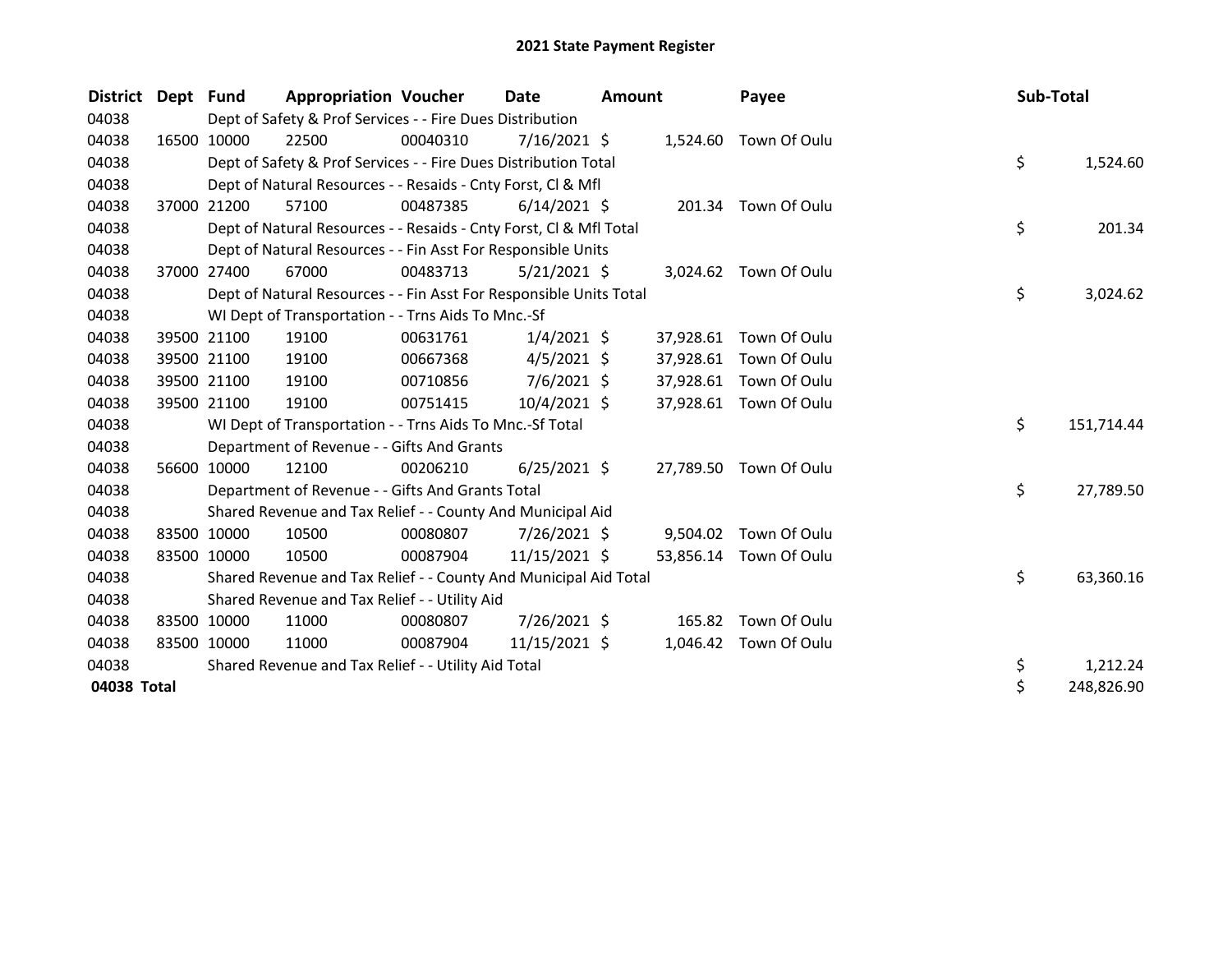| <b>District</b> | Dept Fund |             | <b>Appropriation Voucher</b>                                         |          | <b>Date</b>    | Amount |           | Payee                    | Sub-Total |            |
|-----------------|-----------|-------------|----------------------------------------------------------------------|----------|----------------|--------|-----------|--------------------------|-----------|------------|
| 04040           |           |             | Dept of Safety & Prof Services - - Fire Dues Distribution            |          |                |        |           |                          |           |            |
| 04040           |           | 16500 10000 | 22500                                                                | 00040311 | $7/16/2021$ \$ |        |           | 707.58 Town Of Pilsen    |           |            |
| 04040           |           |             | Dept of Safety & Prof Services - - Fire Dues Distribution Total      |          |                |        |           |                          | \$        | 707.58     |
| 04040           |           |             | Dept of Natural Resources - - Aids In Lieu Of Taxes - Gener          |          |                |        |           |                          |           |            |
| 04040           |           | 37000 10000 | 50300                                                                | 00461845 | $2/8/2021$ \$  |        |           | 2,641.24 Town Of Pilsen  |           |            |
| 04040           |           |             | Dept of Natural Resources - - Aids In Lieu Of Taxes - Gener Total    |          |                |        |           |                          | \$.       | 2,641.24   |
| 04040           |           |             | Dept of Natural Resources - - Resaids - Cnty Forst, Cl & Mfl         |          |                |        |           |                          |           |            |
| 04040           |           | 37000 21200 | 57100                                                                | 00487386 | $6/14/2021$ \$ |        |           | 78.13 Town Of Pilsen     |           |            |
| 04040           |           |             | Dept of Natural Resources - - Resaids - Cnty Forst, Cl & Mfl Total   |          |                |        |           |                          | \$        | 78.13      |
| 04040           |           |             | Dept of Natural Resources - - Resaids - Pymt In Lieu Tax Fed         |          |                |        |           |                          |           |            |
| 04040           |           | 37000 21200 | 58400                                                                | 00510793 | $9/28/2021$ \$ |        |           | 18,529.37 Town Of Pilsen |           |            |
| 04040           |           |             | Dept of Natural Resources - - Resaids - Pymt In Lieu Tax Fed Total   |          |                |        |           |                          | \$        | 18,529.37  |
| 04040           |           |             | WI Dept of Transportation - - Trns Aids To Mnc.-Sf                   |          |                |        |           |                          |           |            |
| 04040           |           | 39500 21100 | 19100                                                                | 00631762 | $1/4/2021$ \$  |        |           | 19,978.96 Town Of Pilsen |           |            |
| 04040           |           | 39500 21100 | 19100                                                                | 00667369 | $4/5/2021$ \$  |        | 19,978.96 | Town Of Pilsen           |           |            |
| 04040           |           | 39500 21100 | 19100                                                                | 00710857 | $7/6/2021$ \$  |        | 19,978.96 | Town Of Pilsen           |           |            |
| 04040           |           | 39500 21100 | 19100                                                                | 00751416 | 10/4/2021 \$   |        | 19,978.99 | Town Of Pilsen           |           |            |
| 04040           |           |             | WI Dept of Transportation - - Trns Aids To Mnc.-Sf Total             |          |                |        |           |                          | \$        | 79,915.87  |
| 04040           |           |             | WI Dept of Transportation - - Supplemental Transportation Aids       |          |                |        |           |                          |           |            |
| 04040           |           | 39500 21100 | 19600                                                                | 00633645 | $1/4/2021$ \$  |        |           | 14,102.80 Town Of Pilsen |           |            |
| 04040           |           |             | WI Dept of Transportation - - Supplemental Transportation Aids Total |          |                |        |           |                          | \$        | 14,102.80  |
| 04040           |           |             | Department of Revenue - - Gifts And Grants                           |          |                |        |           |                          |           |            |
| 04040           |           | 56600 10000 | 12100                                                                | 00206211 | $6/25/2021$ \$ |        |           | 10,780.86 Town Of Pilsen |           |            |
| 04040           |           |             | Department of Revenue - - Gifts And Grants Total                     |          |                |        |           |                          | \$        | 10,780.86  |
| 04040           |           |             | Shared Revenue and Tax Relief - - County And Municipal Aid           |          |                |        |           |                          |           |            |
| 04040           |           | 83500 10000 | 10500                                                                | 00080808 | 7/26/2021 \$   |        |           | 4,074.23 Town Of Pilsen  |           |            |
| 04040           |           | 83500 10000 | 10500                                                                | 00087905 | 11/15/2021 \$  |        | 23,087.29 | Town Of Pilsen           |           |            |
| 04040           |           |             | Shared Revenue and Tax Relief - - County And Municipal Aid Total     |          |                |        |           |                          | \$        | 27,161.52  |
| 04040           |           |             | Shared Revenue and Tax Relief - - Personal Property Aid              |          |                |        |           |                          |           |            |
| 04040           |           | 83500 10000 | 11100                                                                | 00076657 | $5/3/2021$ \$  |        |           | 3.00 Town Of Pilsen      |           |            |
| 04040           |           |             | Shared Revenue and Tax Relief - - Personal Property Aid Total        |          |                |        |           |                          | \$        | 3.00       |
| 04040 Total     |           |             |                                                                      |          |                |        |           |                          | \$        | 153,920.37 |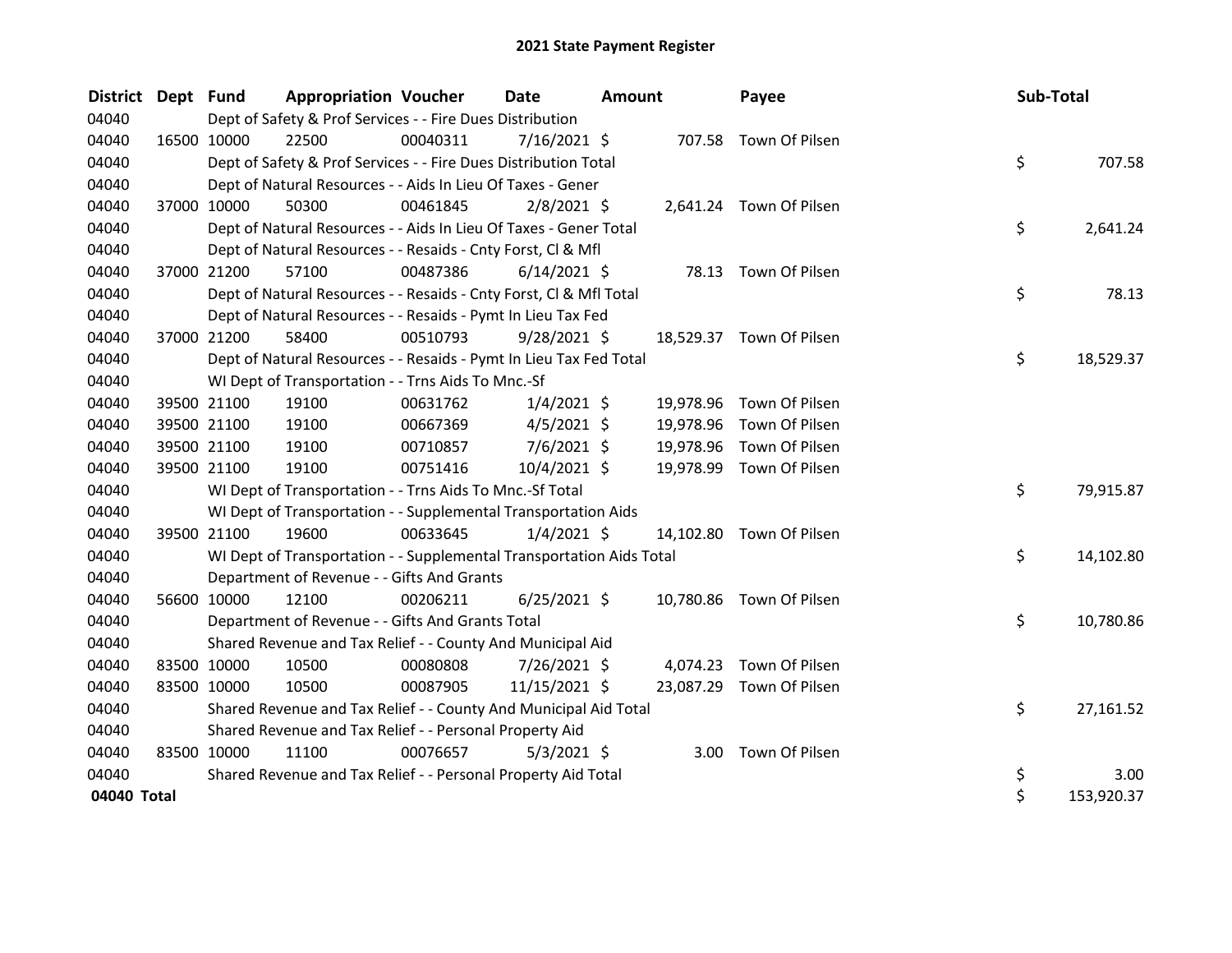| <b>District</b> | Dept Fund |             | <b>Appropriation Voucher</b>                                       |          | Date           | Amount |          | Payee                       | Sub-Total |           |
|-----------------|-----------|-------------|--------------------------------------------------------------------|----------|----------------|--------|----------|-----------------------------|-----------|-----------|
| 04042           |           |             | Dept of Safety & Prof Services - - Fire Dues Distribution          |          |                |        |          |                             |           |           |
| 04042           |           | 16500 10000 | 22500                                                              | 00040312 | 7/16/2021 \$   |        |          | 1,786.75 Town Of Port Wing  |           |           |
| 04042           |           |             | Dept of Safety & Prof Services - - Fire Dues Distribution Total    |          |                |        |          |                             | \$        | 1,786.75  |
| 04042           |           |             | Dept of Natural Resources - - GPO-State Funds                      |          |                |        |          |                             |           |           |
| 04042           |           | 37000 10000 | 40100                                                              | 00519360 | 11/12/2021 \$  |        |          | 431.50 Town Of Port Wing    |           |           |
| 04042           |           | 37000 10000 | 40100                                                              | 00519368 | 11/15/2021 \$  |        |          | 1,393.08 Town Of Port Wing  |           |           |
| 04042           |           |             | Dept of Natural Resources - - GPO-State Funds Total                |          |                |        |          |                             | \$        | 1,824.58  |
| 04042           |           |             | Dept of Natural Resources - - Aids In Lieu Of Taxes - Gener        |          |                |        |          |                             |           |           |
| 04042           |           | 37000 10000 | 50300                                                              | 00461849 | $2/8/2021$ \$  |        | 4,169.86 | Town Of Port Wing           |           |           |
| 04042           |           | 37000 10000 | 50300                                                              | 00461850 | $2/8/2021$ \$  |        | 8,086.49 | Town Of Port Wing           |           |           |
| 04042           |           | 37000 10000 | 50300                                                              | 00476770 | $4/21/2021$ \$ |        | 428.13   | Town Of Port Wing           |           |           |
| 04042           |           | 37000 10000 | 50300                                                              | 00476771 | $4/21/2021$ \$ |        |          | 570.38 Town Of Port Wing    |           |           |
| 04042           |           |             | Dept of Natural Resources - - Aids In Lieu Of Taxes - Gener Total  |          |                |        |          |                             | \$.       | 13,254.86 |
| 04042           |           |             | Dept of Natural Resources - - Seg Earned                           |          |                |        |          |                             |           |           |
| 04042           |           | 37000 21200 | 100SE                                                              | 00473952 | $4/15/2021$ \$ |        |          | 756.50 Town Of Port Wing    |           |           |
| 04042           |           | 37000 21200 | 100SE                                                              | 00497474 | 7/15/2021 \$   |        |          | 18,781.94 Town Of Port Wing |           |           |
| 04042           |           |             | Dept of Natural Resources - - Seg Earned Total                     |          |                |        |          |                             | \$        | 19,538.44 |
| 04042           |           |             | Dept of Natural Resources - - Resaids - Cnty Forst, Cl & Mfl       |          |                |        |          |                             |           |           |
| 04042           |           | 37000 21200 | 57100                                                              | 00487387 | $6/14/2021$ \$ |        |          | 3,235.35 Town Of Port Wing  |           |           |
| 04042           |           |             | Dept of Natural Resources - - Resaids - Cnty Forst, CI & Mfl Total |          |                |        |          |                             | \$        | 3,235.35  |
| 04042           |           |             | Dept of Natural Resources - - Aids In Lieu Of Taxes - Sum S        |          |                |        |          |                             |           |           |
| 04042           |           | 37000 21200 | 57900                                                              | 00476772 | $4/21/2021$ \$ |        | 51.04    | Town Of Port Wing           |           |           |
| 04042           |           |             | Dept of Natural Resources - - Aids In Lieu Of Taxes - Sum S Total  |          |                |        |          |                             | \$        | 51.04     |
| 04042           |           |             | Dept of Natural Resources - - Resaids - Pymt In Lieu Tax Fed       |          |                |        |          |                             |           |           |
| 04042           |           | 37000 21200 | 58400                                                              | 00510794 | $9/28/2021$ \$ |        |          | 3,203.42 Town Of Port Wing  |           |           |
| 04042           |           |             | Dept of Natural Resources - - Resaids - Pymt In Lieu Tax Fed Total |          |                |        |          |                             | \$        | 3,203.42  |
| 04042           |           |             | Dept of Natural Resources - - Fin Asst For Responsible Units       |          |                |        |          |                             |           |           |
| 04042           |           | 37000 27400 | 67000                                                              | 00483189 | $5/21/2021$ \$ |        |          | 3,871.00 Town Of Port Wing  |           |           |
| 04042           |           |             | Dept of Natural Resources - - Fin Asst For Responsible Units Total |          |                |        |          |                             | \$        | 3,871.00  |
| 04042           |           |             | WI Dept of Transportation - - Trns Aids To Mnc.-Sf                 |          |                |        |          |                             |           |           |
| 04042           |           | 39500 21100 | 19100                                                              | 00631763 | $1/4/2021$ \$  |        |          | 34,729.02 Town Of Port Wing |           |           |
| 04042           |           | 39500 21100 | 19100                                                              | 00667370 | $4/5/2021$ \$  |        |          | 34,729.02 Town Of Port Wing |           |           |
| 04042           |           | 39500 21100 | 19100                                                              | 00710858 | $7/6/2021$ \$  |        |          | 34,729.02 Town Of Port Wing |           |           |
| 04042           |           | 39500 21100 | 19100                                                              | 00751417 | 10/4/2021 \$   |        |          | 34,729.02 Town Of Port Wing |           |           |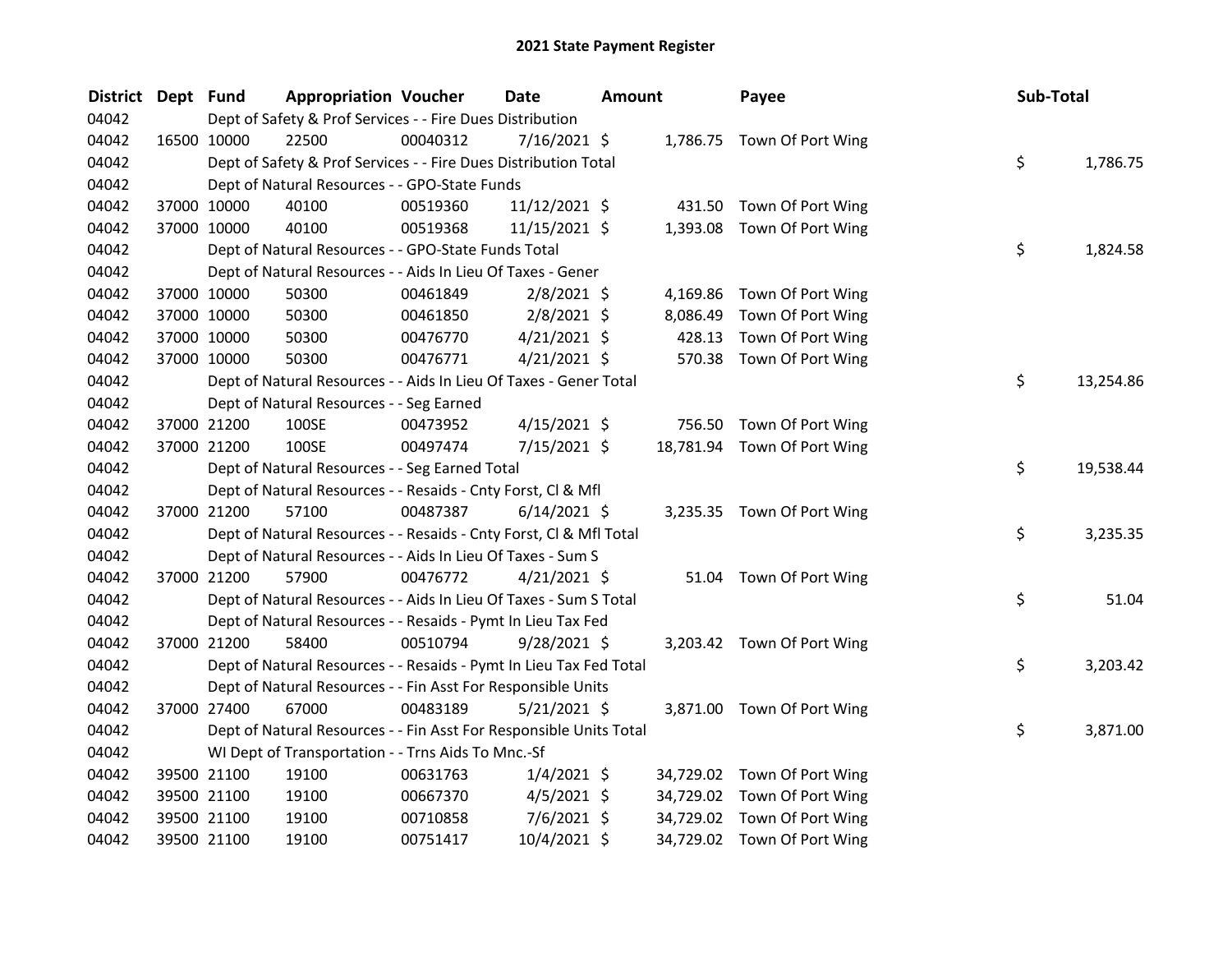| <b>District</b> | Dept Fund |       | <b>Appropriation Voucher</b>                                     |          | Date            | Amount |           | Payee             | Sub-Total |            |
|-----------------|-----------|-------|------------------------------------------------------------------|----------|-----------------|--------|-----------|-------------------|-----------|------------|
| 04042           |           |       | WI Dept of Transportation - - Trns Aids To Mnc.-Sf Total         |          |                 |        |           |                   | \$.       | 138,916.08 |
| 04042           |           |       | Department of Revenue - - Gifts And Grants                       |          |                 |        |           |                   |           |            |
| 04042           | 56600     | 10000 | 12100                                                            | 00206212 | $6/25/2021$ \$  |        | 19,416.02 | Town Of Port Wing |           |            |
| 04042           |           |       | Department of Revenue - - Gifts And Grants Total                 |          |                 |        |           |                   | \$        | 19,416.02  |
| 04042           |           |       | Shared Revenue and Tax Relief - - County And Municipal Aid       |          |                 |        |           |                   |           |            |
| 04042           | 83500     | 10000 | 10500                                                            | 00080809 | 7/26/2021 \$    |        | 8,542.89  | Town Of Port Wing |           |            |
| 04042           | 83500     | 10000 | 10500                                                            | 00087906 | $11/15/2021$ \$ |        | 48,409.71 | Town Of Port Wing |           |            |
| 04042           |           |       | Shared Revenue and Tax Relief - - County And Municipal Aid Total |          |                 |        |           |                   | \$        | 56,952.60  |
| 04042           |           |       | Shared Revenue and Tax Relief - - Exempt Computer Aid            |          |                 |        |           |                   |           |            |
| 04042           | 83500     | 10000 | 10900                                                            | 00083472 | 7/26/2021 \$    |        | 17.67     | Town Of Port Wing |           |            |
| 04042           |           |       | Shared Revenue and Tax Relief - - Exempt Computer Aid Total      |          |                 |        |           |                   | \$        | 17.67      |
| 04042           |           |       | Shared Revenue and Tax Relief - - Utility Aid                    |          |                 |        |           |                   |           |            |
| 04042           | 83500     | 10000 | 11000                                                            | 00080809 | $7/26/2021$ \$  |        | 0.11      | Town Of Port Wing |           |            |
| 04042           | 83500     | 10000 | 11000                                                            | 00087906 | $11/15/2021$ \$ |        | 0.75      | Town Of Port Wing |           |            |
| 04042           |           |       | Shared Revenue and Tax Relief - - Utility Aid Total              |          |                 |        |           |                   | \$        | 0.86       |
| 04042           |           |       | Shared Revenue and Tax Relief - - Personal Property Aid          |          |                 |        |           |                   |           |            |
| 04042           | 83500     | 10000 | 11100                                                            | 00076658 | $5/3/2021$ \$   |        | 133.40    | Town Of Port Wing |           |            |
| 04042           |           |       | Shared Revenue and Tax Relief - - Personal Property Aid Total    |          |                 |        |           |                   | \$        | 133.40     |
| 04042 Total     |           |       |                                                                  |          |                 |        |           |                   |           | 262,202.07 |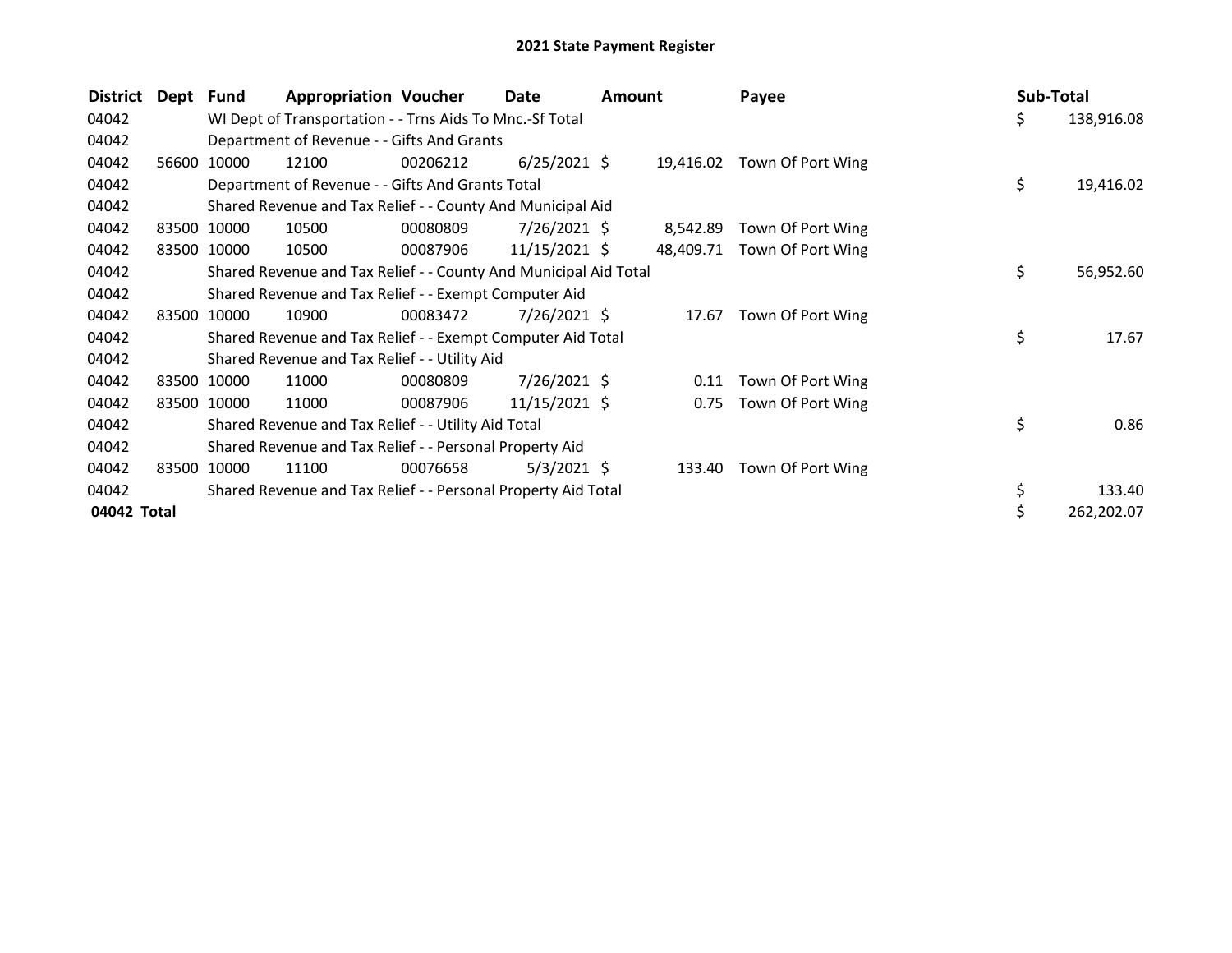| <b>District</b> | Dept Fund |             | <b>Appropriation Voucher</b>                                       |          | <b>Date</b>    | <b>Amount</b> |           | Payee                     | Sub-Total |            |
|-----------------|-----------|-------------|--------------------------------------------------------------------|----------|----------------|---------------|-----------|---------------------------|-----------|------------|
| 04046           |           |             | Dept of Safety & Prof Services - - Fire Dues Distribution          |          |                |               |           |                           |           |            |
| 04046           |           | 16500 10000 | 22500                                                              | 00040313 | 7/16/2021 \$   |               |           | 1,181.87 Town Of Russell  |           |            |
| 04046           |           |             | Dept of Safety & Prof Services - - Fire Dues Distribution Total    |          |                |               |           |                           | \$        | 1,181.87   |
| 04046           |           |             | Dept of Natural Resources - - Resaids - Cnty Forst, Cl & Mfl       |          |                |               |           |                           |           |            |
| 04046           |           | 37000 21200 | 57100                                                              | 00487388 | $6/14/2021$ \$ |               |           | 2,978.48 Town Of Russell  |           |            |
| 04046           |           |             | Dept of Natural Resources - - Resaids - Cnty Forst, Cl & Mfl Total |          |                |               |           |                           | \$        | 2,978.48   |
| 04046           |           |             | Dept of Natural Resources - - Aids In Lieu Of Taxes - Sum S        |          |                |               |           |                           |           |            |
| 04046           |           | 37000 21200 | 57900                                                              | 00475674 | $4/21/2021$ \$ |               |           | 1.67 Town Of Russell      |           |            |
| 04046           |           |             | Dept of Natural Resources - - Aids In Lieu Of Taxes - Sum S Total  |          |                |               |           |                           | \$        | 1.67       |
| 04046           |           |             | Dept of Natural Resources - - Fin Asst For Responsible Units       |          |                |               |           |                           |           |            |
| 04046           |           | 37000 27400 | 67000                                                              | 00483014 | 5/21/2021 \$   |               |           | 8,961.15 Town Of Russell  |           |            |
| 04046           |           |             | Dept of Natural Resources - - Fin Asst For Responsible Units Total |          |                |               |           |                           | \$        | 8,961.15   |
| 04046           |           |             | WI Dept of Transportation - - Trns Aids To Mnc.-Sf                 |          |                |               |           |                           |           |            |
| 04046           |           | 39500 21100 | 19100                                                              | 00631764 | $1/4/2021$ \$  |               | 16,930.89 | Town Of Russell           |           |            |
| 04046           |           | 39500 21100 | 19100                                                              | 00667371 | $4/5/2021$ \$  |               | 16,930.89 | Town Of Russell           |           |            |
| 04046           |           | 39500 21100 | 19100                                                              | 00710859 | $7/6/2021$ \$  |               | 16,930.89 | Town Of Russell           |           |            |
| 04046           |           | 39500 21100 | 19100                                                              | 00751418 | 10/4/2021 \$   |               |           | 16,930.89 Town Of Russell |           |            |
| 04046           |           |             | WI Dept of Transportation - - Trns Aids To Mnc.-Sf Total           |          |                |               |           |                           | \$        | 67,723.56  |
| 04046           |           |             | WI Dept of Transportation - - Loc Rd Imp Prg St Fd                 |          |                |               |           |                           |           |            |
| 04046           |           | 39500 21100 | 27800                                                              | 00696982 | $5/21/2021$ \$ |               |           | 49,308.56 Town Of Russell |           |            |
| 04046           |           |             | WI Dept of Transportation - - Loc Rd Imp Prg St Fd Total           |          |                |               |           |                           | \$        | 49,308.56  |
| 04046           |           |             | Elections Commission - - General Program Ops, GPR                  |          |                |               |           |                           |           |            |
| 04046           |           | 51000 10000 | 10100                                                              | 00005150 | $1/8/2021$ \$  |               |           | 295.35 Town Of Russell    |           |            |
| 04046           |           |             | Elections Commission - - General Program Ops, GPR Total            |          |                |               |           |                           | \$        | 295.35     |
| 04046           |           |             | Department of Revenue - - Gifts And Grants                         |          |                |               |           |                           |           |            |
| 04046           |           | 56600 10000 | 12100                                                              | 00206213 | $6/25/2021$ \$ |               |           | 67,877.56 Town Of Russell |           |            |
| 04046           |           |             | Department of Revenue - - Gifts And Grants Total                   |          |                |               |           |                           | \$        | 67,877.56  |
| 04046           |           |             | Shared Revenue and Tax Relief - - County And Municipal Aid         |          |                |               |           |                           |           |            |
| 04046           |           | 83500 10000 | 10500                                                              | 00080810 | 7/26/2021 \$   |               | 17,128.26 | Town Of Russell           |           |            |
| 04046           |           | 83500 10000 | 10500                                                              | 00087907 | 11/15/2021 \$  |               |           | 97,060.15 Town Of Russell |           |            |
| 04046           |           |             | Shared Revenue and Tax Relief - - County And Municipal Aid Total   |          |                |               |           |                           | \$        | 114,188.41 |
| 04046           |           |             | Shared Revenue and Tax Relief - - Exempt Computer Aid              |          |                |               |           |                           |           |            |
| 04046           |           | 83500 10000 | 10900                                                              | 00083473 | 7/26/2021 \$   |               | 4.16      | Town Of Russell           |           |            |
| 04046           |           |             | Shared Revenue and Tax Relief - - Exempt Computer Aid Total        |          |                |               |           |                           | \$        | 4.16       |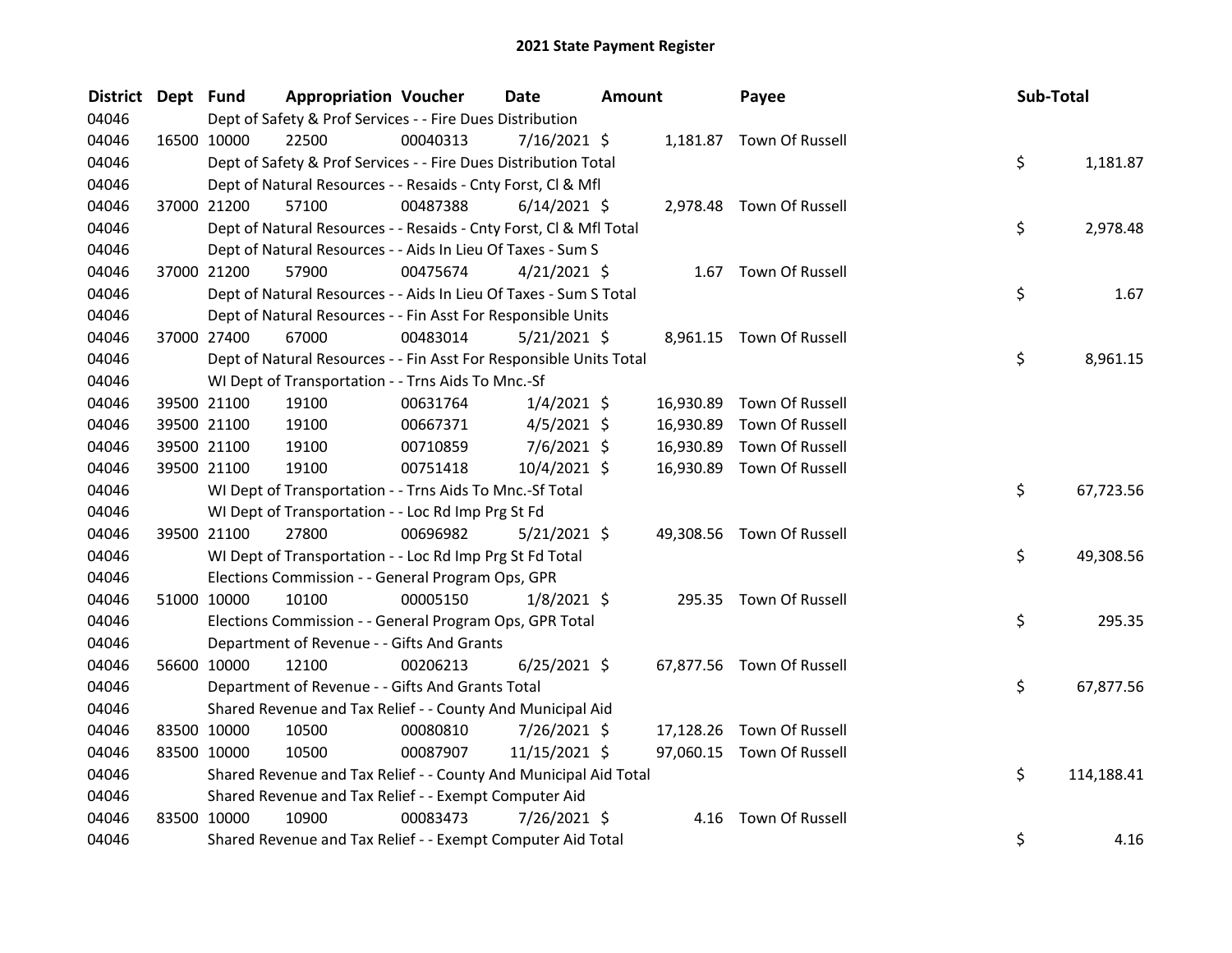| District Dept | Fund        | <b>Appropriation Voucher</b>                                        |          | Date          | <b>Amount</b> |          | Payee           | Sub-Total |            |
|---------------|-------------|---------------------------------------------------------------------|----------|---------------|---------------|----------|-----------------|-----------|------------|
| 04046         |             | Shared Revenue and Tax Relief - - Personal Property Aid             |          |               |               |          |                 |           |            |
| 04046         | 83500 10000 | 11100                                                               | 00076659 | $5/3/2021$ \$ |               | 174.96   | Town Of Russell |           |            |
| 04046         |             | Shared Revenue and Tax Relief - - Personal Property Aid Total       |          |               |               |          |                 |           | 174.96     |
| 04046         |             | Shared Revenue and Tax Relief - - Payments For Municipal Svcs       |          |               |               |          |                 |           |            |
| 04046         | 83500 10000 | 50100                                                               | 00073509 | $2/1/2021$ \$ |               | 1,792.21 | Town Of Russell |           |            |
| 04046         |             | Shared Revenue and Tax Relief - - Payments For Municipal Svcs Total |          |               |               |          |                 |           | 1,792.21   |
| 04046 Total   |             |                                                                     |          |               |               |          |                 |           | 314,487.94 |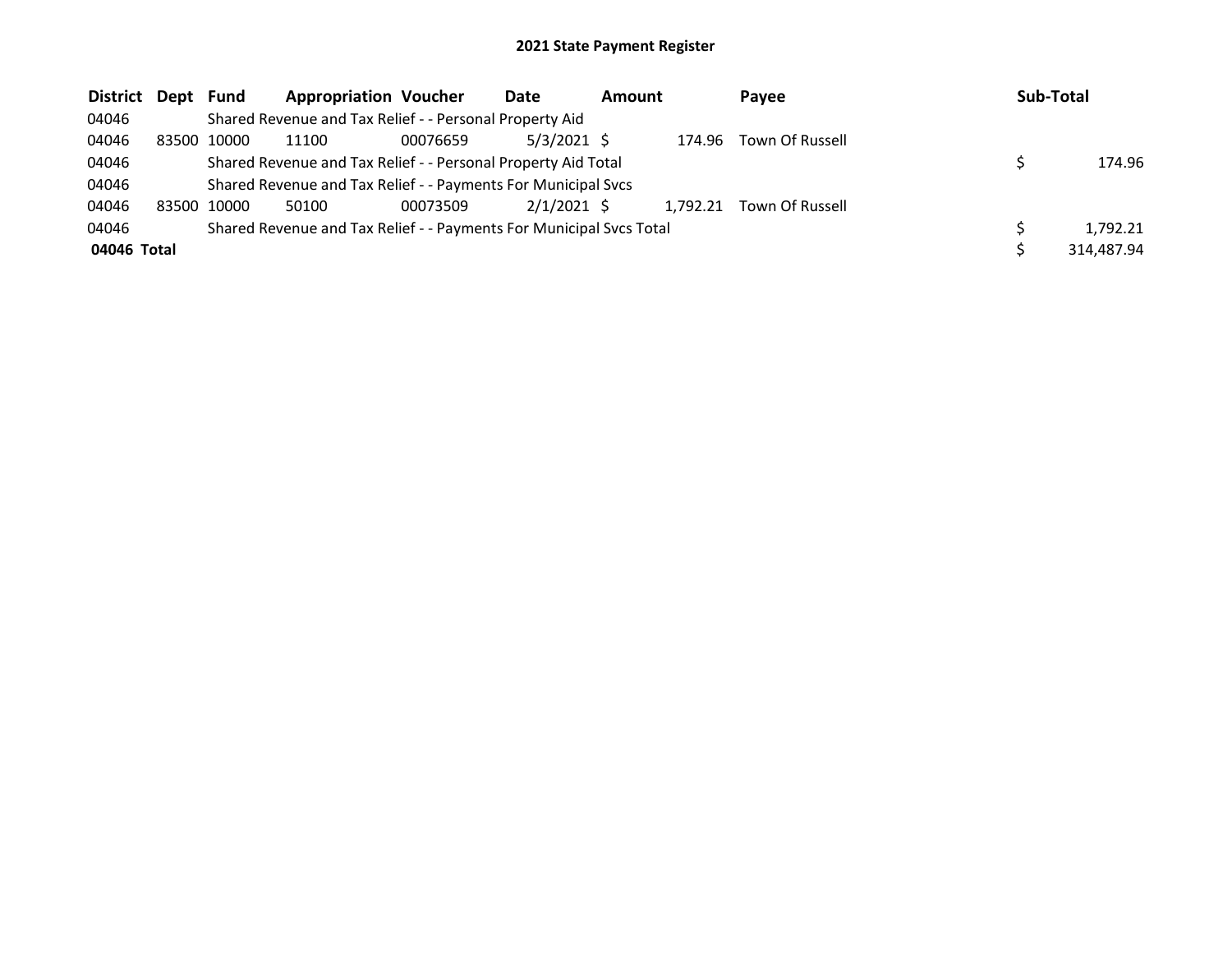| <b>District</b> | Dept Fund |             | <b>Appropriation Voucher</b>                                       |          | <b>Date</b>    | <b>Amount</b> |           | Payee                   | Sub-Total |            |
|-----------------|-----------|-------------|--------------------------------------------------------------------|----------|----------------|---------------|-----------|-------------------------|-----------|------------|
| 04048           |           |             | Dept of Safety & Prof Services - - Fire Dues Distribution          |          |                |               |           |                         |           |            |
| 04048           |           | 16500 10000 | 22500                                                              | 00040314 | $7/16/2021$ \$ |               |           | 747.49 Town Of Tripp    |           |            |
| 04048           |           |             | Dept of Safety & Prof Services - - Fire Dues Distribution Total    |          |                |               |           |                         | \$        | 747.49     |
| 04048           |           |             | Dept of Natural Resources - - Aids In Lieu Of Taxes - Gener        |          |                |               |           |                         |           |            |
| 04048           |           | 37000 10000 | 50300                                                              | 00461828 | $2/8/2021$ \$  |               |           | 1,418.10 Town Of Tripp  |           |            |
| 04048           |           |             | Dept of Natural Resources - - Aids In Lieu Of Taxes - Gener Total  |          |                |               |           |                         | \$        | 1,418.10   |
| 04048           |           |             | Dept of Natural Resources - - Resaids - Cnty Forst, Cl & Mfl       |          |                |               |           |                         |           |            |
| 04048           |           | 37000 21200 | 57100                                                              | 00487389 | $6/14/2021$ \$ |               |           | 2,165.99 Town Of Tripp  |           |            |
| 04048           |           |             | Dept of Natural Resources - - Resaids - Cnty Forst, Cl & Mfl Total |          |                |               |           |                         | \$        | 2,165.99   |
| 04048           |           |             | Dept of Natural Resources - - Resaids - Pymt In Lieu Tax Fed       |          |                |               |           |                         |           |            |
| 04048           |           | 37000 21200 | 58400                                                              | 00510795 | $9/28/2021$ \$ |               | 7,987.04  | Town Of Tripp           |           |            |
| 04048           |           |             | Dept of Natural Resources - - Resaids - Pymt In Lieu Tax Fed Total |          |                |               |           |                         | \$        | 7,987.04   |
| 04048           |           |             | Dept of Natural Resources - - Fin Asst For Responsible Units       |          |                |               |           |                         |           |            |
| 04048           |           | 37000 27400 | 67000                                                              | 00483962 | $5/21/2021$ \$ |               |           | 1,317.87 Town Of Tripp  |           |            |
| 04048           |           |             | Dept of Natural Resources - - Fin Asst For Responsible Units Total |          |                |               |           |                         | \$        | 1,317.87   |
| 04048           |           |             | WI Dept of Transportation - - Trns Aids To Mnc.-Sf                 |          |                |               |           |                         |           |            |
| 04048           |           | 39500 21100 | 19100                                                              | 00631765 | $1/4/2021$ \$  |               | 37,219.05 | Town Of Tripp           |           |            |
| 04048           |           | 39500 21100 | 19100                                                              | 00667372 | $4/5/2021$ \$  |               | 37,219.05 | Town Of Tripp           |           |            |
| 04048           |           | 39500 21100 | 19100                                                              | 00710860 | $7/6/2021$ \$  |               | 37,219.05 | Town Of Tripp           |           |            |
| 04048           |           | 39500 21100 | 19100                                                              | 00751419 | 10/4/2021 \$   |               | 37,219.05 | Town Of Tripp           |           |            |
| 04048           |           |             | WI Dept of Transportation - - Trns Aids To Mnc.-Sf Total           |          |                |               |           |                         | \$        | 148,876.20 |
| 04048           |           |             | Department of Revenue - - Gifts And Grants                         |          |                |               |           |                         |           |            |
| 04048           |           | 56600 10000 | 12100                                                              | 00206214 | $6/25/2021$ \$ |               |           | 12,246.22 Town Of Tripp |           |            |
| 04048           |           |             | Department of Revenue - - Gifts And Grants Total                   |          |                |               |           |                         | \$        | 12,246.22  |
| 04048           |           |             | Shared Revenue and Tax Relief - - County And Municipal Aid         |          |                |               |           |                         |           |            |
| 04048           |           | 83500 10000 | 10500                                                              | 00080811 | 7/26/2021 \$   |               |           | 2,201.52 Town Of Tripp  |           |            |
| 04048           |           | 83500 10000 | 10500                                                              | 00087908 | 11/15/2021 \$  |               | 12,475.29 | Town Of Tripp           |           |            |
| 04048           |           |             | Shared Revenue and Tax Relief - - County And Municipal Aid Total   |          |                |               |           |                         | \$        | 14,676.81  |
| 04048           |           |             | Shared Revenue and Tax Relief - - Personal Property Aid            |          |                |               |           |                         |           |            |
| 04048           |           | 83500 10000 | 11100                                                              | 00076660 | $5/3/2021$ \$  |               | 54.00     | Town Of Tripp           |           |            |
| 04048           |           |             | Shared Revenue and Tax Relief - - Personal Property Aid Total      |          |                |               |           |                         | \$        | 54.00      |
| 04048 Total     |           |             |                                                                    |          |                |               |           |                         | \$        | 189,489.72 |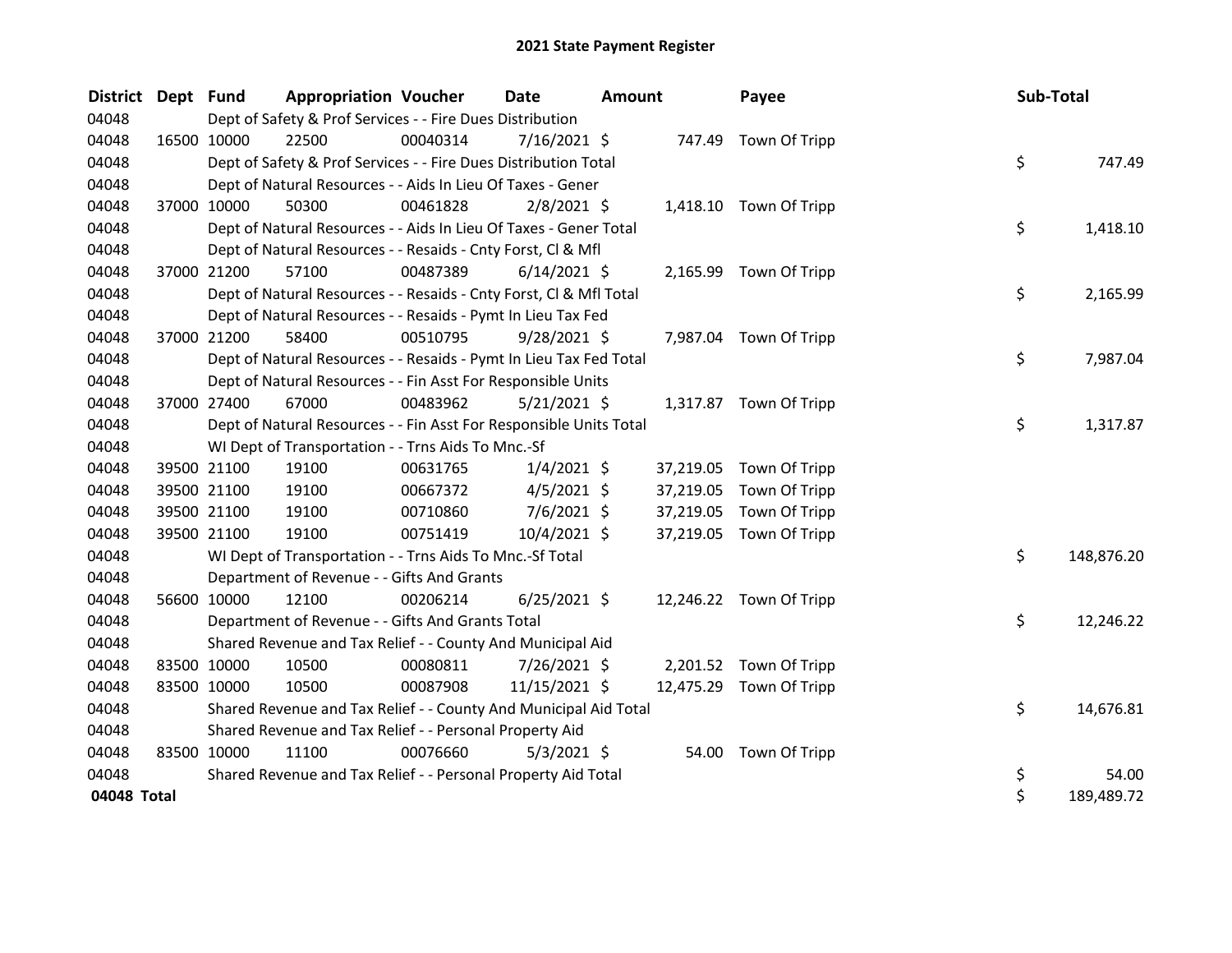| <b>District</b> | Dept Fund   |                      | <b>Appropriation Voucher</b>                                       | Date           | <b>Amount</b> | Payee                      | Sub-Total        |
|-----------------|-------------|----------------------|--------------------------------------------------------------------|----------------|---------------|----------------------------|------------------|
| 04050           |             |                      | Dept of Safety & Prof Services - - Fire Dues Distribution          |                |               |                            |                  |
| 04050           |             | 16500 10000<br>22500 | 00040316                                                           | 7/16/2021 \$   |               | 2,223.68 Town Of Washburn  |                  |
| 04050           |             |                      | Dept of Safety & Prof Services - - Fire Dues Distribution Total    |                |               |                            | \$<br>2,223.68   |
| 04050           |             |                      | Dept of Natural Resources - - Aids In Lieu Of Taxes - Gener        |                |               |                            |                  |
| 04050           |             | 37000 10000<br>50300 | 00461829                                                           | $2/8/2021$ \$  |               | 9,977.73 Town Of Washburn  |                  |
| 04050           |             | 37000 10000<br>50300 | 00475378                                                           | $4/21/2021$ \$ |               | 529.63 Town Of Washburn    |                  |
| 04050           |             |                      | Dept of Natural Resources - - Aids In Lieu Of Taxes - Gener Total  |                |               |                            | \$<br>10,507.36  |
| 04050           |             |                      | Dept of Natural Resources - - Seg Earned                           |                |               |                            |                  |
| 04050           |             | 100SE<br>37000 21200 | 00455994                                                           | $1/12/2021$ \$ |               | 8,160.48 Town Of Washburn  |                  |
| 04050           |             |                      | Dept of Natural Resources - - Seg Earned Total                     |                |               |                            | \$<br>8,160.48   |
| 04050           |             |                      | Dept of Natural Resources - - Resaids - Cnty Forst, Cl & Mfl       |                |               |                            |                  |
| 04050           |             | 37000 21200<br>57100 | 00487390                                                           | $6/14/2021$ \$ |               | 807.29 Town Of Washburn    |                  |
| 04050           |             |                      | Dept of Natural Resources - - Resaids - Cnty Forst, Cl & Mfl Total |                |               |                            | \$<br>807.29     |
| 04050           |             |                      | Dept of Natural Resources - - Aids In Lieu Of Taxes - Sum S        |                |               |                            |                  |
| 04050           |             | 57900<br>37000 21200 | 00475377                                                           | $4/21/2021$ \$ |               | 6.40 Town Of Washburn      |                  |
| 04050           |             |                      | Dept of Natural Resources - - Aids In Lieu Of Taxes - Sum S Total  |                |               |                            | \$<br>6.40       |
| 04050           |             |                      | Dept of Natural Resources - - Resaids - Pymt In Lieu Tax Fed       |                |               |                            |                  |
| 04050           |             | 37000 21200<br>58400 | 00510796                                                           | $9/28/2021$ \$ |               | 59,588.80 Town Of Washburn |                  |
| 04050           |             |                      | Dept of Natural Resources - - Resaids - Pymt In Lieu Tax Fed Total |                |               |                            | \$<br>59,588.80  |
| 04050           |             |                      | WI Dept of Transportation - - Trns Aids To Mnc.-Sf                 |                |               |                            |                  |
| 04050           |             | 39500 21100<br>19100 | 00631766                                                           | $1/4/2021$ \$  | 83,728.08     | Town Of Washburn           |                  |
| 04050           |             | 39500 21100<br>19100 | 00667373                                                           | $4/5/2021$ \$  | 83,728.08     | Town Of Washburn           |                  |
| 04050           |             | 39500 21100<br>19100 | 00710861                                                           | $7/6/2021$ \$  | 83,728.08     | Town Of Washburn           |                  |
| 04050           |             | 39500 21100<br>19100 | 00751420                                                           | 10/4/2021 \$   |               | 83,728.08 Town Of Washburn |                  |
| 04050           |             |                      | WI Dept of Transportation - - Trns Aids To Mnc.-Sf Total           |                |               |                            | \$<br>334,912.32 |
| 04050           |             |                      | Department of Revenue - - Gifts And Grants                         |                |               |                            |                  |
| 04050           |             | 56600 10000<br>12100 | 00206215                                                           | $6/25/2021$ \$ |               | 28,051.17 Town Of Washburn |                  |
| 04050           |             |                      | Department of Revenue - - Gifts And Grants Total                   |                |               |                            | \$<br>28,051.17  |
| 04050           |             |                      | Shared Revenue and Tax Relief - - County And Municipal Aid         |                |               |                            |                  |
| 04050           | 83500 10000 | 10500                | 00080812                                                           | 7/26/2021 \$   |               | 3,589.64 Town Of Washburn  |                  |
| 04050           | 83500 10000 | 10500                | 00087909                                                           | 11/15/2021 \$  |               | 20,341.49 Town Of Washburn |                  |
| 04050           |             |                      | Shared Revenue and Tax Relief - - County And Municipal Aid Total   |                |               |                            | \$<br>23,931.13  |
| 04050           |             |                      | Shared Revenue and Tax Relief - - Exempt Computer Aid              |                |               |                            |                  |
| 04050           |             | 83500 10000<br>10900 | 00083474                                                           | 7/26/2021 \$   |               | 1.03 Town Of Washburn      |                  |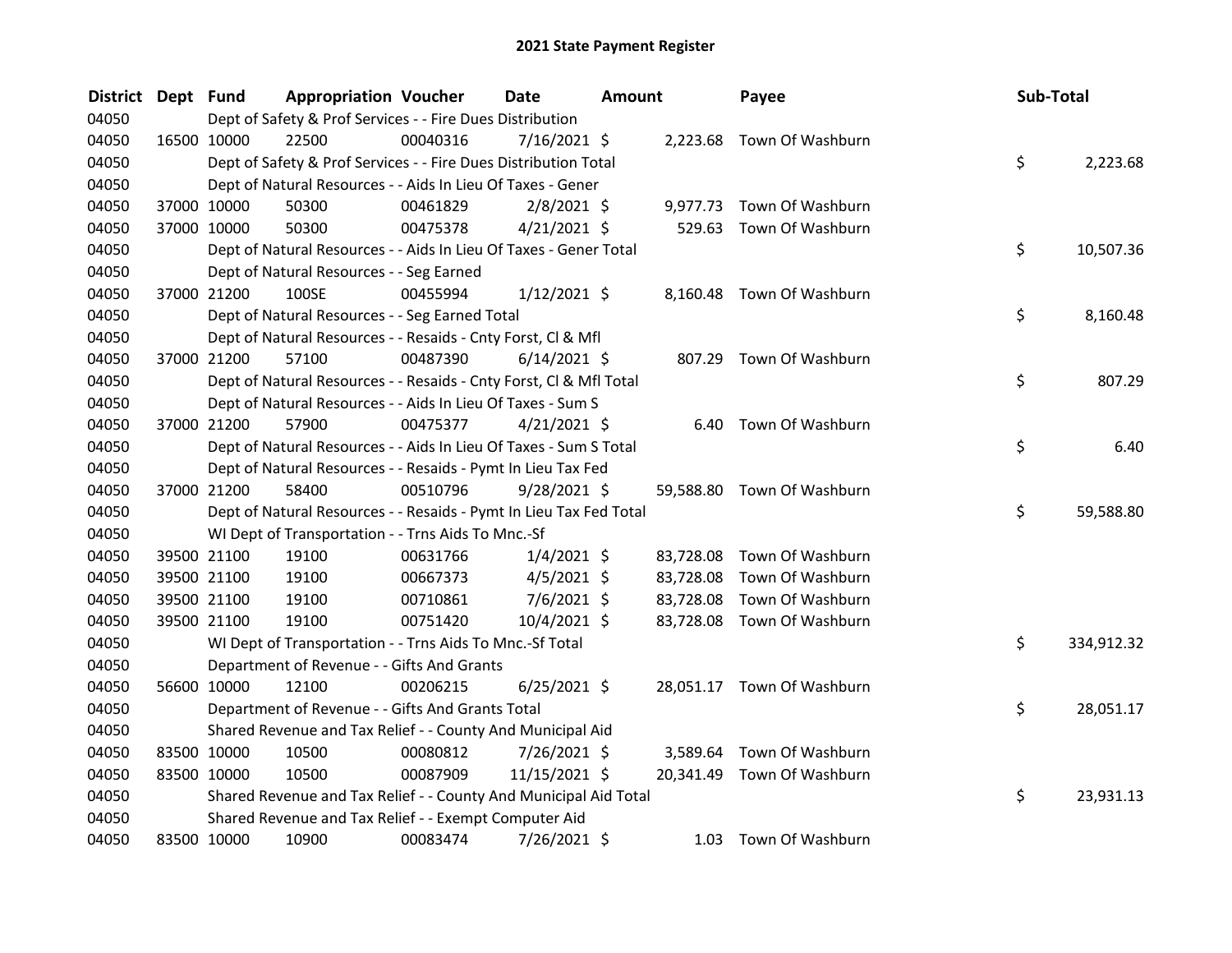| District Dept |                                                               | Fund  | <b>Appropriation Voucher</b>                                |          | Date          | Amount |       | Pavee            |  | Sub-Total |            |  |  |
|---------------|---------------------------------------------------------------|-------|-------------------------------------------------------------|----------|---------------|--------|-------|------------------|--|-----------|------------|--|--|
| 04050         |                                                               |       | Shared Revenue and Tax Relief - - Exempt Computer Aid Total |          |               | 1.03   |       |                  |  |           |            |  |  |
| 04050         |                                                               |       | Shared Revenue and Tax Relief - - Personal Property Aid     |          |               |        |       |                  |  |           |            |  |  |
| 04050         | 83500                                                         | 10000 | 11100                                                       | 00076661 | $5/3/2021$ \$ |        | 32.66 | Town Of Washburn |  |           |            |  |  |
| 04050         | Shared Revenue and Tax Relief - - Personal Property Aid Total |       |                                                             |          |               |        |       |                  |  |           | 32.66      |  |  |
| 04050 Total   |                                                               |       |                                                             |          |               |        |       |                  |  |           | 468.222.32 |  |  |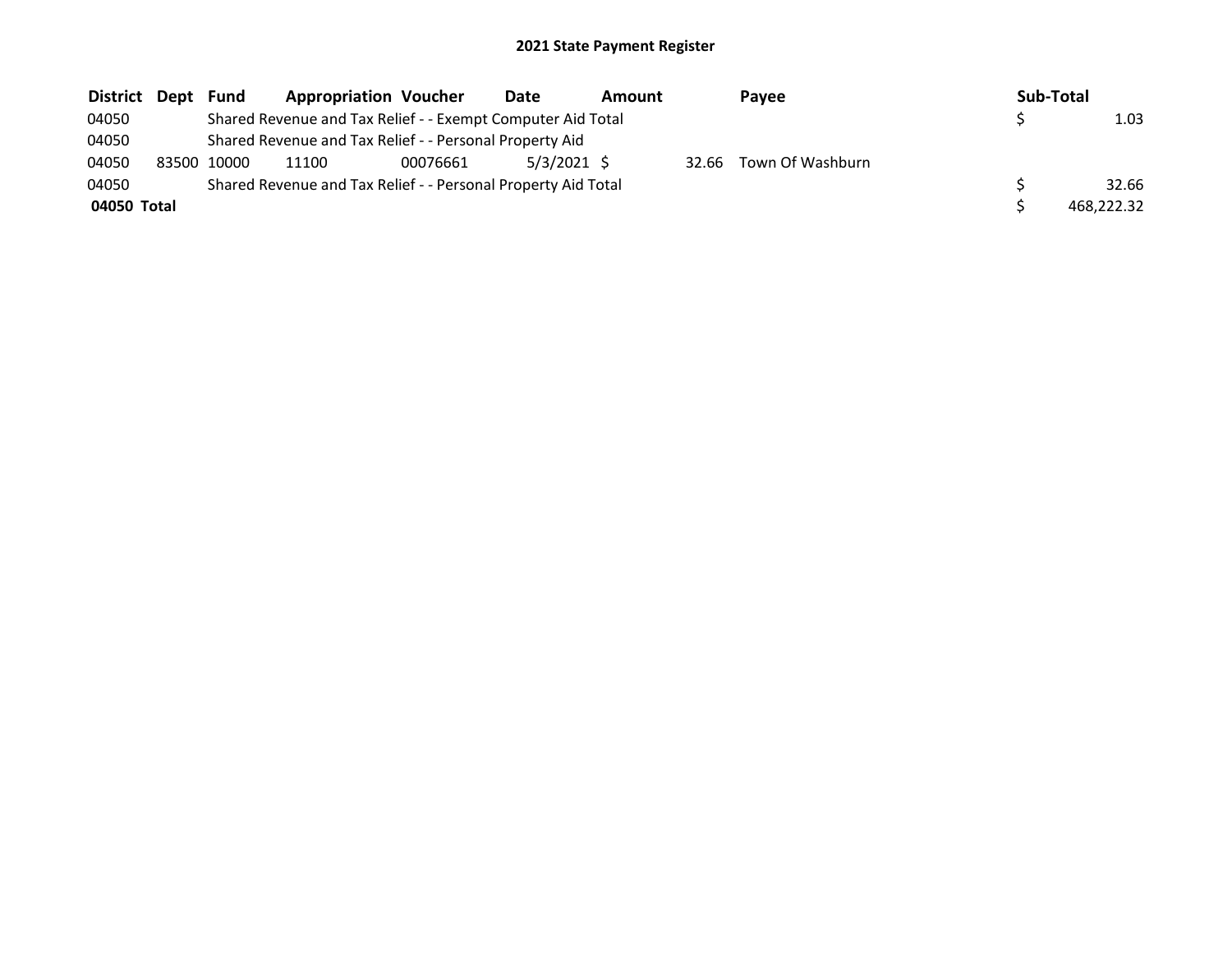| District    | Dept  | Fund        | <b>Appropriation Voucher</b>                                     |          | Date            | <b>Amount</b> |           | Payee            | Sub-Total |           |
|-------------|-------|-------------|------------------------------------------------------------------|----------|-----------------|---------------|-----------|------------------|-----------|-----------|
| 04151       |       |             | Dept of Safety & Prof Services - - Fire Dues Distribution        |          |                 |               |           |                  |           |           |
| 04151       | 16500 | 10000       | 22500                                                            | 00040307 | $7/16/2021$ \$  |               | 187.81    | Village Of Mason |           |           |
| 04151       |       |             | Dept of Safety & Prof Services - - Fire Dues Distribution Total  |          |                 |               |           |                  | \$        | 187.81    |
| 04151       |       |             | WI Dept of Transportation - - Trns Aids To Mnc.-Sf               |          |                 |               |           |                  |           |           |
| 04151       |       | 39500 21100 | 19100                                                            | 00631767 | $1/4/2021$ \$   |               | 1,714.77  | Village Of Mason |           |           |
| 04151       |       | 39500 21100 | 19100                                                            | 00667374 | $4/5/2021$ \$   |               | 1,714.77  | Village Of Mason |           |           |
| 04151       |       | 39500 21100 | 19100                                                            | 00710862 | $7/6/2021$ \$   |               | 1,714.77  | Village Of Mason |           |           |
| 04151       |       | 39500 21100 | 19100                                                            | 00751421 | 10/4/2021 \$    |               | 1,714.77  | Village Of Mason |           |           |
| 04151       |       |             | WI Dept of Transportation - - Trns Aids To Mnc.-Sf Total         |          |                 |               |           |                  | \$        | 6,859.08  |
| 04151       |       |             | Department of Revenue - - Gifts And Grants                       |          |                 |               |           |                  |           |           |
| 04151       | 56600 | 10000       | 12100                                                            | 00206216 | $6/25/2021$ \$  |               | 4,919.42  | Village Of Mason |           |           |
| 04151       |       |             | Department of Revenue - - Gifts And Grants Total                 |          |                 |               |           |                  | \$        | 4,919.42  |
| 04151       |       |             | Shared Revenue and Tax Relief - - County And Municipal Aid       |          |                 |               |           |                  |           |           |
| 04151       |       | 83500 10000 | 10500                                                            | 00080813 | 7/26/2021 \$    |               | 5,882.74  | Village Of Mason |           |           |
| 04151       |       | 83500 10000 | 10500                                                            | 00087910 | $11/15/2021$ \$ |               | 33,335.53 | Village Of Mason |           |           |
| 04151       |       |             | Shared Revenue and Tax Relief - - County And Municipal Aid Total |          |                 |               |           |                  | \$        | 39,218.27 |
| 04151 Total |       |             |                                                                  |          |                 |               |           |                  |           | 51,184.58 |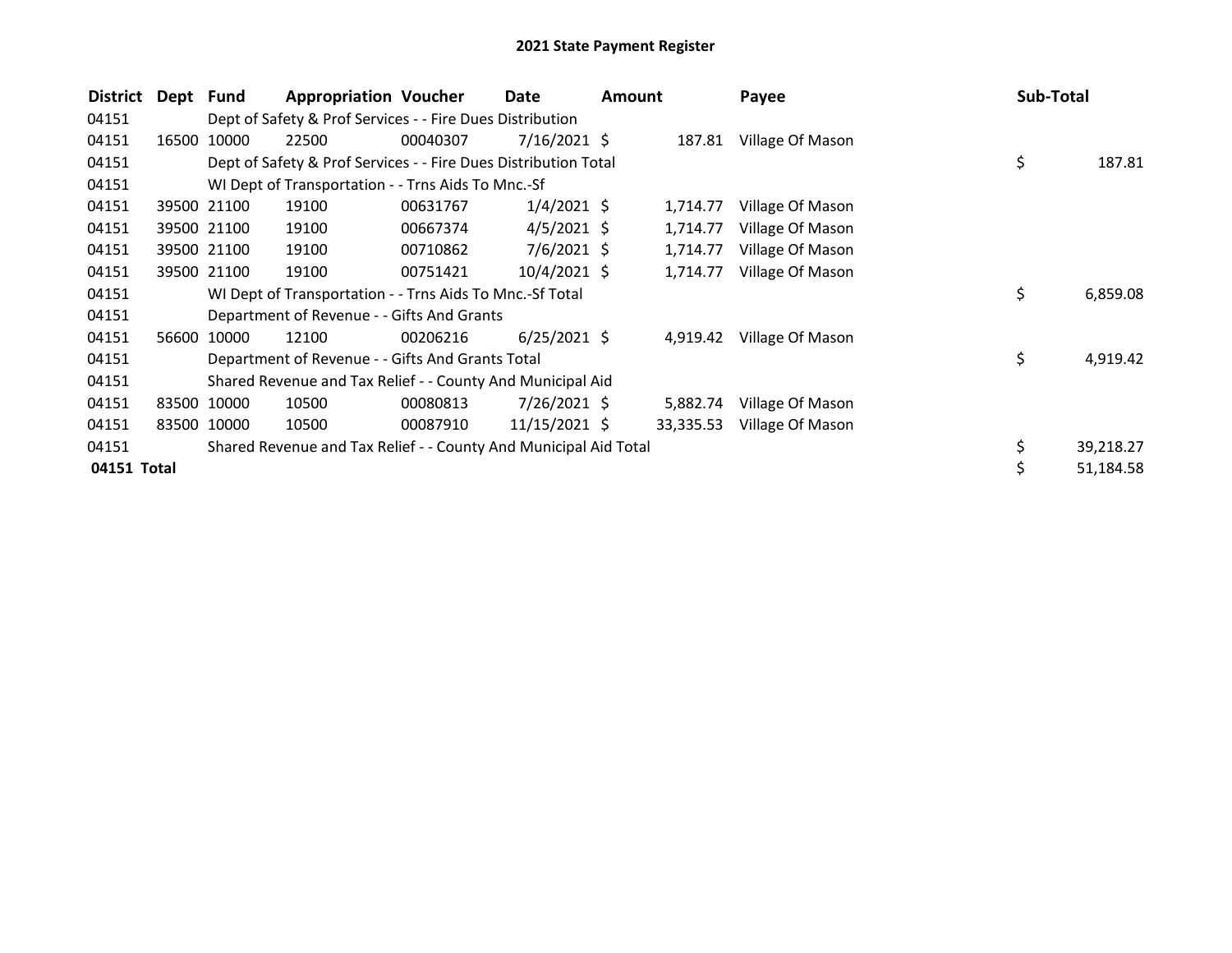| District | Dept | Fund        | <b>Appropriation Voucher</b>                                      |          | <b>Date</b>    | <b>Amount</b> |        | Payee                      | <b>Sub-Total</b> |           |
|----------|------|-------------|-------------------------------------------------------------------|----------|----------------|---------------|--------|----------------------------|------------------|-----------|
| 04206    |      |             | Dept of Safety & Prof Services - - Fire Dues Distribution         |          |                |               |        |                            |                  |           |
| 04206    |      | 16500 10000 | 22500                                                             | 00040291 | 7/16/2021 \$   |               |        | 3,651.11 City Of Bayfield  |                  |           |
| 04206    |      |             | Dept of Safety & Prof Services - - Fire Dues Distribution Total   |          |                |               |        |                            | \$               | 3,651.11  |
| 04206    |      |             | Dept of Natural Resources - - Aids In Lieu Of Taxes - Gener       |          |                |               |        |                            |                  |           |
| 04206    |      | 37000 10000 | 50300                                                             | 00476027 | $4/21/2021$ \$ |               |        | 98.85 City Of Bayfield     |                  |           |
| 04206    |      |             | Dept of Natural Resources - - Aids In Lieu Of Taxes - Gener Total |          |                |               |        |                            | \$               | 98.85     |
| 04206    |      |             | Dept of Natural Resources - - GPO - Federal Funds                 |          |                |               |        |                            |                  |           |
| 04206    |      | 37000 10000 | 94100                                                             | 00522518 | $12/2/2021$ \$ |               |        | 10,300.00 City Of Bayfield |                  |           |
| 04206    |      |             | Dept of Natural Resources - - GPO - Federal Funds Total           |          |                |               |        |                            | \$               | 10,300.00 |
| 04206    |      |             | Dept of Natural Resources - - Gen Program Ops-State Funds         |          |                |               |        |                            |                  |           |
| 04206    |      | 37000 21200 | 16100                                                             | 00466174 | $3/4/2021$ \$  |               | 182.11 | City Of Bayfield           |                  |           |
| 04206    |      | 37000 21200 | 16100                                                             | 00466178 | $3/4/2021$ \$  |               | 10.50  | City Of Bayfield           |                  |           |
| 04206    |      | 37000 21200 | 16100                                                             | 00466181 | 3/4/2021 \$    |               | 75.74  | City Of Bayfield           |                  |           |
| 04206    |      | 37000 21200 | 16100                                                             | 00478099 | 4/28/2021 \$   |               | 183.29 | City Of Bayfield           |                  |           |
| 04206    |      | 37000 21200 | 16100                                                             | 00478100 | 4/28/2021 \$   |               | 13.74  | City Of Bayfield           |                  |           |
| 04206    |      | 37000 21200 | 16100                                                             | 00478101 | 4/28/2021 \$   |               | 83.96  | City Of Bayfield           |                  |           |
| 04206    |      | 37000 21200 | 16100                                                             | 00491968 | $6/23/2021$ \$ |               | 185.63 | City Of Bayfield           |                  |           |
| 04206    |      | 37000 21200 | 16100                                                             | 00491974 | $6/23/2021$ \$ |               | 75.74  | City Of Bayfield           |                  |           |
| 04206    |      | 37000 21200 | 16100                                                             | 00491977 | $6/23/2021$ \$ |               | 10.50  | City Of Bayfield           |                  |           |
| 04206    |      | 37000 21200 | 16100                                                             | 00504878 | 8/25/2021 \$   |               | 190.33 | City Of Bayfield           |                  |           |
| 04206    |      | 37000 21200 | 16100                                                             | 00504880 | $8/25/2021$ \$ |               | 73.39  | City Of Bayfield           |                  |           |
| 04206    |      | 37000 21200 | 16100                                                             | 00504890 | 9/10/2021 \$   |               | 100.14 | City Of Bayfield           |                  |           |
| 04206    |      | 37000 21200 | 16100                                                             | 00515715 | 10/22/2021 \$  |               | 190.33 | City Of Bayfield           |                  |           |
| 04206    |      | 37000 21200 | 16100                                                             | 00515717 | 10/25/2021 \$  |               | 75.74  | City Of Bayfield           |                  |           |
| 04206    |      | 37000 21200 | 16100                                                             | 00515720 | 10/22/2021 \$  |               | 52.08  | City Of Bayfield           |                  |           |
| 04206    |      |             | Dept of Natural Resources - - Gen Program Ops-State Funds Total   |          |                |               |        |                            | \$               | 1,503.22  |
| 04206    |      |             | Dept of Natural Resources - - GPO--State Funds                    |          |                |               |        |                            |                  |           |
| 04206    |      | 37000 21200 | 36100                                                             | 00466174 | 3/4/2021 \$    |               | 91.05  | City Of Bayfield           |                  |           |
| 04206    |      | 37000 21200 | 36100                                                             | 00466181 | 3/4/2021 \$    |               | 37.87  | City Of Bayfield           |                  |           |
| 04206    |      | 37000 21200 | 36100                                                             | 00478099 | 4/28/2021 \$   |               | 91.64  | City Of Bayfield           |                  |           |
| 04206    |      | 37000 21200 | 36100                                                             | 00478101 | 4/28/2021 \$   |               | 41.98  | City Of Bayfield           |                  |           |
| 04206    |      | 37000 21200 | 36100                                                             | 00491968 | $6/23/2021$ \$ |               | 92.82  | City Of Bayfield           |                  |           |
| 04206    |      | 37000 21200 | 36100                                                             | 00491974 | $6/23/2021$ \$ |               | 37.87  | City Of Bayfield           |                  |           |
| 04206    |      | 37000 21200 | 36100                                                             | 00504878 | 8/25/2021 \$   |               | 95.16  | City Of Bayfield           |                  |           |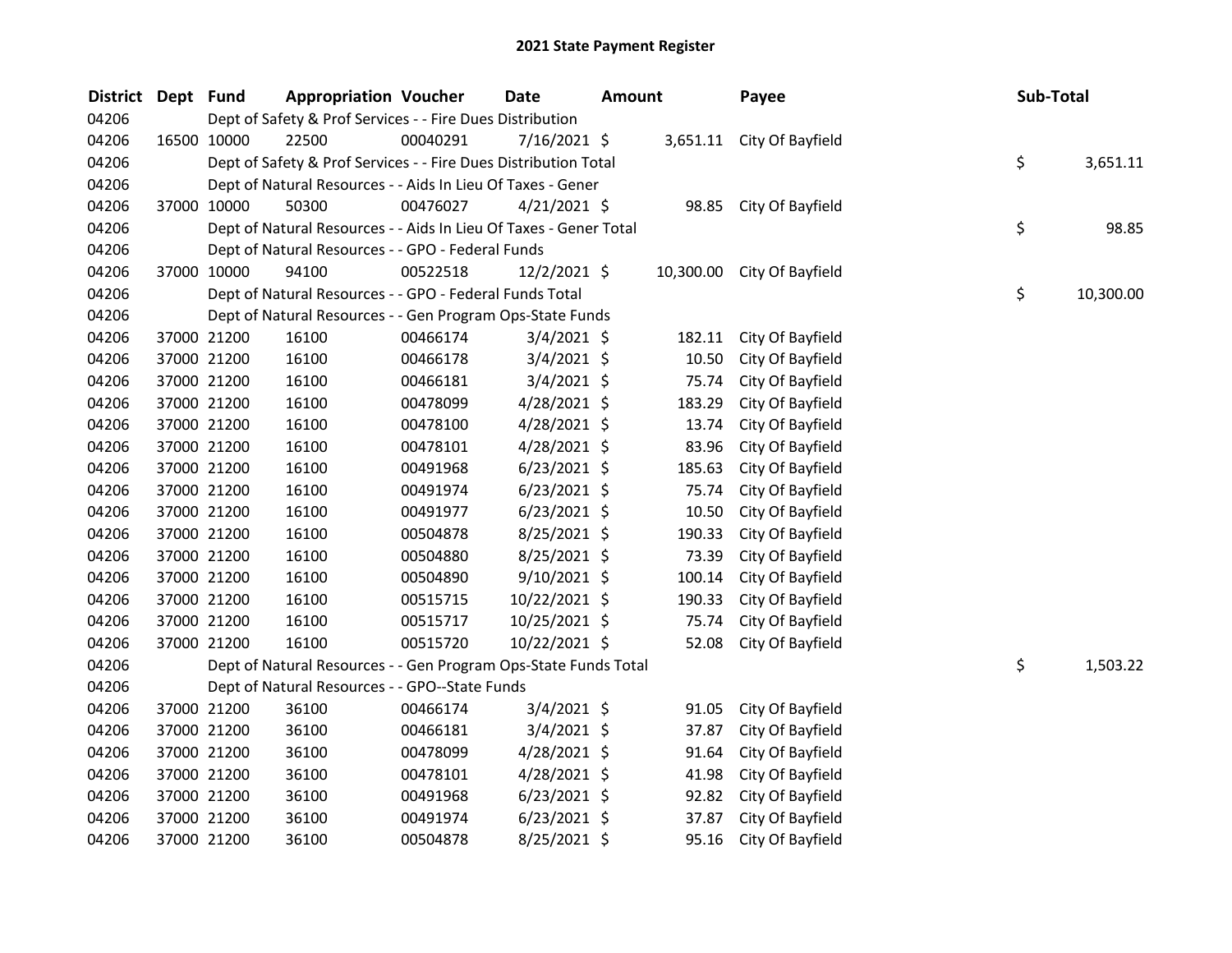| <b>District</b> | Dept Fund |             | <b>Appropriation Voucher</b>                                                    |           | Date           | <b>Amount</b> |           | Payee                      | Sub-Total |           |
|-----------------|-----------|-------------|---------------------------------------------------------------------------------|-----------|----------------|---------------|-----------|----------------------------|-----------|-----------|
| 04206           |           | 37000 21200 | 36100                                                                           | 00504880  | 8/25/2021 \$   |               | 36.70     | City Of Bayfield           |           |           |
| 04206           |           | 37000 21200 | 36100                                                                           | 00515715  | 10/22/2021 \$  |               | 95.16     | City Of Bayfield           |           |           |
| 04206           |           | 37000 21200 | 36100                                                                           | 00515717  | 10/25/2021 \$  |               | 37.87     | City Of Bayfield           |           |           |
| 04206           |           |             | Dept of Natural Resources - - GPO--State Funds Total                            |           |                |               |           |                            | \$        | 658.12    |
| 04206           |           |             | Dept of Natural Resources - - Aids In Lieu Of Taxes - Sum S                     |           |                |               |           |                            |           |           |
| 04206           |           | 37000 21200 | 57900                                                                           | 00476026  | $4/21/2021$ \$ |               |           | 0.01 City Of Bayfield      |           |           |
| 04206           |           |             | Dept of Natural Resources - - Aids In Lieu Of Taxes - Sum S Total               |           |                |               |           |                            | \$        | 0.01      |
| 04206           |           |             | WI Dept of Transportation - - Trns Aids To Mnc.-Sf                              |           |                |               |           |                            |           |           |
| 04206           |           | 39500 21100 | 19100                                                                           | 00631768  | $1/4/2021$ \$  |               | 22,019.73 | City Of Bayfield           |           |           |
| 04206           |           | 39500 21100 | 19100                                                                           | 00667375  | $4/5/2021$ \$  |               | 22,019.73 | City Of Bayfield           |           |           |
| 04206           |           | 39500 21100 | 19100                                                                           | 00710863  | $7/6/2021$ \$  |               | 22,019.73 | City Of Bayfield           |           |           |
| 04206           |           | 39500 21100 | 19100                                                                           | 00751422  | 10/4/2021 \$   |               |           | 22,019.74 City Of Bayfield |           |           |
| 04206           |           |             | WI Dept of Transportation - - Trns Aids To Mnc.-Sf Total                        |           |                |               |           |                            | \$        | 88,078.93 |
| 04206           |           |             | Department of Health Services - - Prepaid Medical Transport Reimbursement       |           |                |               |           |                            |           |           |
| 04206           |           | 43500 10000 | 16300                                                                           | AMBULANCE | 11/15/2021 \$  |               |           | 2,984.49 City Of Bayfield  |           |           |
| 04206           |           |             | Department of Health Services - - Prepaid Medical Transport Reimbursement Total |           |                |               |           |                            | \$        | 2,984.49  |
| 04206           |           |             | Department of Justice - - Officer training reimbursement                        |           |                |               |           |                            |           |           |
| 04206           |           | 45500 10000 | 21400                                                                           | 00104703  | 11/12/2021 \$  |               |           | 480.00 City Of Bayfield    |           |           |
| 04206           |           |             | Department of Justice - - Officer training reimbursement Total                  |           |                |               |           |                            | \$        | 480.00    |
| 04206           |           |             | Department of Administration - - Federal Aid                                    |           |                |               |           |                            |           |           |
| 04206           |           | 50500 10000 | 14200                                                                           | 00140738  | $3/11/2021$ \$ |               | 1,200.00  | City Of Bayfield           |           |           |
| 04206           |           | 50500 10000 | 14200                                                                           | 00141264  | $3/4/2021$ \$  |               | 2,380.95  | City Of Bayfield           |           |           |
| 04206           |           | 50500 10000 | 14200                                                                           | 00145940  | $5/24/2021$ \$ |               | 900.00    | City Of Bayfield           |           |           |
| 04206           |           | 50500 10000 | 14200                                                                           | 00149004  | 7/16/2021 \$   |               | 5,180.00  | City Of Bayfield           |           |           |
| 04206           |           | 50500 10000 | 14200                                                                           | 00153113  | 10/12/2021 \$  |               | 2,790.00  | City Of Bayfield           |           |           |
| 04206           |           | 50500 10000 | 14200                                                                           | 00153115  | 10/12/2021 \$  |               | 5,643.06  | City Of Bayfield           |           |           |
| 04206           |           |             | Department of Administration - - Federal Aid Total                              |           |                |               |           |                            | \$        | 18,094.01 |
| 04206           |           |             | Department of Revenue - - Gifts And Grants                                      |           |                |               |           |                            |           |           |
| 04206           |           | 56600 10000 | 12100                                                                           | 00206217  | $6/25/2021$ \$ |               |           | 24,649.44 City Of Bayfield |           |           |
| 04206           |           |             | Department of Revenue - - Gifts And Grants Total                                |           |                |               |           |                            | \$        | 24,649.44 |
| 04206           |           |             | Shared Revenue and Tax Relief - - Expenditure Restraint Program                 |           |                |               |           |                            |           |           |
| 04206           |           | 83500 10000 | 10100                                                                           | 00080814  | 7/26/2021 \$   |               |           | 7,217.60 City Of Bayfield  |           |           |
| 04206           |           |             | Shared Revenue and Tax Relief - - Expenditure Restraint Program Total           |           |                |               |           |                            | \$        | 7,217.60  |
| 04206           |           |             | Shared Revenue and Tax Relief - - County And Municipal Aid                      |           |                |               |           |                            |           |           |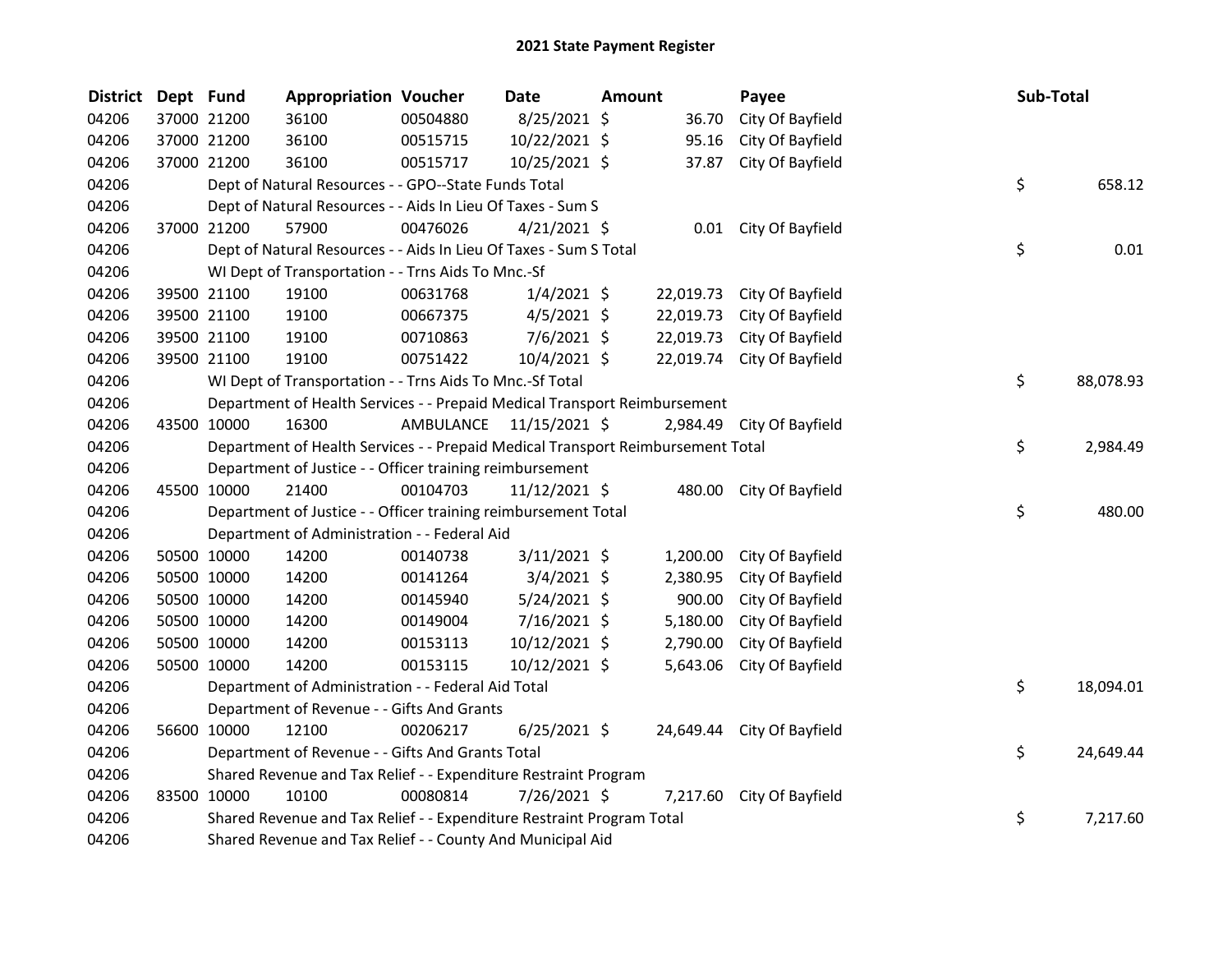| <b>District</b> | Dept Fund   |                                                               | <b>Appropriation Voucher</b>                                                  |          | Date           | <b>Amount</b> |           | Payee            | Sub-Total |            |
|-----------------|-------------|---------------------------------------------------------------|-------------------------------------------------------------------------------|----------|----------------|---------------|-----------|------------------|-----------|------------|
| 04206           | 83500 10000 |                                                               | 10500                                                                         | 00080814 | 7/26/2021 \$   |               | 4,244.25  | City Of Bayfield |           |            |
| 04206           |             | 83500 10000                                                   | 10500                                                                         | 00087911 | 11/15/2021 \$  |               | 21,066.25 | City Of Bayfield |           |            |
| 04206           |             |                                                               | Shared Revenue and Tax Relief - - County And Municipal Aid Total              |          |                |               |           |                  | \$        | 25,310.50  |
| 04206           |             |                                                               | Shared Revenue and Tax Relief - - Exempt Computer Aid                         |          |                |               |           |                  |           |            |
| 04206           | 83500       | 10000                                                         | 10900                                                                         | 00083475 | $7/26/2021$ \$ |               | 163.17    | City Of Bayfield |           |            |
| 04206           |             |                                                               | Shared Revenue and Tax Relief - - Exempt Computer Aid Total                   |          |                |               |           |                  | \$        | 163.17     |
| 04206           |             |                                                               | Shared Revenue and Tax Relief - - Utility Aid                                 |          |                |               |           |                  |           |            |
| 04206           |             | 83500 10000                                                   | 11000                                                                         | 00080814 | 7/26/2021 \$   |               | 789.61    | City Of Bayfield |           |            |
| 04206           |             | 83500 10000                                                   | 11000                                                                         | 00087911 | 11/15/2021 \$  |               | 4,510.34  | City Of Bayfield |           |            |
| 04206           |             |                                                               | Shared Revenue and Tax Relief - - Utility Aid Total                           |          |                |               |           |                  | \$        | 5,299.95   |
| 04206           |             |                                                               | Shared Revenue and Tax Relief - - Personal Property Aid                       |          |                |               |           |                  |           |            |
| 04206           |             | 83500 10000                                                   | 11100                                                                         | 00076662 | $5/3/2021$ \$  |               | 619.83    | City Of Bayfield |           |            |
| 04206           |             |                                                               | Shared Revenue and Tax Relief - - Personal Property Aid Total                 |          |                |               |           |                  | \$        | 619.83     |
| 04206           |             |                                                               | Shared Revenue and Tax Relief - - State Aid; Video Service Provider Fee       |          |                |               |           |                  |           |            |
| 04206           |             | 83500 10000                                                   | 11200                                                                         | 00082790 | $7/26/2021$ \$ |               | 2,505.56  | City Of Bayfield |           |            |
| 04206           |             |                                                               | Shared Revenue and Tax Relief - - State Aid; Video Service Provider Fee Total |          |                |               |           |                  | \$        | 2,505.56   |
| 04206           |             |                                                               | Shared Revenue and Tax Relief - - Premier Resort Areas Tax                    |          |                |               |           |                  |           |            |
| 04206           |             | 83500 10000                                                   | 43400                                                                         | 00073940 | $2/26/2021$ \$ |               | 10,939.70 | City Of Bayfield |           |            |
| 04206           |             | 83500 10000                                                   | 43400                                                                         | 00079899 | $5/28/2021$ \$ |               | 7,518.60  | City Of Bayfield |           |            |
| 04206           |             | 83500 10000                                                   | 43400                                                                         | 00086723 | $8/20/2021$ \$ |               | 2,477.22  | City Of Bayfield |           |            |
| 04206           |             | 83500 10000                                                   | 43400                                                                         | 00086734 | $8/31/2021$ \$ |               | 32,853.34 | City Of Bayfield |           |            |
| 04206           |             | 83500 10000                                                   | 43400                                                                         | 00089735 | 11/30/2021 \$  |               | 58,538.74 | City Of Bayfield |           |            |
| 04206           |             |                                                               | Shared Revenue and Tax Relief - - Premier Resort Areas Tax Total              |          |                |               |           |                  | \$        | 112,327.60 |
| 04206           |             | Shared Revenue and Tax Relief - - Payments For Municipal Svcs |                                                                               |          |                |               |           |                  |           |            |
| 04206           |             | 83500 10000                                                   | 50100                                                                         | 00073510 | $2/1/2021$ \$  |               | 709.90    | City Of Bayfield |           |            |
| 04206           |             |                                                               | Shared Revenue and Tax Relief - - Payments For Municipal Svcs Total           |          |                |               |           |                  | \$        | 709.90     |
| 04206 Total     |             |                                                               |                                                                               |          |                |               |           |                  | \$        | 304,652.29 |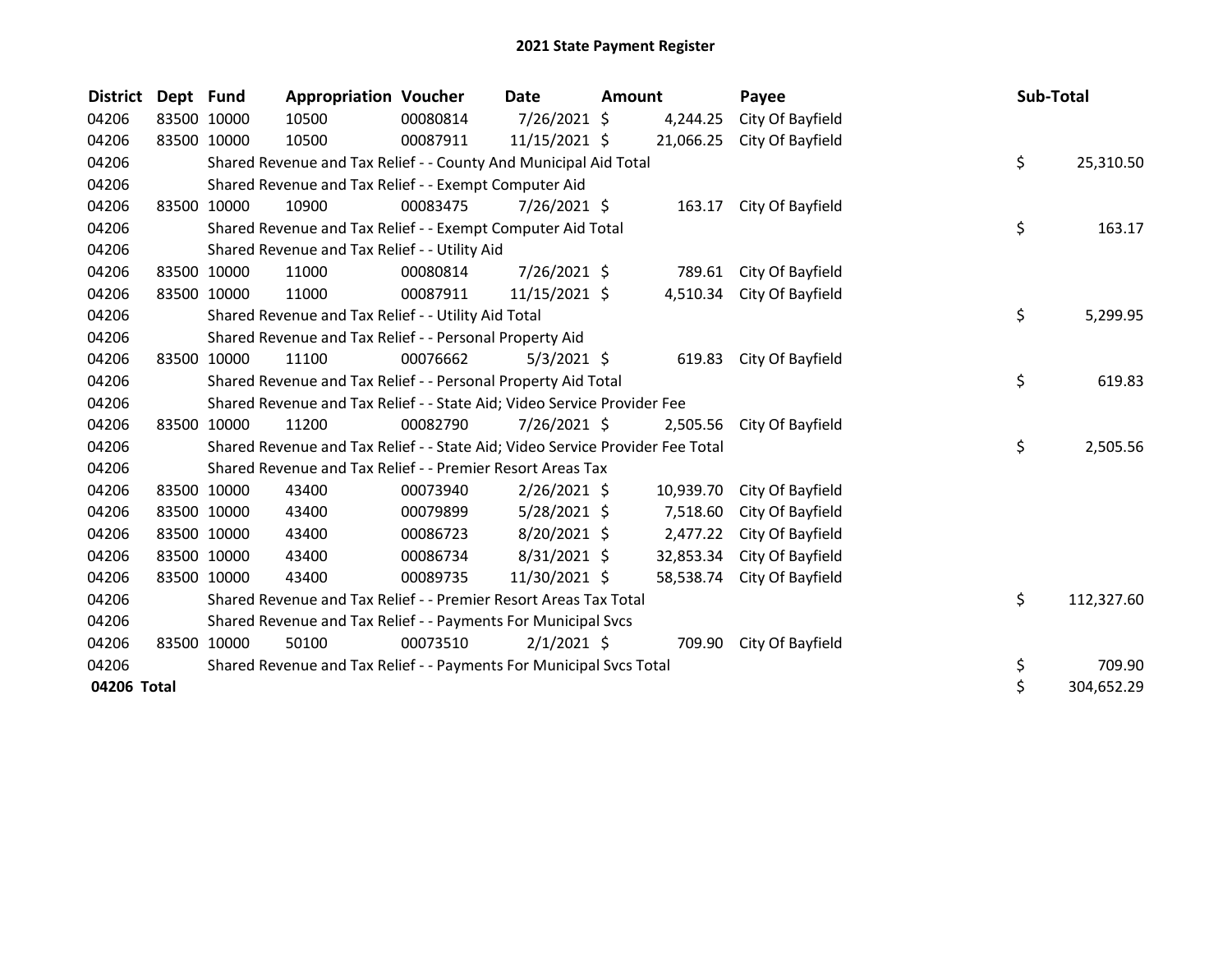| District Dept Fund |             | <b>Appropriation Voucher</b>                                              |          | <b>Date</b><br><b>Amount</b> |  | Payee     | Sub-Total                    |    |            |
|--------------------|-------------|---------------------------------------------------------------------------|----------|------------------------------|--|-----------|------------------------------|----|------------|
| 04291              |             | Dept of Safety & Prof Services - - Fire Dues Distribution                 |          |                              |  |           |                              |    |            |
| 04291              | 16500 10000 | 22500                                                                     | 00040315 | $7/16/2021$ \$               |  |           | 5,945.55 Washburn, City of   |    |            |
| 04291              |             | Dept of Safety & Prof Services - - Fire Dues Distribution Total           |          |                              |  |           |                              | \$ | 5,945.55   |
| 04291              |             | Dept of Natural Resources - - General Program Operations --               |          |                              |  |           |                              |    |            |
| 04291              | 37000 21200 | 25400                                                                     | 00457019 | $1/21/2021$ \$               |  | 400.58    | Washburn, City of            |    |            |
| 04291              | 37000 21200 | 25400                                                                     | 00457023 | $1/21/2021$ \$               |  | 310.42    | Washburn, City of            |    |            |
| 04291              | 37000 21200 | 25400                                                                     | 00462292 | $2/10/2021$ \$               |  | 9.69      | Washburn, City of            |    |            |
| 04291              | 37000 21200 | 25400                                                                     | 00462641 | $2/10/2021$ \$               |  | 7.71      | Washburn, City of            |    |            |
| 04291              | 37000 21200 | 25400                                                                     | 00473220 | $4/13/2021$ \$               |  | 271.16    | Washburn, City of            |    |            |
| 04291              | 37000 21200 | 25400                                                                     | 00473385 | $4/13/2021$ \$               |  | 518.36    | Washburn, City of            |    |            |
| 04291              | 37000 21200 | 25400                                                                     | 00496053 | 7/9/2021 \$                  |  | 616.50    | Washburn, City of            |    |            |
| 04291              | 37000 21200 | 25400                                                                     | 00496065 | 7/9/2021 \$                  |  | 352.48    | Washburn, City of            |    |            |
| 04291              | 37000 21200 | 25400                                                                     | 00512701 | 10/7/2021 \$                 |  | 536.59    | Washburn, City of            |    |            |
| 04291              | 37000 21200 | 25400                                                                     | 00512703 | 10/7/2021 \$                 |  | 348.27    | Washburn, City of            |    |            |
| 04291              |             | Dept of Natural Resources - - General Program Operations -- Total         |          |                              |  |           |                              | \$ | 3,371.76   |
| 04291              |             | Dept of Natural Resources - - Resaids - Cnty Forst, Cl & Mfl              |          |                              |  |           |                              |    |            |
| 04291              | 37000 21200 | 57100                                                                     | 00487391 | $6/14/2021$ \$               |  | 6.20      | Washburn, City of            |    |            |
| 04291              |             | Dept of Natural Resources - - Resaids - Cnty Forst, Cl & Mfl Total        |          |                              |  |           |                              | \$ | 6.20       |
| 04291              |             | Dept of Natural Resources - - Ra- Rec Boat & Other Projects               |          |                              |  |           |                              |    |            |
| 04291              | 37000 21200 | 57300                                                                     | 00517165 | 10/29/2021 \$                |  |           | 54,198.00 Washburn, City of  |    |            |
| 04291              |             | Dept of Natural Resources - - Ra- Rec Boat & Other Projects Total         |          |                              |  |           |                              | \$ | 54,198.00  |
| 04291              |             | Dept of Natural Resources - - Fin Asst For Responsible Units              |          |                              |  |           |                              |    |            |
| 04291              | 37000 27400 | 67000                                                                     | 00483241 | $5/21/2021$ \$               |  |           | 15,467.96 Washburn, City of  |    |            |
| 04291              |             | Dept of Natural Resources - - Fin Asst For Responsible Units Total        |          |                              |  |           |                              | \$ | 15,467.96  |
| 04291              |             | Dept of Natural Resources - - Land Acquisition                            |          |                              |  |           |                              |    |            |
| 04291              | 37000 36300 | TA100                                                                     | 00517163 | 10/29/2021 \$                |  |           | 200,000.00 Washburn, City of |    |            |
| 04291              |             | Dept of Natural Resources - - Land Acquisition Total                      |          |                              |  |           |                              | \$ | 200,000.00 |
| 04291              |             | WI Dept of Transportation - - Trns Aids To Mnc.-Sf                        |          |                              |  |           |                              |    |            |
| 04291              | 39500 21100 | 19100                                                                     | 00631769 | $1/4/2021$ \$                |  | 36,222.43 | Washburn, City of            |    |            |
| 04291              | 39500 21100 | 19100                                                                     | 00667376 | $4/5/2021$ \$                |  | 36,222.43 | Washburn, City of            |    |            |
| 04291              | 39500 21100 | 19100                                                                     | 00710864 | 7/6/2021 \$                  |  | 36,222.43 | Washburn, City of            |    |            |
| 04291              | 39500 21100 | 19100                                                                     | 00751423 | 10/4/2021 \$                 |  |           | 36,222.46 Washburn, City of  |    |            |
| 04291              |             | WI Dept of Transportation - - Trns Aids To Mnc.-Sf Total                  |          |                              |  |           |                              | \$ | 144,889.75 |
| 04291              |             | Department of Health Services - - Prepaid Medical Transport Reimbursement |          |                              |  |           |                              |    |            |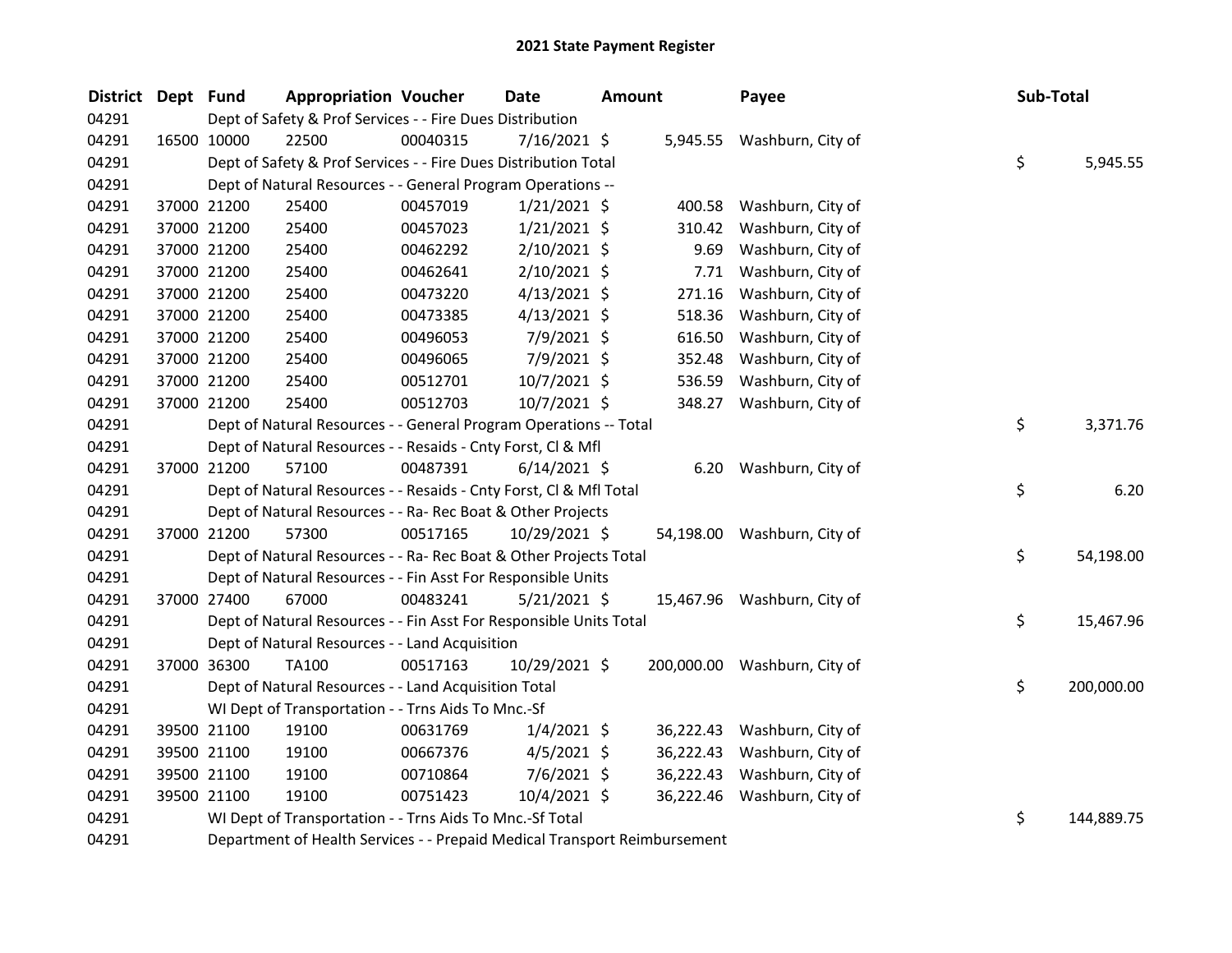| <b>District</b> | Dept Fund |             | <b>Appropriation Voucher</b>                                                    |           | <b>Date</b>     | Amount |           | Payee                        | Sub-Total |            |
|-----------------|-----------|-------------|---------------------------------------------------------------------------------|-----------|-----------------|--------|-----------|------------------------------|-----------|------------|
| 04291           |           | 43500 10000 | 16300                                                                           | AMBULANCE | $11/15/2021$ \$ |        |           | 12,318.97 Washburn, City of  |           |            |
| 04291           |           |             | Department of Health Services - - Prepaid Medical Transport Reimbursement Total |           |                 |        |           |                              | \$.       | 12,318.97  |
| 04291           |           |             | Department of Justice - - Officer training reimbursement                        |           |                 |        |           |                              |           |            |
| 04291           |           | 45500 10000 | 21400                                                                           | 00106072  | 11/30/2021 \$   |        |           | 800.00 Washburn, City of     |           |            |
| 04291           |           |             | Department of Justice - - Officer training reimbursement Total                  |           |                 |        |           |                              | \$        | 800.00     |
| 04291           |           |             | Department of Military Affairs - - Disaster Recovery Aid                        |           |                 |        |           |                              |           |            |
| 04291           |           | 46500 10000 | 30500                                                                           | 00096115  | $6/24/2021$ \$  |        |           | 3,511.43 Washburn, City of   |           |            |
| 04291           |           |             | Department of Military Affairs - - Disaster Recovery Aid Total                  |           |                 |        |           |                              | \$        | 3,511.43   |
| 04291           |           |             | Department of Revenue - - Gifts And Grants                                      |           |                 |        |           |                              |           |            |
| 04291           |           | 56600 10000 | 12100                                                                           | 00206218  | $6/25/2021$ \$  |        |           | 106,552.59 Washburn, City of |           |            |
| 04291           |           |             | Department of Revenue - - Gifts And Grants Total                                |           |                 |        |           |                              | \$.       | 106,552.59 |
| 04291           |           |             | Shared Revenue and Tax Relief - - Expenditure Restraint Program                 |           |                 |        |           |                              |           |            |
| 04291           |           | 83500 10000 | 10100                                                                           | 00080815  | 7/26/2021 \$    |        |           | 32,811.27 Washburn, City of  |           |            |
| 04291           |           |             | Shared Revenue and Tax Relief - - Expenditure Restraint Program Total           |           |                 |        |           |                              | \$.       | 32,811.27  |
| 04291           |           |             | Shared Revenue and Tax Relief - - County And Municipal Aid                      |           |                 |        |           |                              |           |            |
| 04291           |           | 83500 10000 | 10500                                                                           | 00080815  | $7/26/2021$ \$  |        | 94,012.14 | Washburn, City of            |           |            |
| 04291           |           | 83500 10000 | 10500                                                                           | 00087912  | 11/15/2021 \$   |        |           | 520,416.48 Washburn, City of |           |            |
| 04291           |           |             | Shared Revenue and Tax Relief - - County And Municipal Aid Total                |           |                 |        |           |                              | \$        | 614,428.62 |
| 04291           |           |             | Shared Revenue and Tax Relief - - Exempt Computer Aid                           |           |                 |        |           |                              |           |            |
| 04291           |           | 83500 10000 | 10900                                                                           | 00083476  | $7/26/2021$ \$  |        |           | 491.56 Washburn, City of     |           |            |
| 04291           |           | 83500 10000 | 10900                                                                           | 00085661  | 7/26/2021 \$    |        |           | 1,961.15 Washburn, City of   |           |            |
| 04291           |           |             | Shared Revenue and Tax Relief - - Exempt Computer Aid Total                     |           |                 |        |           |                              | \$        | 2,452.71   |
| 04291           |           |             | Shared Revenue and Tax Relief - - Utility Aid                                   |           |                 |        |           |                              |           |            |
| 04291           |           | 83500 10000 | 11000                                                                           | 00080815  | 7/26/2021 \$    |        | 294.37    | Washburn, City of            |           |            |
| 04291           |           | 83500 10000 | 11000                                                                           | 00087912  | 11/15/2021 \$   |        |           | 2,263.48 Washburn, City of   |           |            |
| 04291           |           |             | Shared Revenue and Tax Relief - - Utility Aid Total                             |           |                 |        |           |                              | \$        | 2,557.85   |
| 04291           |           |             | Shared Revenue and Tax Relief - - Personal Property Aid                         |           |                 |        |           |                              |           |            |
| 04291           |           | 83500 10000 | 11100                                                                           | 00076663  | $5/3/2021$ \$   |        |           | 2,520.46 Washburn, City of   |           |            |
| 04291           |           | 83500 10000 | 11100                                                                           | 00078757  | $5/3/2021$ \$   |        |           | 4,359.79 Washburn, City of   |           |            |
| 04291           |           |             | Shared Revenue and Tax Relief - - Personal Property Aid Total                   |           |                 |        |           |                              | \$.       | 6,880.25   |
| 04291           |           |             | Shared Revenue and Tax Relief - - State Aid; Video Service Provider Fee         |           |                 |        |           |                              |           |            |
| 04291           |           | 83500 10000 | 11200                                                                           | 00082791  | 7/26/2021 \$    |        |           | 5,069.81 Washburn, City of   |           |            |
| 04291           |           |             | Shared Revenue and Tax Relief - - State Aid; Video Service Provider Fee Total   |           |                 |        |           |                              | \$        | 5,069.81   |
| 04291           |           |             | Shared Revenue and Tax Relief - - Payments For Municipal Svcs                   |           |                 |        |           |                              |           |            |